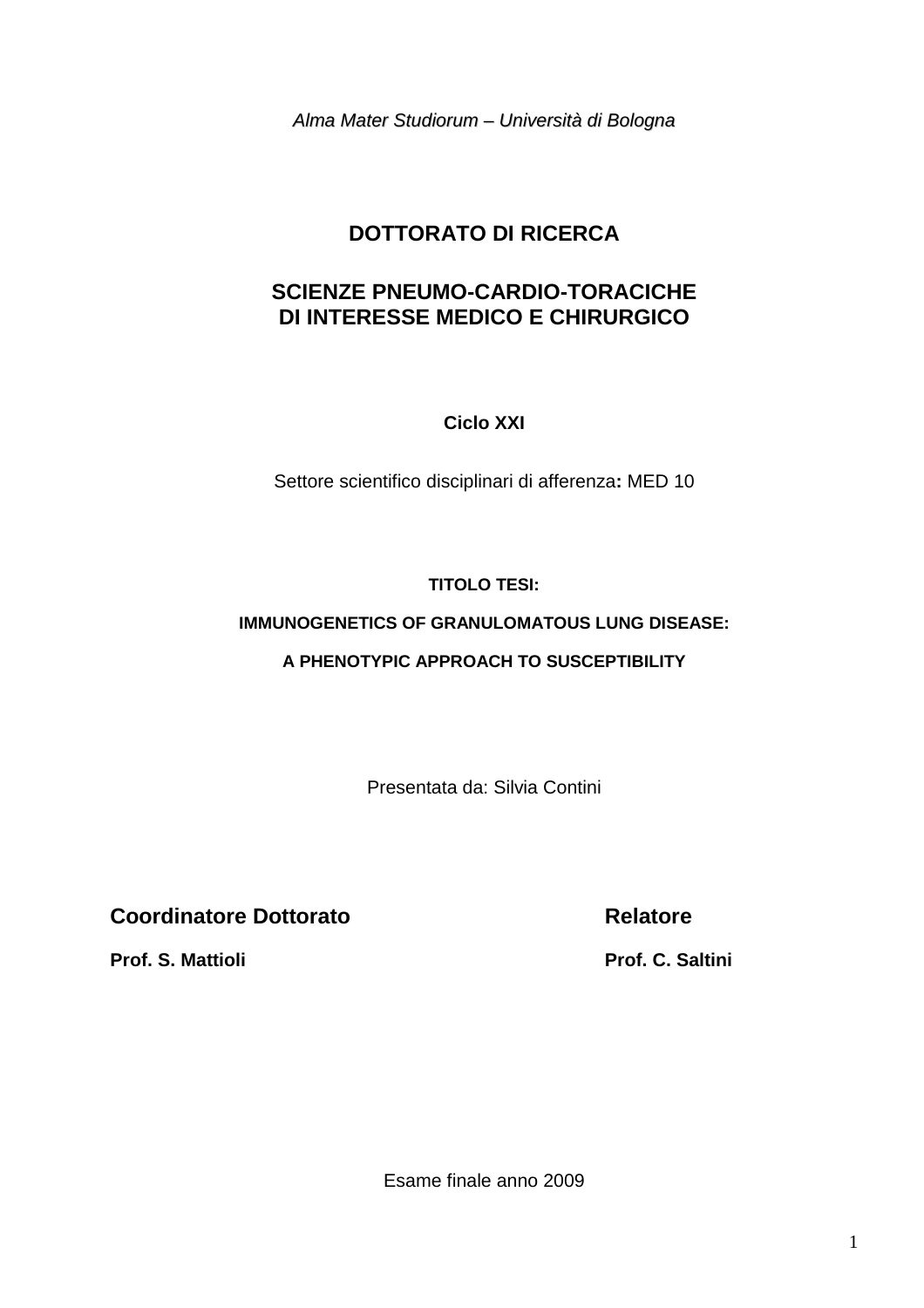|--|--|--|--|

### • **Immunogenetics of Tuberculosis**

Evaluation of a multi-antigen test based on B-cell epitopes peptides for the serodiagnosis of pulmonary tuberculosis*…………………………………………………………………….……pag 4* A model of phenotipic susceptibility to Tuberculosis. Deficient in silico selection of mycobacterium tuberculosi epitopes by HLA alleles*………………………………………pag 21* 

### • **Immunogenetics of sarcoidosis**

M. avium binding to HLA-DR expressed alleles in silico: a model of phenotypic susceptibility to Sarcoidosis…………………*……………………………….......………….pag 52*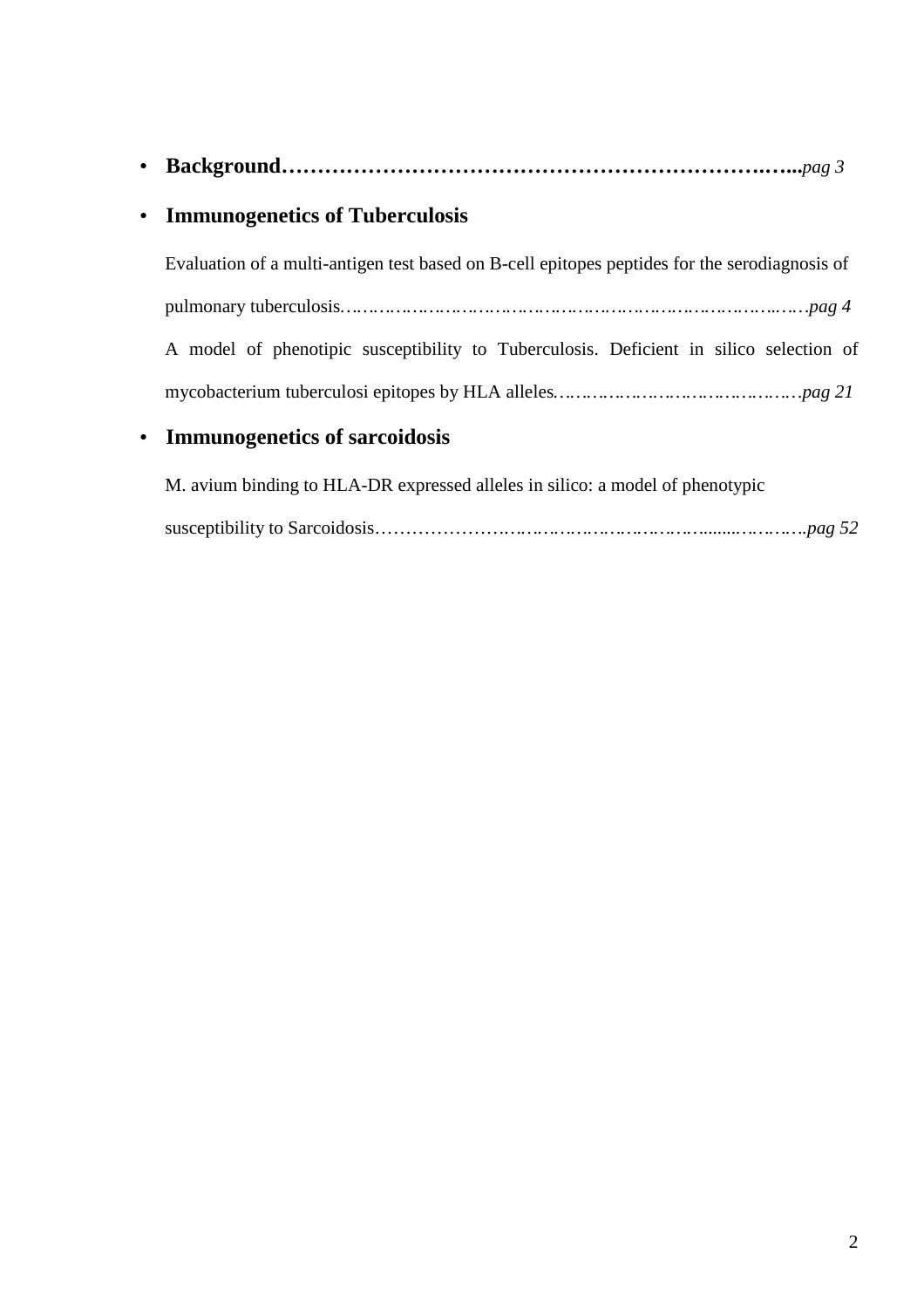#### **BACKGROUND**

#### **Immunogenetics**

Immunogenetics is a scientific discipline that uses immunological methods to study the inheritance of traits. Traditionally, immunogenetics has been concerned with moieties that elicit immune response, that is, with antigens (antigenic determinants). It has now broadened its scope to study also the genetic control of the individual's ability to respond to an antigen. The immunological methods used in immunogenetics are of two principal kinds, serological and histogenetical. In serological methods, antibodies are used to detect antigens, either in solution or on a cell surface. In histogenetical methods, immune cells (lymphocytes) are used to detect antigens on the surface of other cells. In modern immunogenetics research, the serological and histogenetical methods are combined with molecular methods in which the researcher isolates and works with the genes that code for the traits. This approach of going back and forth from classical to molecular methods has proved to be very successful and has led to the elucidation of several complex genetic systems.

#### **Granulomatous Lung Disease**

Granulomatous lung diseases, such as sarcoidosis, hypersensitivity pneumonitis, Wegener's granulomatosis, and chronic beryllium disease, along with granulomatous diseases of known infectious etiologies, such as tuberculosis, are major causes of morbidity and mortality throughout the world. Clinical manifestations of these diseases are highly heterogeneous, and the determinants of disease susceptibility and clinical course (e.g., resolution vs. chronic, progressive fibrosis) are largely unknown. The underlying pathogenic mechanisms of these diseases also remain poorly understood. Within this context, these diseases have been approached using genomic and proteomic technologies to allow us to identify patterns of gene/protein expression that track with clinical disease or to identify new pathways involved in disease pathogenesis. The results from these initial studies highlight the potential for these "-omics" approaches to reveal novel insights into the pathogenesis of granulomatous lung disease and provide new tools to improve diagnosis, clinical classification, course prediction, and response to therapy. Realizing this potential will require collaboration among multidisciplinary groups with expertise in the respective technologies, bioinformatics, and clinical medicine for these complex diseases.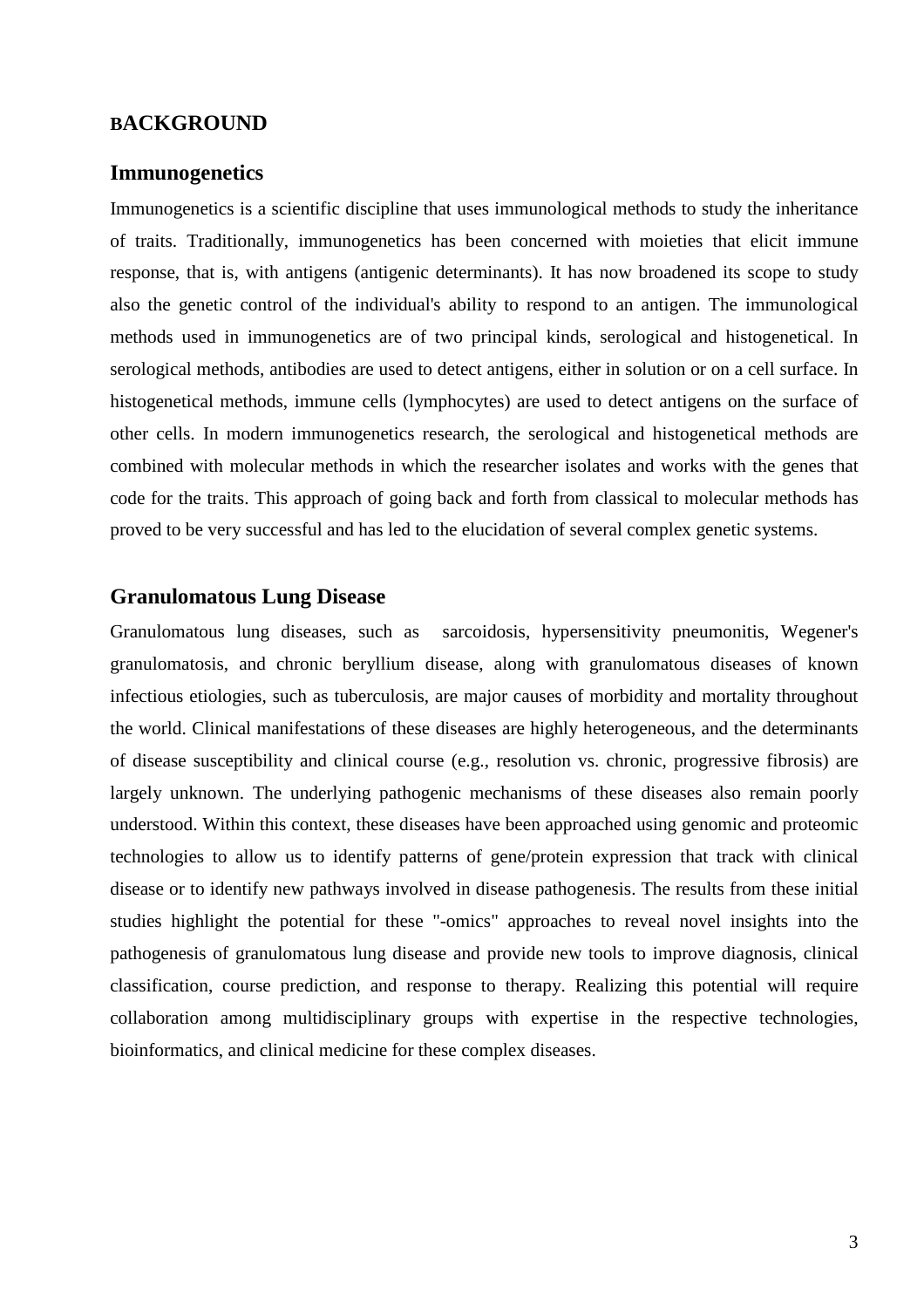# **IMMUNOGENETICS OF TUBERCULOSIS**

# **EVALUATION OF A MULTI-ANTIGEN TEST BASED ON B-CELL EPITOPES PEPTIDES FOR THE SERODIAGNOSIS OF PULMONARY TUBERCULOSIS**

### **Abstract**

SETTING: Two sample panels: (i) twenty pulmonary tuberculosis (TBp) patients and ten healthy subjects (HS) from a country with low incidence of TB (Italy) and (ii) forty-seven TBp patients and 26 HS from a country with high incidence of TB (Morocco).

OBJECTIVE: To identify a combination of *Mycobacterium tuberculosis* (*Mtb*) peptides useful for the serodiagnosis of active TBp.

METHODS: Fifty-seven B-cell epitopes peptides of *Mtb* were evaluated by immunoenzymatic assay and the data were analyzed using logistic regression analysis and Random Forest method.

RESULTS: The best discriminating peptide between TBp patients and HS from the sample of the country with low incidence of TB has been the 23 amino acid peptide of the Rv3878 protein. Thus, the sensitivity and specificity was 65 % and 100 %, respectively. In contrast, the same peptide showed 47% and 100% as sensitivity and specificity respectively in the country with high incidence of TB. In addition, the best peptides combination was a pool of nine peptides which showed a sensitivity of 70.2% and a specificity of 100% in the country with high incidence of TB.

CONCLUSIONS: The 9-peptides pool can be useful in identifying patients with active TBp

**Keywords : Tuberculosis, peptides, serodiagnosis, B-cell epitope, ELISA**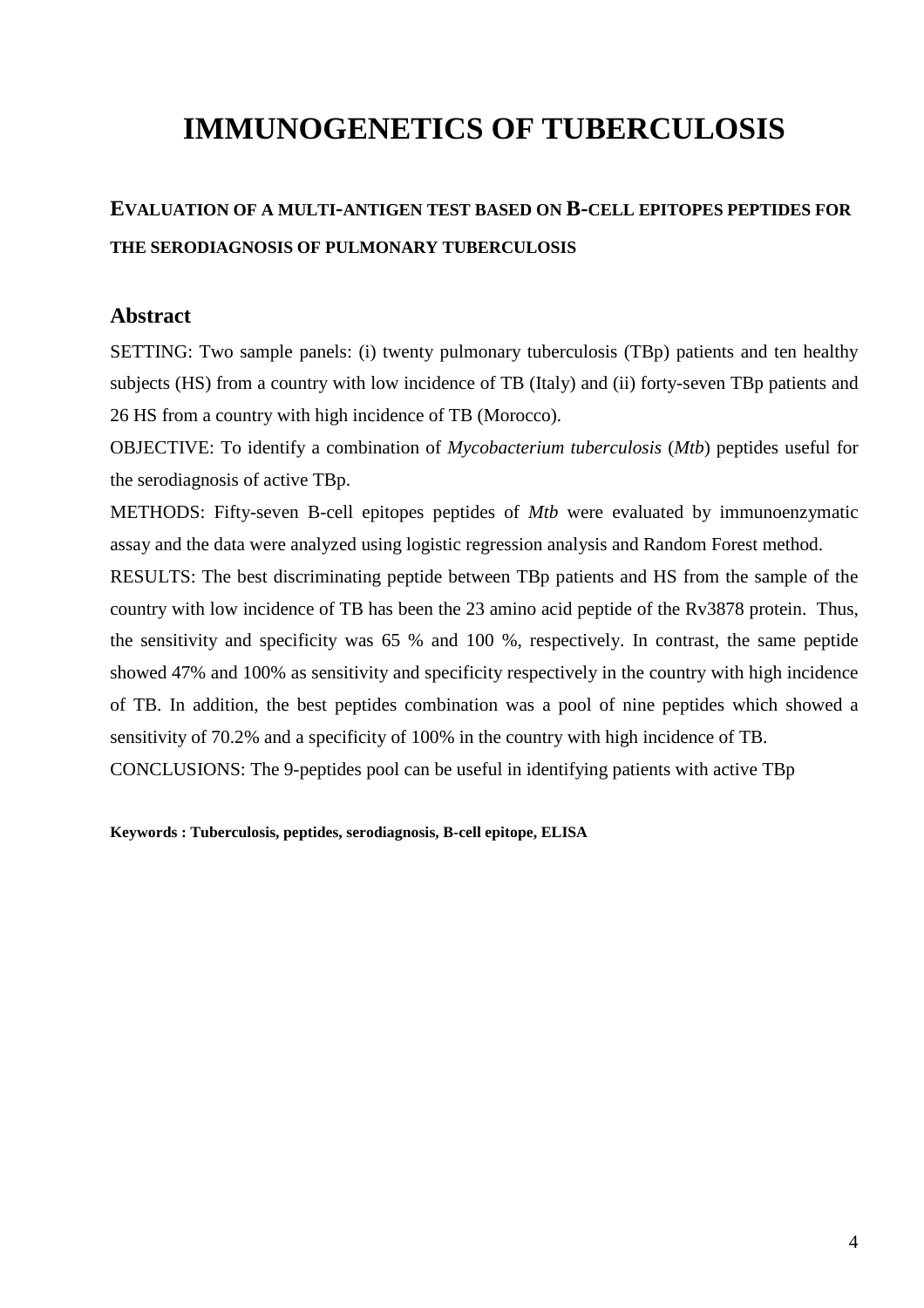#### **Introduction**

Tuberculosis (TB) remains a major public health problem in most developing countries. The global annual incidence of tuberculosis has been estimated at 8 to 10 million cases, with approximately 1.7 million deaths (1). The control of the disease depends largely on early detection and the treatment of active cases.

At present, efforts at developing immunological tests are directed towards the identification of novel antigens that are associated with active disease. Thus the major objective of current immunological studies in TB is the identification of species-specific antigens and determination of the significance of corresponding immune responses. In this context, it is reasonable to hypothesize that proteins preferentially expressed by *Mtb* in models of intracellular growth and infection might be ideal targets for the design of new, highly sensitive diagnostic tests of *Mtb* infection and, eventually, for vaccine design (2, 3).

Serodiagnosis tests like enzyme linked immuno-sorbent assay (ELISA) are promising in view of their ease of performance and cost-effectiveness, many studies have been carried out by using quite complex antigens, such as whole bacteria, culture filtrates, bacterial extracts, and tuberculin or their purified protein derivatives (PPD) (4-6). However, a large variability in diagnostic accuracy has been reported, depending on the antigen employed and on the heterogeneity of the antibody response in TB patients(7).

The use of biochemical purification methods and recombinant DNA techniques of natural and recombinant proteins to obtain mycobacterial antigens is a challenging task with high cost and low specificities of the assays based on these antigens (8, 9). Therefore, we used synthetic peptides to assess their antibody responses in tuberculosis patients. Furthermore, the *in silico* approach based on screening of *Mtb* coding sequences from the proteins databases by using the prediction programs algorithms to identify B-cell epitopes is promising, since it reduce the cost of synthesizing peptides by reducing the number of peptides required for experimental evaluation for antibody reactivity  $(10, 11)$ .

In this study, we assessed the potential use of the in-silico selection approach of M. tuberculosisspecific synthetic peptides in the serodiagnosis of active tuberculosis.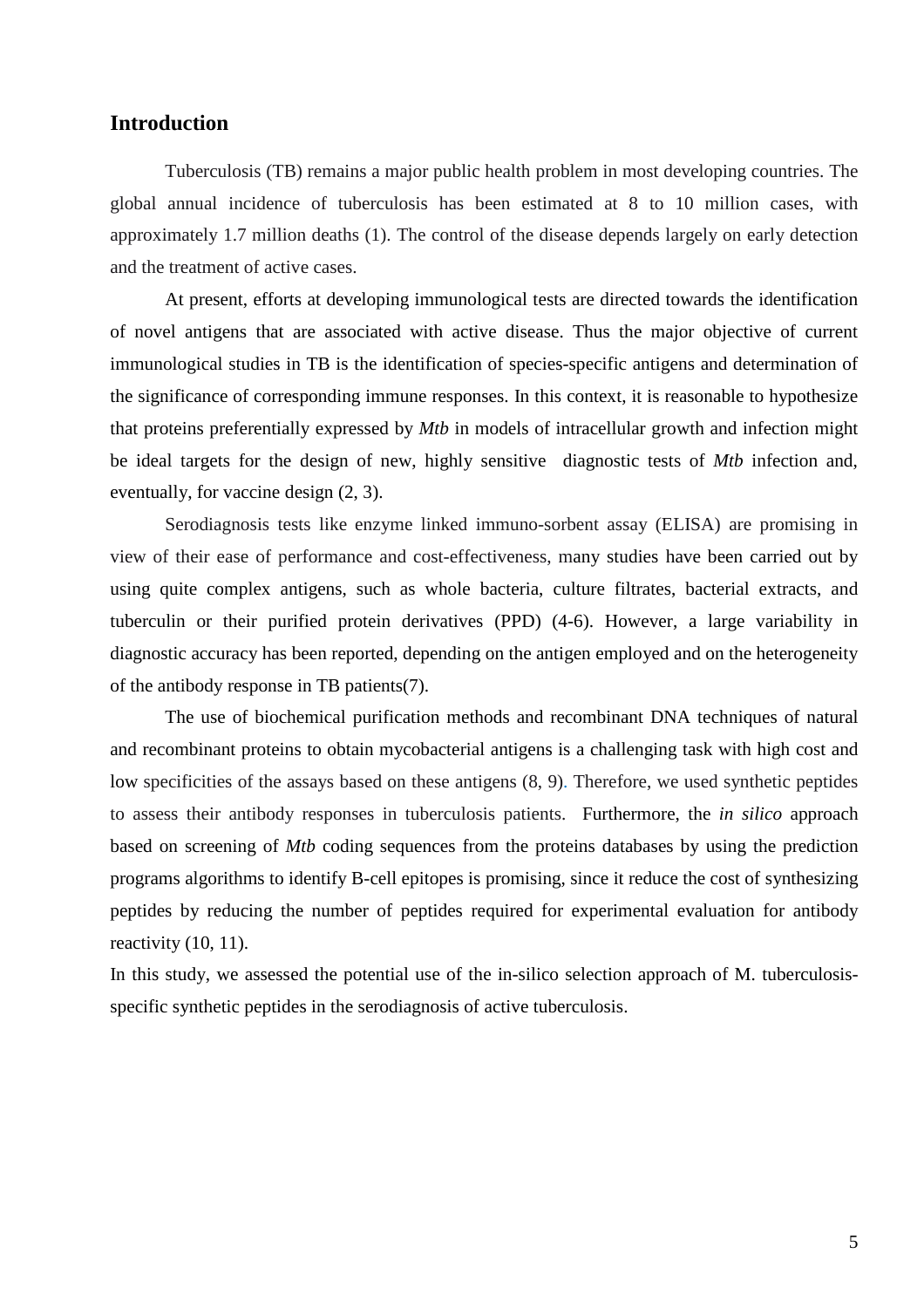#### **Materials and methods**

#### *Study population*

To identify the immunological relevant peptides between the *in-silico* selected peptides, a first panel of sera from a country with low incidence of tuberculosis (Italy) were analysed. Specifically, 10 sera from skin test negative (TST-negative) healthy subjects without any history of TB exposure and 20 sera from active TB patients enrolled at Division of Respiratory Medicine of the University of Rome "Tor Vergata", at the "L. Spallanzani" Institute (Roma, Italy). The diagnosis of active TB was microbiologically confirmed by culture isolation of *Mtb* in all TB cases. Patient's details are shown in Table 1.

A second panel of sera from a country with high level of TB incidence has been used to evaluate the relevant peptide and the pool of peptides selected with the first study population. To this end, 47 patients with pulmonary active tuberculosis from Morocco were evaluated (Table 1). All patients underwent to smear and culture examination for *Mtb* according to standard procedures. Specifically, 31 Smear and culture positive  $(S+C+)$  patients and 16 smear-negative, culture-positive (S-C+) TB patients were evaluated in the study (table 1). Further, sera from twenty-six skin test positive healthy voluntary donors were collected from the Blood transfusion Regional Center (CRTS) of Rabat, Morocco.

All study subjects were found to be HIV negative. Sera from all patients were collected before anti-tuberculous treatment and were stored at -20°C until use.

#### *The B-cell epitopes selection*

Fifty-seven synthetic peptides containing potential B-cell epitopes were selected by *in-silico* strategy from 25 proteins of *Mtb*. Briefly, the sequence of *Mtb* proteins belonging to RD1 genomic region (12) and of proteins expressed during *Mtb* growth in human macrophage (2, 3), was obtained by the Swiss-Prot database (Table 2). Each single protein was screened for potential B-cell epitopes by using three computer algorithms of antigenicity: the Jameson-Wolf index, the Hopp-Woods method and the Parker index. These algorithms, available with Genrunner software [Hastings Software, Inc., Hastings, N.Y.] and Antheprot software (13-15), predict antigenic regions based on probability of surface exposure, local hydrophobicity, beta turns amino acid sequence, atomic flexibility and experimental HPLC retention times of synthetic peptides. Only protein regions identified as containing B-cell epitopes by at least two algoritms were selected.

Finally, the sequence of each epitope was screened for homology search of all known protein sequences by BLAST (http://www.ebi.ac.uk/blast/) through the selection of peptides that are uniquely restricted to the *Mtb*-complex (homology lower than 80% compared to other bacteria).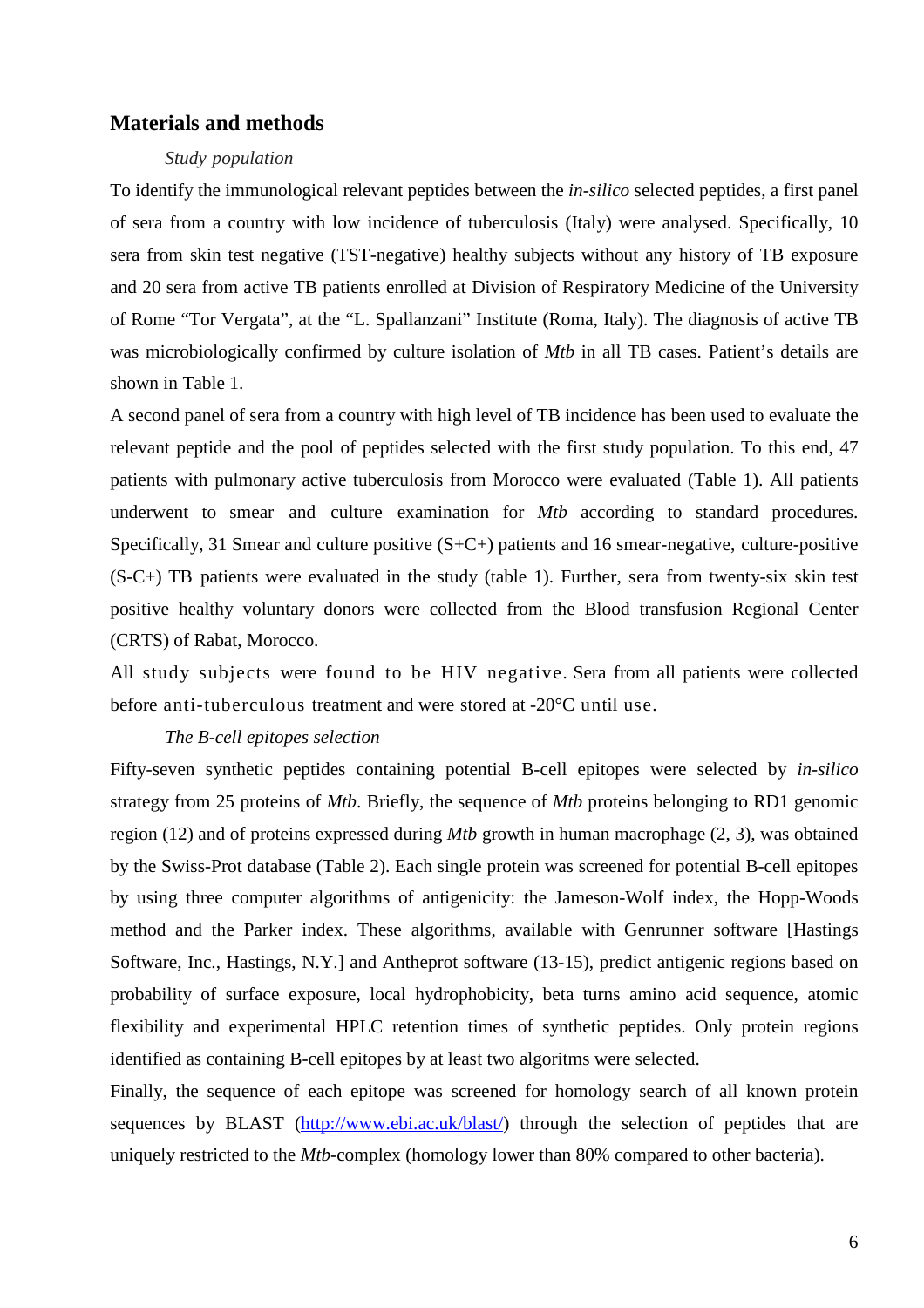The sequence of all the selected peptides is reported on Table 2.

#### *Peptides*

The peptides were synthesized by Fmoc chemistry as free amino acid termini by ABI (http://www.abi.it/). All peptides were purified by reverse-phase chromatography (RPC). The purity of the purified peptides was higher than 90%. Sequence and purity were confirmed by mass spectrometry and analytical RPC. Lyophilized peptides were diluted in DMSO at stock concentrations of 10 mg/ml for each peptide and stored at  $-80^{\circ}$ C until use.

#### *Peptide-based ELISA*

Ninety-six wells high-binding capacity flat-bottom microplate (Greiner) was coated with 1  $\mu$ g per well of each peptide in a Phosphate Buffered saline (PBS) buffer (pH 7.4) and kept at 4<sup>°</sup>C overnight. Then the plate was washed with 0.05% (v/v) Tween-20 in PBS and blocked with 3 % of bovine serum albumin (BSA, Sigma) for 1 hour. Each sample was assayed at a 1:50 dilution (2 hours, at room temperature). A horseradish peroxidase (HRP) conjugated anti-human IgG was used as the second antibody. The reaction was revealed using Ortho-Phenyl-Diamine (OPD)/ $H_2O_2$ (Sigma) and quantified using an ELISA reader at 450 nm after stopping the reaction with 0.5M H2S04. Blank wells were included as negative control in this assay.

#### *Statistical analysis*

Test results are presented as means ± standard deviation (SD) of the mean. ELISA tests were scored positive when individual readings were greater than two standards deviations above the optical density average of healthy subjects. Comparisons between different groups were made by Mann-Whitney test.

The best peptides discriminating between TB patients and controls sera were identified by using univariate logistic regression model using *Statistical Package for Social Science*™ (SPSS version 15), the Random Forests Method [http://genesrf.bioinfo.cnio.es/] (16) and stepwise multivariate logistic regression model using SPSS program.

The Receiver Operating Characteristic (ROC) curve was used to evaluate the performance of the ELISA tests with the two categories (TB patients and controls) ; the Area Under the Receiver Operating Characteristic curve (AUC) was used as a measure of diagnostic quality. The cut-off value used here is the one that leads to  $a \geq 50\%$  probability of being a case.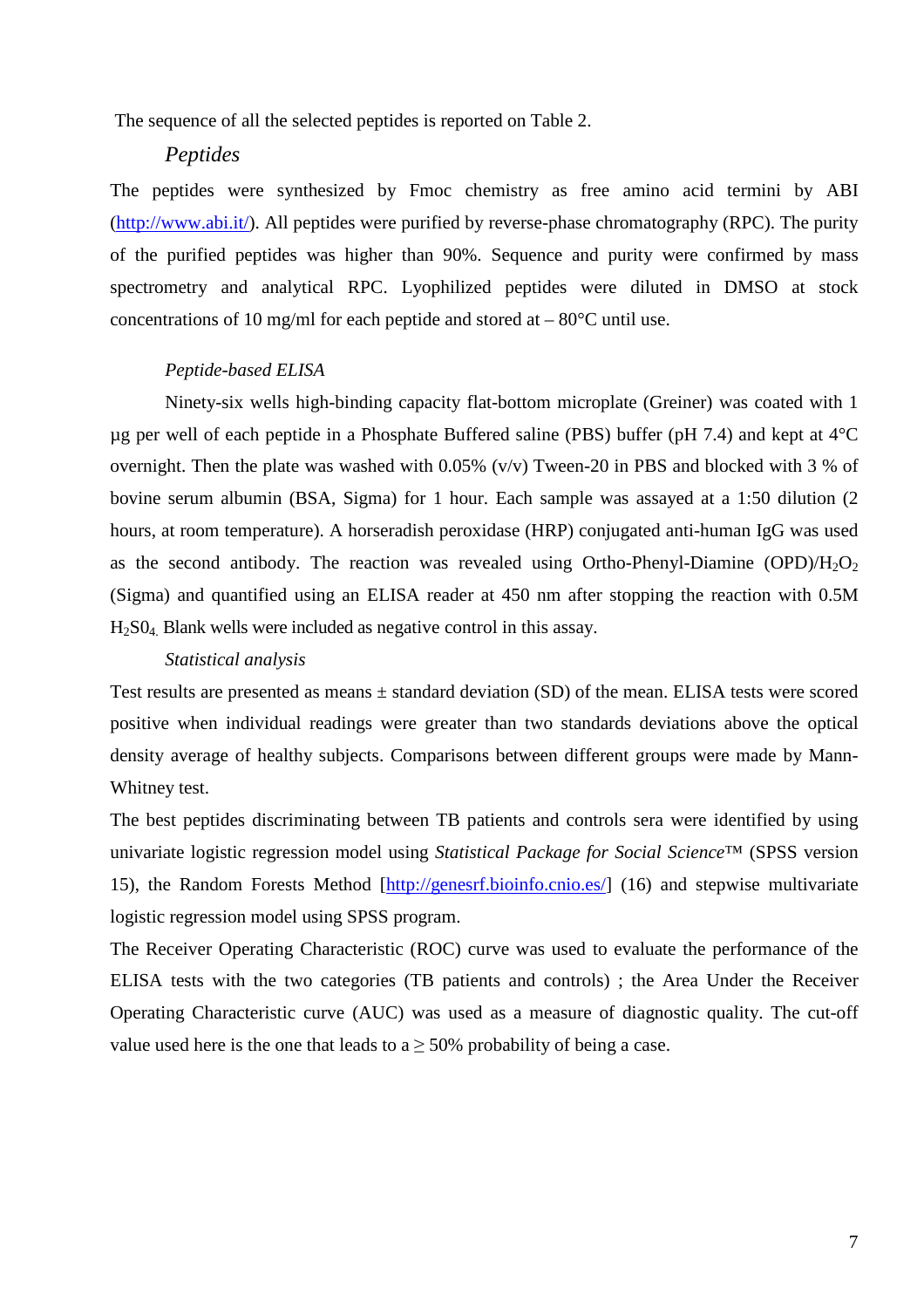#### **Results**

In order to identify peptides capable of being recognized by TB patients, a first panel of TB and control sera from a low incidence country for TB was tested. Figure 1 shows the IgG response against each one of the fifty-seven selected peptides containing potential B–cell epitope (Figure 1). The antibody responses against the peptides were variable (figure.1). Univariate logistic regression method showed that the best discrimination score value between TB and healthy controls was 12.128 obtained with the peptide Pep51 of the Rv3878 protein (see for sequence table 2). With a 2SD cut-off value, the sensitivity and specificity was 65 % and 100% respectively and the areaunder-the-ROC curve was 0.912 (Figure 2).

When multivariate logistic regression method and random Forest method were used, the best peptides combination identified was: Pep5 (Rv0747), Pep11 (Rv1114), Pep14 (Rv1434), Pep26 (Rv1979c), Pep42 (Rv3736), Pep48 (Rv3874 also known as CFP10), Pep51 (Rv3878), Pep55 (Rv3883) and Pep57 (Rv3883).

The peptides identified were then used in a second population from a country with high incidence of TB in order to evaluate their performances in the diagnosis of active TB.

The results of the ELISA based on the peptide Pep51 alone among the forty-seven TB patients and the twenty-six healthy controls showed a sensitivity and specificity of 47% and 100% respectively with a cut-off value at 2SD of the controls and the area-under-the-ROC curve was 0.842 (Figure 3). However, the results among the same population but with the ELISA based on the selected 9 peptides showed a higher value (0.938) of the area-under-the-ROC curve (P value=0.04) (Figure 4). Further, figure 5 shows the box plots of the antibody titer obtained with the second panel sera of TB and healthy controls. With a cut-off value at 2SD of the controls, the sensitivity and specificity was 70.2 % and 100% respectively (Figure4).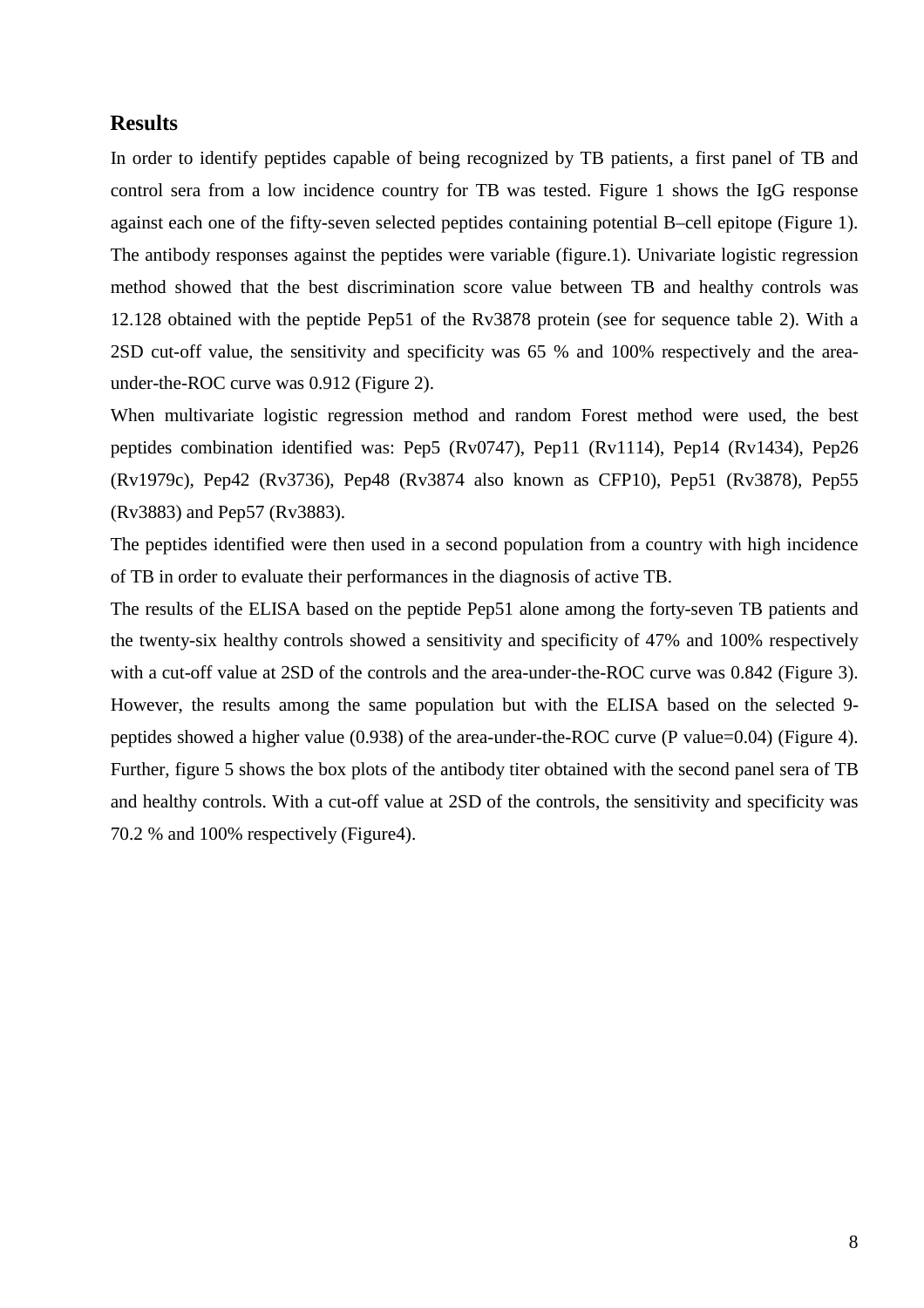#### **Discussion**

The availability of mycobacterial genome sequences, the development of chemical synthesis techniques of peptides and the development of algorithms for the identification of immunodominant B-cell epitopes, might determine the rapid identification and testing of epitopes with diagnostic potential for active TB with the advantage of reducing the number of experimental evaluations for antibody reactivity. In fact, the use of ELISA test based on synthetic peptides would in principle circumvent the technical complexity and potential antigen variability associated with antigen purification. Further, synthetic peptides used as antigens have the added advantage of avoiding contamination with low-level impurities derived from cloning vectors required to produce recombinant proteins. Such impurities could decrease the specificity of the assay if they were crossreactive with *M. tuberculosis* antigens. Finally, using synthetic peptides as the diagnostic antigen permit the uniformity and standardization of antigen preparations (17).

However, the main problem in setting immunodiagnostic systems is the identification of immunodominant antigen(s) specific of the active disease phase. In this context, previous studies (2, 3), have shown that *Mtb* is capable of expressing differential transcription programs in response to different environments. In particular, *Mtb* can express different gene sets in synthetic media compared to macrophage cultures. For instance, RD1 proteins are expressed both in early and late phase cultures, are variably expressed in *in vivo* in murine models, but are expressed at very low level in macrophage cultures (2, 3, 18-20).

With this background, we hypothesized that the *Mtb* proteins overexpressed in a model of *Mtb* infection in macrophage cultures could be the specific target of a strong immune response in active TB subjects. Thus, we combined the use of relevant *Mtb* antigen in a model of *Mtb* infection with *in silico* approach to identify B-cell epitopes to evaluate their potential use in TB serodiagnosis.

We were able to identify a peptide belonging to the *Mtb* protein Rv3878, as the best discriminating peptide between TB patients and healthy controls among a population of low exposure level of TB.

Rv3878 is one the proteins encoded by RD1, a region present in *Mtb* and virulent *M. bovis* genomes but missing from the DNA of all substrains of *M. bovis* Bacillus Calmette-Guerin (BCG) (12). Although our findings are not in agreement with previous observation by Brusasca et al (21) who reported that only 3–7% of human TB patients responded to RD1 region proteins, including Rv3878, it is well known that all RD1 antigens elicited a high antibody response in guinea-pigs infected with *Mtb* (21). Further, in a recent study (22), it has been shown that the Rv3878 protein elicited strong humoral immune response in TB patients in Indian population, supporting the notion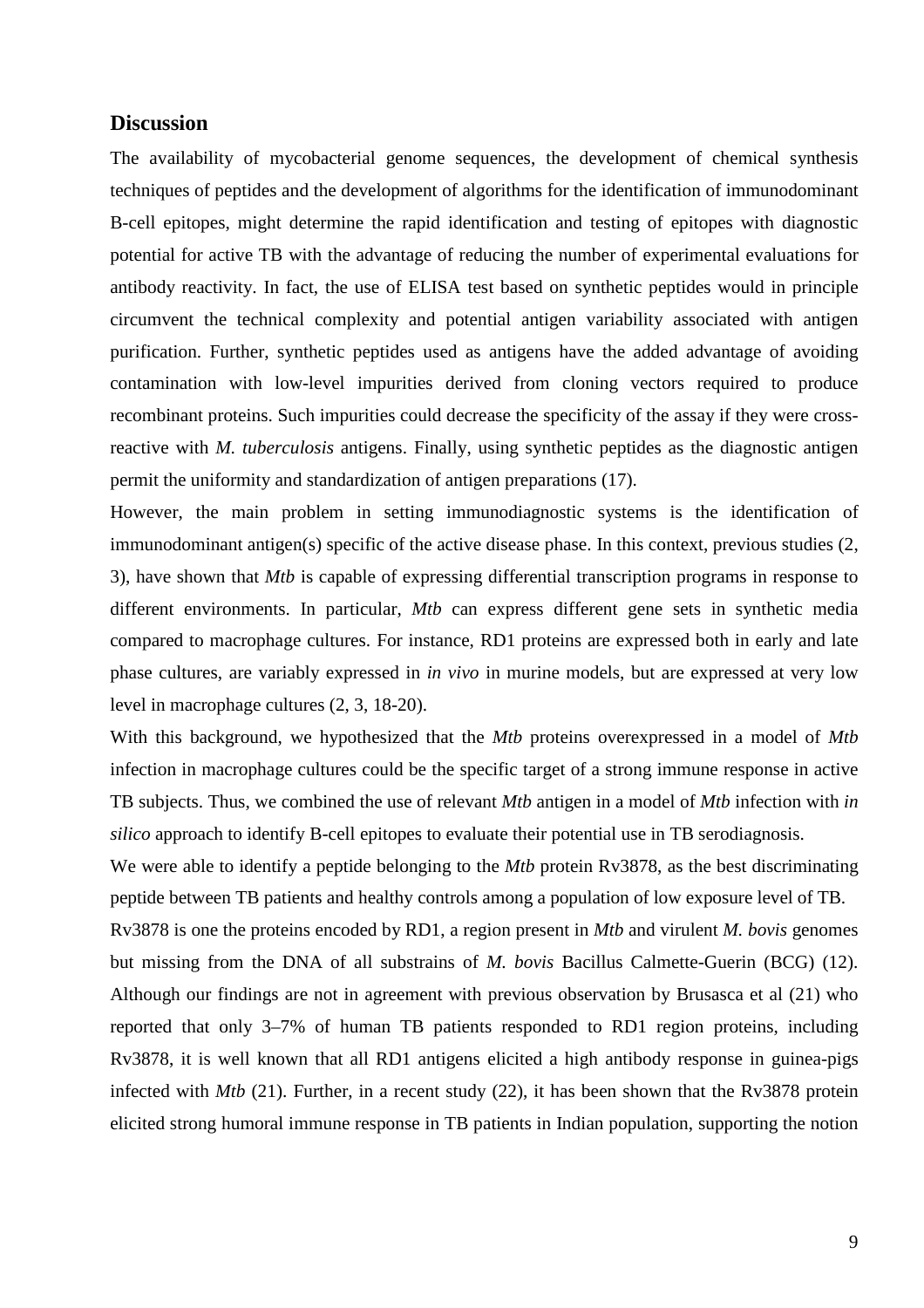that the antibody response to a specific antigen often depends on the geographical location and ethnic background of the population being studied (23).

Several studies indicate that combinations of mycobacterial antigens are likely to have better diagnostic value (24, 25). Using both multivariate logistic regression analysis and random Forest method, we were able to identify a pool of 9-peptides beloning to the proteins Rv0747, Rv1114, Rv1434, Rv1979c, Rv3874, Rv3736, Rv3878 and Rv3883 as the best discriminating peptides combination between TB patients and healthy controls.

Recent reports indicate that the antigen Rv3874 is frequently recognized by antibodies in patients with TB, from regions where TB is not endemic (21) and from regions where TB is endemic (26). Further, Rv3883c or Mycosin-1 is an extra-cellular protein that is membrane- and cell wallassociated, and is shed into the culture supernatant. The protein is expressed after infection of Macrophages (27), but Rv3883C is not expressed in the attenuated *M. bovis* strain BCG, although the gene for mycosin-1 is present in the genome of this organism. This gene was found to be situated 3700 bp from the RD1 deletion region (28).

Moreover, recombinant Rv1979c has been identifies as an antigen capable to induce IFN $\gamma$  in correlation with extent of lesions at necropsy (29). Finally, no information is available in the literature about the immunoreactivity of the other proteins identified as relevant in discriminating TB patient sera.

Both genetic and environmental factors also influence the antibody response. For example, the varied antibody response to *Mtb* is managed by HLA types. That fact, therefore, that our pool of peptides identified in an population has strong diagnostic value also for another population with a different genetic background, suggest that these peptides may form the basis of a test that can be used independent of location.

Our results, in accordance with those obtained by other investigators, confirmed higher sensitivity for the smear-positive patients than for the smear-negative patients  $(P<0.001)$ , due probably to a greater exposure to antigens in patients with high bacillary loads (30, 31). However, in developing countries such as Morocco where TB disease is prevalent, serological tests might play a major role in the setting of the diagnosis of patients with suspect TB where acid-fast bacilli examination is negative. Our results showed that with the ELISA based on the peptide pool, TB can be diagnosed with 44% sensitivity in acid fast bacilli smear-negative TB patients. This results is interesting given the facts that the are no simple fast alternatives (e.g. culture takes 6 weeks) in these clinical settings, and even thought that x-ray is a standard tool of TB diagnosis it could be quit questionable in some cases (32).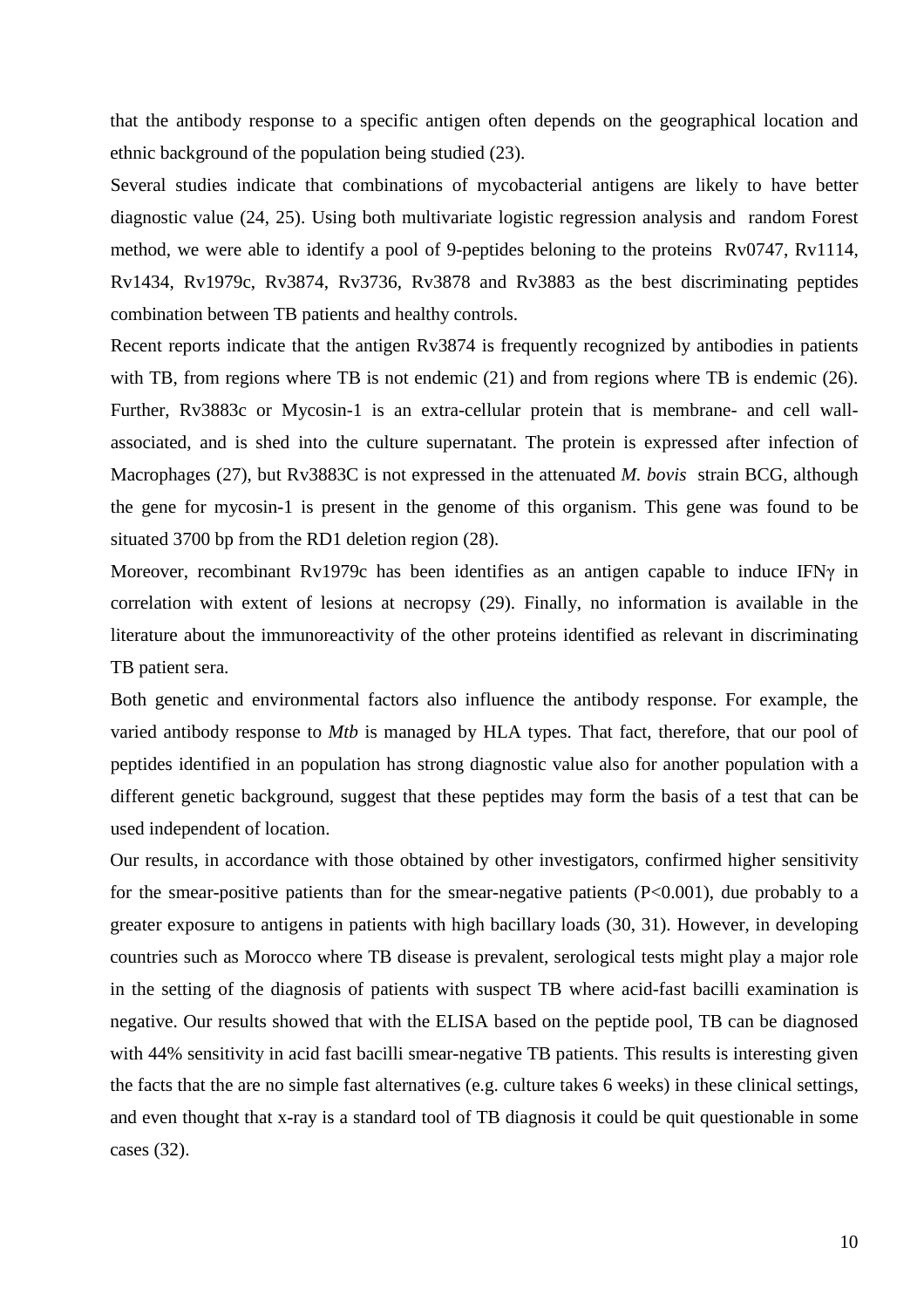Finally, it is worth to consider that in the study population with high TB prevalence we evaluated, all controls were TST-positive. Thus, the peptide based ELISA was able to distinguish between active and inactive tuberculosis infection, while other immunological based tests such as TST and gamma–interferon based assays are not capable (33, 34). Nevertheless it would be important to explore how the ELISA based on the peptide pool performs in recently exposed individuals as well as in subjects with cured tuberculosis or under chemotherapy treatment that are known to present high anti-*Mtb* IgG levels (35).

In conclusion, with the limitation of the small study population evaluated, this study indicates the applicability of the combination of nine well-defined synthetic peptides to the serodiagnosis of active TB. Their use in an ELISA would be important because of their stability, reproducibility and capability to identify strong humoral immune responses in patients with active pulmonary TB. The *Mtb*-complex specificity of these peptides strongly encourages further evaluation of this pool of peptides as a reagent for TB-specific immunodiagnostic assays on larger study populations including other disease groups such as patients with pulmonary disease other than TB, or seropositive patients for HIV.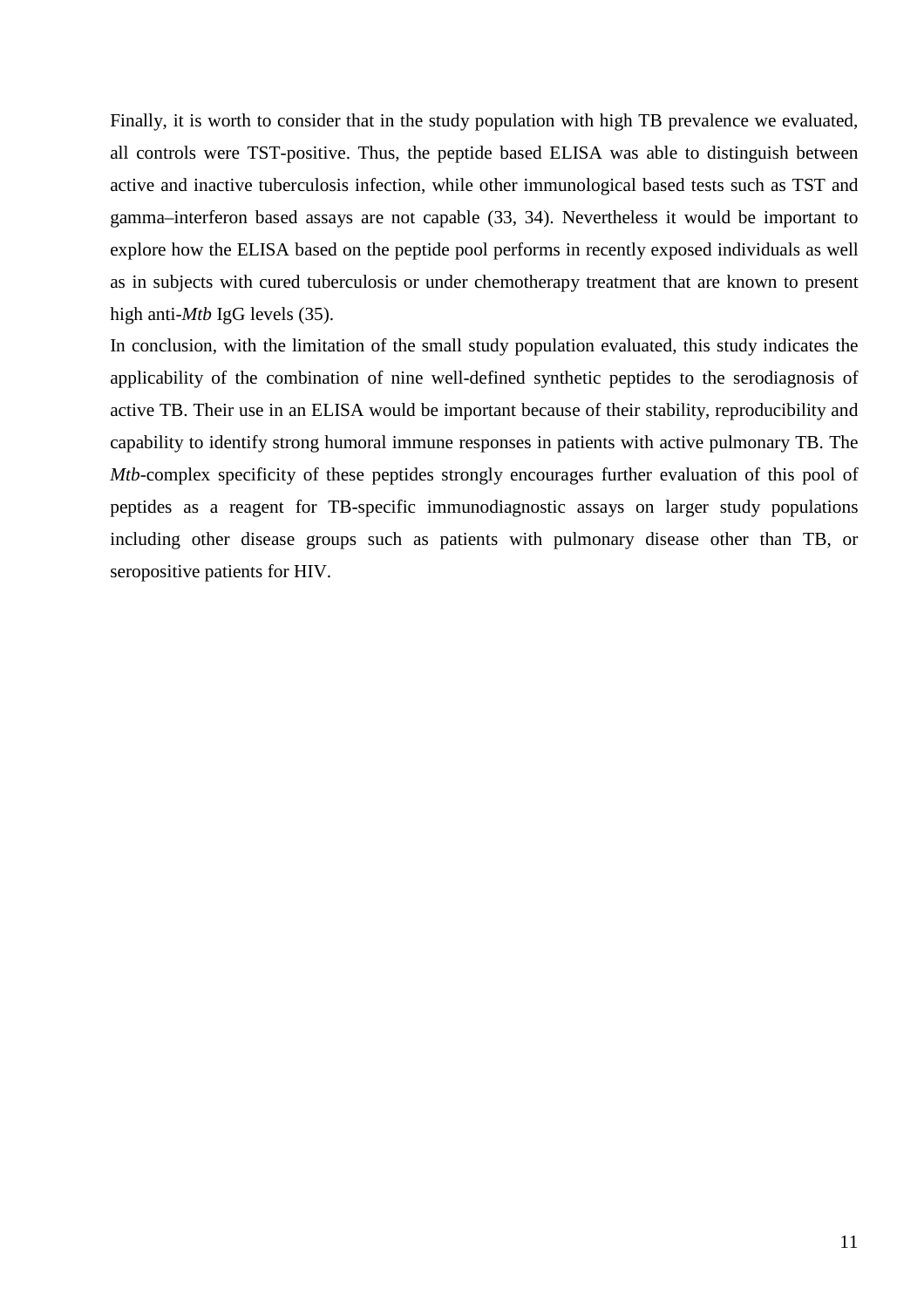#### **REFERENCES**

- 1. OMS. 2006. Global tuberculosis control: Surveillance, planning, financing. Genève.
- 2. Cappelli, G., E. Volpe, M. Grassi, B. Liseo, V. Colizzi, and F. Mariani. 2006. Profiling of Mycobacterium tuberculosis gene expression during human macrophage infection: upregulation of the alternative sigma factor G, a group of transcriptional regulators, and proteins with unknown function. *Research in microbiology* 157:445-455.
- 3. Mariani, F., G. Cappelli, G. Riccardi, and V. Colizzi. 2000. Mycobacterium tuberculosis H37Rv comparative gene-expression analysis in synthetic medium and human macrophage. *Gene* 253:281-291.
- 4. Chiang, I. H., J. Suo, K. J. Bai, T. P. Lin, K. T. Luh, C. J. Yu, and P. C. Yang. 1997. Serodiagnosis of tuberculosis. A study comparing three specific mycobacterial antigens. *Am J Respir Crit Care Med* 156:906-911.
- 5. Harboe, M., H. G. Wiker, and S. Nagai. 1992. Protein antigens of mycobacteria studied by quantitative immunologic techniques. *Clin Infect Dis* 14:313-319.
- 6. Raja, A., U. D. Ranganathan, R. Bethunaickan, and V. Dharmalingam. 2001. Serologic response to a secreted and a cytosolic antigen of Mycobacterium tuberculosis in childhood tuberculosis. *Pediatr Infect Dis J* 20:1161-1164.
- 7. Lyashchenko, K., R. Colangeli, M. Houde, H. Al Jahdali, D. Menzies, and M. L. Gennaro. 1998. Heterogeneous antibody responses in tuberculosis. *Infection and immunity* 66:3936- 3940.
- 8. Mustafa, A. 2005. Progress towards the development of new antituberculosisvaccines. In *Focus on Tuberculosis Research*. e. Smithe LT, ed. Nova Publishers, New York. p. 47-76.
- 9. Mustafa, A. S. 2002. Development of new vaccines and diagnostic reagents against tuberculosis. *Mol Immunol* 39:113-119.
- 10. Hagmann, M. 2000. Computers aid vaccine design. *Science (New York, N.Y* 290:80-82.
- 11. Zerpa, N. C., A. Wide, J. Noda, H. Bermudez, R. Pabon, and O. O. Noya. 2006. Immunogenicity of synthetic peptides derived from Plasmodium falciparum proteins. *Experimental parasitology* 113:227-234.
- 12. Mahairas, G. G., P. J. Sabo, M. J. Hickey, D. C. Singh, and C. K. Stover. 1996. Molecular analysis of genetic differences between Mycobacterium bovis BCG and virulent M. bovis. *Journal of bacteriology* 178:1274-1282.
- 13. Deleage, G., F. F. Clerc, and B. Roux. 1989. ANTHEPROT: IBM PC and Apple Macintosh versions. *Comput Appl Biosci* 5:159-160.
- 14. Deleage, G., F. F. Clerc, B. Roux, and D. C. Gautheron. 1988. ANTHEPROT: a package for protein sequence analysis using a microcomputer. *Comput Appl Biosci* 4:351-356.
- 15. Deleage, G., C. Combet, C. Blanchet, and C. Geourjon. 2001. ANTHEPROT: an integrated protein sequence analysis software with client/server capabilities. *Comput Biol Med* 31:259- 267.
- 16. Heidema, A. G., J. M. Boer, N. Nagelkerke, E. C. Mariman, A. D. van der, and E. J. Feskens. 2006. The challenge for genetic epidemiologists: how to analyze large numbers of SNPs in relation to complex diseases. *BMC Genet* 7:23.
- 17. Liang, F. T., A. C. Steere, A. R. Marques, B. J. Johnson, J. N. Miller, and M. T. Philipp. 1999. Sensitive and specific serodiagnosis of Lyme disease by enzyme-linked immunosorbent assay with a peptide based on an immunodominant conserved region of Borrelia burgdorferi vlsE. *Journal of clinical microbiology* 37:3990-3996.
- 18. Gao, Q., K. E. Kripke, A. J. Saldanha, W. Yan, S. Holmes, and P. M. Small. 2005. Gene expression diversity among Mycobacterium tuberculosis clinical isolates. *Microbiology (Reading, England)* 151:5-14.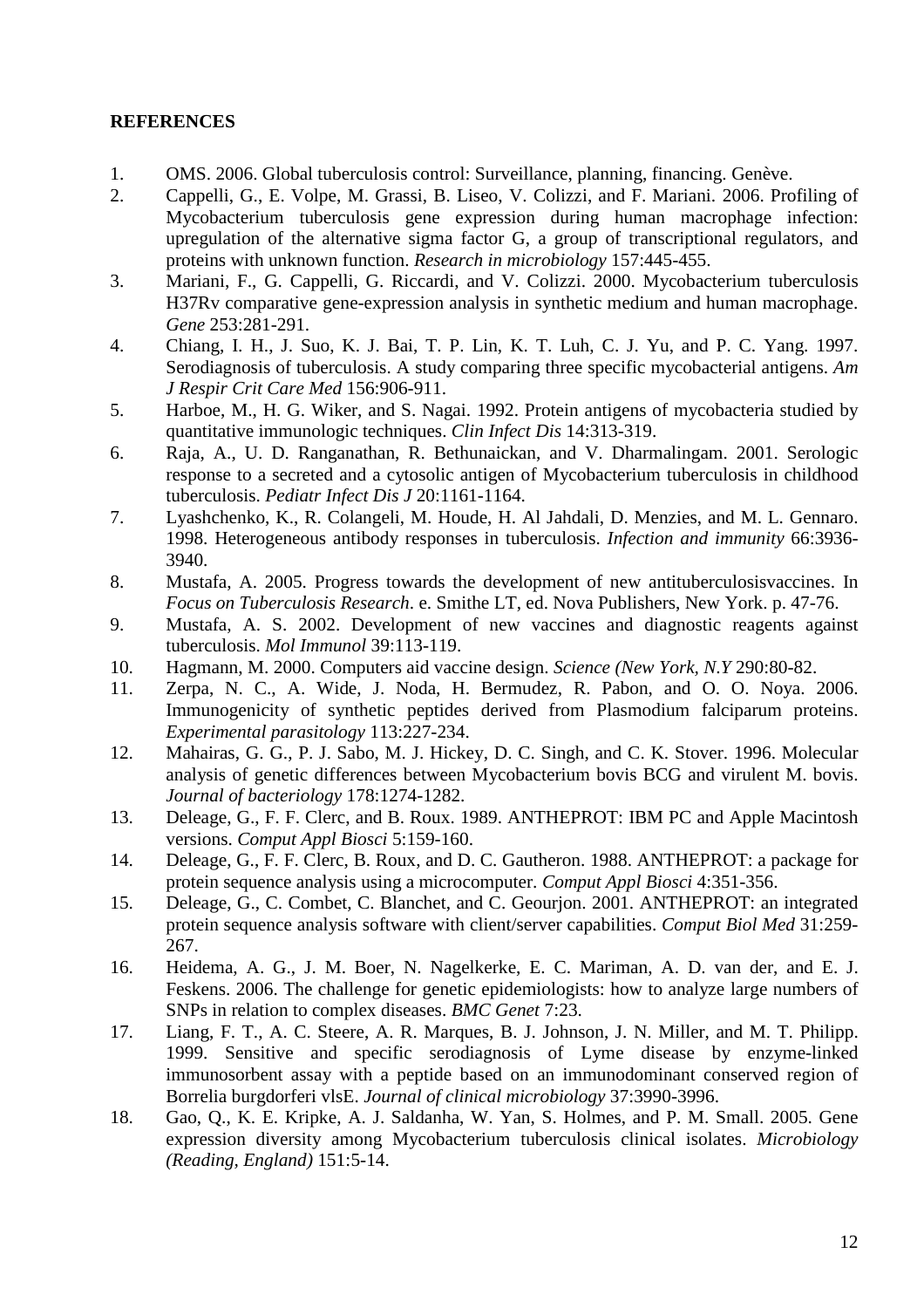- 19. Rogerson, B. J., Y. J. Jung, R. LaCourse, L. Ryan, N. Enright, and R. J. North. 2006. Expression levels of Mycobacterium tuberculosis antigen-encoding genes versus production levels of antigen-specific T cells during stationary level lung infection in mice. *Immunology*  118:195-201.
- 20. Shi, L., R. North, and M. L. Gennaro. 2004. Effect of growth state on transcription levels of genes encoding major secreted antigens of Mycobacterium tuberculosis in the mouse lung. *Infection and immunity* 72:2420-2424.
- 21. Brusasca, P. N., R. Colangeli, K. P. Lyashchenko, X. Zhao, M. Vogelstein, J. S. Spencer, D. N. McMurray, and M. L. Gennaro. 2001. Immunological characterization of antigens encoded by the RD1 region of the Mycobacterium tuberculosis genome. *Scand J Immunol*  54:448-452.
- 22. Mukherjee, P., M. Dutta, P. Datta, A. Dasgupta, R. Pradhan, M. Pradhan, M. Kundu, J. Basu, and P. Chakrabarti. 2007. The RD1-encoded antigen Rv3872 of Mycobacterium tuberculosis as a potential candidate for serodiagnosis of tuberculosis. *Clin Microbiol Infect*  13:146-152.
- 23. Weldingh, K., I. Rosenkrands, L. M. Okkels, T. M. Doherty, and P. Andersen. 2005. Assessing the serodiagnostic potential of 35 Mycobacterium tuberculosis proteins and identification of four novel serological antigens. *Journal of clinical microbiology* 43:57-65.
- 24. Gennaro, M. L. 2000. Immunologic diagnosis of tuberculosis. *Clin Infect Dis* 30 Suppl 3:S243-246.
- 25. Houghton, R. L., M. J. Lodes, D. C. Dillon, L. D. Reynolds, C. H. Day, P. D. McNeill, R. C. Hendrickson, Y. A. Skeiky, D. P. Sampaio, R. Badaro, K. P. Lyashchenko, and S. G. Reed. 2002. Use of multiepitope polyproteins in serodiagnosis of active tuberculosis. *Clinical and diagnostic laboratory immunology* 9:883-891.
- 26. Greenaway, C., C. Lienhardt, R. Adegbola, P. Brusasca, K. McAdam, and D. Menzies. 2005. Humoral response to Mycobacterium tuberculosis antigens in patients with tuberculosis in the Gambia. *Int J Tuberc Lung Dis* 9:1112-1119.
- 27. Dave, J. A., N. C. Gey van Pittius, A. D. Beyers, M. R. Ehlers, and G. D. Brown. 2002. Mycosin-1, a subtilisin-like serine protease of Mycobacterium tuberculosis, is cell wallassociated and expressed during infection of macrophages. *BMC microbiology* 2:30.
- 28. Brown, G. D., J. A. Dave, N. C. Gey van Pittius, L. Stevens, M. R. Ehlers, and A. D. Beyers. 2000. The mycosins of Mycobacterium tuberculosis H37Rv: a family of subtilisinlike serine proteases. *Gene* 254:147-155.
- 29. Cockle, P. J., S. V. Gordon, A. Lalvani, B. M. Buddle, R. G. Hewinson, and H. M. Vordermeier. 2002. Identification of novel Mycobacterium tuberculosis antigens with potential as diagnostic reagents or subunit vaccine candidates by comparative genomics. *Infection and immunity* 70:6996-7003.
- 30. Bartoloni, A., M. Strohmeyer, F. Bartalesi, D. Messeri, E. Tortoli, A. Farese, F. Leoncini, S. Nutini, R. Righi, A. Gabbuti, F. Mazzotta, and F. Paradisi. 2003. Evaluation of a rapid immunochromatographic test for the serologic diagnosis of tuberculosis in Italy. *Clin Microbiol Infect* 9:632-639.
- 31. Pottumarthy, S., V. C. Wells, and A. J. Morris. 2000. A comparison of seven tests for serological diagnosis of tuberculosis. *Journal of clinical microbiology* 38:2227-2231.
- 32. Linh, N. N., G. B. Marks, and A. B. Crawford. 2007. Radiographic predictors of subsequent reactivation of tuberculosis. *Int J Tuberc Lung Dis* 11:1136-1142.
- 33. Miguel, G., Madariaga, J. Ziba, and S. Susan. 2007. Clinical Utility of Interferon Gamma Assay in the Diagnosis of Tuberculosis. *J Am Board Fam Med* 20:540-547.
- 34. Ravn, P., M. E. Munk, A. B. Andersen, B. Lundgren, J. D. Lundgren, L. N. Nielsen, A. Kok-Jensen, P. Andersen, and K. Weldingh. 2005. Prospective evaluation of a whole-blood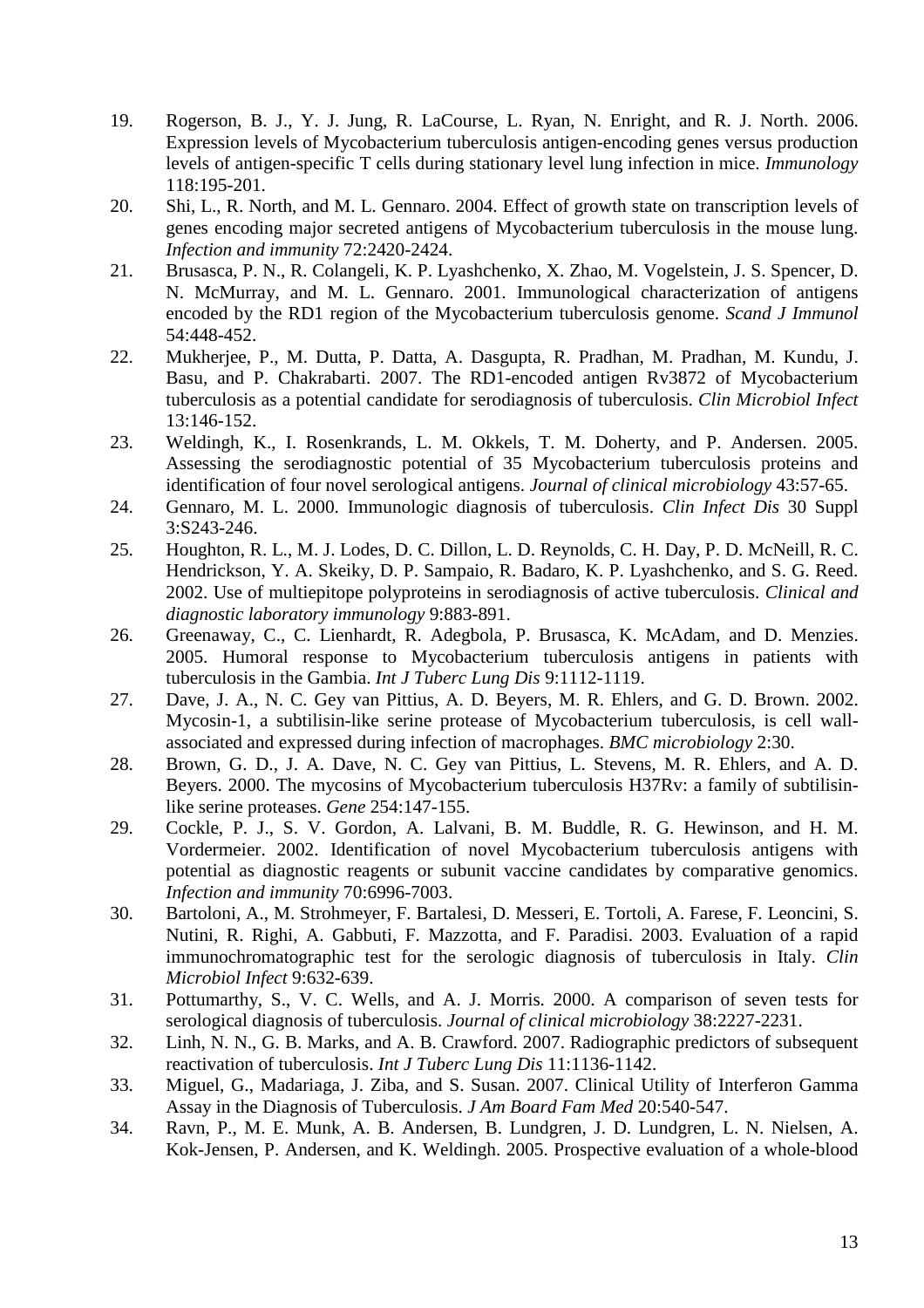test using Mycobacterium tuberculosis-specific antigens ESAT-6 and CFP-10 for diagnosis of active tuberculosis. *Clinical and diagnostic laboratory immunology* 12:491-496.

35. Amicosante, M., S. Barnini, V. Corsini, G. Paone, C. A. Read, Jr., P. L. Tartoni, M. Singh, C. Albera, A. Bisetti, S. Senesi, and et al. 1995. Evaluation of a novel tuberculosis complexspecific 34 kDa protein in the serological diagnosis of tuberculosis. *Eur Respir J* 8:2008- 2014.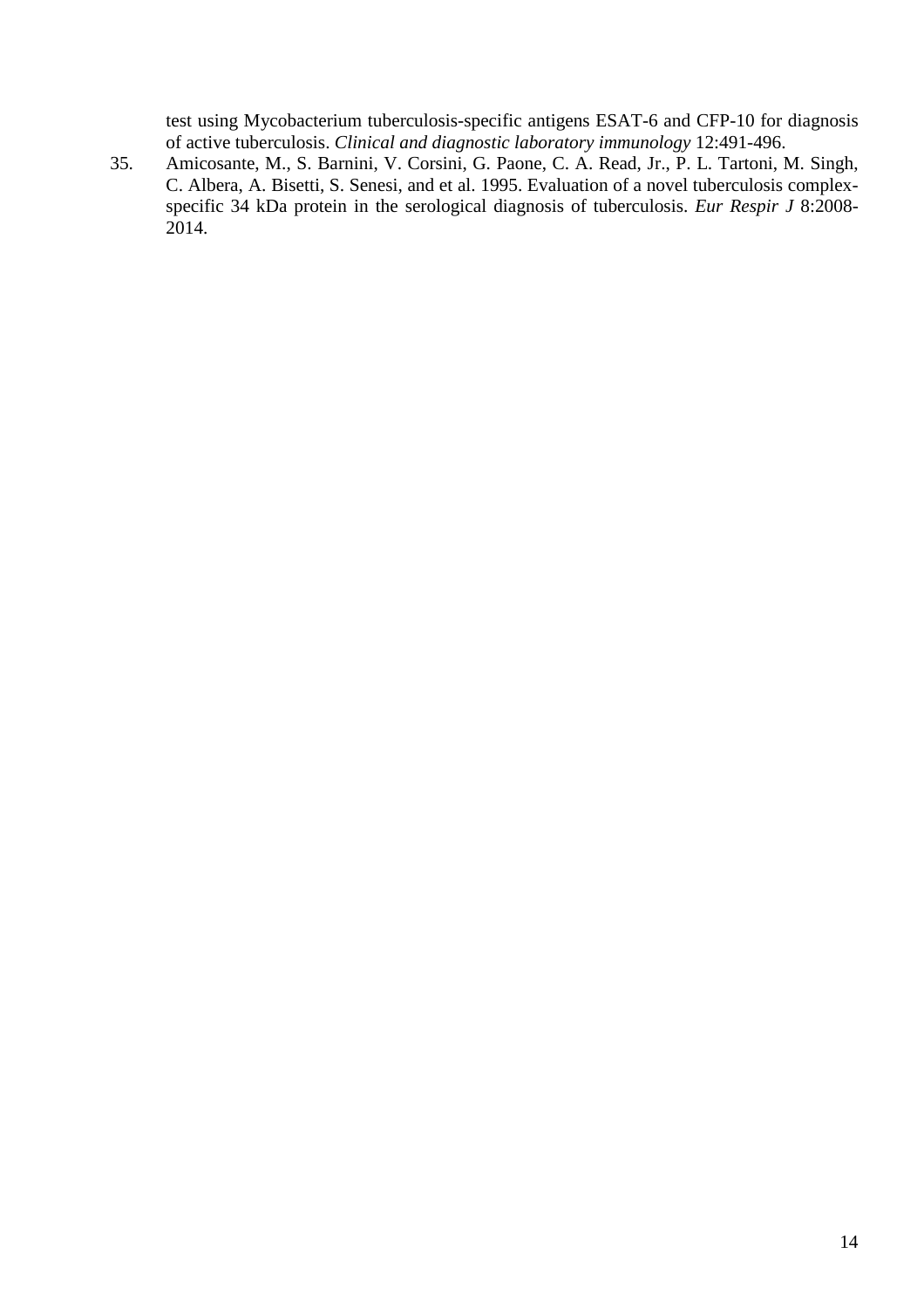|                 | Study group                                         | <b>Number</b> | <b>Mean Age</b><br>(years) | <b>Sex-ratio</b><br>(M/F) | <b>Ethnicity</b> |
|-----------------|-----------------------------------------------------|---------------|----------------------------|---------------------------|------------------|
| First           | Pulmonary TB patients                               | 20            | $39(33-53)$                | 1.22                      | Caucasians       |
| panel           | Healthy subjects (TST-)                             | 10            | $30(26-42)$                | 1.00                      | Caucasians       |
| Second<br>panel | Pulmonary TB patients<br>$TPM+$<br>TPM <sub>0</sub> | 31<br>16      | $35(25-45)$<br>$39(28-51)$ | 2.1<br>2.2                | North Africans   |
|                 | Healthy subjects $(TST+)$                           | 26            | 39 (34-48)                 | 2.5                       | North Africans   |

# **Table 1: Demographic characteristics of the study subjects**

TP = Pulmonary tuberculosis, TPM+ = Smear positive pulmonary tuberculosis, TPM0 = Smear positive pulmonary tuberculosis, M/F = male /female, TST+ = Tuberculin Skin Test positive, TST- = Tuberculin Skin Test negative.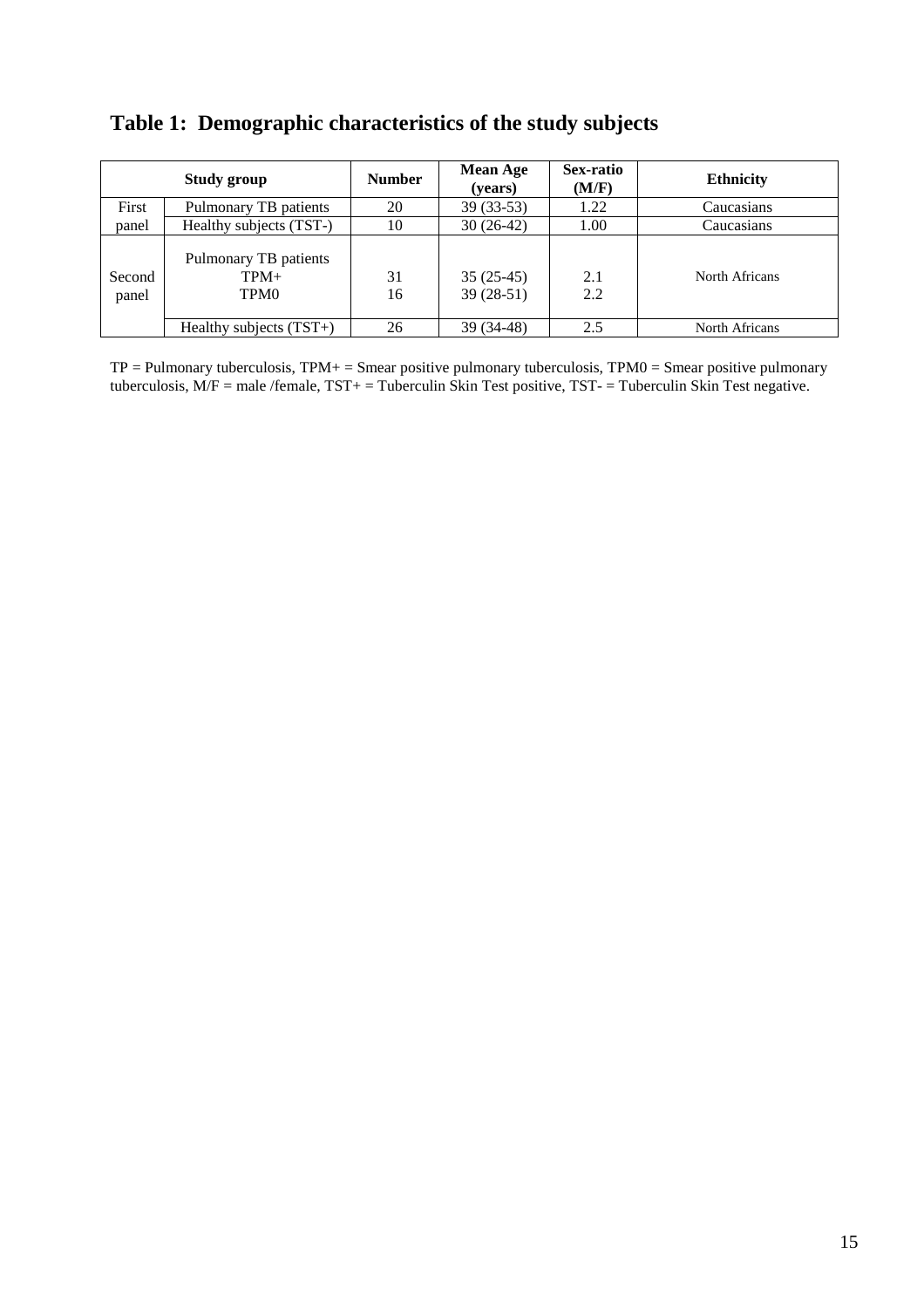# **Table 2: List of the peptides used in this study**.

\*Peptide epitopes starting from amino acid position 1 in the protein sequence where two Alanine were added to the Nterminus of the peptide in order to increase binding affinity to the epitope.

| Protein          | Peptide Number           | Starting amino acid | Amino acid sequence                                      |
|------------------|--------------------------|---------------------|----------------------------------------------------------|
|                  | Pep1                     | at $1*$             | <b>AAMVNKSRMMPAV</b>                                     |
| Rv0418           | Pep2<br>Pep3             | at 216<br>at 377    | <b>IPVVSVTKSVGFQLRGQSGPTTVK</b><br>AGIERTFVAYLKMAGKTAQDT |
| Rv0747           | Pep <sub>4</sub><br>Pep5 | at 1<br>at 385      | MSWVMVSPELVVAAAADLAG<br>HTLQQDVINMVNDPFQTLTGRPLIG        |
| Rv0755c          | Pep <sub>6</sub>         | at 107              | VVHPAVVQANRVRTWLLAVSNVFGQ                                |
| Rv0934 (PAP)     | Pep7                     | at 140              | EHLKLNGKVLAAMYQ                                          |
|                  | Pep8                     | at 12               | ARLVVLASGTGSLLR                                          |
| Rv0956           | Pep9                     | at 176              | ETLHERIKVTERRLLVAAVAALATH                                |
| Rv1114           | Pep10<br>Pep11           | at 46<br>at $60$    | RDVVLDLLANLYQFPVV<br>FPVVTHDEVLRLVGRRRLWGRG              |
| Rv1382           | Pep12                    | at 8                | GSLIFAAVLVMLIAVLARLMMRGWR                                |
| Rv1434           | Pep13                    | at 120              | RGVAGKVVAGIGILAIRWRLPSGT                                 |
|                  | Pep14                    | at $1*$             | AAMRASPAERVDGAYAGAGPHTQSV                                |
| Rv1582c (RFO-10) | Pep15<br>Pep16           | at 143<br>at 254    | SIYPIVORELAROTGF<br><b>AIWRRIRVVPFEVVIPADEOD</b>         |
|                  | Pep17                    | at 91               | <b>DRYRHLVALSITDFGAAGPRSSWRA</b>                         |
|                  | Pep18                    | at 149              | AAVQAAWAVLVAYFNRLRCGTGDY                                 |
|                  | Pep19                    | at 222              | DGYVRFCVMAPROWRGLRRWLGEP                                 |
| Rv1866           | Pep20                    | at 372              | YPFEGLRILDLGIIVAGGELS                                    |
|                  | Pep21                    | at 502              | TRMGYGPLVRAATGVTRVWTSDEAQ                                |
|                  | Pep22                    | at 538              | TTIFPDHVVGRVGALLALAALIHRD                                |
|                  | Pep23                    | at 568              | AHVHISQAEVVVNQLDTMFVAE                                   |
|                  | Pep24                    | at 138              | LTFLGFIGVLLAINLFGNRAIKWAN                                |
| Rv1979c          | Pep25                    | at 413              | DKVLPLVAIVVSVGLAVSYD                                     |
|                  | Pep26                    | at 466              | <b>HYYRIIRRVGDRPSTR</b>                                  |
| Rv1983           | Pep27                    | at 348              | NGIVTAPTAVNVVLLSIPTSPFAI                                 |
|                  | Pep28                    | at 36               | LPVVALCTVSDIVLIAAGIAGFGA                                 |
| <b>Rv1986</b>    | Pep29                    | at 102              | TPVRLAEVLVTCA                                            |
|                  | Pep30                    | at 165              | GRLRGLFTNPGSW                                            |
|                  | Pep31                    | at 13               | <b>IMIVSLGVTASSFLFINGVAFLIPR</b>                         |
|                  | Pep32                    | at 56               | PSWGLVVTMFAWGYLLDHVGERMV                                 |
| Rv2994           | Pep33                    | at 98               | HSLLWIGVFLFLGGMAAGGCNS                                   |
|                  | Pep34                    | at 204              | SPYRGSSILWRIHAASALLMMP                                   |
| Rv3042c          | Pep35                    | at 228              | VTVTFMLVWLINHHGWSVAQ                                     |
|                  | Pep36                    | at 137              | LELRVSVPPGCVGPLQIALTKVAAE                                |
| Rv3219           | Pep37                    | at 68               | <b>RALKRRNARTKAR</b>                                     |
| Rv3619c          | Pep38                    | at 28<br>at 72      | <b>QAIISDVLTASDF</b>                                     |
|                  | Pep39<br>Pep40           | at $24$             | QKVQAAGNNMAQT<br>TLLRAAGVRDQDV                           |
|                  | Pep41                    | at 34               | <b>ODVGNYDAFISIRAAIRAIESA</b>                            |
| Rv3736 (38 kD)   | Pep42                    | at 145              | VALGVIRLLLGADYAPLAVH                                     |
|                  | Pep43                    | at 226              | <b>GIVESVRTIVROLLPTGAATLNV</b>                           |
|                  | Pep44                    | at 269              | TFVILVDRVRKDVADRYLR                                      |
| Rv3872           | Pep45                    | at 56               | EGIQLLASNASAQ                                            |
| Rv3873           | Pep46                    | at 68               | TPMVVWLQTASTQAKTR                                        |
|                  | Pep47                    | at 54               | AVVRFQEAANKQK                                            |
| Rv3874 (CFP 10)  | Pep48                    | at 74               | TNIRQAGVQYSRA                                            |
| Rv3875 (ESAT-6)  | Pep49<br>Pep50           | at 2<br>at 65       | QQWNFAGIEAAASAIQGNVTSIHSL<br>NALQNLARTISEA               |
| Rv3878           | Pep51                    | at 139              | PRVVATVPQLVQLAPHAVQMSQN                                  |
|                  | Pep52                    | at 216              | <b>GDVQPAEVVAAAR</b>                                     |
| Rv3879 (UF)      | Pep53                    | at 135              | <b>TAINSLVTATHGA</b>                                     |
|                  | Pep54                    | at 325              | PHVKPAALAEQPG                                            |
|                  | Pep55                    | at 219              | IDYAVNVKGVVVVVAAGNTGGDC                                  |
| Rv3883c (MycP1)  | Pep56<br>Pep57           | at 337<br>at 372    | DDLVGAGVIDAVA<br>APYNVRRLPPPVVEP                         |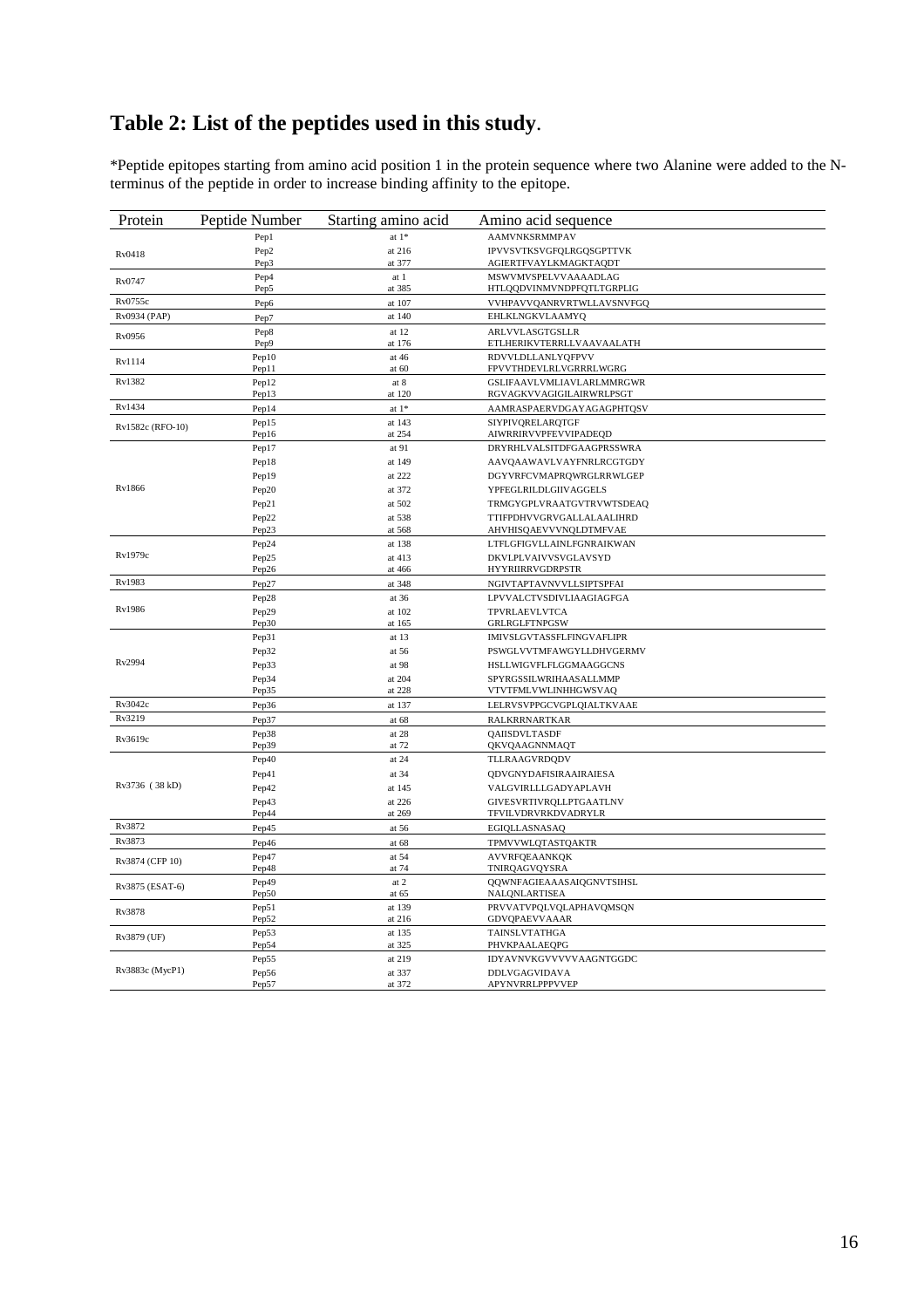### **Figure 1 : Graphical value representation of the optical density (OD)**

obtained for each peptide and sera from the first panel by ELISA showing the heterogeneity of the antibody responses in TB patients and healthy subjects against *Mycobacterium tuberculosis* peptides. Antibody level (OD):  $\Box$  OD<0.100;  $\Box$  0.100≤OD<0.200 and 0.100≤OD.

The right column shows the score value for each peptide obtained by unvariate regression analysis.

|                   |    | <b>TB</b> patients |  |  |  |  |  |  |  |  |  |  |  | Healthy subjects |  |                                                                                                           |  |  |  |  |  |  |  |  |  |        |
|-------------------|----|--------------------|--|--|--|--|--|--|--|--|--|--|--|------------------|--|-----------------------------------------------------------------------------------------------------------|--|--|--|--|--|--|--|--|--|--------|
| Peptides          | P1 |                    |  |  |  |  |  |  |  |  |  |  |  |                  |  | <u>P2 P3 P4 P5 P6 P7 P8 P9 P10 P11 P12 P13 P14 P15 P16 P17 P18 P19 P20 S1 S2 S3 S4 S5 S6 S7 S8 S9 S10</u> |  |  |  |  |  |  |  |  |  | Score  |
| Pep01             |    |                    |  |  |  |  |  |  |  |  |  |  |  |                  |  |                                                                                                           |  |  |  |  |  |  |  |  |  | 8,712  |
| Pep02             |    |                    |  |  |  |  |  |  |  |  |  |  |  |                  |  |                                                                                                           |  |  |  |  |  |  |  |  |  | 9,036  |
| Pep03             |    |                    |  |  |  |  |  |  |  |  |  |  |  |                  |  |                                                                                                           |  |  |  |  |  |  |  |  |  | 6,935  |
| Pep04             |    |                    |  |  |  |  |  |  |  |  |  |  |  |                  |  |                                                                                                           |  |  |  |  |  |  |  |  |  | 4,000  |
| Pep05             |    |                    |  |  |  |  |  |  |  |  |  |  |  |                  |  |                                                                                                           |  |  |  |  |  |  |  |  |  | 10,429 |
| Pep06             |    |                    |  |  |  |  |  |  |  |  |  |  |  |                  |  |                                                                                                           |  |  |  |  |  |  |  |  |  | 6,554  |
| Pep07             |    |                    |  |  |  |  |  |  |  |  |  |  |  |                  |  |                                                                                                           |  |  |  |  |  |  |  |  |  | 5,915  |
| Pep08             |    |                    |  |  |  |  |  |  |  |  |  |  |  |                  |  |                                                                                                           |  |  |  |  |  |  |  |  |  | 6,630  |
| Pep09             |    |                    |  |  |  |  |  |  |  |  |  |  |  |                  |  |                                                                                                           |  |  |  |  |  |  |  |  |  | 11,983 |
| Pep10             |    |                    |  |  |  |  |  |  |  |  |  |  |  |                  |  |                                                                                                           |  |  |  |  |  |  |  |  |  | 3,465  |
| Pep11             |    |                    |  |  |  |  |  |  |  |  |  |  |  |                  |  |                                                                                                           |  |  |  |  |  |  |  |  |  | 9,500  |
| Pep12             |    |                    |  |  |  |  |  |  |  |  |  |  |  |                  |  |                                                                                                           |  |  |  |  |  |  |  |  |  | 7,425  |
| Pep13             |    |                    |  |  |  |  |  |  |  |  |  |  |  |                  |  |                                                                                                           |  |  |  |  |  |  |  |  |  | 4,641  |
| Pep14             |    |                    |  |  |  |  |  |  |  |  |  |  |  |                  |  |                                                                                                           |  |  |  |  |  |  |  |  |  | 9,534  |
| Pep15             |    |                    |  |  |  |  |  |  |  |  |  |  |  |                  |  |                                                                                                           |  |  |  |  |  |  |  |  |  | 0,226  |
| Pep16             |    |                    |  |  |  |  |  |  |  |  |  |  |  |                  |  |                                                                                                           |  |  |  |  |  |  |  |  |  | 4,468  |
|                   |    |                    |  |  |  |  |  |  |  |  |  |  |  |                  |  |                                                                                                           |  |  |  |  |  |  |  |  |  | 7,321  |
| Pep17             |    |                    |  |  |  |  |  |  |  |  |  |  |  |                  |  |                                                                                                           |  |  |  |  |  |  |  |  |  | 8,553  |
| Pep18             |    |                    |  |  |  |  |  |  |  |  |  |  |  |                  |  |                                                                                                           |  |  |  |  |  |  |  |  |  |        |
| Pep19             |    |                    |  |  |  |  |  |  |  |  |  |  |  |                  |  |                                                                                                           |  |  |  |  |  |  |  |  |  | 11,350 |
| Pep20             |    |                    |  |  |  |  |  |  |  |  |  |  |  |                  |  |                                                                                                           |  |  |  |  |  |  |  |  |  | 1,535  |
| Pep21             |    |                    |  |  |  |  |  |  |  |  |  |  |  |                  |  |                                                                                                           |  |  |  |  |  |  |  |  |  | 8,779  |
| Pep22             |    |                    |  |  |  |  |  |  |  |  |  |  |  |                  |  |                                                                                                           |  |  |  |  |  |  |  |  |  | 10,004 |
| Pep <sub>23</sub> |    |                    |  |  |  |  |  |  |  |  |  |  |  |                  |  |                                                                                                           |  |  |  |  |  |  |  |  |  | 5,479  |
| Pep24             |    |                    |  |  |  |  |  |  |  |  |  |  |  |                  |  |                                                                                                           |  |  |  |  |  |  |  |  |  | 0,762  |
| Pep25             |    |                    |  |  |  |  |  |  |  |  |  |  |  |                  |  |                                                                                                           |  |  |  |  |  |  |  |  |  | 3,903  |
| Pep26             |    |                    |  |  |  |  |  |  |  |  |  |  |  |                  |  |                                                                                                           |  |  |  |  |  |  |  |  |  | 9,661  |
| Pep27             |    |                    |  |  |  |  |  |  |  |  |  |  |  |                  |  |                                                                                                           |  |  |  |  |  |  |  |  |  | 9,177  |
| Pep28             |    |                    |  |  |  |  |  |  |  |  |  |  |  |                  |  |                                                                                                           |  |  |  |  |  |  |  |  |  | 0,025  |
| Pep29             |    |                    |  |  |  |  |  |  |  |  |  |  |  |                  |  |                                                                                                           |  |  |  |  |  |  |  |  |  | 4,919  |
| Pep30             |    |                    |  |  |  |  |  |  |  |  |  |  |  |                  |  |                                                                                                           |  |  |  |  |  |  |  |  |  | 4,695  |
| Pep31             |    |                    |  |  |  |  |  |  |  |  |  |  |  |                  |  |                                                                                                           |  |  |  |  |  |  |  |  |  | 1,107  |
| Pep32             |    |                    |  |  |  |  |  |  |  |  |  |  |  |                  |  |                                                                                                           |  |  |  |  |  |  |  |  |  | 7,423  |
| Pep33             |    |                    |  |  |  |  |  |  |  |  |  |  |  |                  |  |                                                                                                           |  |  |  |  |  |  |  |  |  | 2,150  |
| Pep34             |    |                    |  |  |  |  |  |  |  |  |  |  |  |                  |  |                                                                                                           |  |  |  |  |  |  |  |  |  | 0,233  |
| Pep35             |    |                    |  |  |  |  |  |  |  |  |  |  |  |                  |  |                                                                                                           |  |  |  |  |  |  |  |  |  | 4,480  |
| Pep36             |    |                    |  |  |  |  |  |  |  |  |  |  |  |                  |  |                                                                                                           |  |  |  |  |  |  |  |  |  | 2,972  |
| Pep37             |    |                    |  |  |  |  |  |  |  |  |  |  |  |                  |  |                                                                                                           |  |  |  |  |  |  |  |  |  | 1,994  |
| Pep38             |    |                    |  |  |  |  |  |  |  |  |  |  |  |                  |  |                                                                                                           |  |  |  |  |  |  |  |  |  | 4,802  |
| Pep39             |    |                    |  |  |  |  |  |  |  |  |  |  |  |                  |  |                                                                                                           |  |  |  |  |  |  |  |  |  | 6,744  |
| Pep40             |    |                    |  |  |  |  |  |  |  |  |  |  |  |                  |  |                                                                                                           |  |  |  |  |  |  |  |  |  | 4,626  |
| Pep41             |    |                    |  |  |  |  |  |  |  |  |  |  |  |                  |  |                                                                                                           |  |  |  |  |  |  |  |  |  | 4,241  |
| Pep42             |    |                    |  |  |  |  |  |  |  |  |  |  |  |                  |  |                                                                                                           |  |  |  |  |  |  |  |  |  | 11,215 |
| Pep43             |    |                    |  |  |  |  |  |  |  |  |  |  |  |                  |  |                                                                                                           |  |  |  |  |  |  |  |  |  | 8,342  |
| Pep44             |    |                    |  |  |  |  |  |  |  |  |  |  |  |                  |  |                                                                                                           |  |  |  |  |  |  |  |  |  | 4,279  |
| Pep45             |    |                    |  |  |  |  |  |  |  |  |  |  |  |                  |  |                                                                                                           |  |  |  |  |  |  |  |  |  | 6,368  |
| Pep46             |    |                    |  |  |  |  |  |  |  |  |  |  |  |                  |  |                                                                                                           |  |  |  |  |  |  |  |  |  | 6,055  |
| Pep47             |    |                    |  |  |  |  |  |  |  |  |  |  |  |                  |  |                                                                                                           |  |  |  |  |  |  |  |  |  | 1,520  |
| Pep48             |    |                    |  |  |  |  |  |  |  |  |  |  |  |                  |  |                                                                                                           |  |  |  |  |  |  |  |  |  | 7,307  |
| Pep49             |    |                    |  |  |  |  |  |  |  |  |  |  |  |                  |  |                                                                                                           |  |  |  |  |  |  |  |  |  | 0,367  |
| Pep50             |    |                    |  |  |  |  |  |  |  |  |  |  |  |                  |  |                                                                                                           |  |  |  |  |  |  |  |  |  | 10,115 |
| Pep51             |    |                    |  |  |  |  |  |  |  |  |  |  |  |                  |  |                                                                                                           |  |  |  |  |  |  |  |  |  | 12,128 |
| Pep52             |    |                    |  |  |  |  |  |  |  |  |  |  |  |                  |  |                                                                                                           |  |  |  |  |  |  |  |  |  | 5,505  |
| Pep53             |    |                    |  |  |  |  |  |  |  |  |  |  |  |                  |  |                                                                                                           |  |  |  |  |  |  |  |  |  | 10,054 |
| Pep54             |    |                    |  |  |  |  |  |  |  |  |  |  |  |                  |  |                                                                                                           |  |  |  |  |  |  |  |  |  | 7,591  |
| Pep55             |    |                    |  |  |  |  |  |  |  |  |  |  |  |                  |  |                                                                                                           |  |  |  |  |  |  |  |  |  | 9,162  |
| Pep56             |    |                    |  |  |  |  |  |  |  |  |  |  |  |                  |  |                                                                                                           |  |  |  |  |  |  |  |  |  | 7,621  |
| Pep57             |    |                    |  |  |  |  |  |  |  |  |  |  |  |                  |  |                                                                                                           |  |  |  |  |  |  |  |  |  | 9,988  |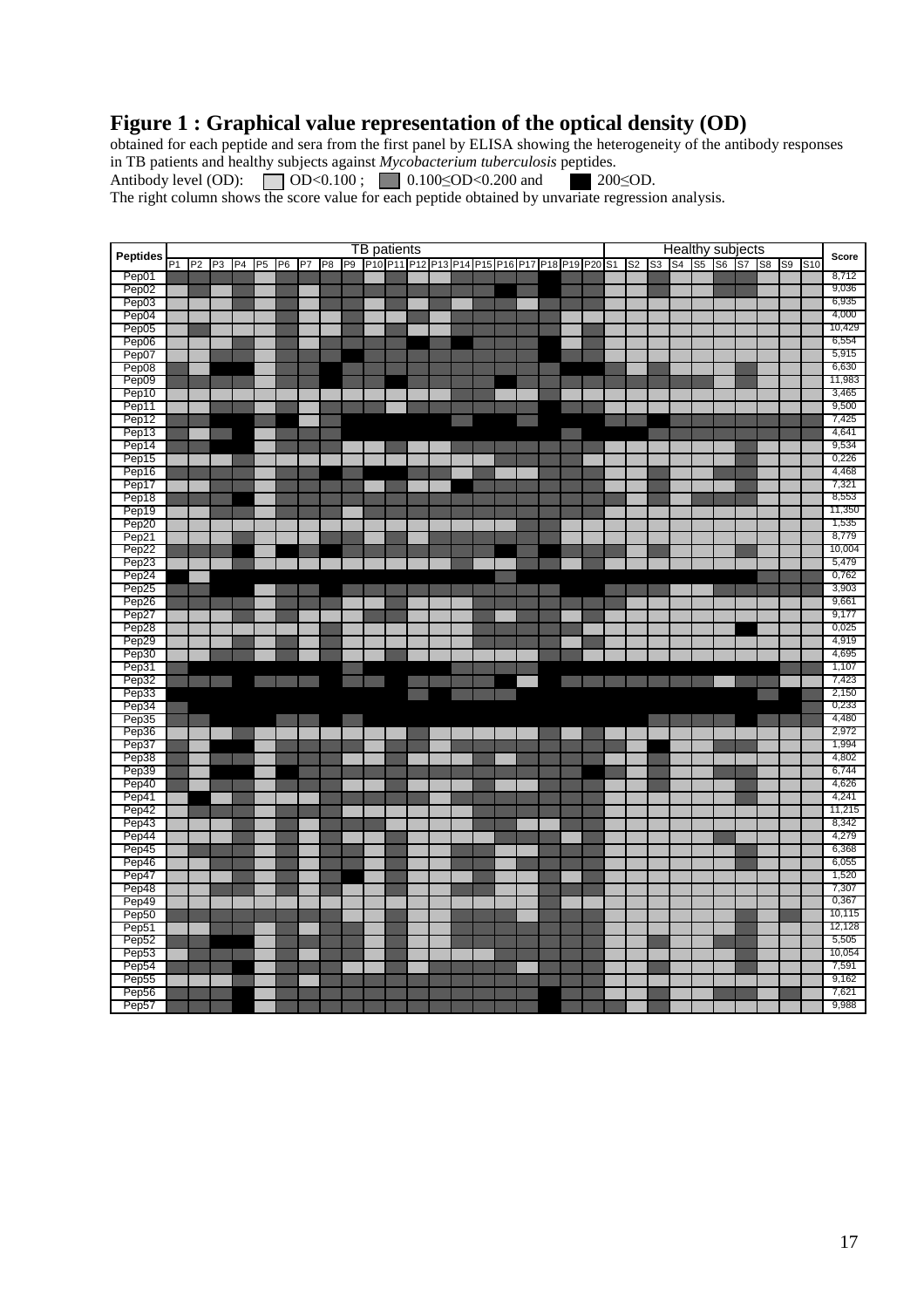**Figure 2: The ROC curve of the peptide Pep51 evaluated with the panel of TB**  and control sera from a low incidence country for TB. (AUC = Area under the curve)

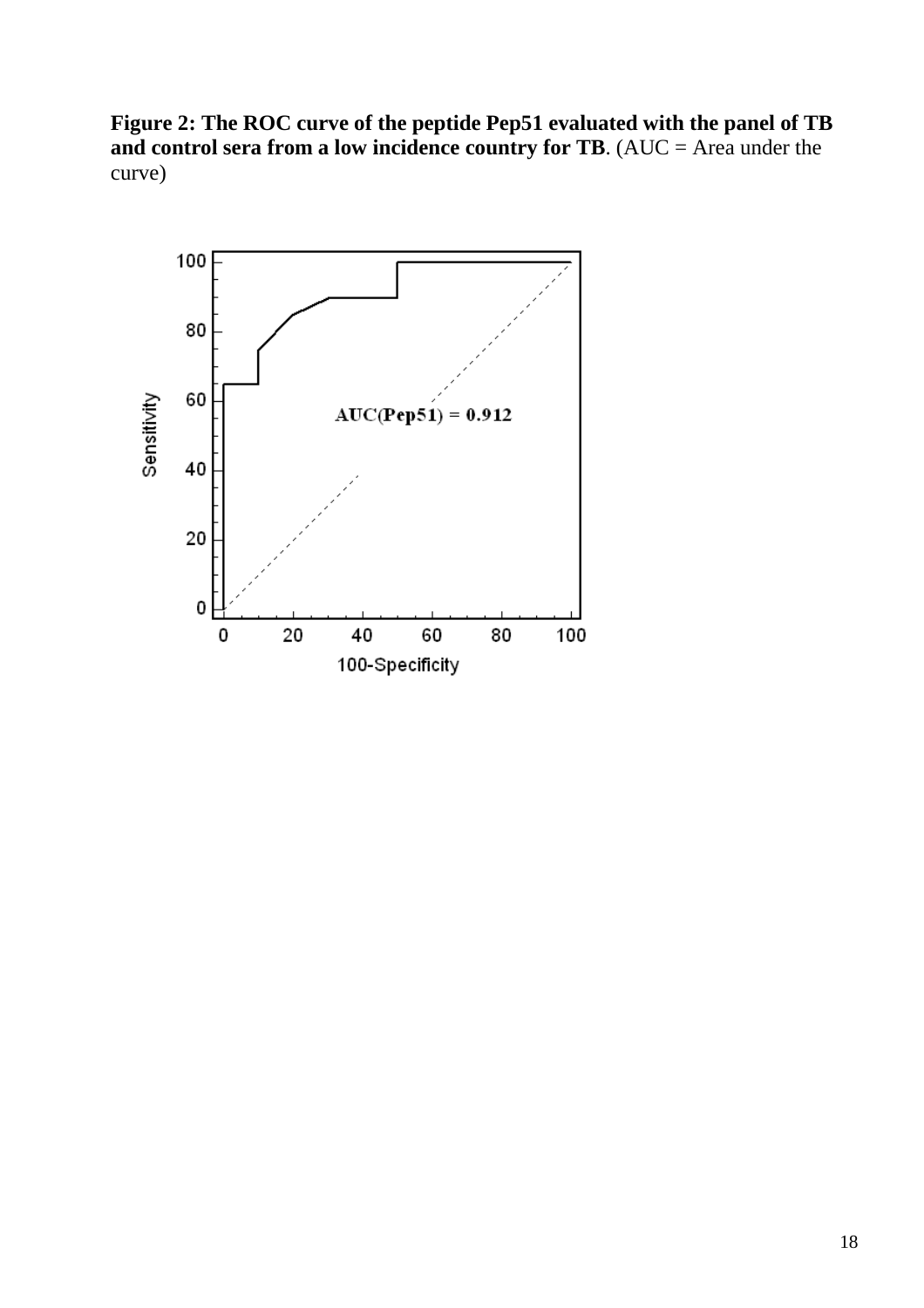**Figure 3: The ROC curves of the peptide Pep51 and the 9-peptides pool evaluated with the panel of TB and control sera from a high incidence country for TB.** ( $AUC = Area$  under the curve)

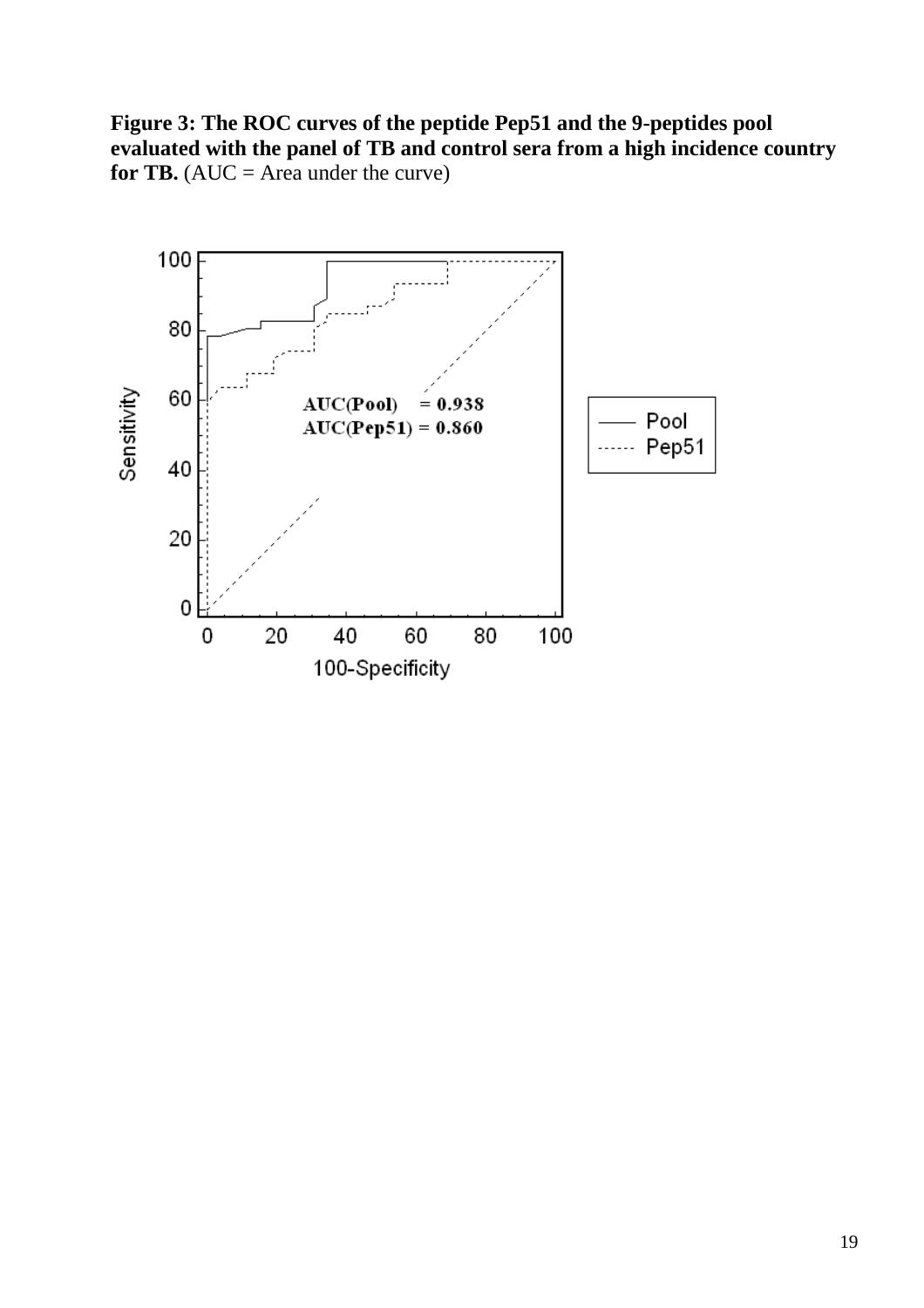**Figure 4: Box plot representation of the distribution of levels of antibodies (IgG) to the 9-peptides pool of** *Mycobacterium tuberculosis* **in TB patients and healthy subjects originated from a high incidence country for TB**. (Error bars : 95% confidence interval for mean).

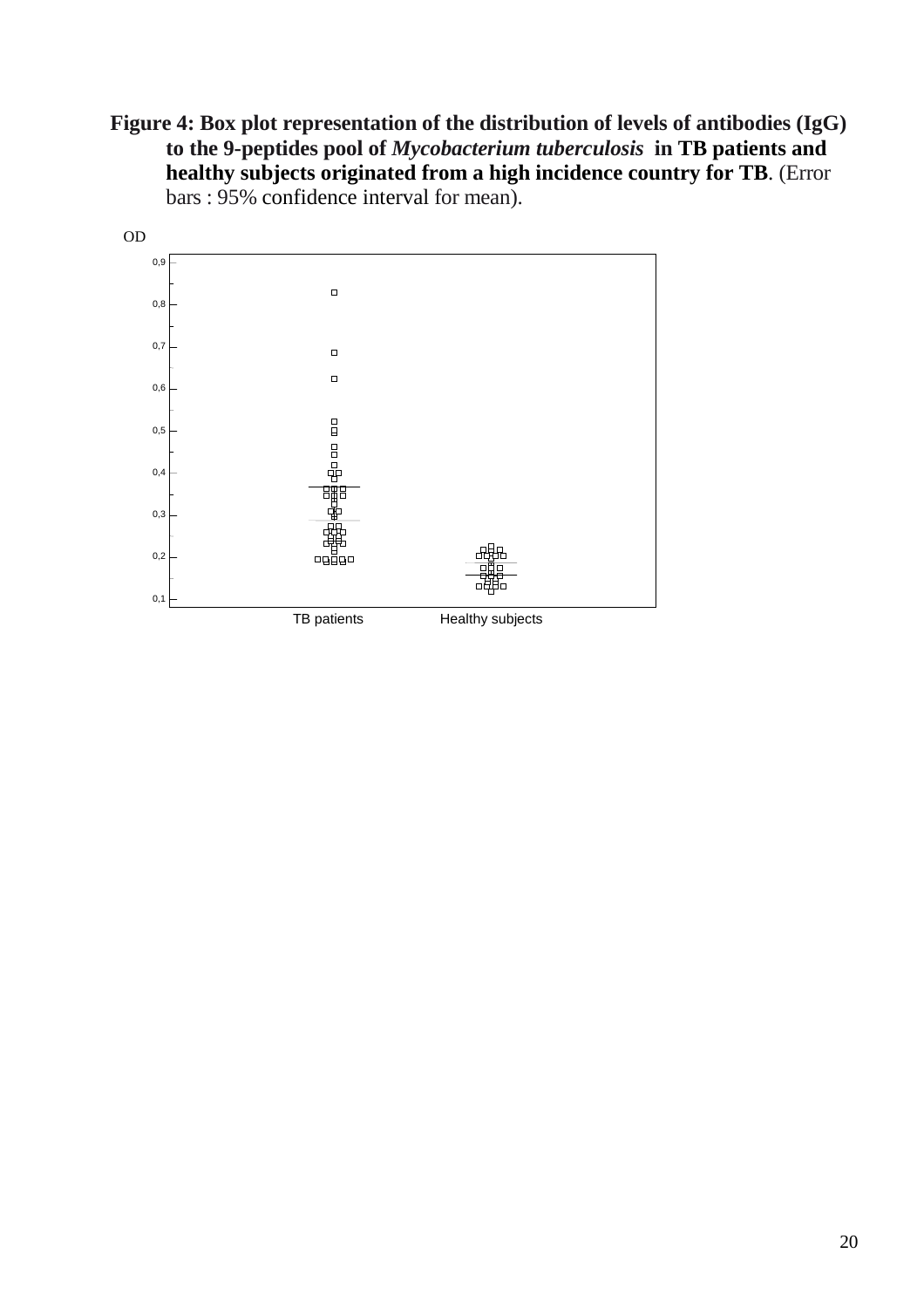# **A MODEL OF PHENOTYPIC SUSCEPTIBILITY TO TUBERCULOSIS: DEFICIENT IN SILICO SELECTION OF MYCOBACTERIUM TUBERCULOSIS EPITOPES BY HLA ALLELES**

#### *Abstract.*

HLA-DR allelic variants have been associated with tuberculosis (TB) susceptibility in different populations with risk ratios of 3.7 to 7.2.We hypothesized that the genetic susceptibility to TB depends upon the reduced capability of HLA-class II alleles of TB patients to bind and select peptide antigen from the Mycobacterium tuberculosis (MTB) expressed genome. To test this hypothesis, we developed a software that can predict HLA-DR restricted epitopes within the whole MTB genome based on quantitative peptide binding matrices.We analyzed the number of MTB epitopes recognized in two previously described populations of TB patients and matched controls

and in a control population comprised of individuals affected by a sarcoid-like granuloma induced by beryllium and by healthy exposed controls. The number of putative epitopes within the whole MTB genome which could be bound by any HLA-DR allele (HLA-DR immunome of MTB) was 405,422 out of 1,304,277 possible 9-mers i.e., 31.08% of the global capability, instead of the expected 35%. When tested at an affinity level equivalent of the 1% of the best binder peptides, the HLA-DR alleles (HLA-DRB1\*0801, \*0802, \*1401, \*1501 and \*1502) associated with TB susceptibility recognized a significantly lower mean number of MTB-epitopes (7,862±4,258) than the MTB-epitopes recognized by HLA-DR alleles (HLA-DRB1\*0301, \*0701, \*1101, \*1102, \*1301 and \*1302) negatively associated

with TB  $(11,376\pm1,984, p<0.032)$ . The number of epitopes bound at high affinity out of the whole MTB genome by the combination of the two HLA-DR alleles carried by each individual was lower in TB patients [TB-population 1: 11,341±908 (mean+SEM); TB-population 2: 15,303±657] than in matched healthy controls (CTR-population 1: 13,587±605, p<0.03 vs TB-population 1; CTRpopulation 2:  $1,6841 \pm 555$ , p<0.04 vs TB-population 2). No difference was seen in individuals with the sarcoid-like granuloma induced by beryllium compared to the exposed healthy (berylliumhypersensitivity: 17,593+447; controls 18,014±421; p=0.57). The data suggest that HLA-DR alleles associated

with susceptibility to tuberculosis may be endowed with a reduced capability to bind at high affinity T-cell epitopes and select them for antigen presentation. The same alleles may contribute to determine the reaction to mycobacteria in non tuberculous granulomatous disorders. (Sarcoidosis Vasc Diffuse Lung Dis 2008; 25: 21-28).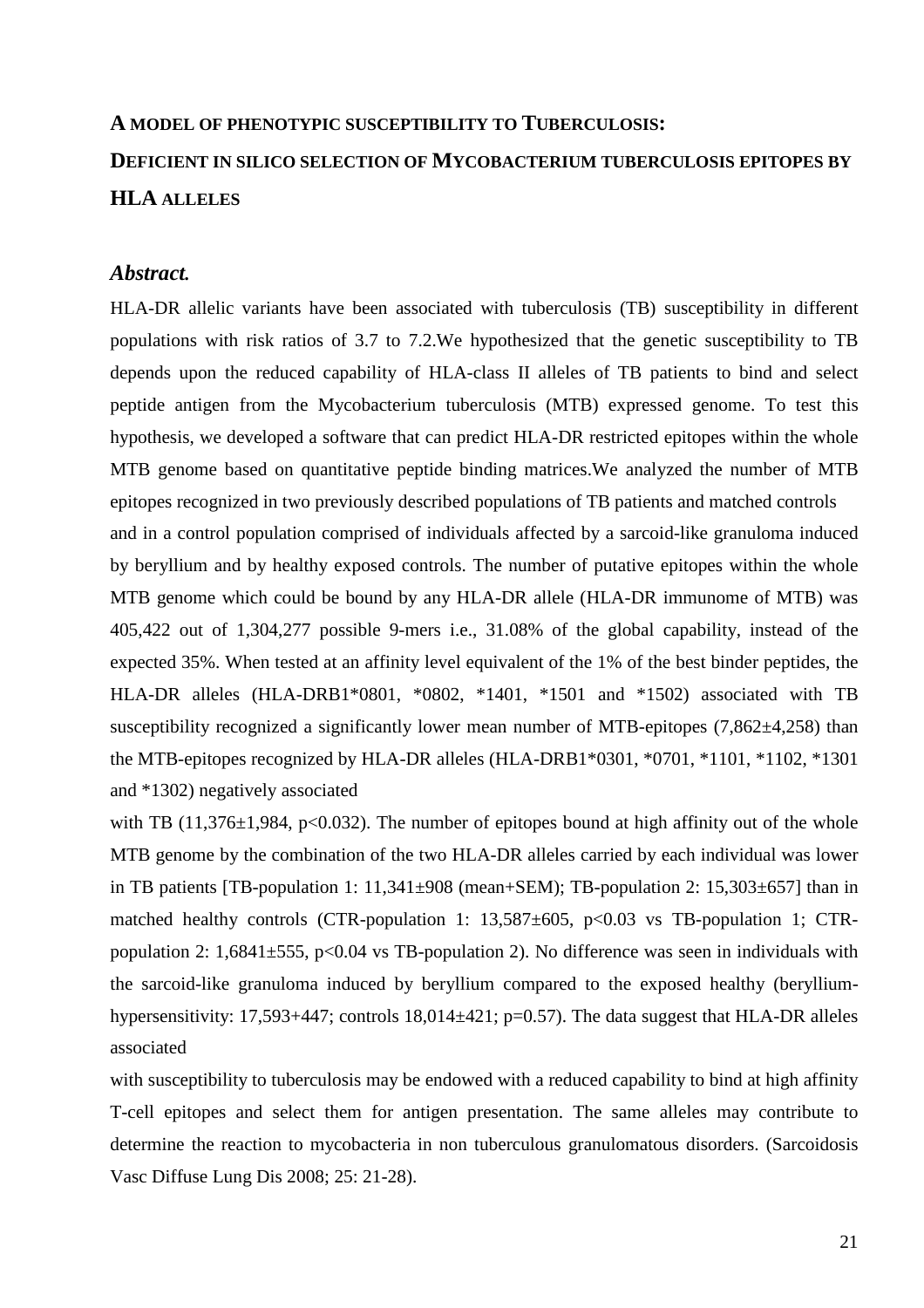**Key words:** tuberculosis, susceptibility, HLA, epitope prediction, T-cell response, sarcoid-like granulomas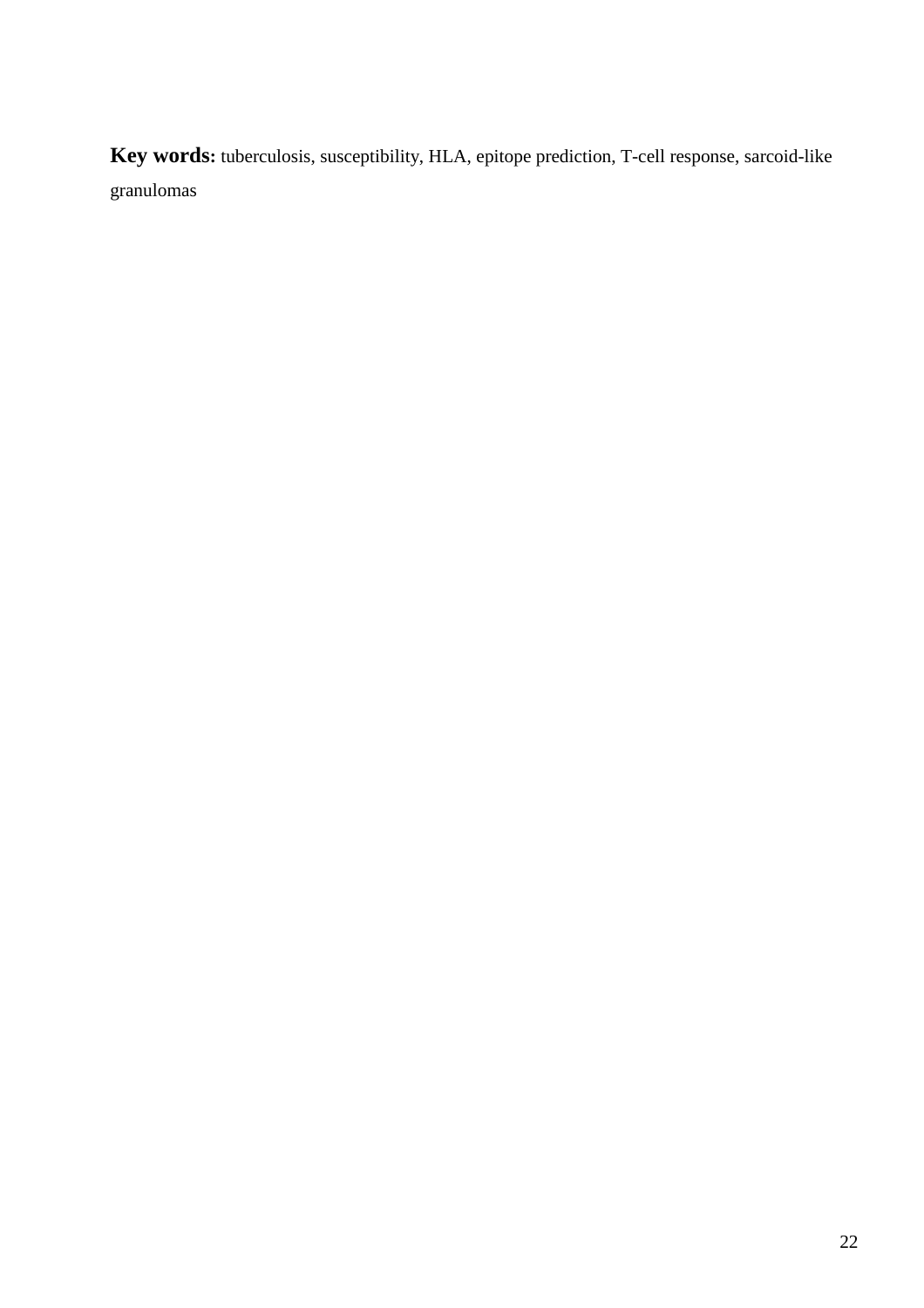#### **Introduction**

Classic tuberculosis (TB) epidemiologic studies indicate that the genetic background may play an important role in susceptibility to TB (1).With the expansion of molecular genetics studies, a large number of genes have been associated with TB, leading to think that susceptibility might be the result of an imbalance between the effects of susceptibility genes and of protective genes such as the natural resistance- associated macrophage protein Nramp1, the IFN-α receptor 1, the IL-12 receptor β1 genes and the HLA genes. In this regard, a number of allelic variants of the HLA locus which have been associated with TB risk in population studies indicating DOB1\*05, \*06 and DRB1\*08, \*14, \*15 and \*16 as susceptibility genes with risk ratios ranging from 3.7 to 7.2, and HLA-DRB1\*03, \*07, \*11 and \*13 as "protective" genes (2-10). HLA genes code for surface receptors that are known to play a pivotal role in the generation of antimicrobial immunity (11). HLA class II proteins (HLA-DP, -DQ and -DR) bind peptides derived from the digestion of microbes in the phago-lysosome of antigen presenting cells, carry them to the cell surface and present them to cytokine-producing CD4 T-cells. Structure-function studies of HLA class II molecules have indicated that the selection of antigenic peptides by the HLA receptors is dictated by the chemico-physical interaction between the amino acid side chains lining receptor-like pockets on the floor of the HLA antigen binding groove and the the agretopes i.e., the aminoacid side chains of the antigenic peptides (12, 13). As most of the polymorphisms generating allelic variability of the HLA molecules code for aminoacid changes in the peptide binding groove's pockets, each HLA allele will bind a unique set of aminoacid side chains hence selecting a discrete set of antigenic peptides for antigen presentation (14, 15). As a consequence, the ability of HLA alleles to select a peptide antigen repertoire from a given microbe for antigen presentation, hence to induce a protective immune response, may vary widely, leading to greater susceptibility to infection of the subjects carrying the HLA alleles less efficiently binding and presenting antigens (16). In this context though, since each individual coexpresses at least 2 HLA-DR molecules on the cell surface of the APC, it is reasonable to think that individual susceptibility to infection shall be determined by the capability of each subject's two HLA-DR molecules combined to recognize microbial antigen epitopes, rather than the carriage of a single susceptibility allele. Moreover, among the HLA-DR alleles, there is a predominant expression of HLA-DRB1 alleles, being expressed at a level five times higher than its paralogues DRB3, DRB4 and DRB5 (17-19). The assessment of HLAassociated susceptibility to TB, as model for susceptibility to granulomatous disorder mediated by mycobacteria, might thus require an analysis of disease associated phenotypes instead of disease associated alleles. To assess this hypothesis, we took advantage of bioinformatics tools allowing the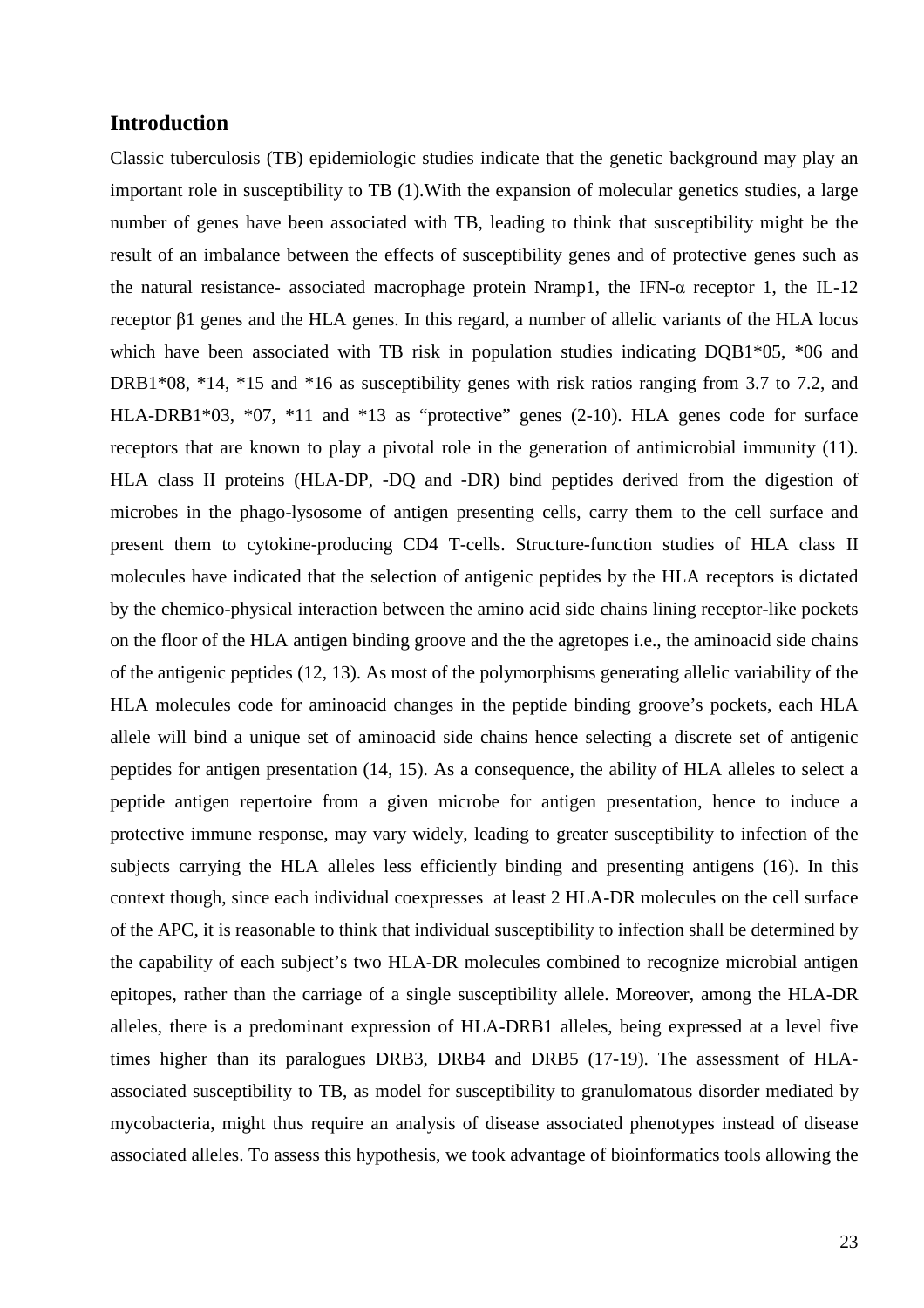identification of antigenic peptides in whole microbial genomes by quantitative peptide binding motifs analysis for the HLA alleles (20). We developed software that can predict HLA-DR restricted epitopes in the whole MTB genome based on quantitative implemented peptide binding matrices and used this tool to determine the number of epitopes potentially recognized in the MTB genome in two already described populations of TB patients and matched healthy controls (21, 22). In addition, a population of patients affected by the sarcoid-like granulomatous reaction induced by beryllium and matched beryllium-exposed subjects (23).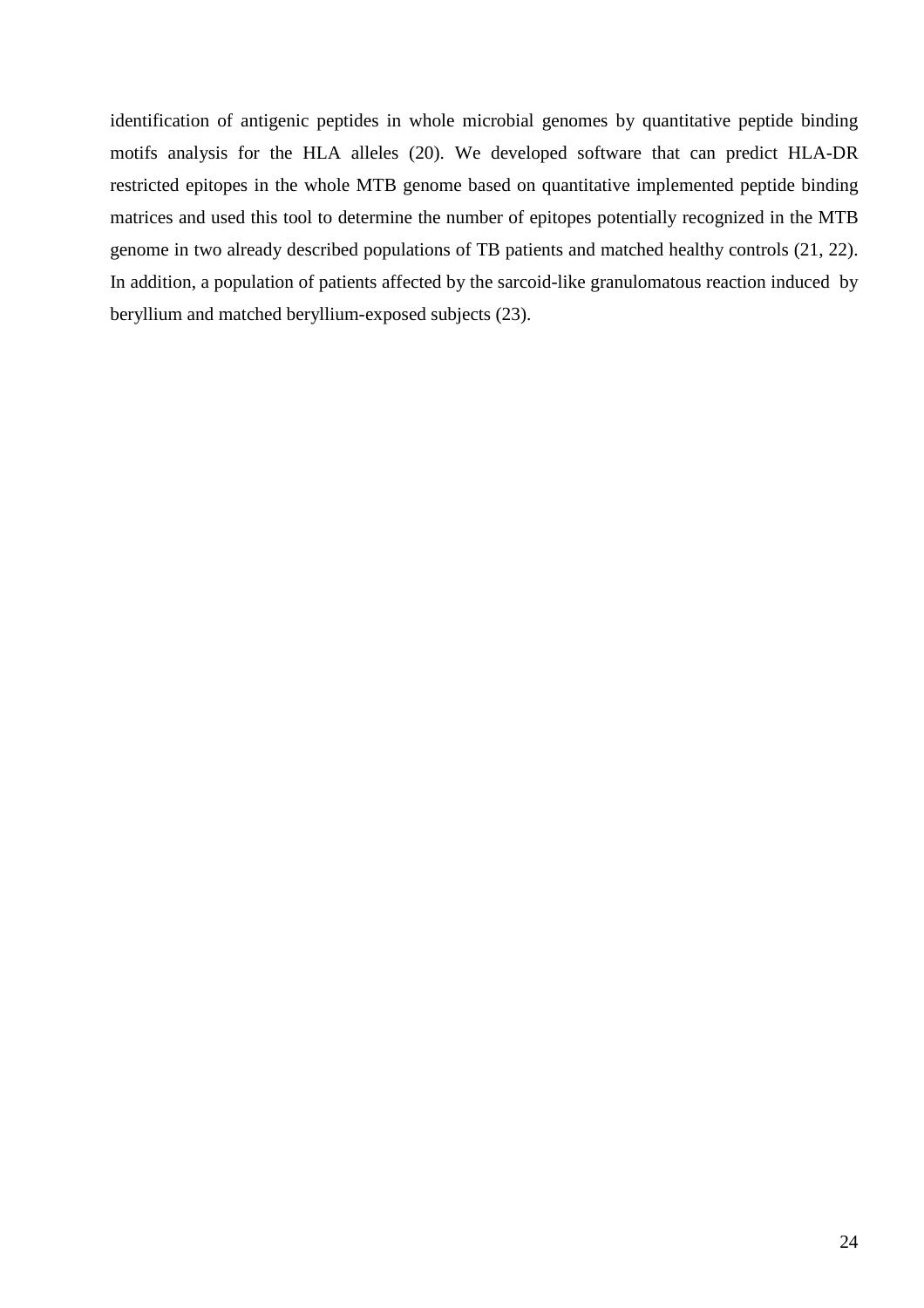#### **Methods**

Patients' characteristics: The study populations was composed by the TB patients and matched controls of two already described separate reports on the genetic susceptibility to TB in which HLA-DR high resolution typing was available for all study subjects (21,22). A population of patients with beryllium hypersensitivity and matched beryllium-exposed unaffected subjects were used as disease control population (23). They were 160 patients with tuberculosis (TBpopulation 1), and 200 controls (CTR-population 1) (see table 1) included in the Kim HS et al. study (22) and the 127 patients with tuberculosis (TB-population 2) and 120 matched controls (CTR-population 2) included in the Vejbaesya S et al. study (21) (see 22 A model of phenotypic susceptibility to Tuberculosis (table 1). The disease control population included 74 subjects with beryllium hypersensitivity (BeH) and 86 beryllium exposed matched controls (Be-CTR) from the Amicosante et al. study (23). The quantitative implemented peptide binding motifs are available only for 52 over more than 300 HLA-DRB1 alleles (24, 25). All together they may cover, with at least one allele, about 90% of the HLA-DR variability of different human populations (26). For the purpose of this study, only the subjects carrying both HLA-DR alleles with an available HLA-DR binding motif were used (see table 1). Specifically, 106 out of 320 (33%) control subjects and 85 out of 287 (30%) TB patients could be subjected to the analysis, as 168 (52%) controls and 151 (53%) TB patients had only one HLA-DR allele with an available binding motif, while 48 (15%) controls and 51 (18%) TB patients had both HLADR alleles without an available binding motif. Consequently, the alleles which were analyzed in the study populations were: HLA-DRB1\* 0101, 0102, 0301, 0401, 0402, 0404, 0405, 0408, 0410, 0701, 0802, 0806, 1101, 1102, 1104, 1106, 1301, 1302, 1307, 1401, 1501, 1502. The selected subgroups did not differ for demographical characteristics from the subgroups of subjects excluded from the study for having one or both HLA-DR alleles without a known binding motif (data not shown). Genomes The genome of Mycobacterium tuberculosis H37Rv strain (NC 000962.2) composed of 4048 genes transcribed into 3,989 proteins and the genome of Escherichia coli K12 (NC 000913.2) were used in this study for the immuno-informatic analysis. Software for the identification and enumeration of epitopes in whole genomes To enumerate the T-cell epitopes present in data sets of proteins as large as a microbial genome, we eveloped a software for the identification and enumeration of peptide binding epitopes to HLA-DR molecules. This software was developed on LabView platform (National Instruments, US) using a graphic language. Basically, it is an open system in which two different databases are uploaded and crossed. Briefly, the first input database is represented by the protein sequences that can be uploaded from a file in FASTA format. The second database is represented by matrice(s) describing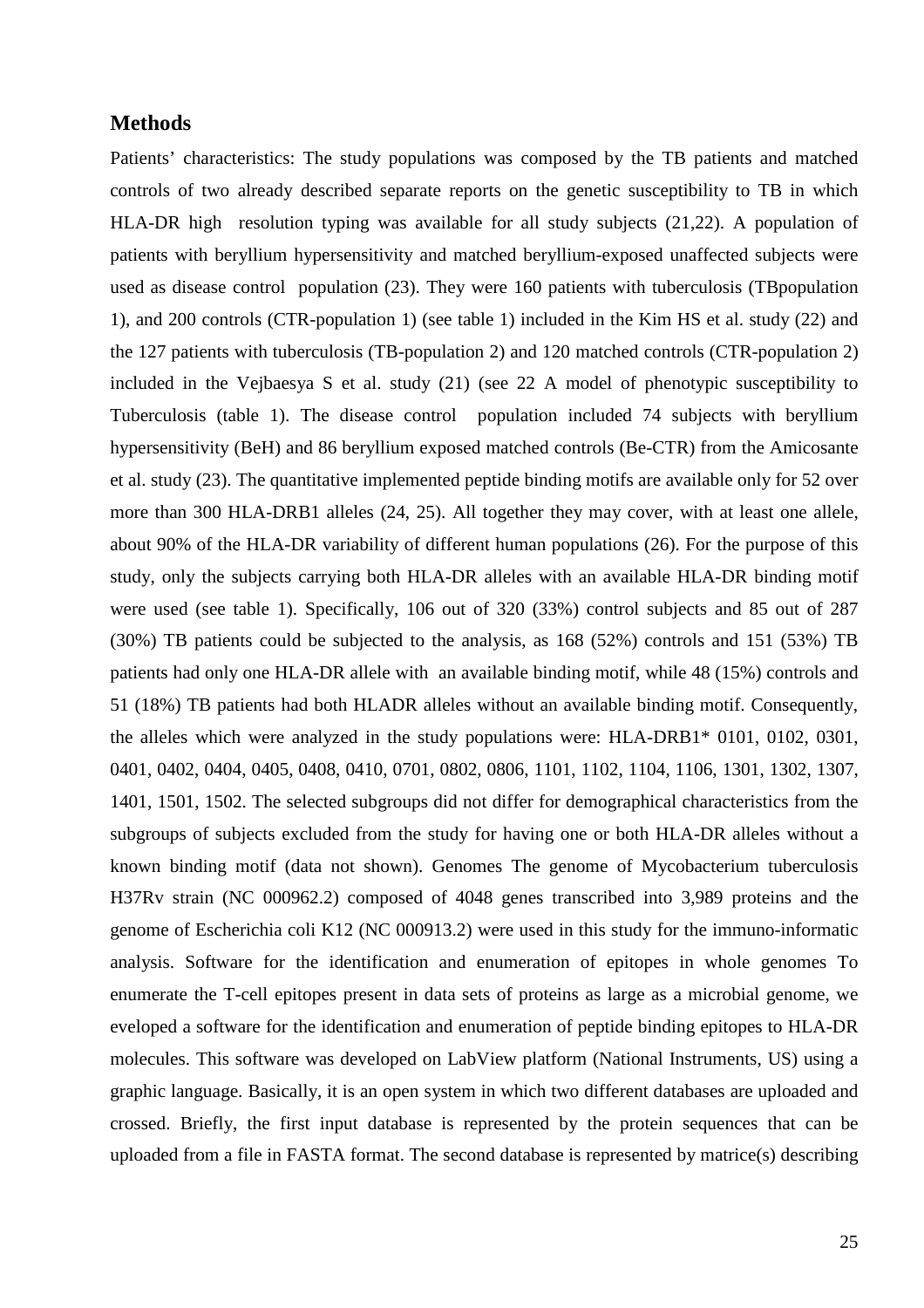the peptide binding capabilities of the HLA-DR alleles under analysis. The present version of the software is equipped with a set of 52 additional matrices for HLA-DR peptide binding profiles (15, 27).

The matrices database includes also the threshold values for different affinity levels as reported in the

original packages. The distribution of the matrix results of all the 209 possible peptides that can theoretically bound HLA-DR molecule is automatically generated as well as theoretical affinity thresholds. The analysis can be customized by selecting single/multiple proteins and HLA alleles among the set of data loaded, threshold and other parameters. The software generates all the possible nonamer peptides in a protein sequence and analyse them on the HLA-peptide binding matrices in analysis. For each protein and each HLA allele, all the peptides presenting a permissive 23 aminoacid (AA) in relative position P1 are stored in memory together with its matrix score and relative position in the protein. For the purpose of this work, two analysis were implemented in the software. A first analysis is represented by the identification of the epitopes recognised, in each single protein of the data set at the affinity threshold applied for each HLA-DR allele in analysis. This allows the enumeration of the epitopes in the whole data set and the identification and enumeration of proteins that present a defined number of epitopes, such as the proteins that are putatively not recognised by the HLA-DR allele at the affinity threshold used, as they present zero epitopes. A second specific analysis for the identification of the epitopes recognised in a set of proteins by 2 HLA-allelestogether has been developed to mime the situation of the HLA-DR recognition in a single subject. In this analysis, the software identify and enumerate the common and the different peptide epitopes recognised by the two HLA-DR alleles of the subject under evaluation by the position in the test set of proteins at the threshold of affinity applied. The whole MTB and E. coli genomes were analysed for the HLA-DR alleles negatively and positively associated to TB and for the enumeration of epitopes recognized by single subjects in analysis at the different thresholds of affinities equivalent to the 1%, 2%, 3%, 4% and 5% of the best binding natural peptides for HLA-DR alleles (27). The Threshold of affinity is a preselected numerical value used to differentiate between binders and non binders, any peptide frame scoring higher than this value is predicted as binder or vice versa; it correlates with the peptide score (15) and therefore with HLA-ligand interaction, therefore it is an indicator for the likelihood that predicted peptide is capable of binding to a given HLA-molecule. To express the results, we have chosen, the percentage of 1% in order to lower the false positive rate. The number of epitopes recognized by each study subject has been evaluated both as absolute number and as a relative number respect the amount of MTB epitopes in the whole genome. Statistical analysis All the data are expressed as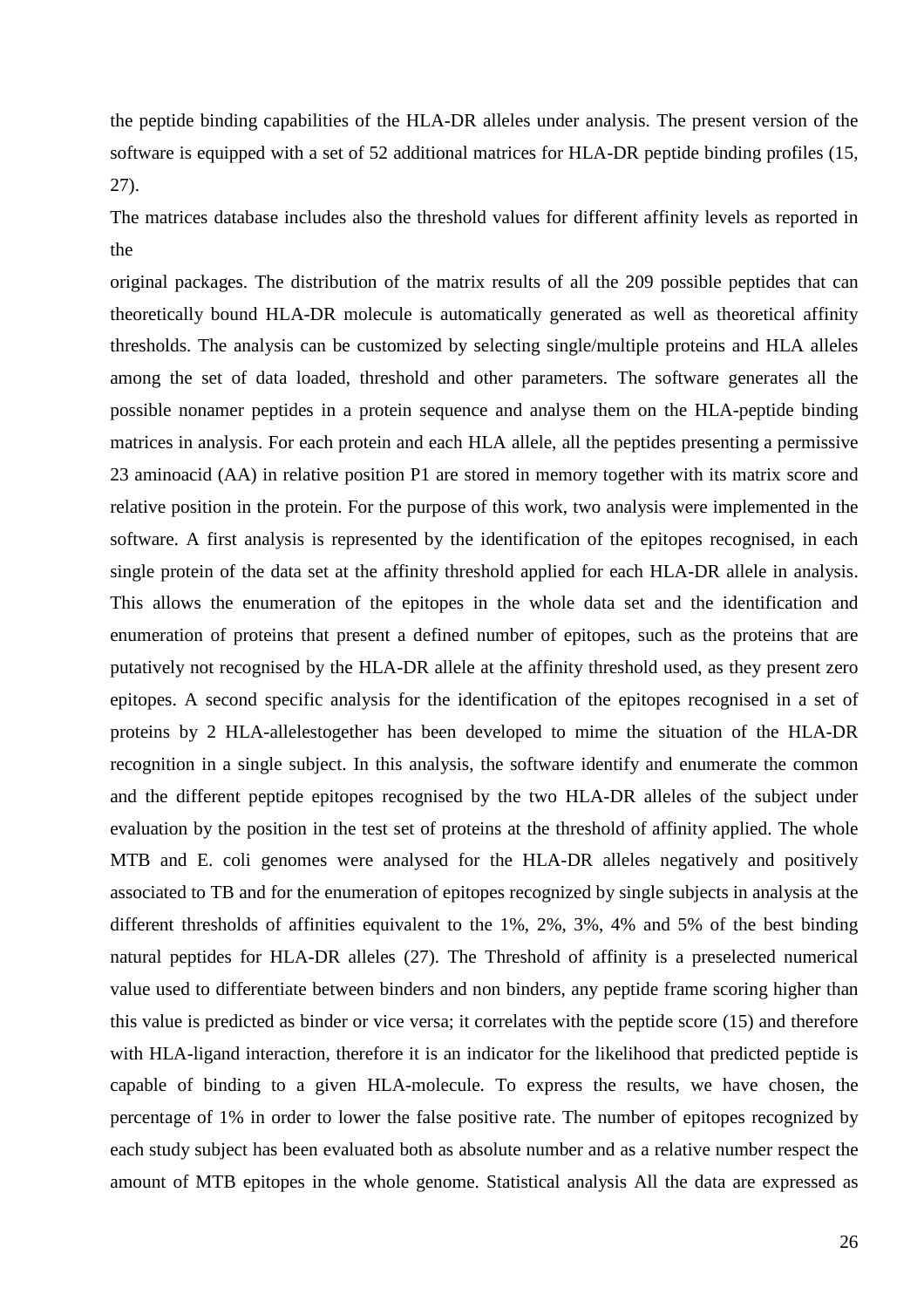mean + standard deviation of the mean (SD). Comparisons between groups are made by Student's t test. Results 1. The immunome of MTB H37Rv HLA-DR molecules bind a core of nine

aminoacids long protein fragments, when they carry in the relative position 1 (hereafter named P1) non-polar residues (I, L, M, F, W, Y, V) i.e., 7 out of 20 aminoacids or 35% of all the aminoacids. Analysis of the genome of M. tuberculosis H37Rv strain (NC\_000962), which comprises 4,048 genes that can be transcribed into 3,989 proteins, allowed to estimate that, independently of the relative affinity of the epitopes for the HLA-DR molecules, the number of putative epitopes capable of binding any HLA-DR allele in the whole MTB genome was 405,422 out of 1,304,277 possible 9 mers, that we define as the HLA-DR MTB-immunome. This indicates that the HLA-DR MTBimmunome encompasses 31.08% of the whole MTB nonamer population. This number is equivalent to the 88% of the expected theoretical recognition that is equivalent to 35% of the all the peptides, thus suggesting that MTB encompasses a lower number of epitopes than expected if its genome presented a normal aminoacid distribution. Differently from MTB, the number of putative eepitopes capable of binding any HLA-DR allele in the E.coli genome was 537,294 out of 1,566,080 nonamers (34.30%). This is equivalent to 98% of the expected theoretical recognition, a fraction that is significantly higher than that of the MTB HLA-DR immunome  $(p<0.0001)$ . 2. Impaired MTB proteins recognition by HLA-DR alleles associated with TB susceptibility. HLA-DR alleles HLA-DRB1\*0801, \*0802, \*1401, \*1501, \*1502, which have been associated with TB susceptibility in previous studies, recognized significantly lower number of MTB-epitopes (7,862+4,258) than the HLA-DR alleles HLADRB1\* 0301, \*0701, \*1101, \*1102, \*1301 and  $*1302$ , associated with TB resistance  $[11,376+1,984 \ (P<0.032)]$ , at the affinity level of 1%. Consequently, there was a significantly higher number of MTB proteins (1,268+686) which could not be recognized by the HLA-DR alleles associated with TB susceptibility compared to HLA-DR alleles negatively associated with TB (776+232;  $p<0.001$ ). 24 A model of phenotypic susceptibility to Tuberculosis 25 3. Phenotypic analysis of the ability of HLA-DR alleles of TB patients to bind whole MTB genome peptides. When this analysis was applied to those individual subjects carrying a pair of HLA-DR alleles with known peptide-binding motifs, the number of MTB epitopes recognized by TB patients in both populations was significantly lower than that recognized by controls [TB-population 1: 15,303 $\pm$ 657, CTR-population 1: 16,841 $\pm$ 555; p=0.038 compared to TB population 1; TB-population 2: 11,341±908, CTR-population 2: 13,587±605, p=0.035 compared to TB-population 2 (Figure 1 panel A)]. Interestingly, when a population of individuals affected by the sarcoid-like granulomatous reaction to beryllium was analyzed as a control, no differences where observed between granuloma-affected and unaffected subjects in their recognition ability of MTB genome peptides (beryllium-hypersensitivity: 17,593±447; beryllium-exposed controls 18,014±421;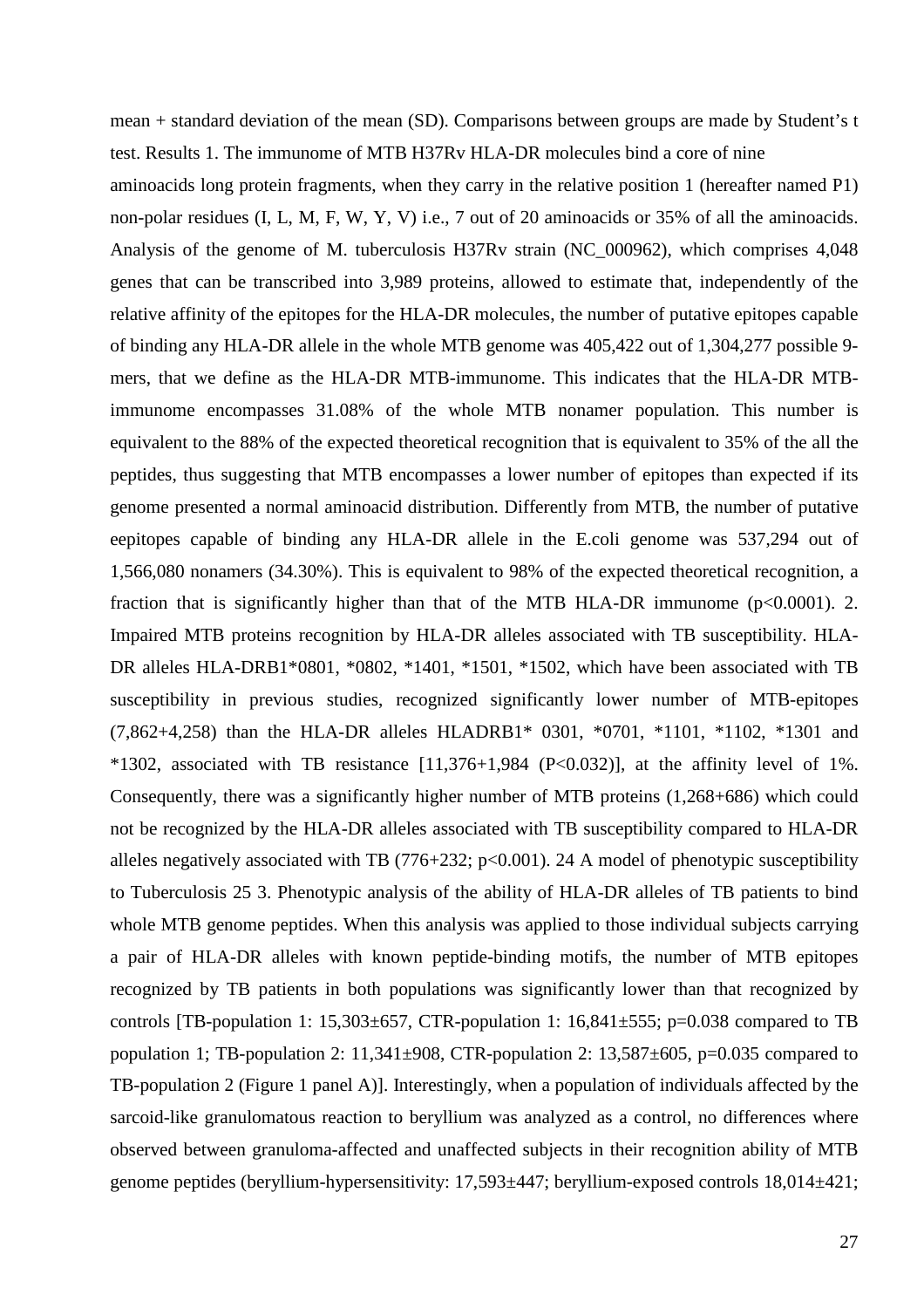p=0.608). Finally, when the the three population groups were tested for their ability to recognize E. coli genome peptides, no differences were seen between TB and their matched controls nor between Be-hypersensitive subjects and their matched controls (figure 1 panel B), suggesting that the epitope binding defect seen in TB patients was restricted to, or more pronounced for, the MTB genome.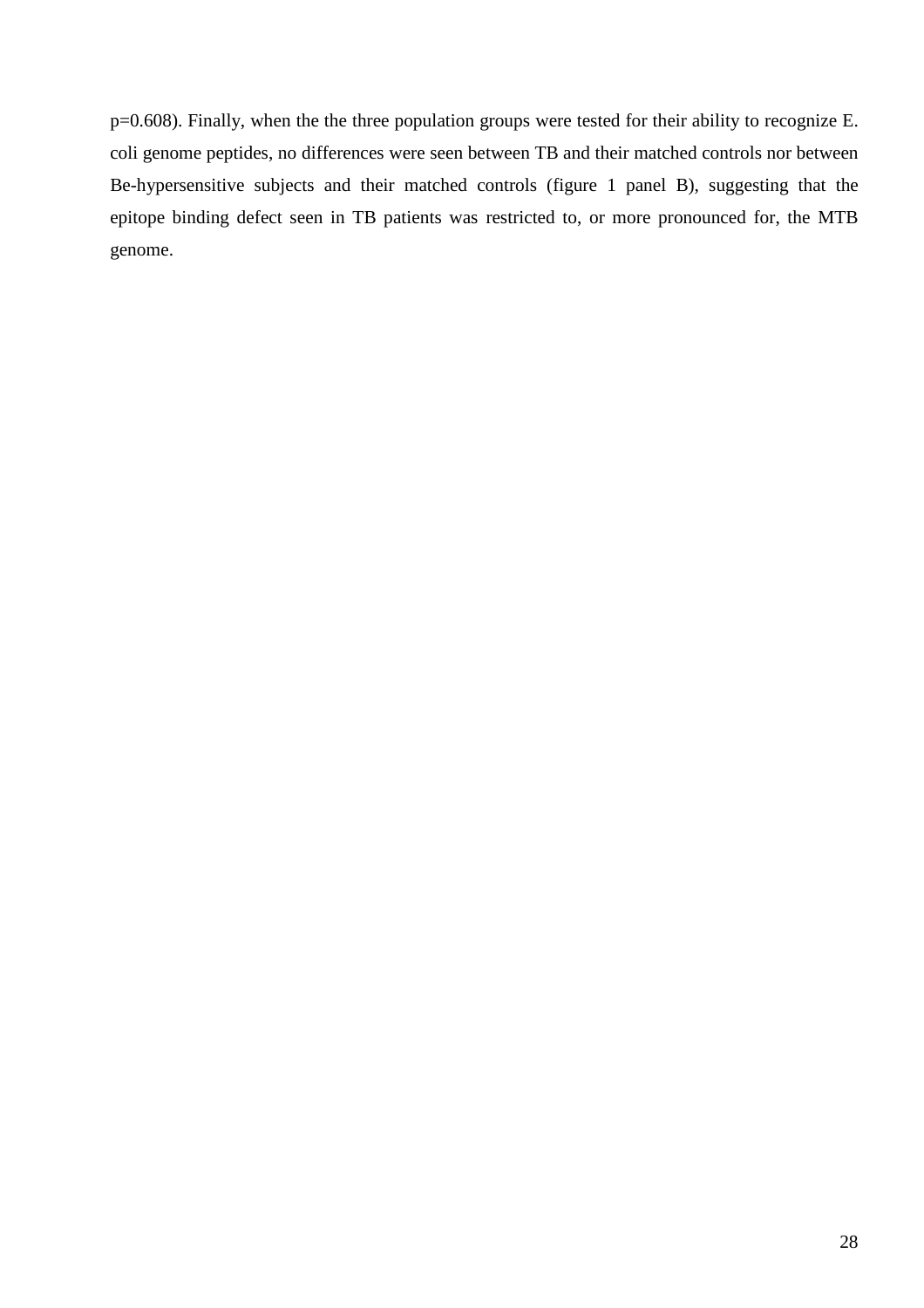#### **Discussion**

The binding of antigenic peptides by the host HLA proteins expressed by antigen presenting cells is thought to represents a limiting step in the development of an antimicrobial immune response. In the

context of the importance of HLA-DR genes in the immune response to MTB (28, 29) and of the observations positively or negatively linking different alleles of the HLA-DR, HLA-DQ, HLA-DP, and

HLA class I genes to TB susceptibility in HLA association studies (10), it is reasonable to think that altered peptide binding by susceptible HLA molecules may be the cause of susceptibility to disease (11).

With this as a background and in the context that TB susceptibility is increased in homozygous, compared to heterozygous twins (30), it is reasonable to hypothesize that a deficient antigen recognition capability of the immune system might be at the basis of the inefficacious response to MTB in susceptible individuals, and that the determinant of susceptibility to MTB infection and disease may be the combination of the recognition abilities of both HLA-DR alleles expressed by each subject, i.e., the HLA-DR phenotype. The finding of this in silico model that the number of MTB epitopes ecognized by the combination of the two HLA-DR alleles by TB subject was significantly lower than the matched Fig. 1. Total number of epitopes recognized by M. tuberculosis and E. coli. The number of M. tuberculosis (panel A) and E. coli (panel B) epitopes recognised in silico by each study subject with the combination of the two carried HLA-DR alleles at the threshold affinity of 1% in the two genomes. The three populations evaluated (TB-population 1, TB-population 2, and Be-exposed control population) are presented separately. Open circles, control subjects; closed circles, TB patients; grey circles Be-exposed control population. p value has been determined by Student's t-test. 26 S. Contini, M. Pallante, S. Vejbaesya, M. Hee Park, N. Chierakul, et al controls in both study populations suggest that TB patients present may be affected by a deficient capability of recognition of the MTB proteome compared to the non affected subjects in the population. Interestingly, Delgado et al. have recently reported a highly significant association between progressive pulmonary TB and homozygosity for HLADQ beta57-Asp alleles where a single polymorphism in the HLA-DQ beta chain played a critical role in the binding of ESAT-6, a highly immunogenic MTB protein and in the ensuing CD4+ T-cells immune response. Although they do not explain the mechanism of susceptibility to the development active TB, these data provided a functional link between an HLA polymorphism and susceptibility to progressive tuberculosis infection (31). In contrast to infection, current concepts are that in hypersensitivity and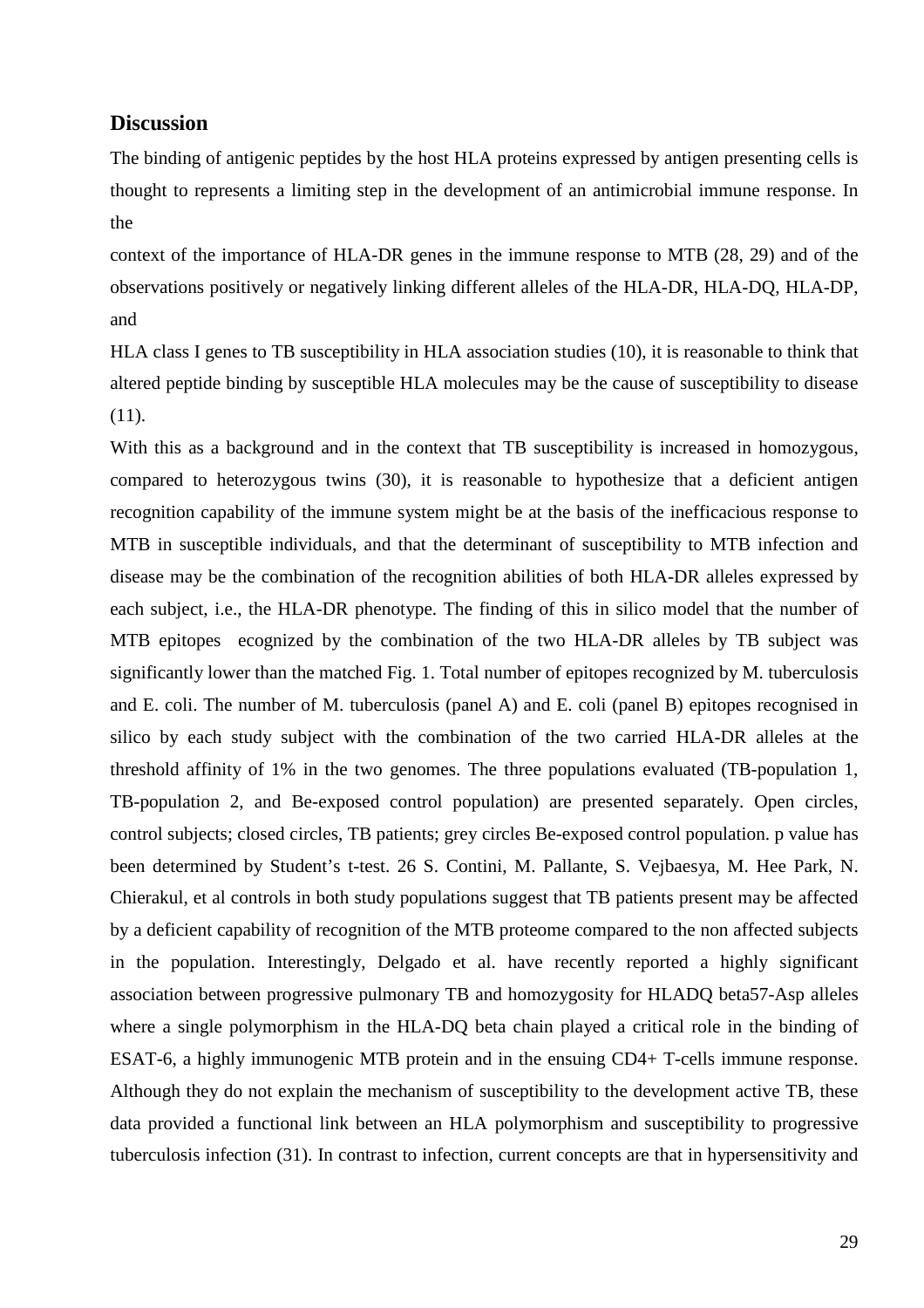autoimmune diseases susceptibility is associated with excessive HLA binding or the binding of specific (neo)-antigens by the HLA allele associated to the diseases (32).

In this context, it has been shown that the immune reaction to non-tuberculous mycobacteria can be characterized by an exaggerated reaction leading to the hypersensitivity pneumonias of the hot tub

lung (33), to the metalworking fluid-associated hypersensitivity pneumonitis (34), or to the formation of granulomas within the bronchial walls leading to the formation of bronchiectasis (35), a condition that's been associated with HLA-DR 6, i.e., the alleles 13 and 14 (36). Mycobacteria have also been implicated in sarcoidosis, where acid fast rods have been seen in affected tissues (37), wall-deficient form (l-form) of mycobacteria have been isolated (38), and mycobacterial DNA has been detected (39). Interestingly, a reaction to mycobacterial antigens has been described in sarcoidosis as T-cell and antibody responses to MTB ESAT-6 and KatG protein (40), HSP70 (41), and superoxide dismutase (SodA) (42) have been observed in patients with sarcoidosis and some antigens such as the Heat Shock Protein (HSP) and Catalase-Peroxidase (KatG) have been detected by immunohistochemistry in sarcoid tissues (43, 44). It is worth noticing in this regard, that the same HLA allelic variants which have been associated with susceptibility or resistance to tuberculosis have also been implicated in susceptibility to sarcoidosis. The HLA-DRB1\*03 alleles, which have been negatively associated with TB, being therefore dubbed as "resistance" genes (45), have been associated with acute, self limiting, sarcoidosis (46). In contrast, the HLA-DRB1\*15 alleles, which have been associated with the susceptibility to develop active TB (45), have been associated with stage III, or chronic sarcoidosis (47). Thus, one might hypothesize that the lack of HLA binding and presentation of mycobacterial antigens could determine disease progression in tuberculosis as well as in sarcoidosis, the type of reaction –extensively necrotizing versus nonnecrotizing, being possibly driven by the expression of allelic variants of the host's genes of the innate immune response (48) or by variants expressed in the infected organism of the parasite virulence genes (49). The virtual approximation to truth made by in silico models, together with the limitation imposed by the reduced number of HLA-DR phenotypes that can be analyzed in the different populations, require that in silico results be confirmed by studies using conventional biological techniques. With this caveats, is counceivable that the use of immuno-informatic tools for the prediction of T-cells epitopes also on other HLA class I and II alleles on data sets as large as an the entire MTB genome, will help with generating mechanistic hypothesis on the determinants of HLA-associated genetic susceptibility to TB, as well as to other granulomatous disorders caused, or induced, by mycobacteria.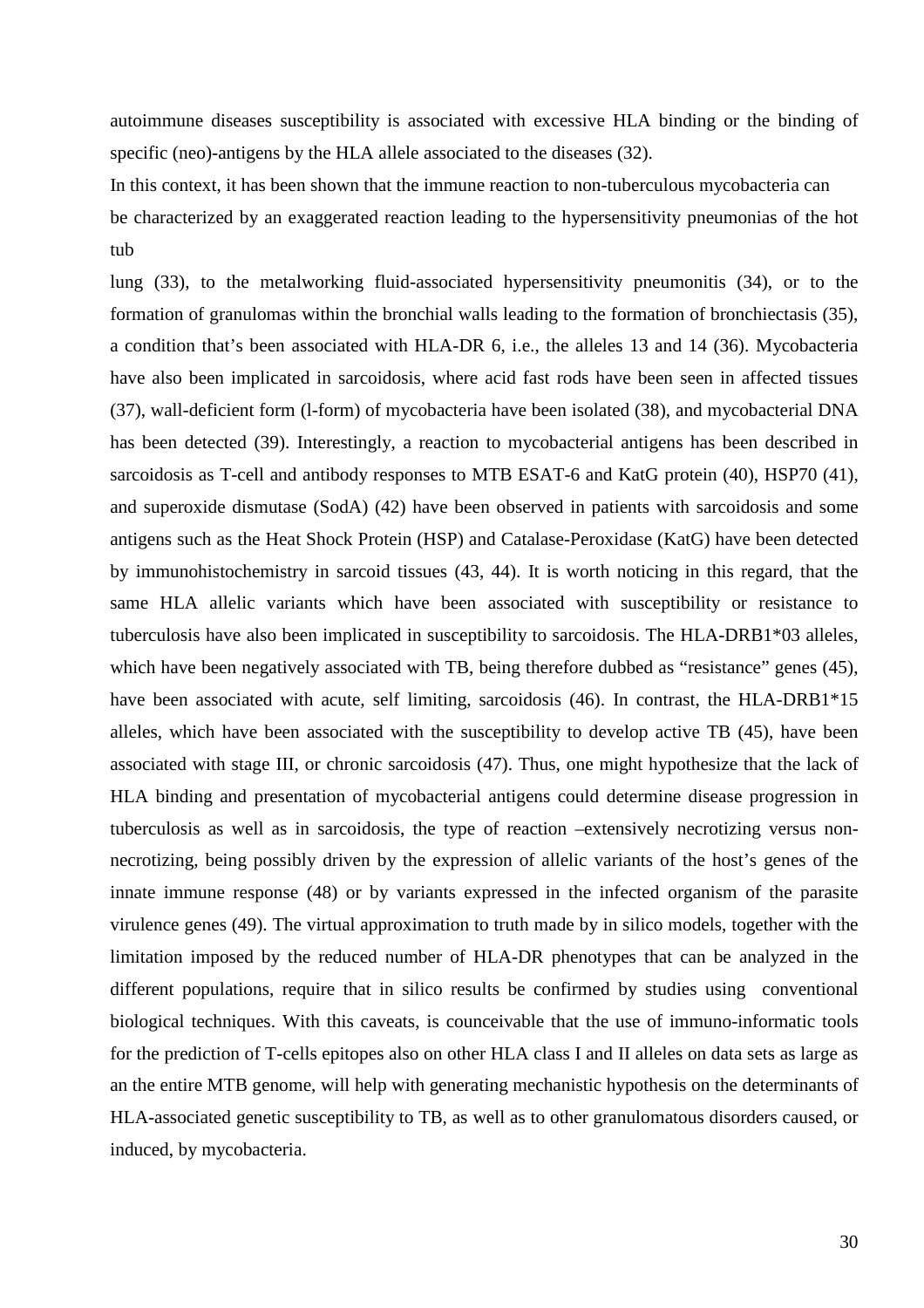### **References**

- 1. Grigg ER: The Arcana of Tuberculosis. Am. Rev. Tuberc. 1958, 78:426-53.
- 2. Vidal SM, Malo D, Vogan K, Skamene E, Gros P: Natural resistance to infection with intracellular parasites: isolation of a candidate for Bcg. Cell 1993, 73: 469-85.
- 3. Bellamy R, Ruwende C, Corrah T, McAdam KP, Whittle HC, Hill AV: Variations in the NRAMP1 gene and susceptibility to tuberculosis in West Africans. N Engl J Med 1998, 338: 640-4.
- 4. Greenwood CM, Fujiwara TM, Boothroyd LJ, Miller MA, Frappier D, Fanning EA, Schurr E, Morgan K: Linkage of tuberculosis to chromosome 2q35 loci, including NRAMP1, in a large aboriginal Canadian family. Am J Hum Genet 2000, 67: 405-16.
- 5. NewportMJ, Huxley CM, Huston S, Hawrylowicz CM, Oostra BA, Williamson R, Levin M: A mutation in the interferon-gamma-receptor gene and susceptibility to mycobacterial infection. N Engl J Med 1996, 335: 1941-9.
- 6. Jouanguy E, Altare F, Lamhamedi S, Revy P, Emile JF, Newport M, Levin M, Blanche S, Seboun E, Fischer A, Casanova JL: Interferongamma-receptor deficiency in an infant with fatal bacille Calmette-Guerin infection. N Engl J Med 1996, 335: 1956-61.
- 7. Altare F, Durandy A, Lammas D, Emile JF, Lamhamedi S, Le Deist A model of phenotypic susceptibility to Tuberculosis 27 F, Drysdale P, Jouanguy E, Doffinger R, Bernaudin F, Jeppsson O, Gollob JA,Meinl E, Segal AW, Fischer A, Kumararatne D, CasanovaJL: Impairment of mycobacterial immunity in human interleukin-12 receptor deficiency. Science 1998, 280: 1432-5.
- 8. de Jong R, Altare F, Haagen IA, Elferink DG, Boer T, van Breda Vriesman PJ, Kabel PJ, Draaisma JM, van Dissel JT, Kroon FP, Casanova JL, Ottenhoff TH: Severe mycobacterial and Salmonellainfections in interleukin-12 receptor-deficient patients. Science 1998, 280: 1435-8.
- 9. Baghdadi JE, Orlova M, Alter A, Ranque B, Chentoufi M, Lazrak F, Archane MI, Casanova JL, Benslimane A, Schurr E, Abel L: An autosomaldominant major gene confers predisposition to pulmonary tuberculosis in adults. J Exp Med 2006, 203: 1679 - 1684.
- 10. Kettaneh A, Seng L,Tiev KP,Toledano C, Fabre B, Cabane J: Human leukocyte antigens and susceptibility to tuberculosis: a meta-analysis of case-control studies. Int J Tuberc Lung Dis 2006, 10: 717-25.
- 11. Ghodke Y, Joshi K, Chopra A, Patwardhan B: HLA and disease. Eur J Epidemiol. 2005, 20: 475-88.
- 12. Davenport MP, Quinn CL, Valsasnini P, Sinigaglia F, Hill AV, Bell JI: Analysis of peptidebinding motifs for two disease associated HLA-DR13 alleles using an M13 phage display library. Immunology 1996, 88: 482-486.
- 13. Mallios RR: Predicting class II MHC/peptide multi-level binding with an iterative stepwise discriminant analysis meta-algorithm. Bioinformatics 2001,17: 942-8.
- 14. Germain RN: MHC-dependent antigen processing and peptide presentation: providing ligands for T lymphocyte activation. Cell 1994, 76: 287-99.
- 15. Sturniolo T, Bono E, Ding J, Raddrizzani L, Tuereci O, Sahin U, Braxenthaler M, Gallazzi F, Protti MP, Sinigaglia F, Hammer J: Generation of tissue-specific and promiscuous HLA ligand databases using DNA microarrays and virtual HLA class II matrices. Nat Biotechnol 1999, 17: 555-61.
- 16. Scherer A, Frater J, Oxenius A, Agudelo J, Price DA, Gunthard HF, Barnardo M, Perrin L, Hirschel B, Phillips RE, McLean AR; Swiss HIV: Quantifiable cytotoxic T lymphocyte responses and HLA-related risk of progression to AIDS. Proc Natl Acad Sci U S A 2004,101: 12266-70.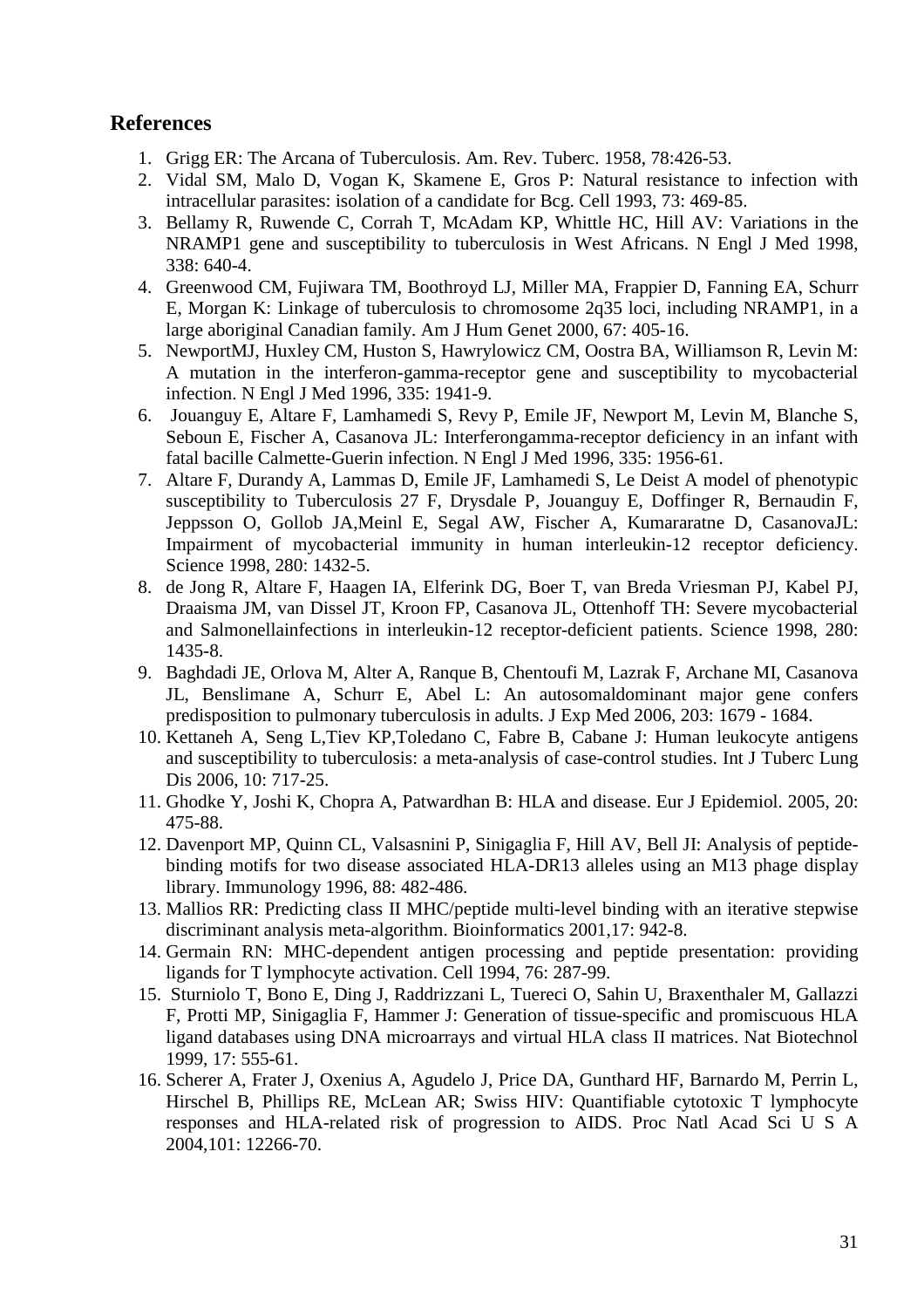- 17. Stunz L, Karr RW, Anderson R: HLA-DRB1 and -DRB4 genes are differentially regulated at the transcriptional level. J Immunol 1989, 143: 3081– 86.
- 18. Berdoz J, Gorski J,Termijtelen A, Dayer J, Irle C, Schendel D, Mach B: Constitutive and induced expression of the individual HLA-DR h and a chain loci in different cell types. J Immunol 1987, 139:1336–41.
- 19. Cotner T, Charbonneau H, Mellins E, Pious D: mRNA abundance, rather than differences in subunit assembly, determine expression of HLA-DRh1 and DRh3 molecules. J Biol Chem 1996, 264: 11107 –11.
- 20. De Groot AS, Bosma A, Chinai N, Frost J, Jesdale BM, Gonzalez MA, Martin W, Saint-Aubin C: From genome to vaccine: in silico predictions, ex vivo verification. Vaccine 2001, 19: 4385-95.
- 21. Vejbaesya S, Chierakul N, Luangtrakool K, Srinak D, Stephens HA: Associations of HLA class II alleles with pulmonary tuberculosis inThais. Eur J Immunogenet 2002, 29: 431-4.
- 22. Kim HS, Park MH, Song EY, Park H, Kwon SY, Han SK, Shim YS:Association of HLA-DR and HLA-DQ genes with susceptibility topulmonary tuberculosis in Koreans: preliminary evidence of associations with drug resistance, disease severity, and disease recurrence.Hum Immunol 2005, 66: 1074-81.
- 23. Amicosante M, Berretta F, Rossman M, Butler RH, Rogliani P, van den Berg-Loonen E, Saltini C: Identification of HLA-DRPhebeta47 as the susceptibility marker of hypersensitivity to beryllium in individuals lacking the berylliosis-associated supratypic marker HLADPGlubeta69. Respir Res 2005, 6: 94.
- 24. Marsh SGE: Nomenclature for factors of the HLA system, update January 1998. Tissue Antigens 1998, 51: 582-3.
- 25. Marsh SG:WHO Nomenclature Committee for Factors of the HLA System. Nomenclature for factors of the HLA system, update September 2006. Tissue Antigens 2006, 68: 540-2.
- 26. Wilson CC, Palmer B, Southwood S, Sidney J, Higashimoto Y, Appella E, Chesnut R, Sette A, Livingston BD: Identification and antigenicity of broadly cross-reactive and conserved human immunodeficiency virus type 1-derived helper T-lymphocyte epitopes. J Virol 2001, 75: 4195-207.
- 27. Singh H, Raghava GP: ProPred: prediction of HLA-DR binding sites. Bioinformatics 2001, 17: 1236-7.
- 28. Uma H, Selvaraj P, Reetha AM, Xavier T, Prabhakar R, Narayanan PR: Influence of HLA-DR antigens on lymphocyte response to Mycobacterium tuberculosis culture filtrate antigens and mitogens in pulmonary tuberculosis. Tuber Lung Dis 1999, 79: 199-206.
- 29. Sriram U, Selvaraj P, Kurian SM, Reetha AM,Narayanan PR: HLADR2 subtypes & immune responses in pulmonary tuberculosis. Indian J Med Res 2001, 113: 117-24.
- 30. Comstock GW: Tuberculosis in twins: a re-analysis of the Prophit survey. Am Rev Respir Dis 1978, 117: 621-4.
- 31. Delgado JC, Baena A, Thim S, Goldfeld AE: Aspartic acid homozygosity at codon 57 of HLA-DQ beta is associated with susceptibility to pulmonary tuberculosis in Cambodia. J Immunol 2006, 176: 1090-7.
- 32. Czaja AJ,Donaldson PT. Genetic susceptibilities for immune expression and liver cell injury in autoimmune hepatitis. Immunol Rev. 2000; 174: 250-9.
- 33. Embil J,Warren P, Yakrus M, Stark R, Corne S, Forrest D, Hershfield E: Pulmonary Illness Associated With Exposure to Mycobacterium-avium Complex in Hot Tub Water: Hypersensitivity Pneumonitis or Infection? Chest 1997; 111: 813-6.
- 34. Khan IUH, Selvaraju SB, Yadav JS: Occurrence and characterization of multiple novel genotypes of Mycobacterium immunogenum and Mycobacterium chelonae in metalworking fluids. FEMS Microbiology Ecology 2005, 54: 329–38.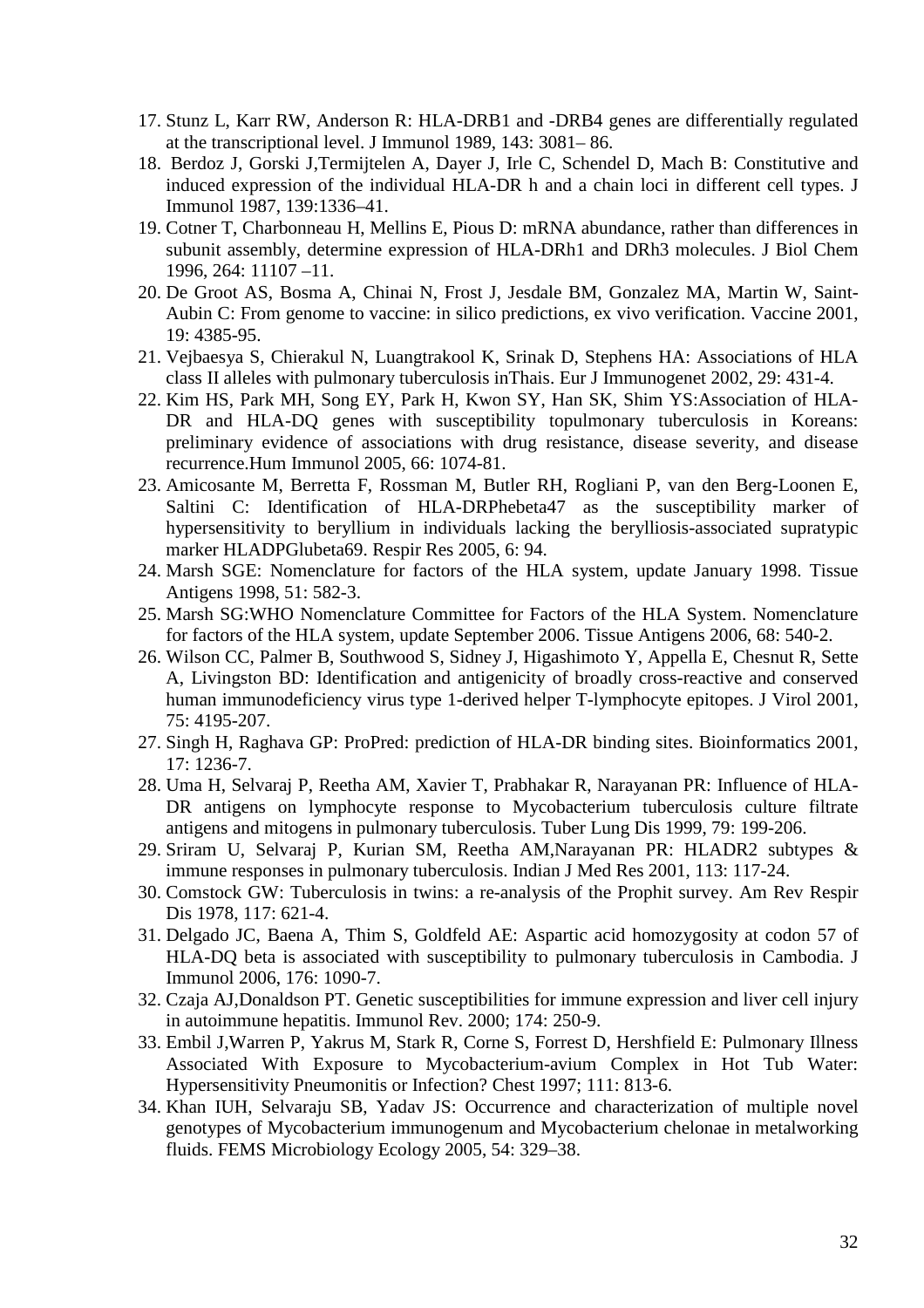- 35. Fujita J, Ohtsuki Y, Suemitsu I, Shigeto E, Yamadori I, Obayashi Y,Miyawaki H, Dobashi N, Matsushima T,Takahara J: Pathological and adiological changes in resected lung specimens in Mycobacterium Avium intracellulare complex disease. Eur Respir J 1999; 13: 535-40.
- 36. Kubo K, Yamazaki Y, Hanaoka M, Nomura H, Fujimoto K, Honda T, Ota M, Kamijou Y. Analysis of HLA antigens in Mycobacterium avium-intracellulare pulmonary infection. Am J Respir Crit CareMed 2000, 161: 1368-71.
- 37. Van?k J, Schwarz J: Demonstration of acid-fast rods in sarcoidosis. Am Rev Respir Dis 1970, 101: 395-400.
- 38. Almenoff PL, Johnson A, Lesser M, Mattman LH: Growth of acid fast L forms from the blood of patients with sarcoidosis. Thorax 1996, 51: 530-3.
- 39. Mangiapan G, Hance AJ.Mycobacteria and sarcoidosis: an overview and summary of recent molecular biological data. Sarcoidosis 1995, 12: 20-37.
- 40. Drake WP, Dhason MS, Nadaf M, Shepherd BE, Vadivelu S, Hajizadeh R, Newman LS, Kalams SA: Cellular recognition of Mycobacterium tuberculosis ESAT-6 and KatG peptides in systemic sarcoidosis. Infect Immun 2007, 75: 527-30.
- 41. Dubaniewicz A, Trzonkowski P, Dubaniewicz-Wybieralska M, Dubaniewicz A, Singh M, MyÊliwski A: Mycobacterial heat shock protein-induced blood T lymphocytes subsets and cytokine pattern: comparison of sarcoidosis with tuberculosis and healthy controls. Respirology 2007, 12: 346-54.
- 42. Allen SS, Evans W, Carlisle J, Hajizadeh R, Nadaf M, Shepherd BE, Pride DT, Johnson JE, Drake WP: Superoxide dismutase A antigens derived from molecular analysis of sarcoidosis granulomas elicit systemic Th-1 immune responses. Respir Res 2008; 9: 36.
- 43. S. Contini, M. Pallante, S. Vejbaesya, M. Hee Park, N. Chierakul, et al 43. Dubaniewicz A, Dubaniewicz-Wybieralska M, Sternau A, Zwolska Z, Izycka-Swieszewska E, Augustynowicz-Kopec E, Skokowski J, Singh M, Zimnoch L: Mycobacterium tuberculosis complex and mycobacterialheat shock proteins in lymphnode tissue from patients with pulmonary sarcoidosis. J Clin Microbiol 2006, 44: 3448-51.
- 44. Song Z, Marzilli L, Greenlee BM, Chen ES, Silver RF, Askin FB, Teirstein AS, Zhang Y, Cotter RJ, Moller DR: Mycobacterial catalase- peroxidase is a tissue antigen and target of the adaptive immune response in systemic sarcoidosis. J Exp Med 2005, 201: 755-67.
- 45. Kettaneh A, Seng L,Tiev KP,Toledano C, Fabre B, Cabane J: Human leukocyte antigens and susceptibility to tuberculosis: a meta-analysis of case-control studies. Int J Tuberc Lung Dis 2006, 10: 717-25.
- 46. Seitzer U, Gerdes J, Müller-Quernheim J: Evidence for disease phenotype associated haplotypes (DR.TNF) in sarcoidosis. Sarcoidosis. Vasc Diffuse Lung Dis 2001, 18: 279-83.
- 47. Rutherford RM, Brutsche MH, Kearns M, Bourke M, Stevens F, Gilmartin JJ: HLA-DR2 predicts susceptibility and disease chronicity in Irish sarcoidosis patients. Sarcoidosis Vasc Diffuse Lung Dis2004, 21: 191-8.
- 48. Burgner D, Jamieson SE, Blackwell JM: Genetic susceptibility to infectious diseases: big is beautiful, but will bigger be even better? Lancet Infect Dis 2006, 6: 653-63.
- 49. Rollenhagen C, Sörensen M, Rizos K, Hurvitz R, Bumann D: Antigen selection based on expression levels during infection facilitates vaccine development for an intracellular pathogen. Proc Natl Acad Sci U S A 2004, 101: 8739-44.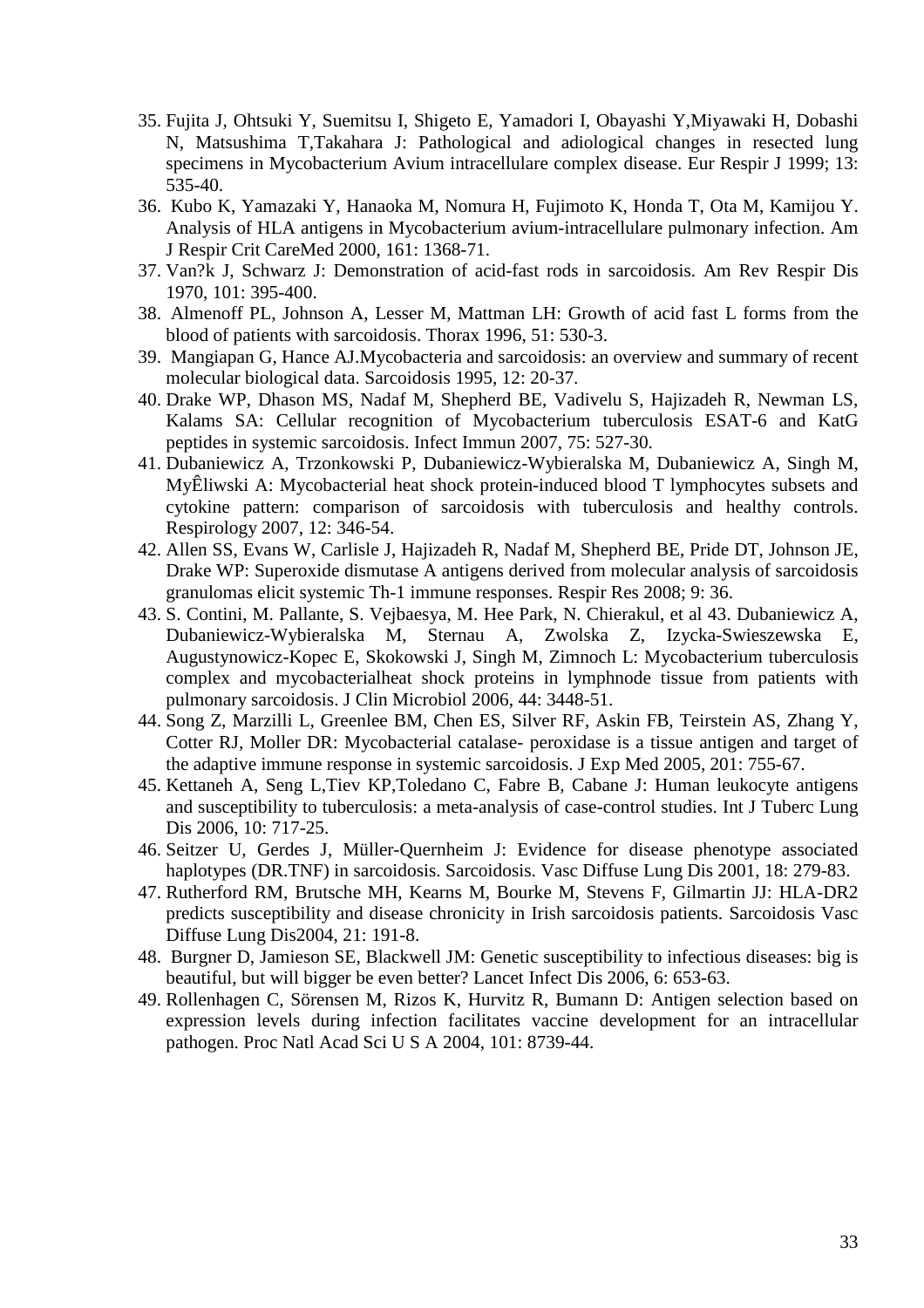# **DESIGN OF IMMUNOGENIC PEPTIDES FROM M. TUBERCULOSIS GENES EXPRESSED DURING MACROPHAGE INFECTION**

#### **Abstract**

In vitro diagnosis of MTB-infection uses MTB proteins coded for by genes of the region of differentiation 1 (RD1) of the MTB genome. This study wants to test if proteins preferentially expressed by during MTB intracellular growth might provide new targets for the diagnosis of MTB infection.

To this end Seventy-five multiepitopic HLA-promiscuous MTB-peptides were designed by quantitative implemented peptide binding motif analysis from 3 MTB-protein genes expressed in activated human macrophages (MA), 4 genes expressed during growth in non-activated human macrophages (MN-A), 12 housekeeping genes (HKG) and 6 genes of the RD1 region (RD1) as control. ELISpot for IFN- was performed to measure the responses of PBMCs deriving from 45 patients affected by active Tuberculosis and 34 controls. In active TB patients, the mean response to RD1 derived peptides was higher than that to either MA ( $p<0.01$ ), MN-A ( $p<0.008$ ) or HKG (p<0.01) derived peptides. In TST-positive subjects all selected peptides elicited significant IFN- Tcell responses (p<0.02 compared to TST-negatives), but without differences between the subgroups. Further, T-cell responses to RD1 peptides were lower in the 23 active-TB treated patients than in the untreated ones  $(p<0.01)$ . The response to MA peptides in treated active-TB was higher than when untreated  $(p<0.01)$ . These results demonstrate that the use of in vitro models of MTBintracellular infection to select MTB gene products for further in silico and in vitro assessment of their immunogenicity has the potential to identify novel antigens amenable to the design of new tools for diagnosis and monitoring of tuberculosis.

#### **KEYWORDS:**

Tuberculosis, peptide binding motifs, ELISpot, macrophage-induced mycobacterial genes.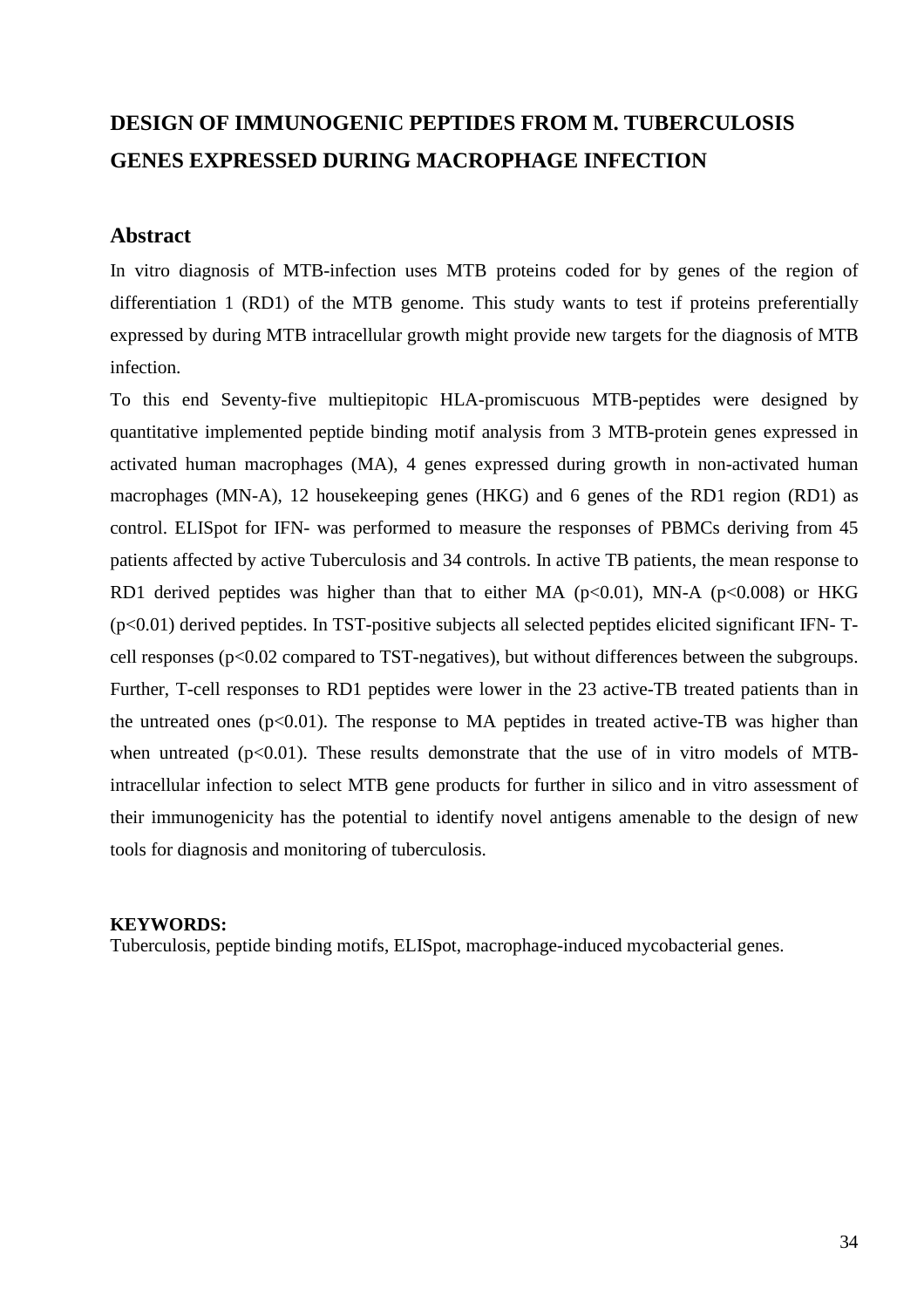#### **INTRODUCTION**

*Mycobacterium tuberculosis* (MTB) is a facultative intracellular pathogen endowed with the ability to adapt to different growth milieus, either in cell culture or synthetic media, by altering its transcriptional profile1,2,3. The ability of MTB to evoke a strong type-1 immune response, hence allowing the rapid detection of MTB-specific interferon-gamma (IFN-γ producing T-cells, has been exploited to design *in vitro* diagnostic blood tests for MTB latent infection (LTBI)4,5,6. Following the demonstration that proteins coded for by genes of the region of differentiation 1 (RD1) of the MTB genome i.e., the early secreted antigenic target 6-kDa protein (ESAT-6) and the culture filtrate protein (CFP-10), can stimulate IFN- γ release by blood T-cells in 81 to 97% of tuberculosis (TB) affected individuals, IFN- γ -based blood tests have been designed for the diagnosis of LTBI<sub>4,5</sub>. In this context, it is reasonable to hypothesize that proteins preferentially expressed by MTB in models of intracellular growth and infection might be ideal targets for the design of new, highly sensitive diagnostic tests of MTB infection and, possibly, for vaccine design1,2. However, a strong limitation in evaluating the efficacy of T-cell response-based assays is represented by the restriction of the host HLA haplotypes7. The "reverse immune-genetics" approach by using the quantitative implemented HLA peptide-binding motifs has been successfully applied for the identification and selection of HLA-restricted peptide epitopes8,9. It is worth noticing that the peptide binding motifs are now available for a large number of HLA alleles covering more than 90% of the HLA haplotypes present in different human populations4,10,11,12. The present study was designed to determine whether the selection of MTB proteins upon their expression in different conditions of intracellular growth in *in vitro* models might help with the identification of immunogenic epitopes amenable to *in vitro* diagnosis of LTBI. To this end, a panel of HLArestricted, promiscuous multiepitopic MTB-peptides, identified by quantitative implemented HLA peptide-binding motifs, has been evaluated in a study population including subjects of MTB exposed and not-exposed controls, BGC and not-BCG vaccinated, and patients with active TB.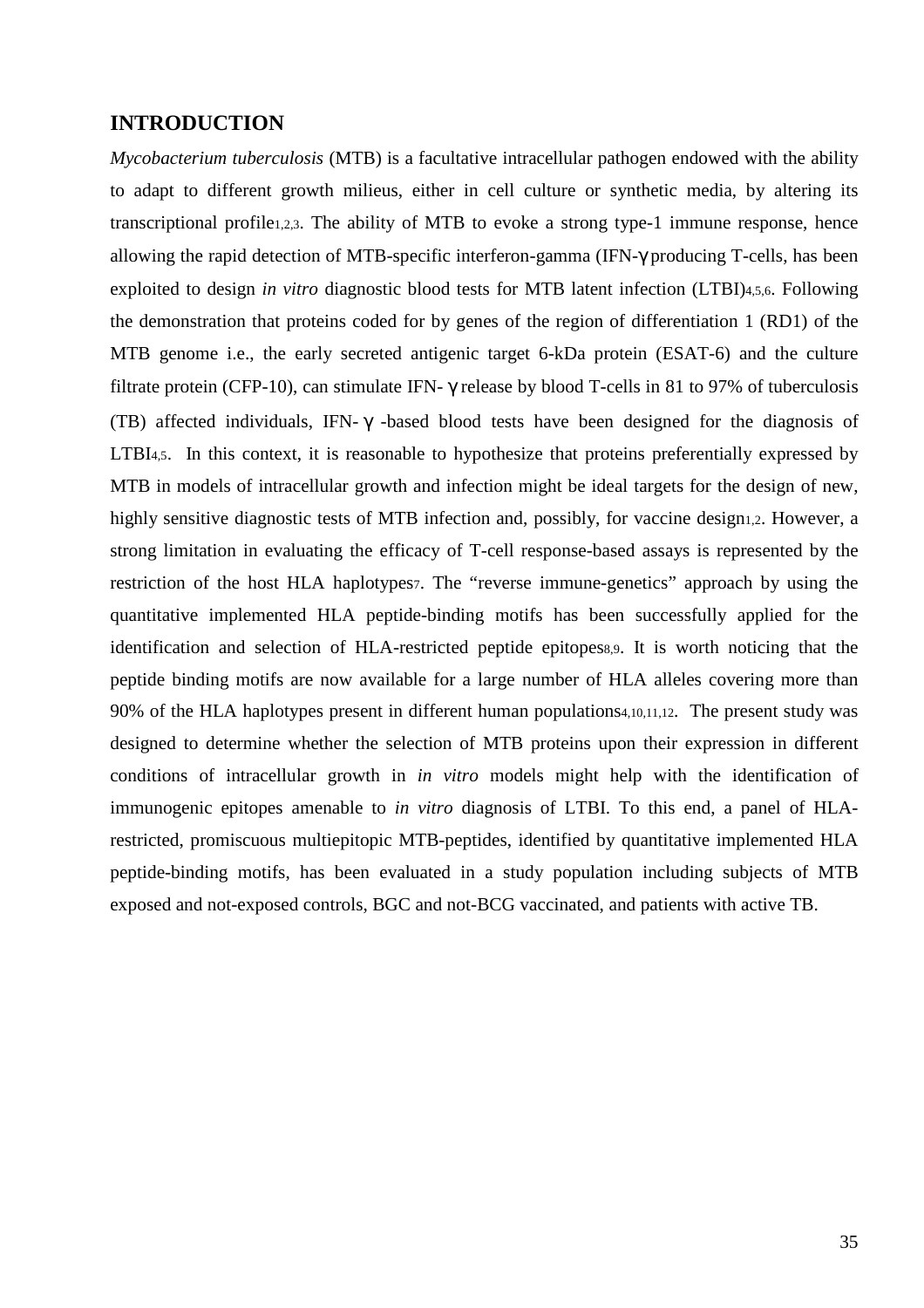### **MATERIALS AND METHODS**

#### Study design

To measure the *ex vivo* immune response to the products of MTB genes expressed within activated and non activated human macrophages, or belonging to RD1 proteins, as control, a set of antigenic peptides were designed by bioinformatic analysis and tested in patients with active tuberculosis as well as in subjects infected and not with MTB. These responses were also measured in active tuberculosis during standard chemotherapy.

#### Study population

The study population included 22 patients with newly diagnosed, untreated active pulmonary TB and 23 TB patients undergoing standard treatment for 2 to 4 months, 10 of whom were evaluated both at presentation and after 2 months of treatment. Thirty four healthy individuals, 9 tuberculin skin test (TST)-negative subjects without any history of TB exposure (hereafter referred to as TB unexposed controls) and 25 TST-positive health-care workers, with a history of previous or current professional exposure (hereafter referred to as TBexposed controls) were also evaluated. Subjects were recruited at the Division of Respiratory Diseases of the University of Rome "Tor Vergata" at the Spallanzani Hospital of Roma

(Italy), the Forlanini Hospital of Rome (Italy) and at the National Center of Infectious and Parasitic Diseases (University Hospital for Lung Diseases "St. Sofia"; Sofia, Bulgaria) after informed consent. The diagnosis of active TB was confirmed by *M. tuberculosis* culture isolation in all cases. A detailed analysis of the main demographic features, including the BCG vaccination status and the TST results, of each study group is shown in Table 1. An EDTA-peripheral venous blood sample was collected from all the participants of the study. Epitope prediction and design of antigenic peptides Epitope prediction and design of antigenic peptides was performed by quantitative implemented HLA peptide-binding motif analysis as previously described 8 with minor modifications. Briefly, the sequence of MTB proteins belonging to the RD1 genomic region13 and of proteins expressed during MTB growth in human macrophage1,2, was obtained using the Swiss-Prot database. Each protein sequence was then analyzed by quantitative implemented HLA peptidebinding motif analysis using the ProPred database (http://www.imtech.res.in/raghava/propred/page2.html)10, which allowed the identification and scoring of all putative epitopes for any of the 51 considered HLA-class II alleles. Finally, to verify the specificity to MTB, the sequence of each pre-selected peptide was screened for homology of all known protein sequences using BLAST (http://www.ebi.ac.uk/blast/) through the selection of peptides that are restricted to the MTB complex with an identity higher than 85% respect to other mycobacteria\* and higher than 75% respect to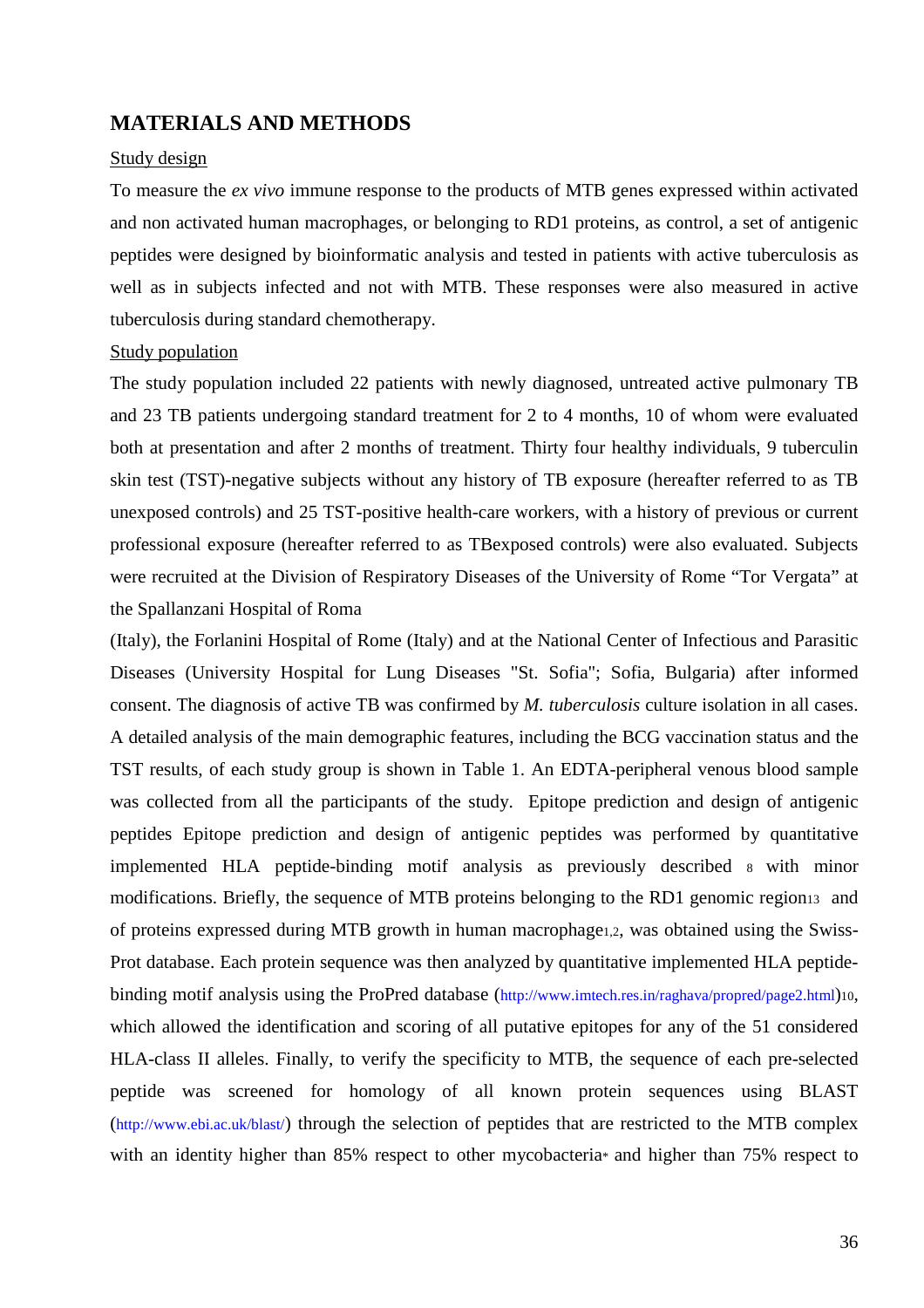other microbes. Table 2 shows the list of the peptides evaluated in the study. Each selected peptide included: (i) one or more epitopes able to bind at least four different HLA-DR alleles, with a putative binding capability equivalent to that of the 3% of the best binding peptides for any allele belonging to a given HLA-class II specificity and (ii) a flanking region of 2 aminoacids at the Nand C-terminus to increase the peptide binding affinity14.

#### Peptides

Designed peptides were synthesized by Fmoc chemistry as free amino acid termini with ABI technology (http://www.abi.it/). All peptides were purified by reverse-phase chromatography \* At the time of the selection analysis the *Mycobacterium marinum, Mycobacterium ulcerans* and *Mycobacterium smegmatis* genomes were not available yet. However, the homolgy data presented in table 2 report also the identity to these mycobacteria although for some peptides the homology is higher than the 85% used as threshold during the selection steps. (RPC) to >90% purity. The sequence and purity were confirmed by mass spectrometry and analytical RPC. Lyophylized peptides were diluted in DMSO at stock concentrations of 10 mg/mL for each peptide and stored at  $-80^{\circ}$ C till use.

#### Cell isolation and culture conditions

Peripheral blood mononuclear cells (PBMCs) were obtained by Ficoll separation and resuspended in complete medium [RPMI, 10% heat inactivated fetal calf serum (FCS), 10 mM HEPES, 2 mM Lglutamine and 10U/ml penicillin-streptomycin, all from Euroclone Ltd, United Kingdom]. Then, 2x105 PBMCs per well were incubated in duplicate in a 96-well plate and stimulated with: (i) 10µg/ml PPD (batch RT47; Statens Serum Institut, Copenhagen, Denmark); (ii) 5µg/ml Phytohemagglutinin (PHA) (Sigma, St Louis, MO, USA); and (iii) 18 pools of the 75 selected peptides. Briefly, to assess the T-cell response to a given peptide, 18 pools was prepared in a square matrix fashion set up with 9 rows and 9 columns pools. Each pool was prepared to contain 8 or 9 peptides (a part pool 9 that contained only 2 peptides) so that each single peptide (final concentration of 5µg/ml) was tested in two different pools, once in a row-grouped pool and once in a column grouped pool in order to determine the specific contribution to the T cell response of each single peptide as previously described is. Both unstimulated and DMSO-treated (at the same concentration present in the peptide solution) PBMCs were included as negative controls. Data were rejected if the sum of the peptide pool result in in columns and in rows of the square matrix presented a difference above 10%. Evaluation of peptide specific single T-cell IFN-γ release. The enumeration of peptide specific T-cell producing IFN-γ was performed at the single cell level using a ELISpot assay, as previously described8. The number of spot-forming cells (SFCs) was measured in each well using an EliSpot reader (AID EliSpot reader system ELR03; Autoimmune Diagnostika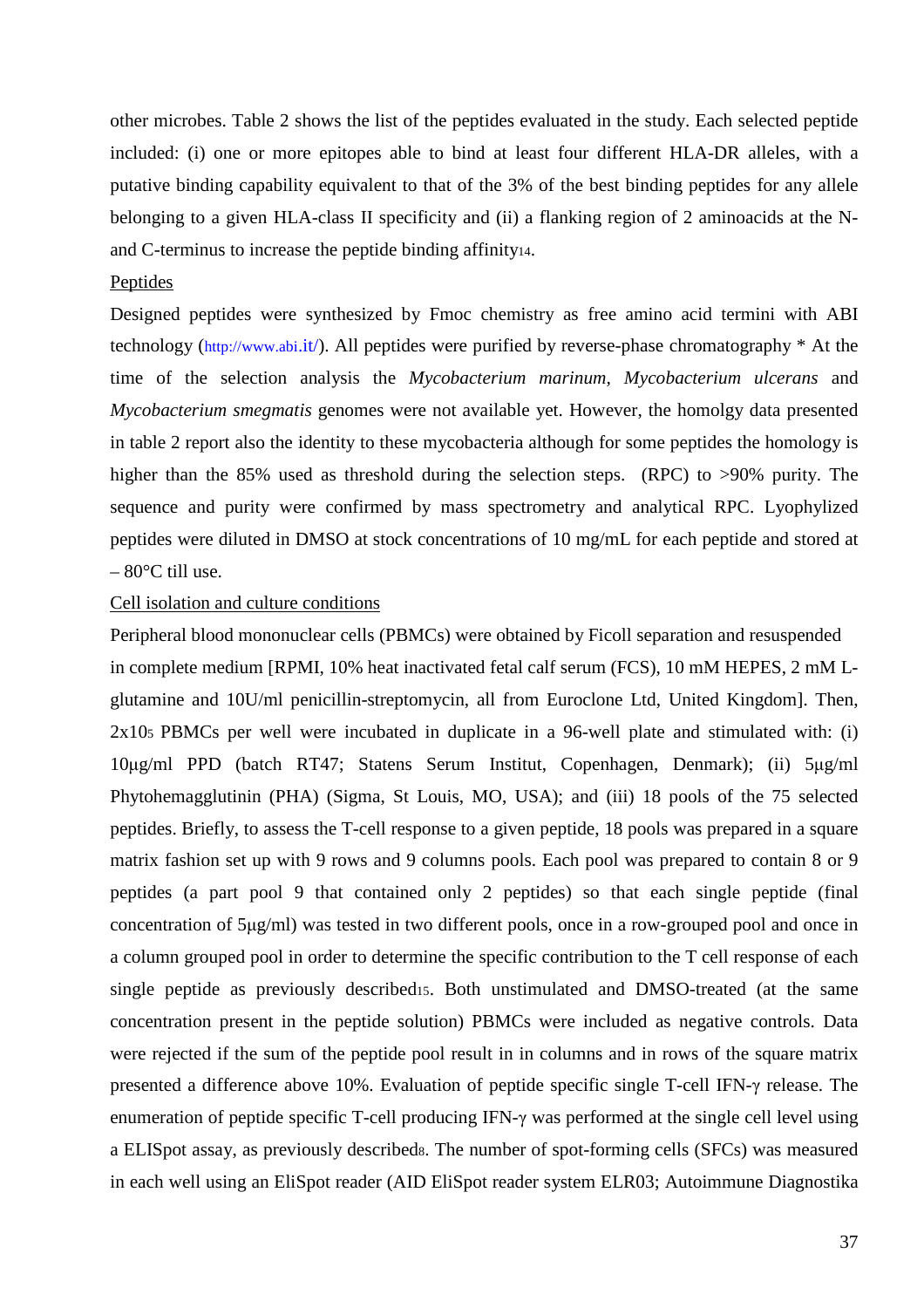GmbH, Strassberg, Germany). Evaluated spots had a size >15U (1U=500µm2). The average number of SFCs of duplicate wells was then calculated and the value of appropriate controls subtracted from the SFCs of the stimuli. The absolute value of the SFCs for a single peptide was obtained by resolving the square matrix with the tested peptide pools as previously described16. Further, in some subjects the response to single peptides were tested individually to confirm the results of the matrix analysis method. An overall concordance above 90% between the methods were observed.

Statistical analysis Data are expressed as the mean + standard deviation (SD). Comparison between groups was made using Mann-Whitney tests. A *p* value below 0.05 was considered significant. All tests

were performed using the GraphPad Prism 4.0 (Graphpad software, San Diego, CA, USA) software package.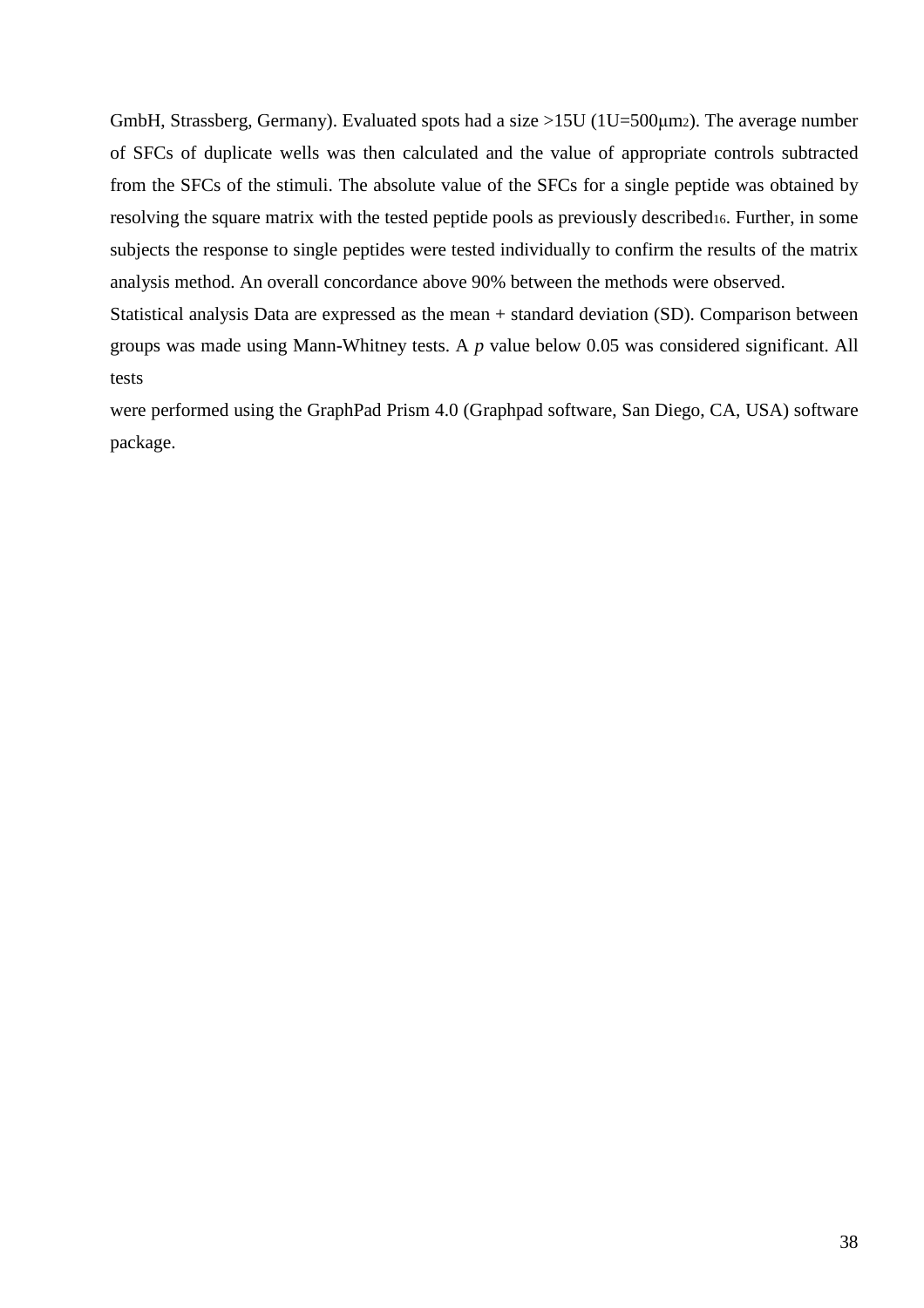#### **RESULTS**

#### Peptide selection

Out of 25 MTB proteins, three expressed during growth in activated human macrophages (hereafter grouped as MA), four expressed during growth in non-activated human macrophages (hereafter grouped as MN-A), twelve coded for by constitutively expressed housekeeping genes (hereafter grouped as HKG) and six RD1 region proteins (hereafter grouped as RD1, which were used as comparators), 75 peptides were selected and used in this study (table 2). Specifically, 8 peptides were selected from the MA, 5 peptides from the MN-A, 47 from the HKG and 15 from the RD1 proteins respectively (Table 2). Each peptide contain one or more HLA-DR restricted epitopes (Table 2). Each peptide, in its overall sequence, is predicted to bind HLA-DR alleles belonging at least to three different serological groups of HLA-DR1, 3, 4, 7, 8, 11, 13 and 15, with an affinity equivalent or higher than the 3% of to the best binder epitopes known for the HLA-DR alleles themselves (Table 2). Further, BLAST analysis for these multiepitopic peptides reveals a sequence identity with other mycobacteria varing from 100% to lower than 50% with an identity respect to other bacteria and viruses lower than 75%. Analysis of human T-cell responses to *in silico* selected peptides To evaluate the cell-mediated immune response to *in silico* selected peptides, the number of IFN-γ producing peptide-specific T-cell precursors in PBMCs of subjects with active pulmonary TB, in comparison with MTB-exposed and non-exposed healthy controls were determined by ELISpot. Further, the effect of standard chemotherapy on the response against these peptides were assessed. In its overall, 16 out of 75 peptides (n: 6, 7, 21, 25, 26, 28, 29, 33, 34, 38, 39, 40, 41, 49, 59 and 66) did not show any significant difference of response between the three study groups. For the remaining 59 peptides, patients with active TB and TB-exposed controls presented a mean number of SFU/million PBMC significantly higher than the TST-negative controls (Figure 1). Analysis of T-cell responses to selected peptides in active TBpatients as positive control. The T-cell responses in active TB subjects presented a greater intensity of response compared to MTBunexposed controls [TST-negative 1.4+2.1 mean spots per peptide/million PBMCs; active-TB 12.6+9.8; p<0.006 (Figure 1, panel A)]. Further, in active TB patients, the average intensity of the responses to either MA  $(7.1+3.5)$ , MN-A  $(6.9+1.1)$  or HKG  $(8.2+3.2)$  derived peptides was lower that that of RD1 derived peptides  $(21.3+10.8; p<0.01$  all comparisons) (Figure 1, panel A). Analysis of T-cell responses to selected peptides in TB-exposed subjects. TST-positive controls, elicited a significantly higher IFN-γT-cell responses against the *in silico* selected peptides (MA 7.6+3.5; MN-A 8.9+3.5; HKG 7.9+4.5; RD1 12.9+6.8) than TST-negative (p<0.02; Figure 1, panel B). As already shown with ESAT-6 and CFP-10 multiepitopic promiscuous peptides15,17 the average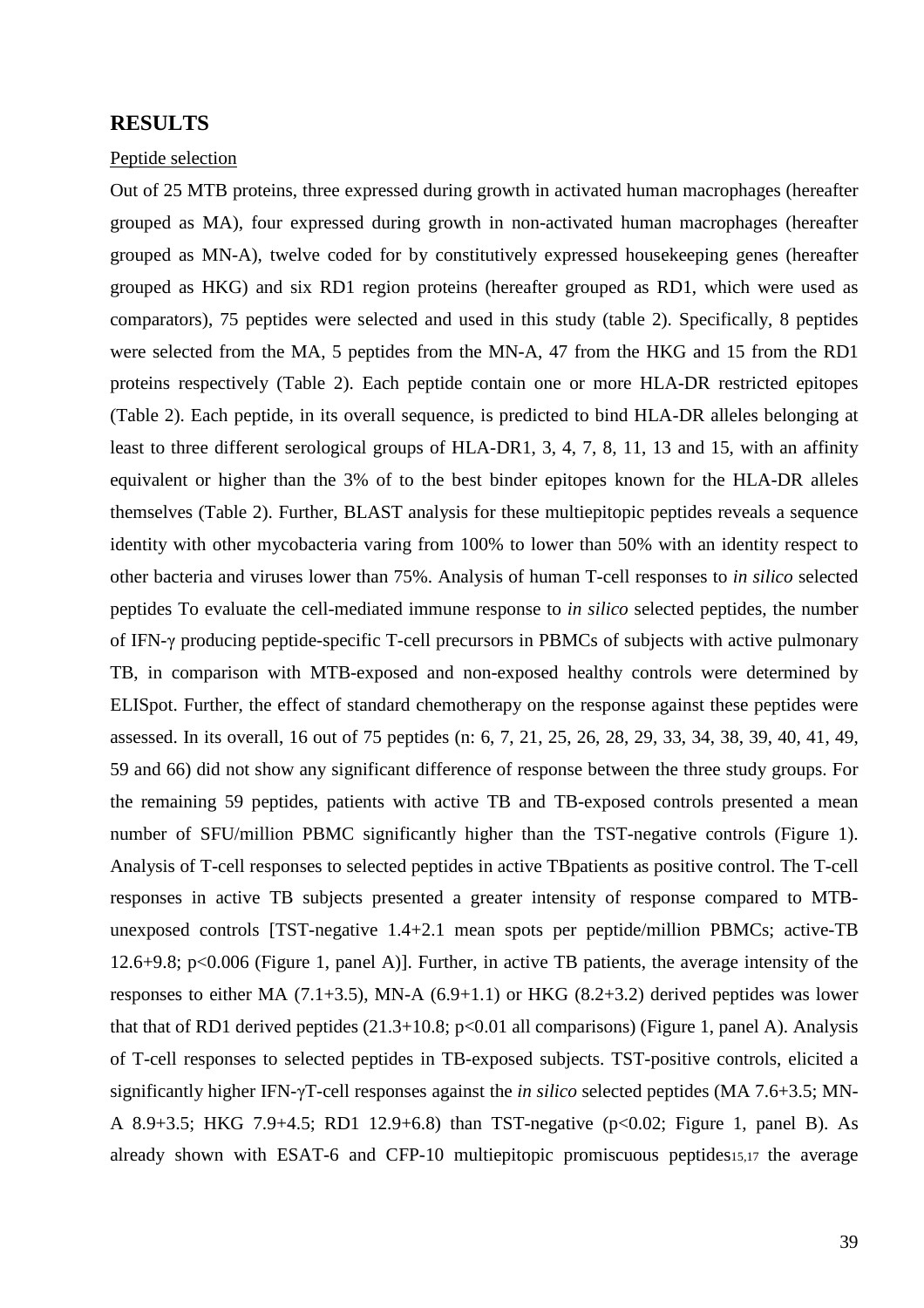intensity of the T-cell responses to RD1 derived peptides was lower in TB-exposed TST-positive subjects (12.9+6.8) i.e., in the LTBIaffected, compared to active-TB patients (21.3+10.8; p<0.003). To the contrary, there was no difference in the response to MA, MN-A and HKG derived peptides in the TST-positive compared to the active TB patients affected (p>0.05, all comparisons). Analysis of T-cell responses to selected peptides during the course of active TB. In the context of the observation that the response to ESAT-6 and CFP-10 multiepitopic promiscuous peptides in active TB patients declines during chemotherapy<sub>18</sub>, T-cell responses to the MA, MN-A and HKG derived peptides were also analysed in subgroups of untreated and of treated active-TB patients, as well as in a selected group of active TB patients which were tested before and after two months of standard chemotherapy. As expected, the T-cell responses to RD1-derived peptides were higher in the 22 untreated active-TB treated patients (mean total RD1 peptides SFC 251+116) compare to the 23 chemotherapy treated ones (mean total RD1 peptides SFC 155+129, p<0.01 compared to untreated patients). Strikingly, we found an increased response to MA peptides in chemotherapy treated patients (mean total MA peptides SFC 121.8+44.6) compared to the untreated (mean total MA peptides SFC 52+29;  $p<0.01$ ), while no differences were found for the MN-A (untreated active-TB mean total MNA peptides SFC 38+12; active-TB treated 33+9; p>0.05) and HKG- derived peptides (untreated active-TB mean total HKG peptides SFC 389+45; active-TB treated 306+78; p>0.05). This observation was confirmed in the ten active TB patients which were followed up during the two months of chemotherapy treatment. In eight out of ten patients IFN-γ release in response to RD1-derived peptides markedly declined over time (figure 2 panel A,  $p<0.02$ ). Instead, it did strikingly augment in 9 out of ten (figure 2 panel B,  $p<0.01$ ) in response to MA-derived peptides. As above, no change was seen with MN-A or HKG-derived peptides (p>0.05, all comparisons).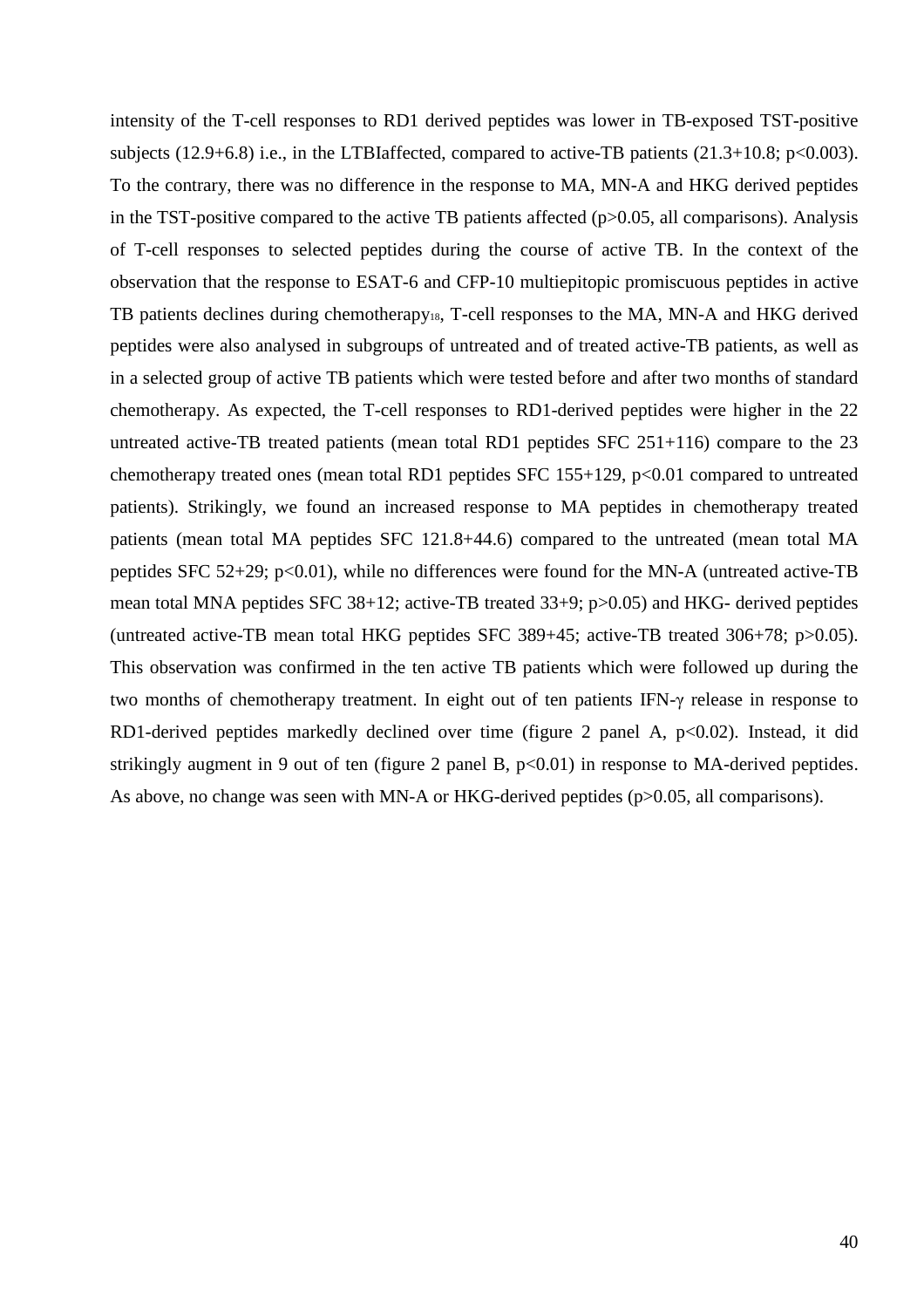#### **DISCUSSION**

The finding that the measure of IFN-γ-release as marker of type-1 immune response, in response to MTB-proteins is capable of identifying subjects with MTB-infection, either latent or active, has led to the production of a number of tests such as the RD1-derived antigen based ELISA "Quantiferon-TB" and the ELISpot "T-spot TB" tests. These tests, that are endowed with sensitivities ranging from 81 to 97% in the identification of patients with active MTB proliferation in tissue lesions19, have spurred microbial immunology and molecular biology research into MTB immunogenic proteins. However, critical aspects in this context are represented by the choice of immunodominant and specific antigens and, for T-cell response evaluation, in the restriction imposed by the patients' HLA background. In this context, the use of synthetic peptides in TB has been successfully demonstrated for diagnostic applications in humans20,21,22. Overlapping synthetic peptides covering the entire sequence of a protein have been used to identify the peptides recognized by T-cells20,23. However, Since Th1 cells recognize mycobacterial antigens and epitopes in association with MHC class II molecules24 an alternative approach has been to screen proteins for identification of regions that can associate with MHC molecules25 and then test the peptides predicted to bind the MHC molecules for T-cell reactivity. Such approach has been shown to reduce drastically the number of peptides to be testes and thus the cost to screen for T-cell reactivity. Although several prediction programs have been proposed to identify peptides capable of binding to MHC class II molecules, recently a virtual matrix-based prediction server (ProPred) has been described, which can predict the binding capability of peptides to 51 HLA–DR alleles and has been shown to identify epitopes with a confidence of 95%10. Although these prediction systems are far to be fully precise, the result of this study confirm that the *in silico* selected HLA-promiscous multiepitopic area of proteins can be the region presenting the highest capability of immuno response<sub>17</sub>, as shown comparing the result of this study with classic epitope mapping for some of the RD1 proteins such as ESAT-6, CFP-10, Rv3873 and Rv387826,27,28,29. Furthermore, previous studies from our laboratories have shown that MTB is capable of expressing differential transcription programs in response to different environments. In particular, MTB can express starkly different gene sets in synthetic media compared to macrophage cultures. RD1 proteins are expressed both in early and late phase cultures, are variably expressed in *in vivo* in murine models, but are expressed at very low level in macrophage cultures1,2,30,31,32,33..

With this background, we hypothesized that the MTB proteins expressed at the highest level in macrophage cultures could induce a stronger T-cell response in MTB infected subjects. The result of this study show that a group of peptides derived from a panel of MTB proteins selected for their expression in macrophage cultures are highly immunogenic, as they seem capable of eliciting Th1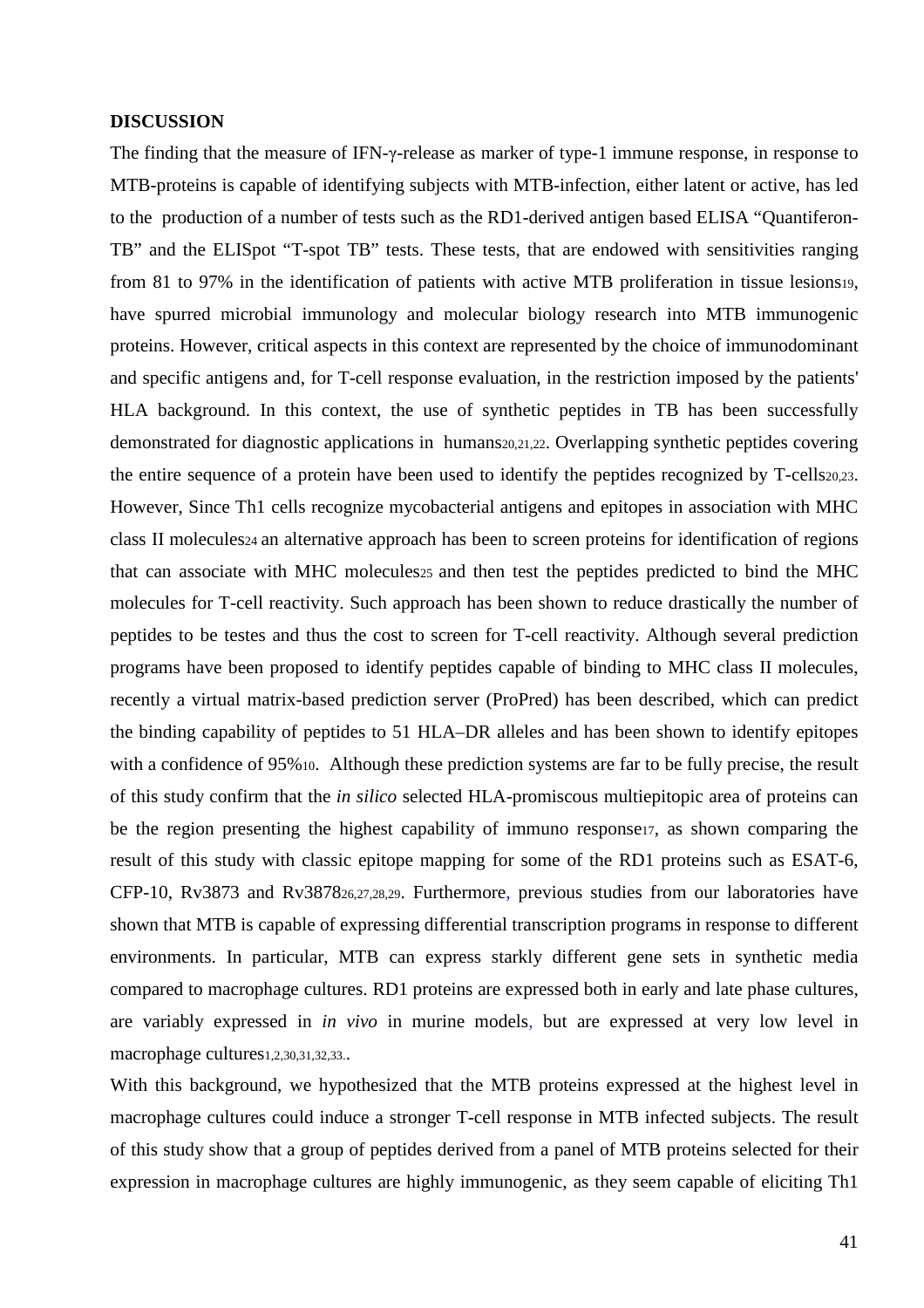T-cell responses in LTBI affected subjects that are as high as those elicited by RD1 derived peptides i.e., the present day diagnostic standard. A number of studies have analyzed the *in vivo* or *ex vivo*  mycobacterial gene expression profile17. However, the inter-relationship between RNA and protein expression profiles, immunogenicity, either *in silico* or *in vitro* of the expressed proteins and the induction of Tcell responses has not been yet investigated in sufficient depth. Further, this study confirm the immunogenicity of the RD1 proteins in their overall and not only confined to ESAT-6 and CFP-10. In fact, only 4 out of the 15 RD1 derived peptides were designed on ESAT-6 and CFP10 and these peptides account only for 19-43% of the response to the whole RD1 peptides (data not shown). Furthermore, this study identified 19 proteins which elicit a strong T-cell response in LTBI and TB affected subjects as high as in RD1 peptides. However, few of these proteins have been characterised so far. Specifically, none of the MA proteins has been immunologically characterized. The MA proteins: Rv3042 and Rv1114; the M-NA proteins: Rv0198c, Rv1382 and Rv0755; the HKG proteins Rv1582, Rv0418, Rv1434, Rv1866, Rv0956 and Rv3219 have not yet been cloned and expressed for biochemical and functional studies34. The MA protein Rv3883c  $(MycP1)$  is a membrane-anchored mycosin serine proteases and Rv3042 (serB2) is a phosphoserine phosphatase34. The only characterized M-NA protein is Rv0125 (PepA), another protein belonging to the MTB serine protease gene family, is also known as MTB32A and has been found in culture filtrates. Consistent with our data, PepA is immunogenic as it has been shown to elicit memory Tcell responses in latent and active TB36,37. Among the 12 HKG proteins evaluated in the study, three are known to be immunogenic in an animal model and two in an *in silico* model. Rv1979c and Rv1986, that's belong to the RD2 gene region and Rv1769 that's belong to the RD14 gene region, have been shown to elicit effector T-cell responses in 59-86% of *M. bovis*-infected and/or BCGvaccinated cattles38. Interestingly, two other HKG gene products, Rv1983 and Rv0747, belong to the PE-PGRS gene family34 i.e., a multigene family that, together with the PPE gene family, makes up about 10% of the MTB genome and whose gene products comprise an extraordinarily high number of peptides displaying high-affinity for HLA class I alleles *in silico*39 supporting the hypothesis of their immunogenicity and potential role in immunodiagnosis as suggested by our data by the reports on other proteins belonging to these multigene families10,40,41. Further, the comparison between the time course of the responses elicited by the MA, MN-A and the HKG derived peptides and that against RD1-derived peptides in active TB patients, whereby the response to RD1 peptides declines with the reduction of active lesion subsequent to treatment, may suggest that the IFN-γ response to certain RD1 peptides may be mycobacterial load, hence antigen concentration, dependent and may wane with the its rapid mycobacterial load reduction achieved by standard chemotherapy<sub>15,18</sub>. Interestingly, the response to MA, MN-A and the HKG derived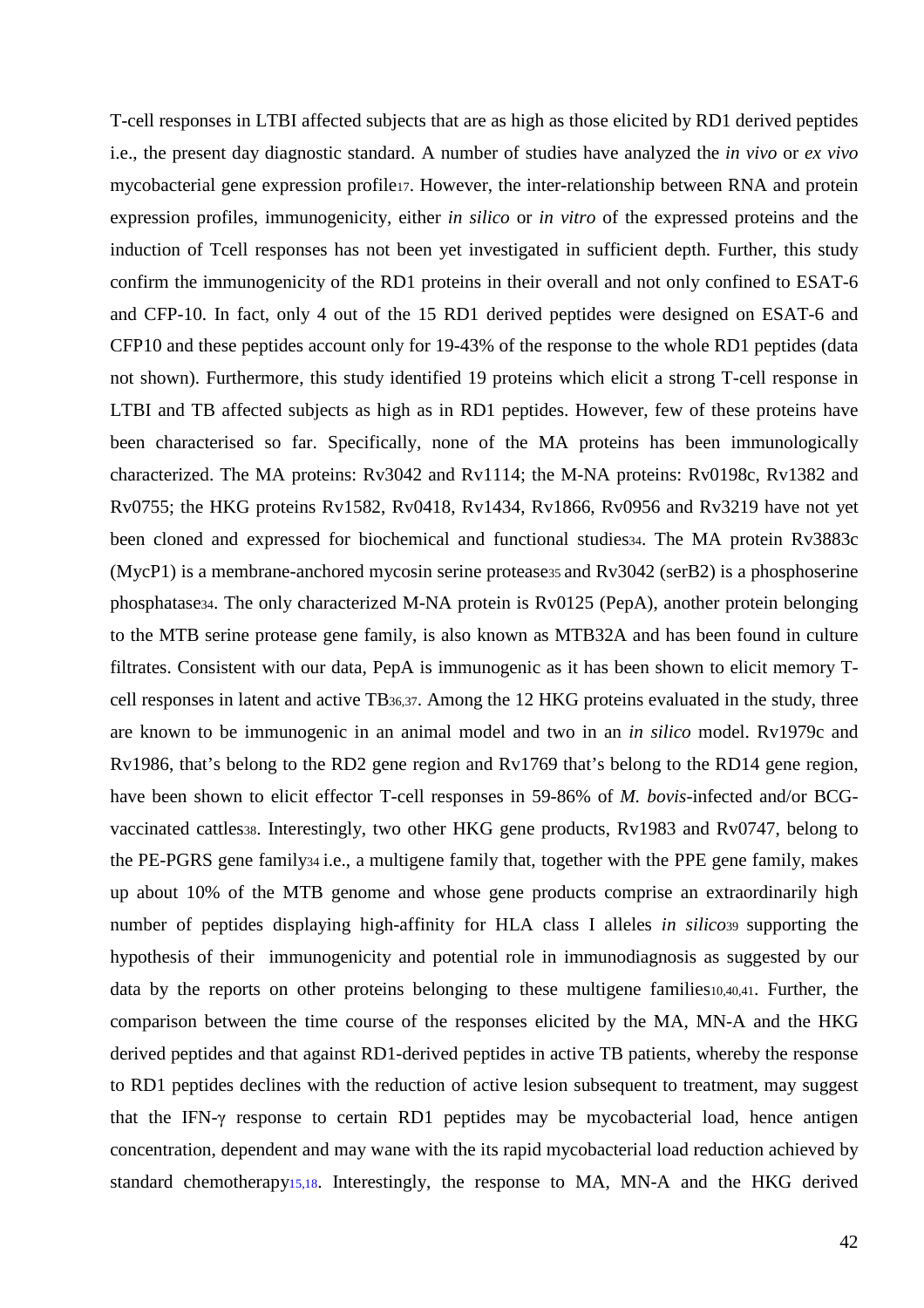peptides seems to be more stable or may increase with time, as shown for MA-derived peptides. In conclusion, the results of our study suggest that promiscuous peptides capable of Th1 cell reactivity in HLA heterogeneous population can be predicted from the in silico HLA-DR

binding analysis of complete proteins overexpressed in model M. tuberculosis infections in macrophage. It has been predicted that the number of putative T-cell epitopes in M tuberculosis are about 1,500,000, which can be reduced effieciently reduced to few hundreds peptides by identifying proteins overexpressed during MTB infection in human and prescreening the coding sequences for HLA-DR binding using the prediction programs. This has the potential to identify novel antigens eventually be amenable to the design of new diagnostic tools.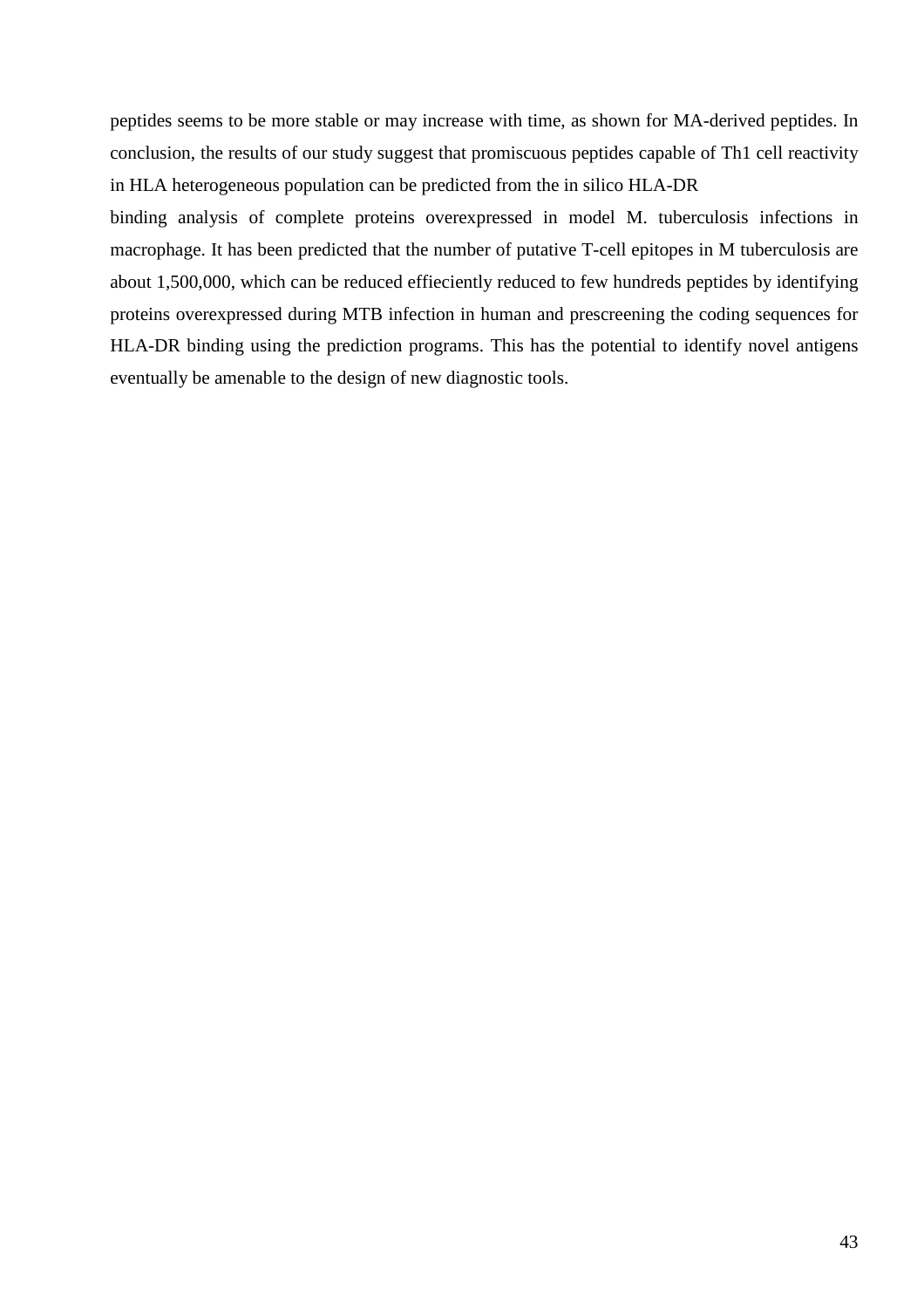#### **REFERENCES**

- 1. Cappelli G, Volpe E, Grassi M, Liseo B, Colizzi V, Mariani F. Profiling of Mycobacterium tuberculosis gene expression changes during human macrophages infection: up-regulation of the alternative sigma factor G, of a group of transcriptional regulators and of proteins with no known function. *Res. Microbiol* 2006;157:445-455.
- 2. Mariani F, Cappelli G, Riccardi G, Colizzi V. Mycobacterium tuberculosis H37Rv comparative gene-expression analysis in synthetic medium and human macrophage. *Gene*  2000;253:281-91.
- 3. McMurry J, Sbai H, Gennaro ML, Carter EJ, Martin W, De Groot AS. Analyzing Mycobacterium tuberculosis proteomes for candidate vaccine epitopes. *Tuberculosis*  2005;85:95-105.
- 4. Mazurek GH, Jereb J, Lobue P, Iademarco M.F, Metchock B, Vernon A. Guidelines for using the QuantiFERON-TB Gold test for detecting *Mycobacterium tuberculosis* infection. United States. *MMWR Recomm Rep* 2005;54:49-55.
- 5. Dewan PK, Grinsdale J, Liska S, Wong E, Robert Fallstad R, Kawamura LM. Feasibility, acceptability, and cost of tuberculosis testing by whole-blood interferongamma assay. *BMC Infectious Diseases* 2006;6:47-54.
- 6. Pai M, Riley LW, Colford JM. Interferon-gamma assays in the immunodiagnosis of tuberculosis:a systematic review. *Lancet Infect Dis* 2004;4:761-76.
- 7. Walker BD, Korber BT. Immune control of HIV: the obstacles of HLA and viral diversity. *Nature Immunol* 2001;2:473-475.
- 8. Seghrouchni F, Berretta F, Amicosante M. Selection of Microbial T-Cell Epitopes for Immune-Diagnosis, Immune-Therapy and Vaccine Design. *Current Pharmacogenomics*  2005;3:247-257.
- 9. Amicosante M, Gioia C, Montesano C, Casetti R, Topino S, D'Offizi G, Cappelli G, Ippolito G, Colizzi V, Poccia F, Pucillo LP. Computer-based design of an HLA-haplotype and HIVclade independent cytotoxic T-lymphocyte assay for monitoring HIV-specific immunity. *Mol Med* 2002; 12:798-807.
- 10. Singh H, Raghava GPS. ProPred: Prediction of HLA-DR binding sites. *Bioinformatics*  2001;17:1236-37.
- 11. De Groot AS, Bosma A, Chinai N, Frost J, Jesdal BM, Gonzales MA, Martin W, Saint-Aubin CS. From genome to vaccine: in silico predictions, ex vivo verification. *Vaccine*  2001;19:4385-4395.
- 12. McMurry J, Sbai H, Gennaro ML, Carter EJ, Martin W, De Groot AS. Analyzing Mycobacterium tuberculosis proteomes for candidate vaccine epitopes. *Tuberculosis*  2005;85:95-105.
- 13. Mahairas GG, Sabo PJ, Hickey MJ, Singh DC, Stover CK. Molecular analysis of genetic differences between *Mycobacterium bovis* BCG and virulent *M. bovis*. *J Bacteriol*  1996;178:1274–82.
- 14. Berretta F, Butler RH, Diaz G, Sanarico N, Arroyo J, Fraziano M, Aichinger G, Wucherpfennig KW, Colizzi V, Saltini C, Amicosante M. Detailed analysis of the effects of Glu/Lys beta69 human leukocyte antigen-DP polymorphism on peptide-binding specificity. *Tissue Antigens* 2003;62:459-71.
- 15. Desjardin LE, Perkins MD, Wolski K, Haun S, Teixeira L, Chen Y, Johnson JL, Ellner JJ, Dietze R, Bates J, Cave MD, Eisenach KD. Measurement of sputum Mycobacterium tuberculosis messenger RNA as a surrogate for response to chemotherapy. *Am J Respir Crit Care Med* 1999;160:203-210.
- 16. Addo MM, Yu XG, Rathod A, Cohen D, Eldridge RL, Strick D, Johnston MN, Corcoran C, Wurcel AG, Fitzpatrick CA, Feeney ME, Rodriguez WR, Basgoz N, Draenert R, Stone DR, Brander C, Goulder PJ, Rosenberg ES, Altfeld M, Walker BD. Comprehensive epitope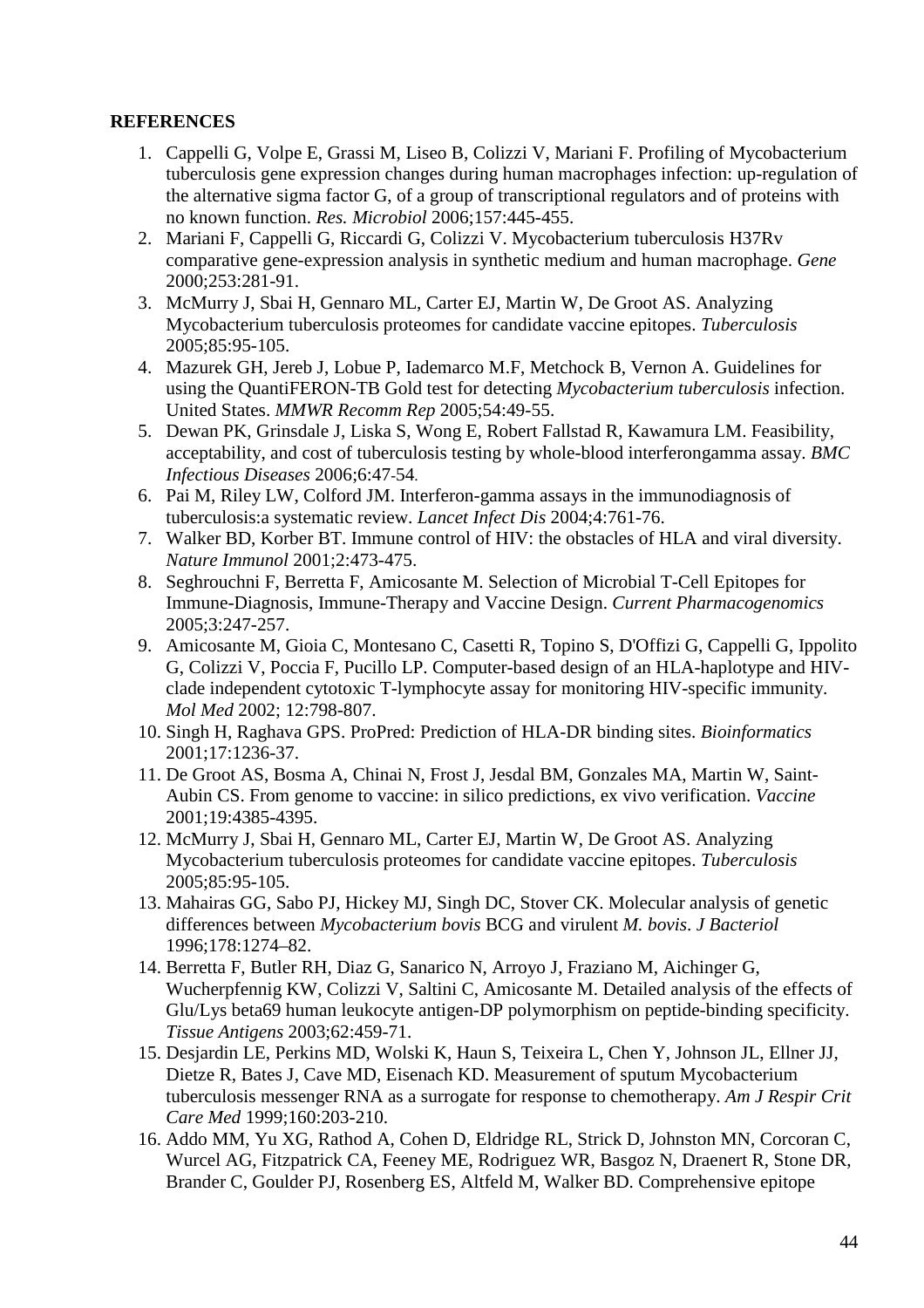analysis of human immunodeficiency virus type 1 (HIV-1)- specific T-cell responses directed against the entire expressed HIV-1 genome demonstrate broadly directed responses, but no correlation to viral load. *J Virol* 2003;77:2081-2092.

- 17. Rachman H, Strong M, Schaible U, Schuchhardt J, Hagens K, Mollenkopf H, Eisenberg D, Kaufmann SH. Mycobacterium tuberculosis gene expression profiling within the context of protein networks. *Microbes Infect* 2006;8:747-57.
- 18. Carrara S, Vincenti D, Petrosillo N, Amicosante M, Girardi E, Goletti D. Use of a T cellbased assay for monitoring efficacy of antituberculosis therapy. Clin. Infect. Dis. . 2006, 38:754-6.
- 19. Richeldi L. An Update on the Diagnosis of Tuberculosis Infection. *Am J Respir Crit Care Med* 2006; 174:736-42.
- 20. Ravn P, Demissie A, Eguale T, Wondwosson H, Lein D, Amoudy HA, Mustafa AS, Jensen AK, Holm A, Rosenkrands I, Oftung F, Olobo J, von Reyn F, Andersen P. Human T cell responses to the ESAT-6 antigen from Mycobacterium tuberculosis. *J Infect Dis*  1999;179:637-645.
- 21. Arend SM, van Meijgaarden KE, de Boer K, de Palou EC, van Soolingen D, Ottenhoff TH, van Dissel JT. Tuberculin skin testing and in vitro T cell responses to ESAT-6 and culture filtrate protein 10 after infection with Mycobacterium marinum or M. kansasii. *J Infect Dis*  2002;186: 1797–807.
- 22. Arend SM, Geluk A, van Meijgaarden KE, van Dissel JT, Theisen M, Andersen P, Ottenhoff TH. Antigenic equivalence of human T-cell responses to Mycobacterium tuberculosis-specific RD1-encoded protein antigens ESAT-6 and culture filtrate protein 10 and to mixtures of synthetic peptides. *Infect Immun* 2000;68:3314-21.
- 23. Vordermeier HM, Whelan A, Cockle PJ, Farrant L, Palmer N, Hewinson RG. Use of synthetic peptides derived from the antigens ESAT-6 and CFP-10 for differential diagnosis of bovine tuberculosis in cattle. Clin Diagn Lab Immunol 2001;8:571-8.
- 24. Mustafa AS. HLA-restricted immune response to mycobacterial antigens: relevance to vaccine design. *Hum Immunol* 2000;61:166-71.
- 25. Panigada M, Sturniolo T, Besozzi G, et al. Identification of a promiscuous T-cell epitope in Mycobacterium tuberculosis Mce proteins. *Infect Immun* 2002;70:79-85.
- 26. Agger EM, Brock I, Okkels LM, Arend SM, Aagaard CS, Weldingh KN, Andersen P.Human T-cell responses to the RD1-encoded protein TB27.4 (Rv3878) fromMycobacterium tuberculosis, Immunology. 2003;110: 507-12.
- 27. Mustafa AS, Shaban FA, Al-Attiyah R, Abal AT, El-Shamy AM, Andersen P, OftungF. Human Th1 cell lines recognize the Mycobacterium tuberculosis ESAT-6 antigen andits peptides in association with frequently expressed HLA class II molecules. Scand JImmunol. 2003;57:125-34.
- 28. Brock I, Weldingh K, Leyten EM, Arend SM, Ravn P, Andersen P. Specific T-cellepitopes for immunoassay-based diagnosis of Mycobacterium tuberculosis infection. J ClinMicrobiol. 2004;42:2379-87.
- 29. Mustafa AS, Al-Attiyah R, Sumaila N. Hanif M., Shaban FA. Efficient Testing of LargePools of *Mycobacterium tuberculosis* RD1 Peptides and Identification of Major Antigens and Immunodominant Peptides Recognized by Human Th1 Cells. Clin. Vaccine Immunol.2008;15: 916-924.
- 30. Gao Q, Kripke KE, Saldanha AJ, Yan W, Holmes S, Small P.M. Gene expression diversity among Mycobacterium tuberculosis clinical isolates. *Microbiology* 2005;151:5- 14.
- 31. Haile Y, Bjune G, Wiker HG. Expression of the mceA, esat-6 and hspX genes in Mycobacterium tuberculosis and their responses to aerobic conditions and to restricted oxygen supply. *Microbiology* 2002;148:3881-3886.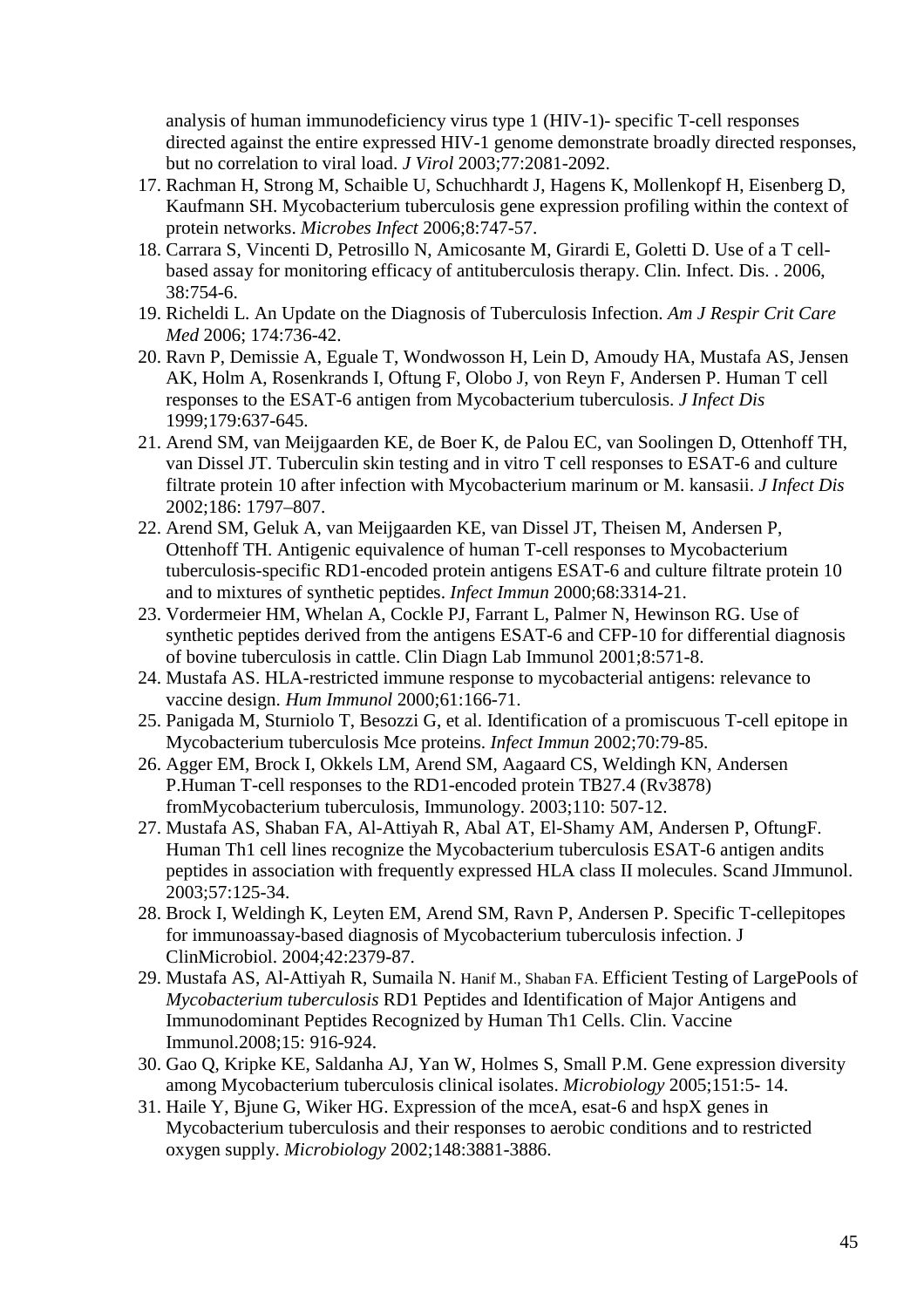- 32. Rogerson BJ, Jung YJ, La Course R, Ryan L, Enright N, North RJ. Expression levels of Mycobacterium tuberculosis antigen-encoding genes versus production levels of antigenspecific T cells during stationary level lung infection in mice. *Immunology* 2006;118:195- 201.
- 33. Shi L, North R, Gennaro ML. Effect of growth state on transcription levels of genes encoding major secreted antigens of Mycobacterium tuberculosis in the mouse lung. *Infect Immun* 2004;72:2420-2424.
- 34. Cole ST, Brosch R, Parkhill J, Garnier T, Churcher C, Harris D, Gordon SV, Eiglmeier K, Gas S, Barry III CE, Tekaia F, Badcock K, Basham D, Brown D, Chillingworth T, Connor R, Davies R, Devlin K, Feltwell T, Gentles S, Hamlin N, HolroydS, Hornsby T, Jagels K, Krogh A, McLean J, Moule S, Murphy L, Oliver S, Osborne J, Quail MA, Rajandream MA, Rogers J, Rutter S, Seeger K, Skelton S, Squares S, Sqares R, Sulston JE, Taylor K, Whitehead S, Barrell BG. Deciphering the biology of Mycobacterium tuberculosis from the complete genome sequence. *Nature* 1998;393:537-544.
- 35. Dave JA, Gey van Pittius NC, Beyers AD, Ehlers MR, Brown GD. Mycosin-1, a subtilisinlike serine protease of Mycobacterium tuberculosis, is cell wall-associated and expressed during infection of macrophages. *BMC Microbiol* 2002;2:30.
- 36. Al-Attiyah R, Mustafa AS, Abal AT, El-Shamy AS, Dalemans W, Skeiky YA. In vitro cellular immune responses to complex and newly defined recombinant antigens of Mycobacterium tuberculosis. *Clin Exp Immunol* 2004;138:139-144.
- 37. Skeiky YA, Lodes MJ, Guderian JA, Mohamath R, Bement T, Alderson MR, Reed SG. Cloning, expression, and immunological evaluation of two putative secreted serine protease antigens of Mycobacterium tuberculosis. *Infect Immun* 1999;67:3998-4007.
- 38. Cockle PJ, Gordon SV, Lalvani A, Buddle BM, Hewinson RG, Vordermeier HM. Identification of novel *Mycobacterium tuberculosis a*ntigens with potential as diagnostic reagents or subunit vaccine. Candidates by comparative genomics. *Infect Immun*  2002;70:6996-7003.
- 39. Chaitra MG, Hariharaputran S, Chandra NR, Shaila MS, Nayak R. Defining putative T cell epitopes from PE and PPE families of proteins of Mycobacterium tuberculosis with vaccine potential. *Vaccine* 2005;23:1265-1272.
- 40. Choudhary RK, Mukhopadhyay S, Chakhaiyar P, Sharma N, Murthy KJ, Katoch VM, Hasnain SE. PPE antigen Rv2430c of Mycobacterium tuberculosis induces a strong B-cell response. *Infect Immun* 2003;71:6338-6343.
- 41. Okkels LM, Brock I, Follmann F, Agger EM, Arend SM, Ottenhoff TH, Oftung F, Rosenkrands I, Andersen P. PPE protein (Rv3873) from DNA segment RD1 of Mycobacterium tuberculosis: strong recognition of both specific T-cell epitopes and epitopes conserved within the PPE family. *Infect. Immun* 2003;71:6116-6123.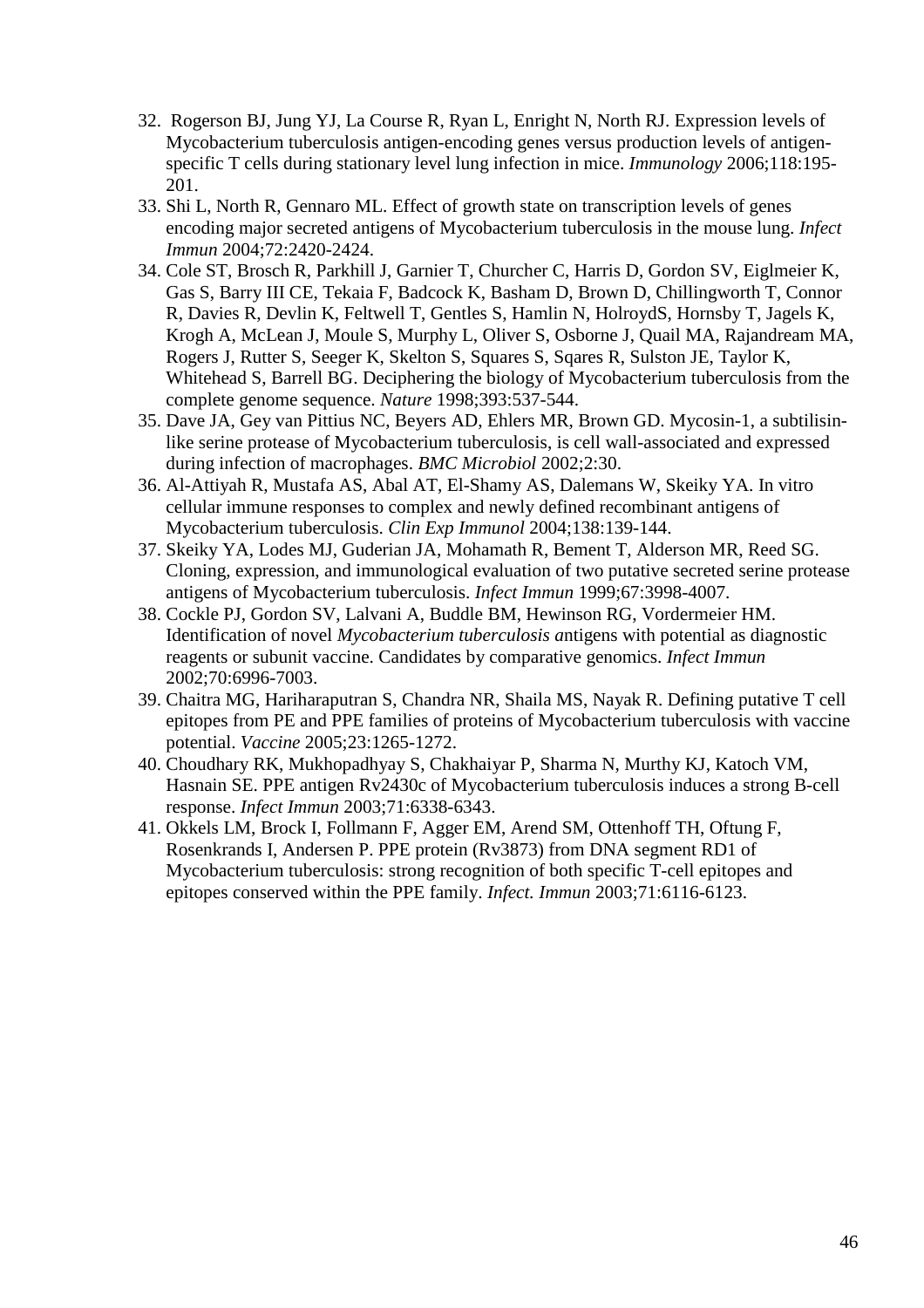#### **Figure 1**.

IFN-γ response to the 75 multiepitopic HLA promiscuous MTB peptides obtained from 24 MTB proteins. Each column represents the enumeration of IFN- $\gamma$  producing cells induced by one selected peptide. The measurement was performed by a ELISpot assay in active TST-negative (panel A), TST-positive (panel B) and TB patients (panel C). Data are reported as the mean of the SFCs per million PBMCs for each peptide. Peptides are grouped as belonging to genes expressed in activated human macrophages (MA), expressed during growth in non-activated human macrophages (MN-A), housekeeping genes (HKG) and RD1 region (RD1). Black bars represent peptides showing responses with significant differences between the three study groups  $(p<0.05)$ while open bars represent those did not. Peptides drived from CFP-10  $(*)$  and ESAT-6  $(*)$  are represented in the last four positions.

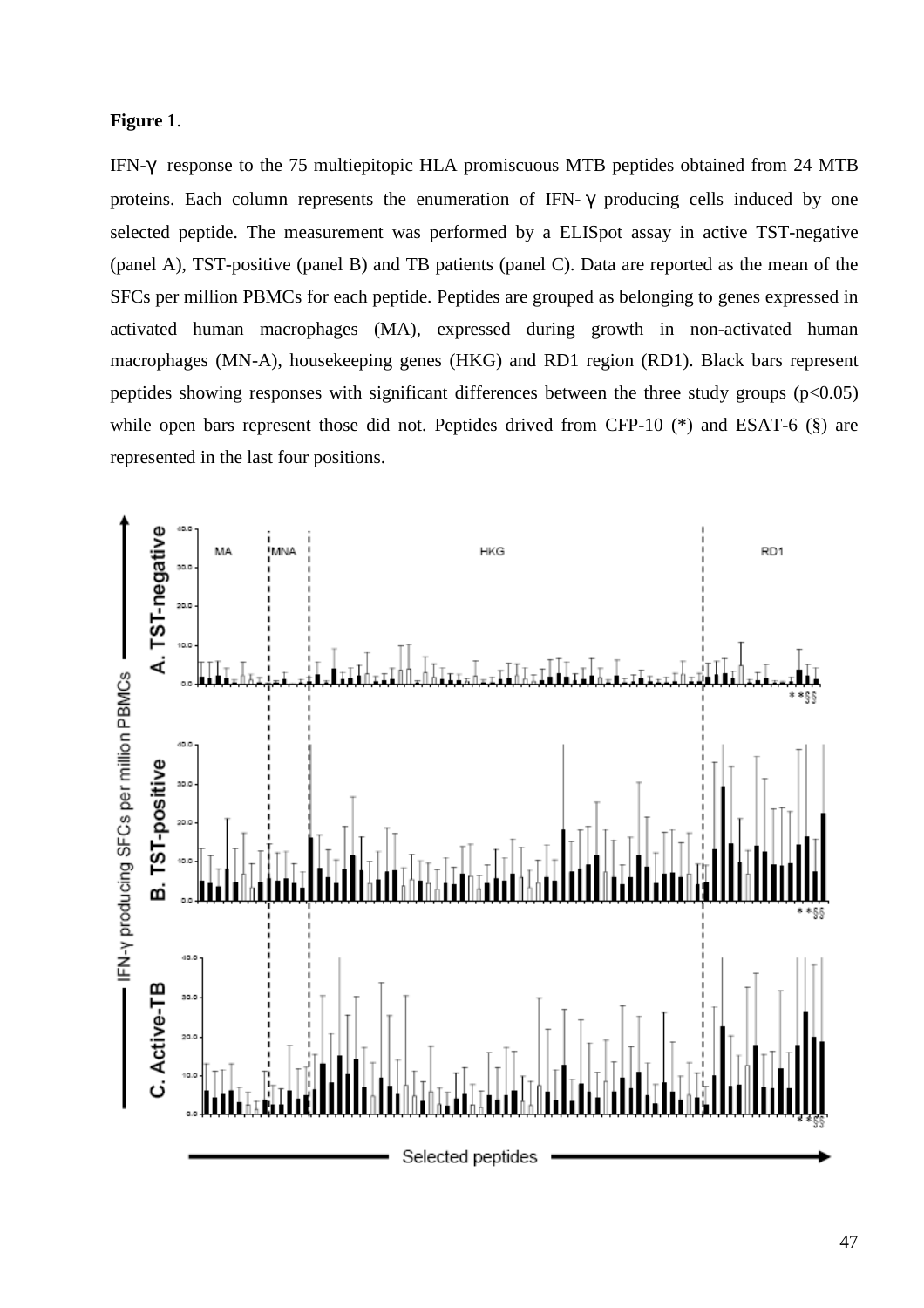#### **Figure 2**.

Evaluation of the *in vitro* response to RD1 derived peptides (panel A) and to peptides designed from genes expressed in activated human macrophages (MA, panel B) at the time of diagnosis of active-TB and after 2 months of standard anti-tuberculous therapy in a subgroup of active-TB patients. Each study subject is represented by one line and the ordinate represents the sum of the number of IFN- γ producing spot forming cells (SFC) per million PBMCs in response to the peptides of each group.

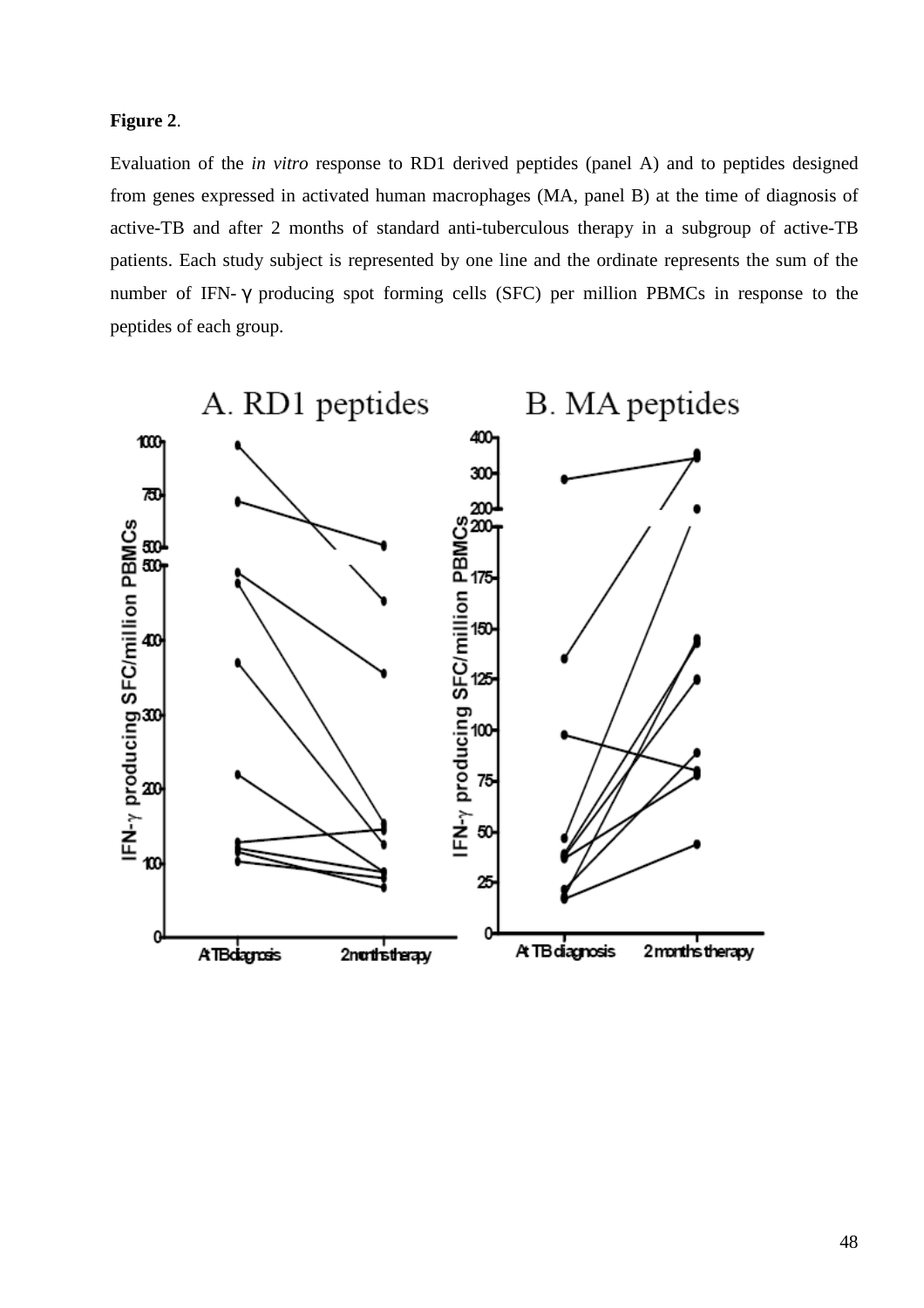### **Table1. Study group**

| <b>STUDY GROUP</b>                          | $\mathbf n$      | Mean<br>Age<br>(years) | МÆ                                                                                                                                                                | Nationality                                                                      | Vaccination           |
|---------------------------------------------|------------------|------------------------|-------------------------------------------------------------------------------------------------------------------------------------------------------------------|----------------------------------------------------------------------------------|-----------------------|
| MTB-Not Exposed<br>TST-negative<br>controls | 9                | 30                     | 5/4                                                                                                                                                               | Italian                                                                          | 0/9                   |
| MTB-Exposed<br>TST-positive<br>controls     | 25               | 46                     | 13/12                                                                                                                                                             | Italian                                                                          | 18/25                 |
| Untreated<br>active-TB patients             | 22               | 39                     | 13/9                                                                                                                                                              | 3 Bulgarian<br>9 Italian<br>7 Rumenian<br>1 Brasilian<br>1 Moldavian<br>1 Polish | 12/21<br>(1 not know) |
| Treated<br>active-TB patients               | 20/3<br>23<br>38 |                        | 10 Bulgarian<br>2 Italian<br>2 Rumenian<br>1 Albanese<br>1 Macedone<br>1 Egyptian<br>1 Indian<br>1 Ucraino<br>1 Somala<br>1 Colombiana<br>1 Cinese<br>1 Filippino | 15/18<br>(5 not known)                                                           |                       |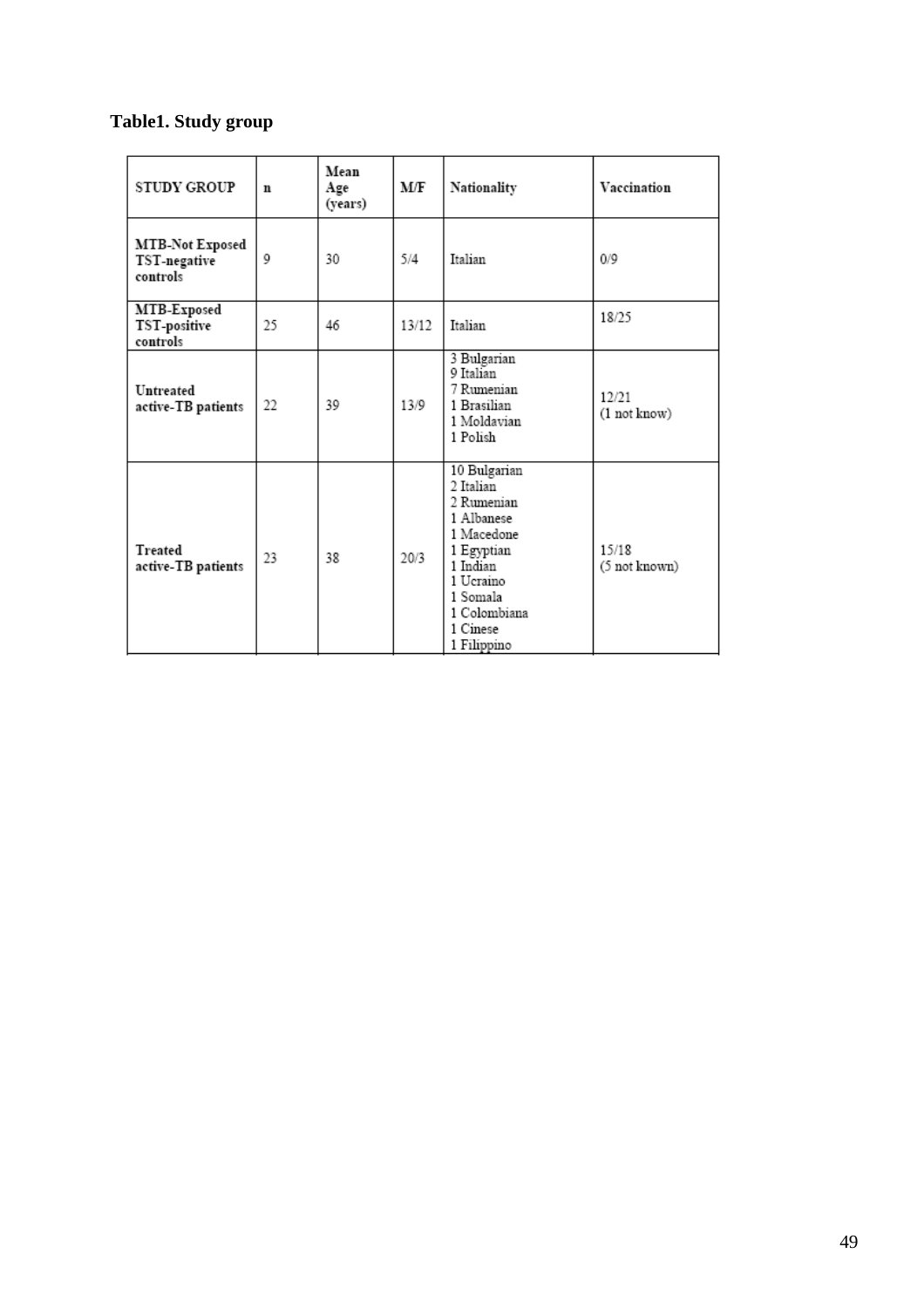#### **Table2. List of the selected peptides**

15609123

15609123

15608885

15608885

15608885

15608572

15609003

Rv1986

Rv1986  $Rv1986$ <br> $Rv0747$ <br> $Rv0747$ 

Rv0747

Rv0747

49 Rv1434

50 Rv1866

42

 $\frac{43}{44}$ 

45

46

47

48

102

 $\frac{165}{176}$ 

 $1*$ 

 $rac{1}{69}$ 

99

387

 $1*$ 

91

TPVRLAEVLVTCA

TEXECRETIVES<br>
SWEILDGLIAVMMVALGISLTVT<br>
AMSWVMVSPELVVAAAADLAG<br>
AAEYAQEVQALSAGGGA<br>
AQEVAATGRPLIGNGANGAPG<br>
AQEVAATGRPLIGNGANGAPG

HTLQQDVINMVNDPEQTLTGRPLIG

DRYRHLVALSITDFGAAGPRSSWRA

AAMRASPAERVDGAYAGAGPHTQSV

| #               | <b>MTB</b><br>protein | <b>Gi</b> accession<br>number | AA starting<br>position in<br>protein<br>sequence | PEPTIDE SEQUENCE <sup>§</sup>                         | <b>HLA-DR GROUP</b><br><b>VARIANTS RECOGNISED</b><br><b>BY THE EPITOPES</b><br>PRESENTED IN THE<br><b>PEPTIDE°</b> | HOMOLOGY BY BLAST^                                                            | <b>GROUP</b>             |
|-----------------|-----------------------|-------------------------------|---------------------------------------------------|-------------------------------------------------------|--------------------------------------------------------------------------------------------------------------------|-------------------------------------------------------------------------------|--------------------------|
| 1               | Rv3883c               | 15611019                      | $1*$                                              | AAMHRIFLITVALALLTASPASAIT                             | 1, 3, 4, 7, 8, 11, 13, 15                                                                                          | M. leprae 77%                                                                 | MA                       |
| $\overline{2}$  | Rv3883c               | 15611019                      | 176                                               | GSIRSLARAVVHAANLGVGV                                  | 1, 3, 4, 7, 8, 11, 13, 15                                                                                          | M. leprae 80%                                                                 | MA                       |
|                 | Rv3883c               | 15611019                      | 219                                               | IDYAVNVKGVVVVVAAGNTGGDC                               | 1, 3, 4, 7, 8, 11, 13                                                                                              | M. leprae and M. marinum 86%                                                  | ΜA                       |
| $\overline{4}$  | Rv3883c               | 15611019                      | 337                                               | DDLVGAGVIDAVA                                         | 1, 3, 4, 8, 11, 13, 15                                                                                             | M. leprae and M. marinum 76%                                                  | MA                       |
| 5               | Rv3883c               | 15611019                      | 372                                               | APYNVRRLPPPVVEP                                       | 1, 3, 8, 11, 13, 15                                                                                                | Orvza sativa 66%                                                              | MA                       |
| $6\overline{6}$ | Rv3042c               | 15610179                      | 137                                               | LELRVSVPPGCVGPLQIALTKVAAE                             | 1, 3, 4, 8, 11, 13                                                                                                 | M. marinum 82%                                                                | ΜA                       |
| $\overline{7}$  | Rv1114                | 15608254                      | 46                                                | RDVVLDLLANLYQFPVV                                     | 3, 4, 8, 11, 13, 15                                                                                                | Roseobacter sp. 64%                                                           | ΜA                       |
| 8               | Rv1114                | 15608254                      | 60                                                | FPVVTHDEVLRLVGRRRLWGRG                                | 1, 3, 7, 8, 11, 13, 15                                                                                             | M. paratuberculosis and<br>Janibacter sp. 68%                                 | МA                       |
| 9               | Rv0125                | 15607267                      | 216                                               | GOVVGMNTAASDNF                                        | 1, 3, 4, 8, 11, 13                                                                                                 | M. leprae 85%                                                                 | MN-A                     |
| 10              | Rv0198c               | 15607339                      | 56                                                | TOVRDLIIQASQAGAA                                      | 1, 4, 11, 13                                                                                                       | M. marinum 80%                                                                | MN-A                     |
| 11              | Rv1382                | 15608522                      | 9                                                 | GSLIFAAVLVMLIAVLARLMMRGWR                             | 1, 3, 4, 7, 8, 11, 13, 15                                                                                          | M. avium 79%                                                                  | MN-A                     |
| 12              | Rv1382                | 15608522                      | 119                                               | RGVAGKVVAGIGILAIRWRLPSGT                              | 1, 7, 8, 11, 13, 15                                                                                                | M. marinum and M. ulcerans<br>79%                                             | MN-A                     |
| 13              | Rv0755c               | 57116777                      | 107                                               | VVHPAVVQANRVRTWLLAVSNVFGQ                             | 1, 3, 4, 7, 8, 11, 13                                                                                              | M. marinum and M. ulcerans<br>59%                                             | MN-A                     |
|                 |                       |                               |                                                   |                                                       |                                                                                                                    |                                                                               |                          |
| 14              | Rv1582c               | 15608720                      | 143                                               | LDLHTLKLRPHAPADRIT                                    | 3, 4, 8, 13                                                                                                        | Burkholderia ambifaria 50%                                                    | <b>HKG</b>               |
| 15              | Rv1582c               | 15608720                      | 254                                               | GEMDLRGVRWVAVSESEK                                    | 1, 3, 4, 7, 8, 11, 13, 15                                                                                          | Janibacter sp. 55%                                                            | HKG                      |
| 16              | Rv1769                | 15608907                      | 131                                               | APIVMVDSVEHLDL                                        | 1, 3, 4, 7, 8, 11, 15                                                                                              | M. marinum 100%, M. ulcerans<br>92%, Francisella<br>philomiragia71%           | <b>HKG</b>               |
| 17              | Rv1769                | 15608907                      | 215                                               | DNVAGKRVHNAIIRRMQRMSFEE                               | 1, 3, 4, 7, 8, 11, 13, 15                                                                                          | M. marinum. M. ulcerans 65%                                                   | <b>HKG</b>               |
| 18              | Rv1769                | 15608907                      | 365                                               | RRLKLGDKVYFRHTKAGELCE                                 | 1, 3, 7, 8, 13                                                                                                     | M. marinum, M. ulcerans 95%,<br>Saccharopolyspora erythraea<br>76%            | <b>HKG</b>               |
| 19              | Rv1769                | 15608907                      | 391                                               | HLVRGAEVVDTVP                                         | 1, 3, 4, 11, 13                                                                                                    | M. marinum. M. ulcerans 83%.<br>Dinoroseobacter shibae 69%                    | <b>HKG</b>               |
| 20<br>21        | Rv1979c<br>Rv1979c    | 15609116<br>15609116          | 138<br>187                                        | LTFLGFIGVLLAINLFGNRAIKWAN<br><b>OHVNNYATAWSAYS</b>    | 1, 3, 4, 7, 8, 11, 13, 15<br>4, 8, 11, 13, 15                                                                      | M. leprae 76%<br>M. leprae 71%                                                | <b>HKG</b><br>HKG        |
| 22              | Rv1979c               | 15609116                      | 297                                               | ATFRTIIVVGALISMFGINVAASFGA                            | 1, 3, 4, 7, 8, 11, 13, 15                                                                                          | M. leprae 92%, Fusobacterium<br>nucleatum 65%                                 | HKG                      |
| 23              | Rv1979c               | 15609116                      | 413                                               | DKVLPLVAIVVSVGLAVSYD                                  | 1, 3, 4, 7, 8, 11, 13, 15                                                                                          | M. leprae 70%                                                                 | HKG                      |
| 24              | Rv1979c               | 15609116                      | 448                                               | IALIVITFVVVPAMAYLHYY                                  | 1, 3, 4, 7, 8, 11, 13, 15                                                                                          | M. leprae 70%                                                                 | HKG                      |
| 25              | Rv1979c               | 15609116                      | 465                                               | HYYRIIRRVGDRPSTR                                      | 1, 3, 4, 7, 8, 11, 13, 15                                                                                          | Sclerotinia sclerotiorum 50%                                                  | HKG                      |
| 26<br>27        | Rv2994<br>Rv2994      | 15610131<br>15610131          | 13<br>56                                          | IMIVSLGVTASSFLFINGVAFLIPR<br>PSWGLVVTMFAWGYLLDHVGERMV | 1, 3, 4, 7, 8, 11, 13<br>1, 3, 4, 7, 8, 11, 13, 15                                                                 | M. marinum 92%. M. avium<br>80%, M. abscessus 56%<br>M. marinum. M. avium 75% | <b>HKG</b><br><b>HKG</b> |
| 28              | Rv2994                | 15610131                      | 98                                                | HSLLWIGVELFLGGMAAGGCNS                                | 1.3.4.7.8.11.13.15                                                                                                 | M. marinum 68%                                                                | <b>HKG</b>               |
| 29              | Rv2994                | 15610131                      | 204                                               | SPYRGSSILWRIHAASALLMMP                                | 1, 3, 4, 7, 8, 11, 13, 15                                                                                          | M. marinum 86%.<br>M. avium, M. smegmatis 73%                                 | <b>HKG</b>               |
| 30              | Rv2994                | 15610131                      | 228                                               | VTVTFMLVWLINHHGWSVAO                                  | 1, 4, 7, 8, 11, 13, 15                                                                                             | M. marinum 85%, M. smegmatis<br>55%                                           | <b>HKG</b>               |
| 31              | Rv0418                | 15607559                      | $1*$                                              | AAMVNKSRMMPAV                                         | 3, 8, 11, 13, 15                                                                                                   | M. marinum 67%                                                                | HKG                      |
| 32              | Rv0418                | 15607559                      | 8                                                 | PAVLAVAVVVAFLTTGCIRWST                                | 3, 4, 8, 11, 13, 15                                                                                                | M. marinum, M. ulcerans 72%                                                   | HKG                      |
| 33              | Rv0418                | 15607559                      | 85                                                | VDYVVNTLRNSGFDVQTP                                    | 1, 3, 4, 8, 11, 13                                                                                                 | M. marinum. M. ulcerans 94%<br>M. avium 83%                                   | <b>HKG</b>               |
| 34<br>35        | Rv0418                | 15607559                      | 157                                               | SDYDRLPVSGAVVLVDRGVCPFAQ                              | 3, 7, 8, 11, 13, 15                                                                                                | M. marinum. M. ulcerans 83%<br>M. avium 73%<br>M. marinum, M. ulcerans, M.    | HKG<br>HKG               |
|                 | Rv0418                | 15607559                      | 216                                               | <u>IPVVSVTKSVGFQLRGQSGPTTVK</u>                       | 1, 3, 4, 7, 8                                                                                                      | avium 83% M. smegmatis 65%                                                    |                          |
| 36              | Rv0418                | 15607559                      | 377                                               | AGIERTEVAYLKMAGKTAQDT                                 | 1, 3, 7, 8, 11, 13, 15                                                                                             | M. marinum, M. ulcerans, M.<br>vanbaalenii 71%, M. abscessus<br>57%           | HKG                      |
| 37              | Rv1983                | 57116933                      | 331                                               | GGLYYIFATYTTTVDF                                      | 1, 4, 7, 8, 11, 13, 15                                                                                             | M. marinum 81%                                                                | HKG                      |
| 38              | Rv1983                | 57116933                      | 348                                               | NGIVTAPTAVNVVLLSIPTSPFAI                              | 1, 3, 4, 8, 11, 13, 15                                                                                             | M. marinum 73%                                                                | HKG                      |
| 39              | Rv1983                | 57116933                      | 533                                               | LPFRFQPVYIDYSPSGIGT                                   | 1, 3, 4, 8, 11, 13                                                                                                 | M. marinum 78%                                                                | HKG                      |
| 40              | Rv1986                | 15609123                      | 2                                                 | SPLVVGFLACFTLIAAIGAQN                                 | 1, 3, 4, 7, 8, 11, 13, 15                                                                                          | M. smegmatis 76%                                                              | HKG                      |
| 41              | Rv1986                | 15609123                      | 36                                                | LPVVALCTVSDIVLIAAGIAGFGA                              | 1, 3, 4, 8, 11, 13, 15                                                                                             | M. gilvum 83%                                                                 | HKG                      |

| I<br>ī<br>٠<br>v | ۰.<br>×<br>۰.<br>× |
|------------------|--------------------|

**HKG** 

**HKG** 

 $\rm{HKG}$  $\frac{\text{HKG}}{\text{HKG}}$ 

 $HKG$ 

**HKG** 

**HKG** 

**HKG** 

infantum 72%

M. marinum 68%

M. marinum 76%

M. marinum 64%

M. marinum 66%

M. avium 83%

1, 3, 4, 7, 8, 11, 13, 15

 $1, 3, 4, 8, 11, 13$ <br>1, 3, 4, 8, 11, 13<br>1, 3, 4, 7, 8, 11, 13, 15<br>1, 3, 4, 7, 8, 11, 13, 15<br>1, 4, 7, 11, 13

 $1, 3, 4, 7, 8, 11, 13, 15$ 

 $1, 4, 8, 11$ 

 $1, 3, 4, 11$ 

 $1, 3, 7, 11, 13$ 

M. Smegmatis and Leishmania

Burkholderia ubonensis 76%<br>M. vanbaalenii 71%

Xanthobacter autotrophicus 58%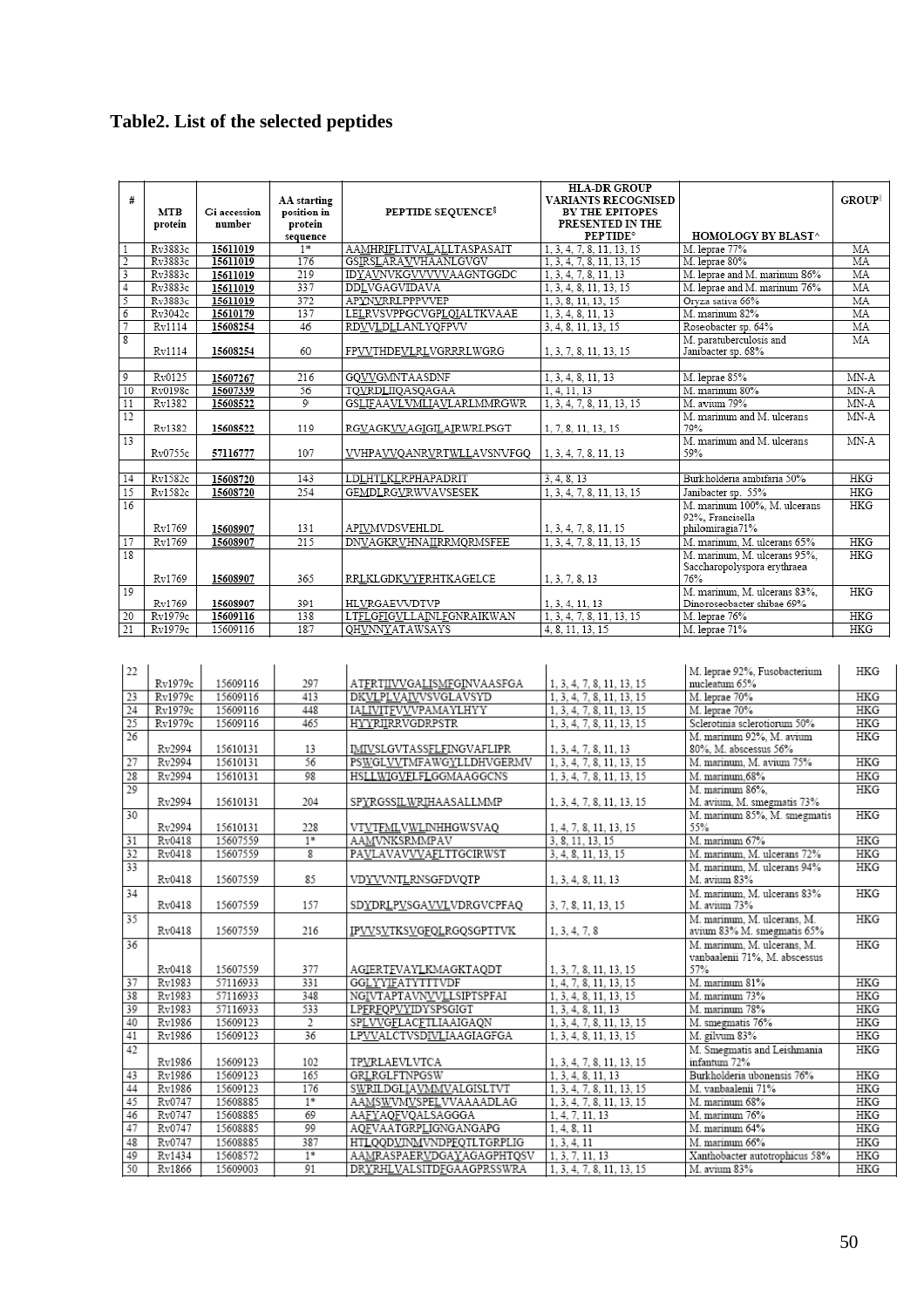| 51 | Rv1866  | 15609003 | 149            | AAVQAAWAVLVAYFNRLRCGTGDY         | 1, 7, 8, 11, 13, 15       | M. avium 82%                                                                                      | HKG        |
|----|---------|----------|----------------|----------------------------------|---------------------------|---------------------------------------------------------------------------------------------------|------------|
| 52 | Rv1866  | 15609003 | 222            | DGYVRFCVMAPRQWRGLRRWLGEP         | 1, 4, 7, 8, 11, 13, 15    | M. marinum 91% M. avium 83%                                                                       | <b>HKG</b> |
| 53 | Rv1866  | 15609003 | 372            | YPFEGLRILDLGIIVAGGELS            | 1, 3, 4, 7, 8, 11, 13, 15 | M. marinum 95% M. avium 82%                                                                       | HKG        |
| 54 | Rv1866  | 15609003 | 477            | DVLHAFNPRIVLAGSSAFGN             | 1, 3, 4, 7, 8, 11, 13, 15 | M. marinum 81% M. avium 77%                                                                       | HKG        |
| 55 | Rv1866  | 15609003 | 502            | TRMGYGPLVRAATGVTRVWTSDEAQ        | 1, 3, 4, 8, 11            | M. marinum and M. avium 84%                                                                       | <b>HKG</b> |
| 56 | Rv1866  | 15609003 | 538            | TTIFPDHVVGRVGALLALAALIHRD        | 1, 3, 4, 8, 11, 13, 15    | M. marinum and M. avium 84%                                                                       | HKG        |
| 57 | Rv1866  | 15609003 | 568            | AHVHISOAEVVVNOLDTMFVAE           | 1, 3, 4, 7, 13, 15        | M. marinum and M. avium 81%                                                                       | <b>HKG</b> |
| 58 | Rv3219  | 15610355 | 68             | RALKRRNARTKAR                    | 4, 8, 11, 13              | M. marinum, M. ulcerans, M.<br>smegmatis and M. avium 100%,<br>Saccharopolyspora erythraea<br>84% | <b>HKG</b> |
| 59 | Rv0956  | 15608096 | 12             | ARLVVLASGTGSLLR                  | 1, 3, 4, 7, 8, 11, 13, 15 | M. marinum and M. ulcerans.<br>100%, M. smegmatis and M.<br>avium 86%, Nocardia farcinica<br>80%  | HKG        |
| 60 | Rv0956  | 15608096 | 176            | <b>ETLHERIKVTERRLLVAAVAALATH</b> | 1, 4, 7, 8, 11, 13        | M. smegmatis 83%                                                                                  | <b>HKG</b> |
|    |         |          |                |                                  |                           |                                                                                                   |            |
|    |         |          |                |                                  |                           |                                                                                                   |            |
| 61 | Rv3872  | 57117163 | 56             | EGIQLLASNASQ                     | 1, 3, 4, 8, 11, 13, 15    | Caenorhabditis elegans 67%                                                                        | RD1        |
| 62 | Rv3873  | 57117164 | 68             | TPMVVWLQTASTQAKTR                | 1, 4, 8, 11, 13           | M. marinum 76%                                                                                    | RD1        |
| 63 |         |          |                |                                  |                           | M. abscessus, M. avium, M.                                                                        | RD1        |
|    |         |          |                |                                  |                           | leprae, M. smegmatis, M.                                                                          |            |
|    | Rv3873  | 57117164 | 121            | TNFFGINTIPIALT                   | 1, 4, 7, 11, 13           | ulcerans, 86%                                                                                     |            |
| 64 | Rv3873  | 57117164 | 131            | IALTEMDYFIRMWNQAALAMEVY          | 1, 4, 7, 8, 11, 13, 15    | M. marinum, M. smegmatis 82%                                                                      | RD1        |
| 65 | Rv3878  | 15611014 | 138            | PRVVATVPOLVOLAPHAVOMSON          | 1, 4, 7, 8, 11, 13, 15    | M. marinum 74%                                                                                    | RD1        |
| 66 |         |          |                |                                  |                           | Magnetospirillum magneticum                                                                       | RD1        |
|    | Rv3878  | 15611014 | 216            | GDVOPAEVVAAAR                    | 1, 3, 4, 11, 13           | 76%                                                                                               |            |
| 67 | Rv3879c | 15611015 | 135            | TAINSLVTATHGA                    | 4, 8, 11, 13              | M. marinum 77%                                                                                    | RD1        |
| 68 | Rv3879c | 15611015 | 325            | PHVKPAALAEOPG                    | 4.8.11.13                 | Verminephrobacter eisenia 77%                                                                     | RD1        |
| 69 | Rv3879c | 15611015 | 484            | DALRLARRIAAAL                    | 1, 3, 7, 8, 11, 13, 15    | M. marinum 92%, Burkholderia<br>graminis 77%                                                      | RD1        |
| 70 |         |          |                |                                  |                           | M. marinum 81%. Rhodobacter                                                                       | RD1        |
|    | Rv3879c | 15611015 | 656            | LWFELMKPMTSTATGR                 | 1, 3, 4, 8, 11, 13        | sphaeroides 56%                                                                                   |            |
| 71 |         |          |                |                                  |                           | M. marinum 81%, M. smegmatis                                                                      | RD1        |
|    | Rv3879c | 15611015 | 674            | AHLRAFRAYAAHSQEI                 | 1, 4, 8, 11, 13, 15       | 68%                                                                                               |            |
| 72 |         |          |                |                                  |                           | M. marinum and M. ulcerans                                                                        | RD1        |
|    | Rv3874  | 15611010 | 53             | AVVRFQEAANKQK                    | 1, 3, 4, 11, 13           | 100%. Anaeba variabilis 69%                                                                       |            |
| 73 |         |          |                |                                  |                           | M. marinum and M. ulcerans                                                                        | RD1        |
|    | Rv3874  | 15611010 | 65             | TNIROAGVOYSRA                    | 1, 3, 4, 8, 11, 13        | 100%. Strongylocentrotus                                                                          |            |
|    |         |          |                |                                  |                           |                                                                                                   |            |
|    |         |          |                |                                  |                           |                                                                                                   |            |
|    |         |          |                |                                  |                           | purpuratus 61%                                                                                    |            |
| 74 | Rv3875  | 57117165 | $\mathfrak{D}$ | OOWNFAGIEAAASAIOGNVTSIHSL        | 1 3 4 11 13               | M. marinum 96%, M. ulcerans<br>84% M smegmatis 68%                                                | RD1        |

#### M. marinum. M. ulcerans M.  $\overline{RD1}$ riyadhense 100%, M. smegmatis Rv3875 57117165 65 NALQNLARTISEA 3, 8, 11, 13 83%. Bacillus subtilis 69%

#### Notes:

|| Peptides are grouped according to the capability of the belonging protein to be selectively over expressed during growth in activated human macrophages (MA), expressed during growth in nonactivated human macrophages (MN-A), constitutively expressed housekeeping genes (HKG) and belonging to the RD1 region proteins (RD1).

\*Peptide epitopes starting from aminoacid position 1 in the protein sequence where two alanines were added to the N-terminus of the peptide in order to increase binding affinity (see also Method section).

§Peptide sequence reported as single letter code. The underlined letter(s) in the peptide sequence indicate the aminoacid acting as P1 of the epitope(s) presented along the peptide sequence as for quantitative implemented peptide binding motif analysis.

°HLA-DR group variants capable to bind *in silico* the peptide sequence with an affinity equivalent or higher than the 3% of the best binder peptides for the alleles present in the variant.

^Homology analysis of the peptide sequence performed by BLAST reporting reported the first microorganisms not beloning to the M. tuberculosiscomplex with the higher percentage of identity (expressed as percentage) to the selected protein sequence.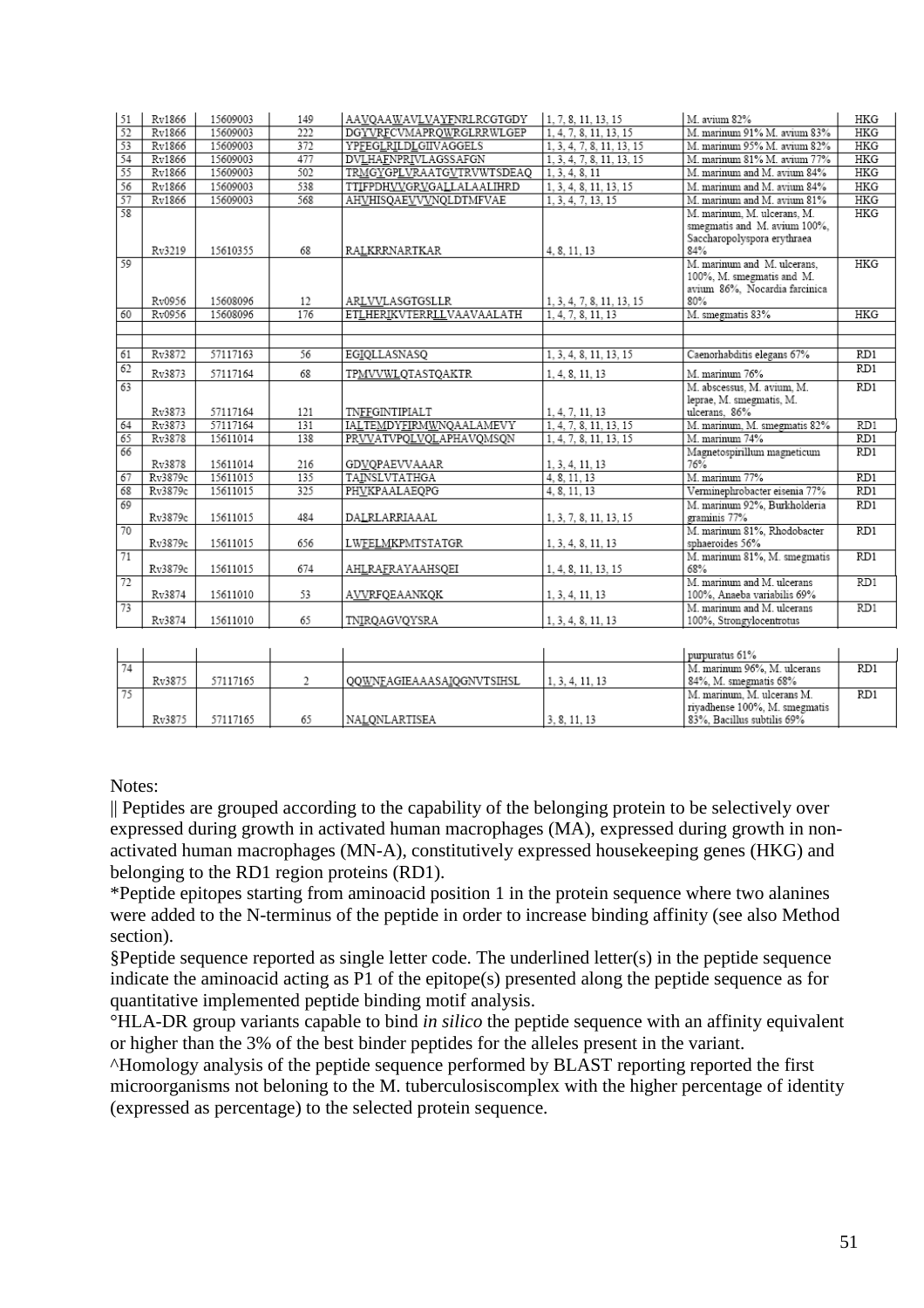# **IMMUNOGENETICS OF SARCOIDOSIS**

## *M. AVIUM* **BINDING TO HLA-DR EXPRESSED ALLELES** *IN SILICO***: A MODEL OF PHENOTYPIC SUSCEPTIBILITY TO SARCOIDOSIS**

#### **Abstract**

Sarcoidosis is a systemic granulomatosis disease of unknown origin where a number of microbes, in particular *M. tuberculosis* and non-tuberculous mycobacteria, have been hypotesized to play a role in disease pathogenesis, possibly through bacterial antigen-driven hypersensitivity. To test this concept, we used bioinformatic tools allowing the identification of antigenic peptides in whole microbial genomes to analyze the interaction between the expressed HLA-DR gene allelic variants and the HLA-DR immunome of all pathogenic bacteria in a population of 149 sarcoidosis affected subjects and 447 controls, all HLA-typed at high resolution.

 We show here that patients with the Loefgren's syndrome, express HLA-DR alleles that recognize *in silico* a significantly higher number of bacterial antigen epitopes compared to the control population  $(18,496+9,114 \text{ vs } 17,954+8,742; \text{ p} < 0.00001)$ , and the chronic sarcoidosis affected popuation (17,954+8,742; p<0.00001 vs Loefgren's and controls). Further, the analysis of the ability of the HLA-DR allele combinations expressed by the Loefgren's and the chronic sarcoidosis affected subjects to recognize *M. avium* epitopes demonstrates that a significantly larger number of Loefgren's are capable of top affinity recognition, compared to chronic sarcoidosis (45% vs 17%, p<0.0037). Finally, both Loefgren'a and chronic sarcoidosis subjects expressed HLA-DR allele combinations capable of *M. tuberculosis* and *M. avium* epitope recognition at higher affinity than tuberculosis affected subjects  $(p<0.01$  all comparisons).

In conclusion, we propose that -- at least in a subgroup of affected subjects-- sarcoidosis might be part of a spectrum of granulomatous responses to several agents where the Loefgren's syndrome represents the hyper-reactive end of the spectrum while pulmonary tuberculosis and atypical mycobacterial infections might represent the opposite end.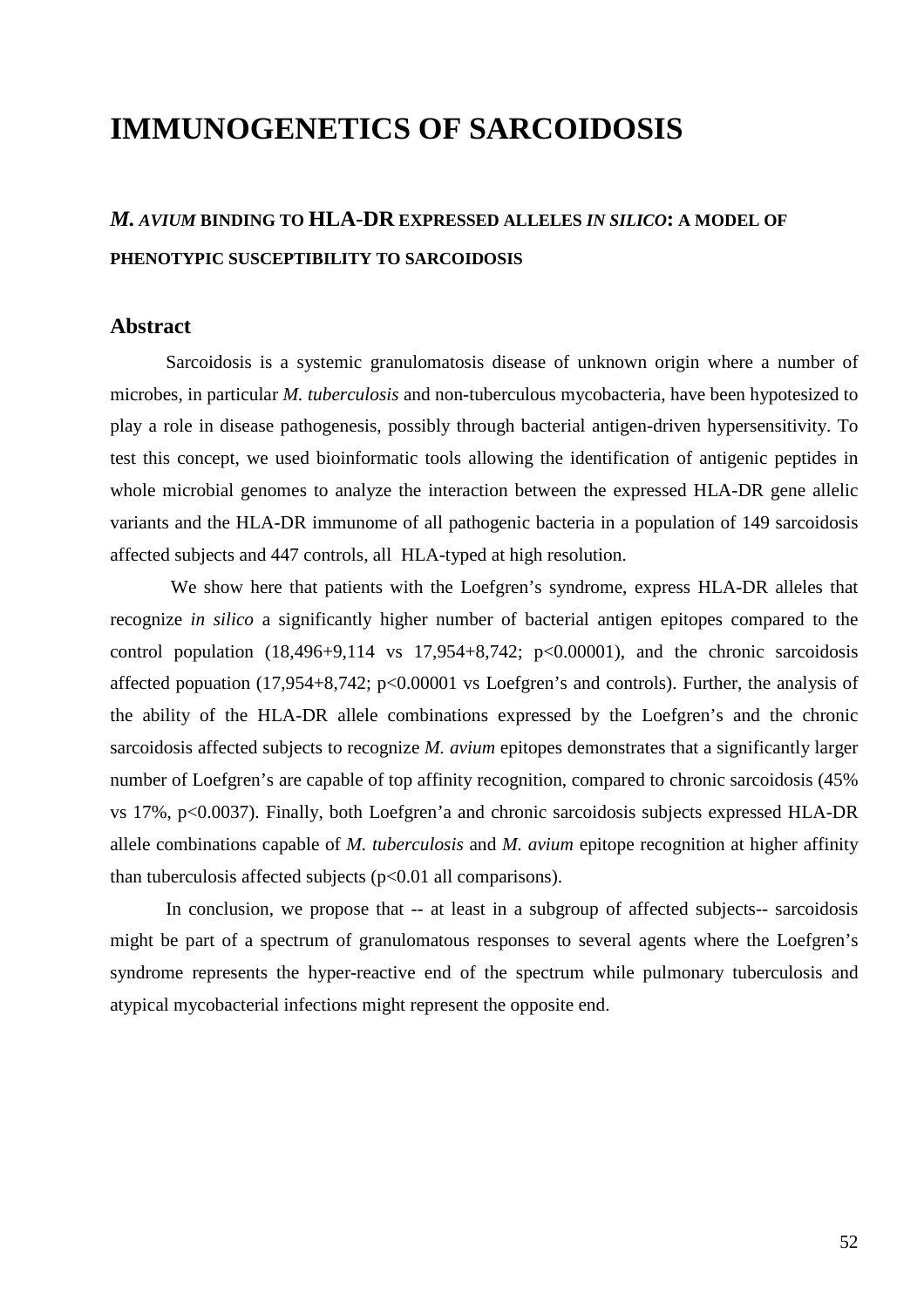#### **Introduction**

Sarcoidosis is a chronic disorder characterized by the accumulation of increased numbers of T-lymphocytes and activated mononuclear phagocytes in the lower respiratory tract and other sites of disease, leading to the formation of noncaseating granulomas in involved tissues such as the lung, skin and eyes. Several lines of evidence suggest that the accumulation of activated T-cells and macrophages in the lower respiratory tract is the result of chronic stimulation by some (yet unknown) antigen(s) (1). Firstly, in sarcoidosis activated alveolar macrophages possess increased ability of presenting antigens to T-cells (2) and express HLA-DR molecules at higher level at the surface of the cell (3). Secondly, T-cells accumulate in the lower respiratory tract where they release interleukin 2 (4, 5) and interferon-γ at exaggerated rates (2). Thirdly, sarcoid lung Tlymphocytes display activated memory T-cell phenotypes (6, 7) and express oligoclonal Vβ T-cell receptor genes as they were locally expanded in response to a classical antigenic stimulus rather than a more broad-based stimulus such as from a superantigen (8, 9).

A number of potential causation agents have been implicated in the pathogenesis of sarcoidosis (10) and some sarcodosis-like disease and reactions could be identified as hypersensitivities to compounds such as beryllium (11), titanium (12), zirconium (13) and aluminum (14). Recently, it has been shown that, in addition to chemicals, microbial agents otherwise capable of causing infection and disease may be implicated in the pathogenesis of granulomatous hypersensitivity pneumonias such as the hot tub lung, where *M. avium* has been identified as a causative agent and (15) and metal working fluid pneumonitis, where a variety of bacteria have been implicated (16). Furthermore, in a chronic granulomatous disease such as Chron's disease *M. avium* paratuberculosis has been implicated (17).

In sarcoidosis, since the application of the the polymerase chain reaction to the detection of mycobacterial genomes in clinical samples (18), the presence of nucleic acids of M*. tuberculosis,* non tuberculous mycobacteria and of *Propionibacterium acnes* has been observed both in bronchoalveolar lavage and tissue samples in different sarcoidosis patient populations (19-23). Collectively, these studies indicate that mycobacteria can be found in tissue samples in 23 to 30% of sarcoid patients, with a ten-fold higher probability compared to controls, and suggest an association between mycobacteria and sarcoidosis (24-26).

In this context and with the knowledge that certain microbial agents could cause hypersensitivity reactions leading to granuloma formation in the absence of clinical infection, the observations that antibody and T-cell mediated immune responses against mycobacterial antigens, such as catalase-peroxidase (mKatG) (27), heat shock protein (Mtb-hsp) (28), and Antigen 85A (29)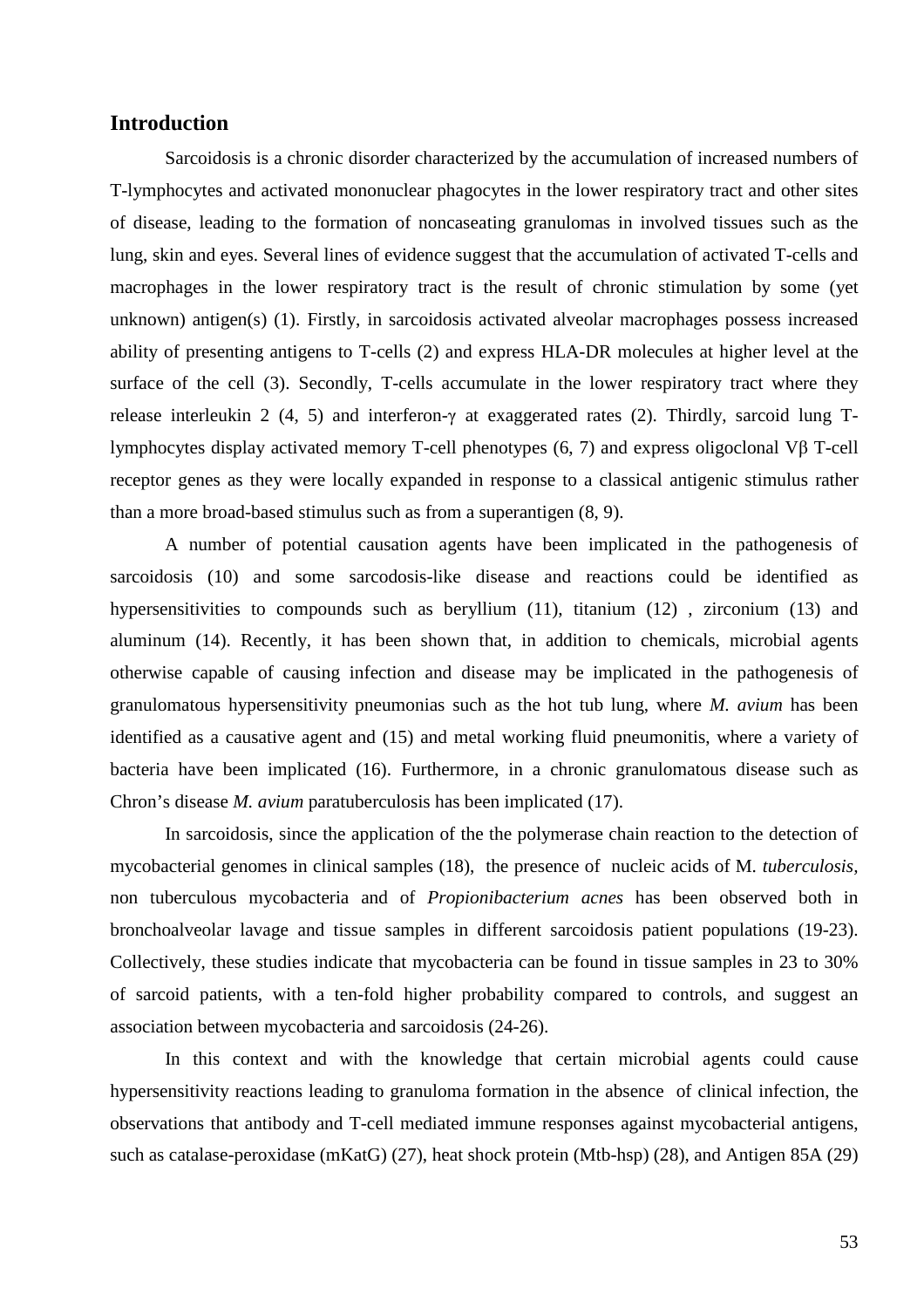could be demonstrated in sarcoidosis and in the Kweim reaction, led to hypothesize that exposure to certain microbes might be causative of sarcoidosis in hyperreactive individuals (30-32).

Antigen presentation to CD4 T-cells is mediated by a class of peptide cell surface receptors, the HLA class II proteins (HLA-DP, -DQ and -DR), which are capable of binding peptides derived from the digestion of microbes and other agents in the phago-lysosome of antigen presenting cells and to carry them to the cell surface and to present them to the CD4 T-cell expressing the appropriate T-cell antigen receptor. Importantly, the selection of antigenic peptides presented to, hence recognized by, T-cells is driven by the chemico-physical interaction between (i) the amino acid side chains which are lining the receptor-like pockets on the floor of the HLA antigen binding groove and (ii) the aminoacid side chains of the antigenic peptides (33, 34).

The HLA class II genes have been implicated in susceptibility to sarcoidosis (35, 36) and it has been shown that the expression of different HLA allelic variants is associated with different clinical presentations and disease outcomes. The Loefgren's syndrome, an acute form of sarcoidosis characterized by fever, erythema nodosum, bilateral hilar lymphoadenopaty and/or ankle arthritis is associated with the expression of the HLA-DRB1\*0301 allele and has a favourable clinical outcome (37). On the other hand, chronic forms of sarcoidosis with less favourable outcomes have been associated with the expression of the DRB1\*1501 allele (37).

Key to the understanding of susceptibility to immune disorders is the knowledge that HLA alleles can select peptide antigens for antigen presentation with widely varying affinities, thus leading to different immune responses against the same agent. In this regard, it is well known that since the HLA polymorphisms characterizing allelic variants code for aminoacid changes in the peptide binding groove's, each HLA allele binds a unique set of aminoacid side chains. Each HLA class II allelic variant is therefore capable of selecting a discrete set of antigenic peptides for antigen presentation (38, 39) and to allow for the formation of unique HLA molecule/T-cell receptor/antigenic peptide complexes activating specific cytokine producing CD4 T-cells (40). Thus, since each individual coexpresses at least two HLA-DR molecules on the cell surface of the antigen presenting cell, it is reasonable to think that individual ability to generate immune responses to a given antigen shall be determined by the capability of each subject's two HLA-DR molecules combined to recognize antigen epitopes (41-43).

By using bioinformatics tools allowing the identification of antigenic peptides in whole microbial genomes (44), we have recently demonstrated that the expression of HLA-DR allele combinations endowed with a lower affinity for the *M. tubercuosis* genome and for its derived peptide antigens is associated with susceptibility to active tuberculosis (45). Interestingly, the HLA-DR alleles implicated in this reduced ability to bind and select for mycobacterial antigenic peptides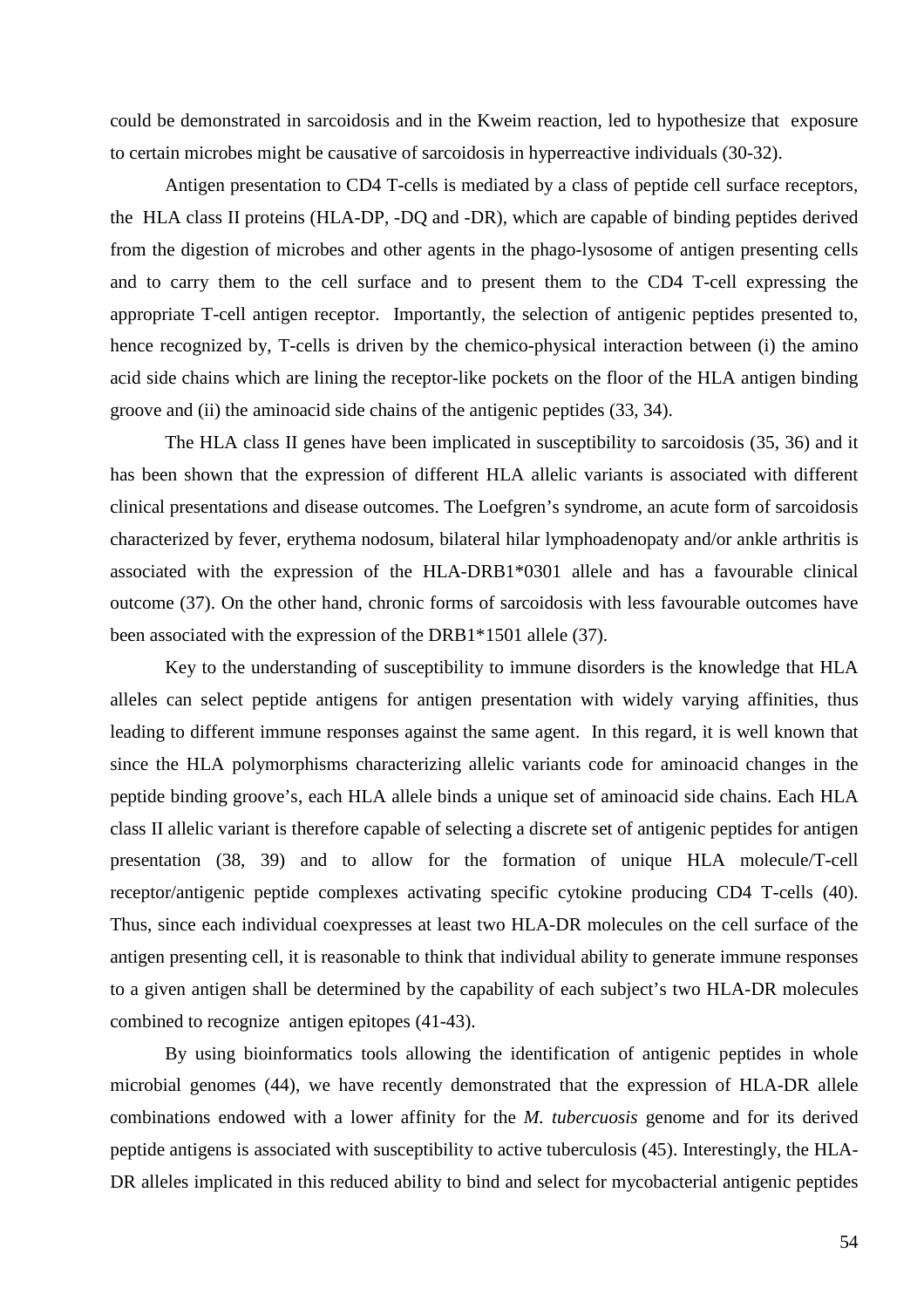are the same which have also been associated with chronic sarcoidosis. Even more interestingly, the alleles endowed with higher affinity for *M. tuberculosis* antigenic peptides, and with "protection" against tuberculosis, are the same which have been previously associated with the acute forms of sarcoidosis  $(45)$ .

With the background that the affinity for peptide antigens of the HLA-DR expressed allelic variants plays a key role in determining the ability of the individual to recognize and react to bacterial antigens, hence in generating the ineffective immune response leading to bacterial invasion and active disease, we hypothesized that it may also play a role in determining suceptibility to hypersensitivity reactions to the same bacteria. To test this hypothesis, we set out to to analyze the interaction between the expressed HLA-DR gene allelic variants and the genomes of all pathogenic bacterial in the Loefgren's syndrome and in chronic sarcoidosis, two immunologically contrasting forms of sarcoidosis, in order to determine whether hypersensitivity to mycobacterial, propionibacterial or other bacterial antigens may play a potential role in the pathogenesis of sarcoidosis.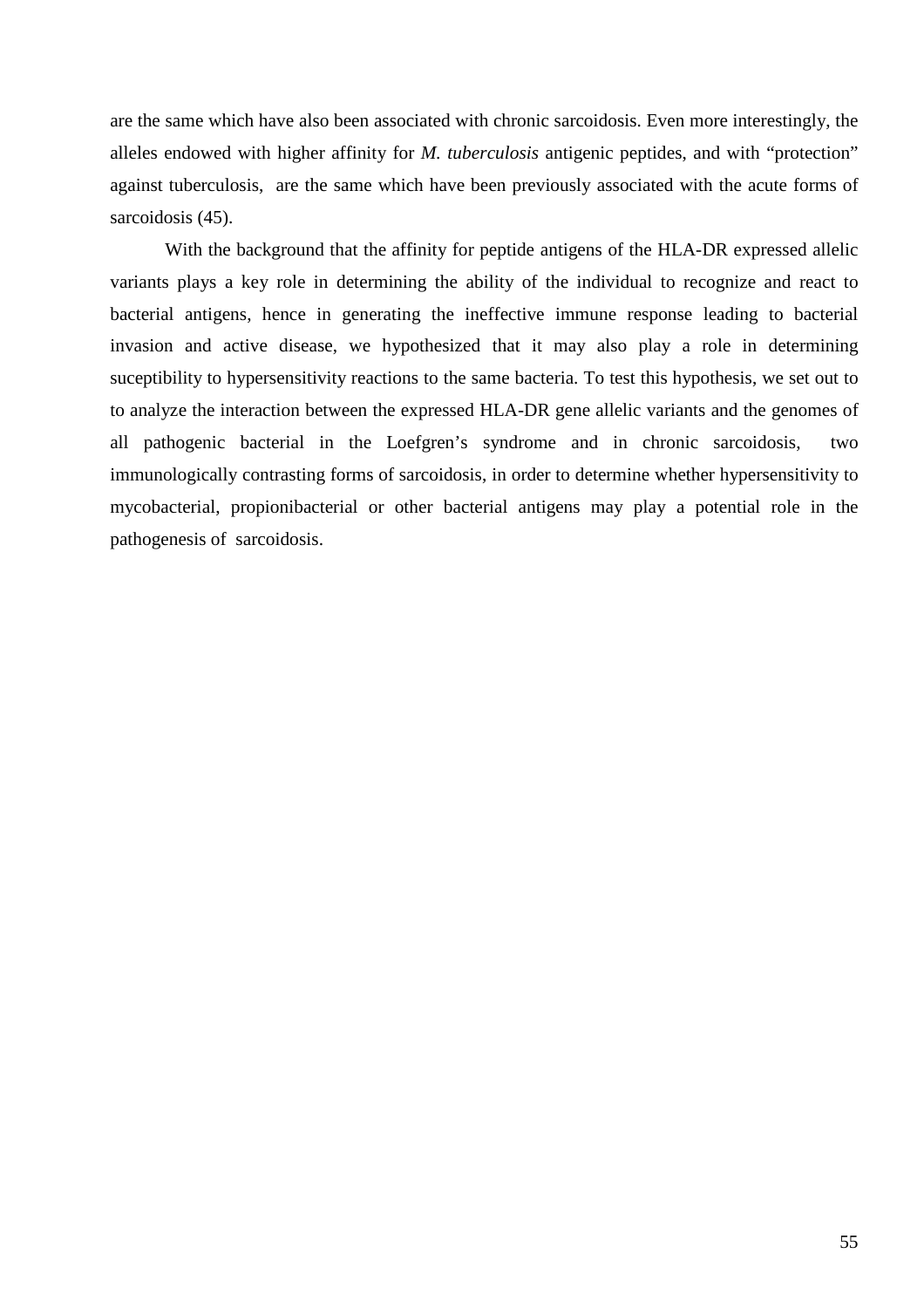#### **Methods**

#### *Patients' characteristics*:

The study population was composed by the patients with sarcoidosis and matched controls of an already described population evaluated for the genetic susceptibility factors in sarcoidosis. HLA-DR high resolution typing was available for all study subjects (35).

They were 149 patients with sarcoidosis, of which 39 with Loefgren's syndrome and 110 with chronic sarcoidosis, and 447 matched controls (see table 1). The quantitative implemented peptide binding motifs i.e., the algorithms with which to assess the ability of a given HLA-DR alleleic variant, are available only for 49 out of the more than 300 HLA-DRB1 alleles (46, 47) and cover, with at least one allele, about 90% of the HLA-DR variability of different human populations (48). For the purpose of this study, only the subjects carrying both HLA-DR alleles with an available HLA-DR binding motif were included (see table 1). Specifically, 349 out of 447 (78.1%) control subjects, 31 out of 39 (79.5%) patients with Loefgren syndrome and 93 out of 110 (84.5%) patients with chronic sarcoidosis, could be subjected to the analysis.

The selected subgroups did not differ for demographical characteristics from the subgroups of subjects excluded from the study for having one or both HLA-DR alleles without a known binding motif (data not shown).

Finally, a group of patients with active tuberculosis and matched controls already evaluated previously (45) were used as comparison. They include: (i) 303 patients with active tuberculosis of which 92 carrying both HLA-DR alleles with an available HLA-DR binding motif and (ii) 345 controls of which 111 carrying both HLA-DR alleles with an available HLA-DR binding motif (Table 1).

#### *Genomes.*

One hundred and twenty four, non redundant, bacterial complete genomes, classified as "relevant human pathogens" in the Genome OnLine Database v2.0 (GOLD database update October 30<sup>th</sup> 2008, http://www.genomesonline.org/), were used to analyse the number of potential epitopes in each genome which were recognised by the study population. Bacterial genome characteristics (accession code, species, family, human disease and number of open reading frames) are listed in table 2.

*Software for the identification and enumeration of epitopes in whole genomes*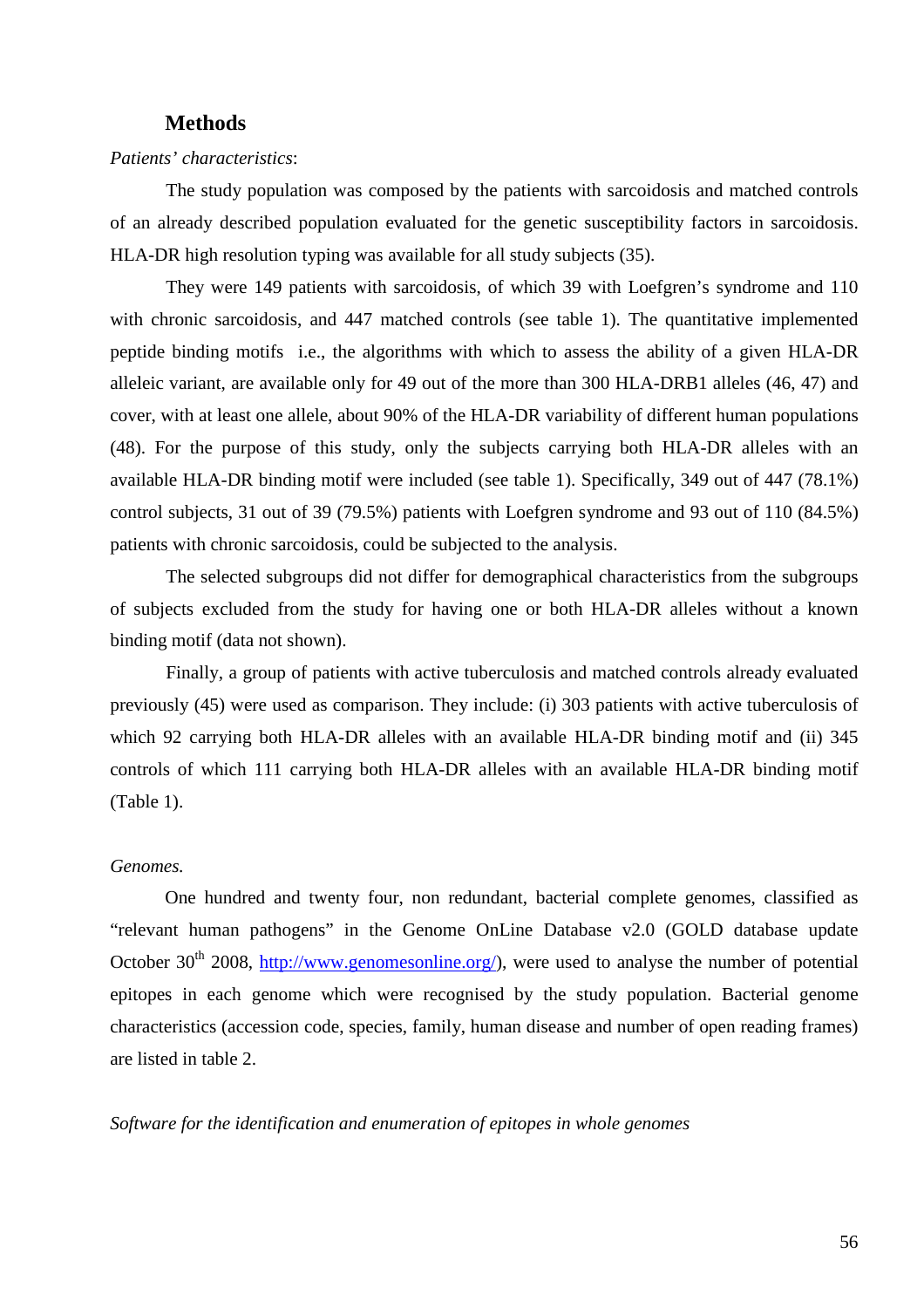To enumerate the T-cell epitopes present in the protein data sets of each microbial genome examined, we used a software specifically designed for the identification and enumeration of peptide binding epitopes to HLA-DR molecules in large set of protein databases, as already described (45).

For the purpose of this study, the bacterial genomes were analysed for enumerating the epitopes in silico recognised by the combination of the HLA-DR alleles carried by single subjects at an affinity level equivalent or higher than the 1% of the best binder peptides for the allele in analysis (49). The Threshold of affinity is a preselected numerical value used to differentiate between binders and non binders, any peptide frame scoring higher than this value is predicted as binder or vice versa; it correlates with the peptide score (39, 49) and therefore with HLA-ligand interaction, therefore it is an indicator for the likelihood that predicted peptide is capable of binding to a given HLA-molecule.

#### *Statistical analysis.*

All the data are expressed as mean  $+$  standard deviation of the mean (SD), and frequency expressed as percentage. Interquartile distribution of epitope number recognised was used to classify allele combination. Comparisons between means are made by Student's t test. Comparison between frequencies is made by Chi-square, with Yates and Bonferroni's correction, Chi-square for trend and Fisher's exact test when appropriate. GraphPad Prism version 4.0 was used for all statistical analyses and graphs.*.*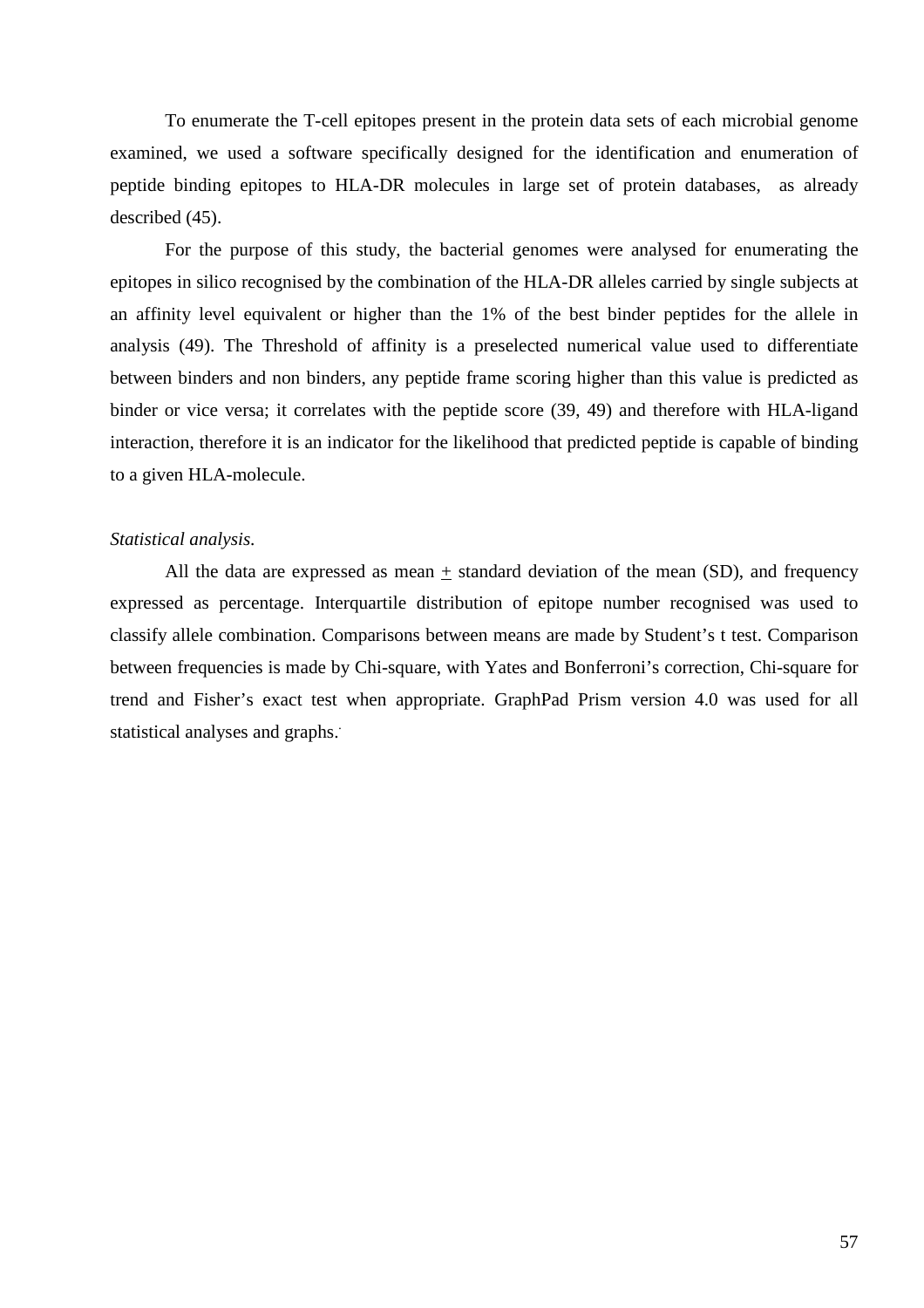#### **Results**

*Differential capability of chronic sarcoidosis and Loefgren's syndrome affected subjects to recognize genomes of human pathogen.* 

The capability of the HLA-DR expressed allelic variants of the study subjects to bind bacterial peptide epitopes was determined as the number of epitopes bound *in silico* at the top 1% affinity. At an affinity level equivalent to that of the top 1% of the binder peptides for the HLA-DR molecules of the study subjects, Loefgren syndrome affected subjects recognized a higher number of epitopes (mean epitope number for all the genomes: 18,496+9,114) than chronic sarcoidosis affected subjects (17,515+8,448; p<0.00001) and controls (17,954+8,742; p<0.00001). In addition, the comparison between chronic sarcoidosis and healthy controls showed that the capability of affected subjects to recognize bacterial pathogen genomes was significantly reduced compared to controls (p<0.00001).

Interestingly though, the capability of the HLA-DR allelic variants expressed by Loefgren's syndrome affected subjects to recognize a higher number of epitopes than chronic sarcoidosis affected subjects was not generalized to all the genomes examined, but it was more prominent for certain bacterial pathogens. In particular, statistically significant differences in the mean number of epitopes recognized by Loefgren syndrome affected subjects with respect to chronic sarcoidosis affected subjects was observed for the genomes of bacteria belonging to the genders Bordetella, Burkholderia, Granulibacter, Mycobacterium, Nocardia and Propionibactierium (table 2 and figure 1). The largest difference was observed for *Mycobacterium avium*, where there was 12% difference between the average HLA-DR immunomes, i.e. the number of putative epitopes deduced from the whole bacterial genome that were capable of being bound by the HLA-DR expressed allele of each individual subject, of the two disease groups (figure 1).

### *Contribution of the different HLA-DRB1 alleles combination in the hyper-recognition of genomes by patients with Loefgren's syndrome.*

In order to analyze the nature of the exaggerated epitope recognition of bacterial genomes seen in the subjects with Loefgren's syndrome compared to those with chronic sarcoidosis, the data obtained in the study population for the HLA-DR immunome of *M. avium* i.e., the best binder of all tested genomes, were used.

The distribution of HLA-DR allelic variants in the study populations is shown in table 3. As previously reported (37), alleles HLA-DRB\*0301 and \*0407 were significantly more frequent in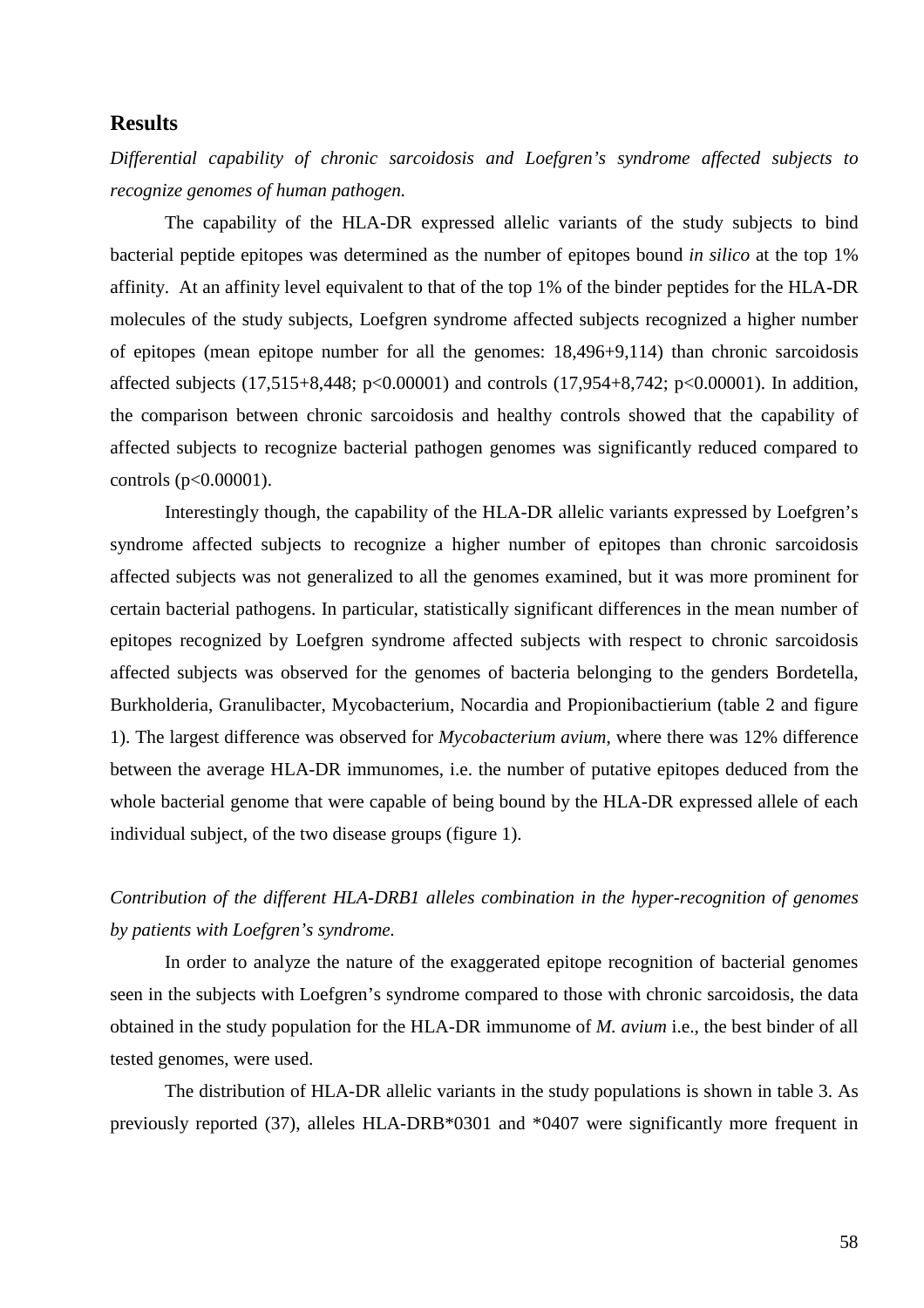the Loefgren's syndrome affected while the allele \*1501 was significantly over-represented in the chronic sarcoidosis affected group (table 3).

Table 4 shows the distribution of *M. avium* genome recognition levels in the study groups, according to the percentile distribution from bottom to top recognition levels. Considering the affinity level equivalent to 1% of the higher affinity peptides, the 1,225 different combinations generated by the 49 HLA-DRB1 alleles for which the quantitative implemented peptide binding motifs is available, can recognize 6,149 to 43,781 epitopes in the genome of *M. avium*. Subjects with Loefgren's syndrome showed significantly higher levels of *M. avium* epitope recognition than subjects with chronic sarcoidosis as 45% of the Loefgren's affected were in the top 76-100° percentile compared to 17% of the chronic sarcoidosis affected (p=0.0037) and 26% of the controls (p=0.0386). Conversely, subjects with chronic sarcoidosis showed a significantly higher level of *M. avium* epitope recognition in the lower 26°-50° percentiles distribution with 39% compared to the 16% of the Loefgren's affected (p=0.0363) and the 24% of the controls (p=0.0059; table 4).

Furthermore, in order to determine whether the exaggerated recognition of microbial genomes such as those of mycobacteria, shown by Loefgren's syndrome affected subjects, was associated with the expression of specific HLA-DR allelic variants rather than with the expression of combinations of HLA-DR alleles endowed with higher binding capabilities, we analyzed the distribution of HLA-DR alleles in the *M. avium* recognition percentile subgroups.

This analysis showed that there were no biases in the expression of HLA-DR variants in the Loefgren's syndrome affected population, neither in the 26-50° nor in the 76-100° percentile groups (table 5). Only the association of the HLA-DRB1\*1501 allele with chronic sarcoidosis remained statistically significant both in the higher and the lower affinity percentile groups (table 5).

### *Assessment of HLA-DR M. avium and M. tuberculosis epitope affinity in sarcoidosis and tuberculosis*.

Altogether the data suggests that Loefgren's syndrome immune responsiveness might be characterized by the expression of HLA-DR genomes endowed with an exaggerated ability to recognize bacterial genomes while, in contrast, chronic sarcoidosis appears to be characterized by the expression of HLA-DR alleles with significantly lower ability to bind and present bacterial antigens. As already reported in tuberculosis affected patients a biased expression of the same HLA-DR alleles expressed in sarcoidosis could be observed (45).

Strikingly, the comparison of epitope binding affinity of the HLA-DR allelic combinations expressed by sarcoidosis affected subjects with those of tuberculosis patients showed a statistically significant lower binding affinity, both toward the *M. avium* and the *M. tuberculosis* immunomes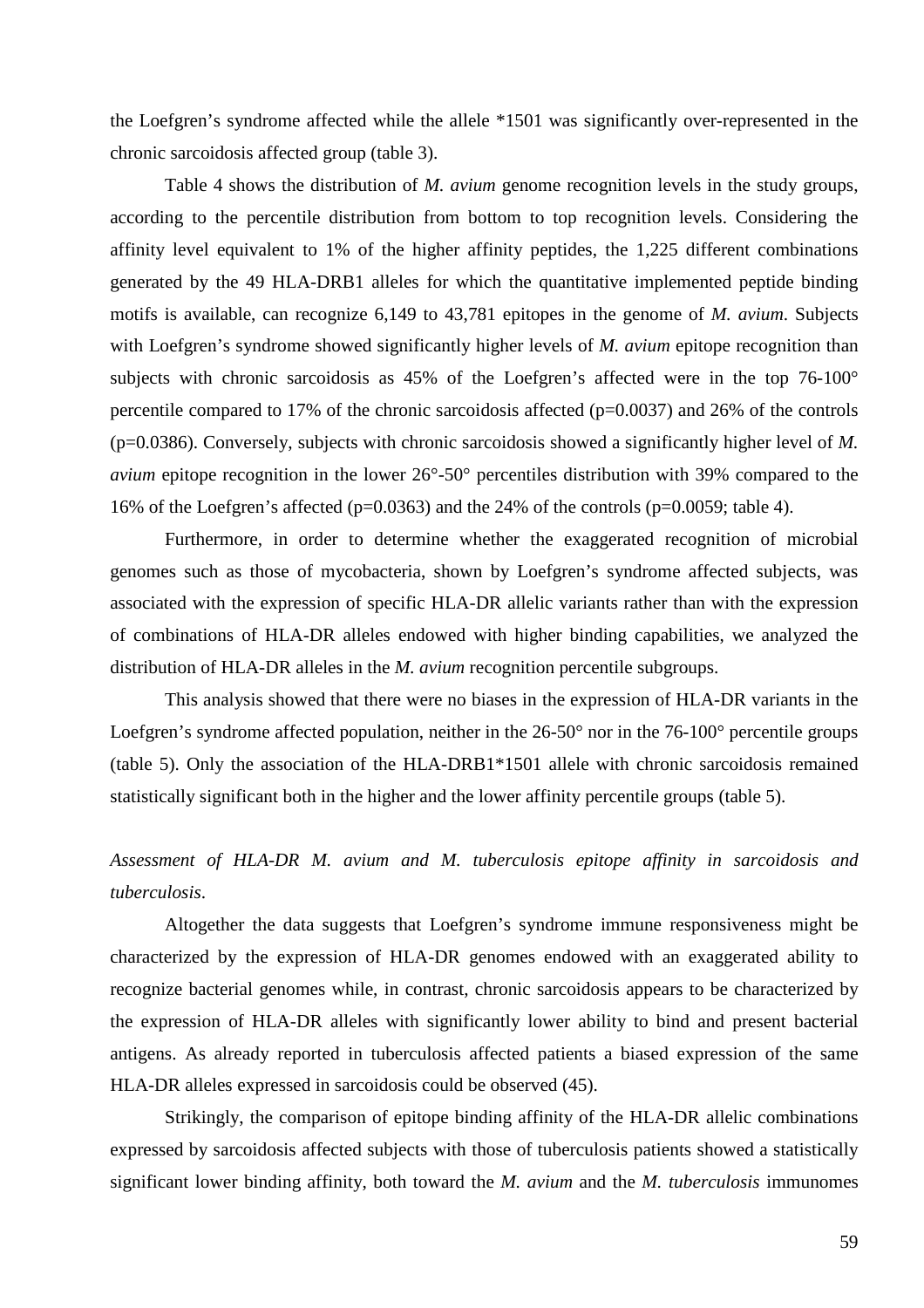than that of sarcoidosis affected subjects. In addition, when the patient groups were ranked by their binding affinities, the Loefgren's affected ranked the highest, with the tuberculosis affected the lowest. Chronic sarcoidosis, although ranking lower than controls ranked higher than tuberculosis (table 6), thereby indicating that in tuberculosis the susceptibility to infection and active disease is likely associated with the expression of a defective epitope recognition repertoire .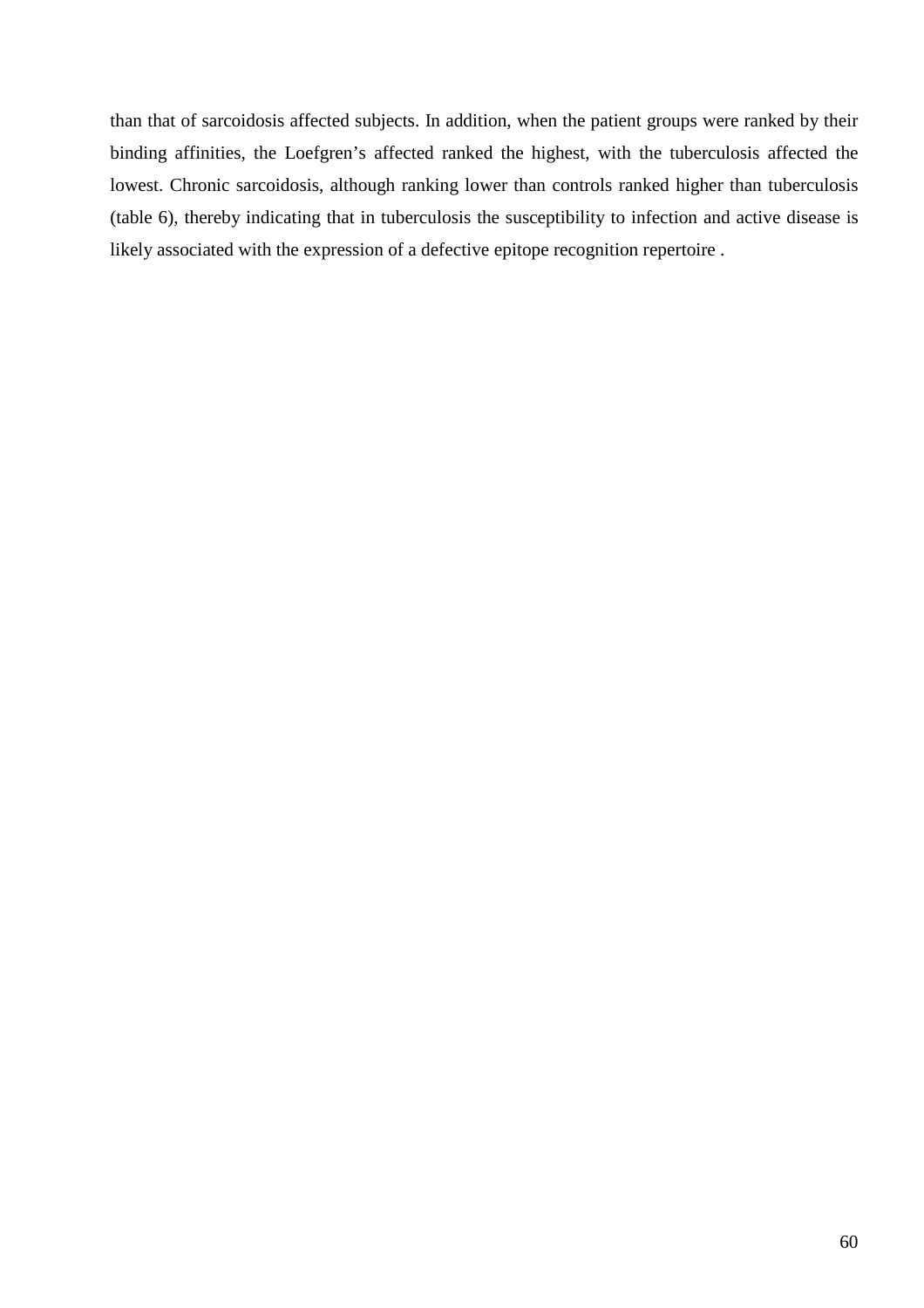#### **Discussion**

We show here that patients affected by the Loefgren's syndrome express HLA-DR alleleic combinations that recognize a significantly higher number of bacterial antigen epitopes compared to healthy individuals, as they do in comparison to chronic sarcoidosis.

With regard to sarcoidosis, the data are consistent with the observation of Grosser et al. (50) who recently reported the association of chronic sarcoidosis, the presence of mycobacterial DNA in affected tissue and the expression of DRB1\*15, whereas acute sarcoidosis was associated with the absence of mycobacterial DNA and with the expression of HLA-DRB1\*03. These data add further support to the concept that the manifestations and outcomes of sarcoidosis are driven by a complex interaction between antigen presentating molecules, antigens(s) and T.-cell receptors leading to antigen clearance or persistence (51). In this hypothesis, HLA Class II molecules with the higher affinity for mycobacterial antigenic epitopes might present to T cells wider antigen repertoires with more elevated efficiency. This would initiate a hypersensitivity response leading to acute onset of disease, antigen clearance and spontaneous disease remission. To the contrary, HLA Class II molecules, such as DRB1\*1501, due to their lower affinity for bacterial epitopes, would express a less efficient antigen presentation process, thereby dictating a sluggish immune response resulting in insidious clinical presentation, antigen persistence, continuing granuloma formation: in summary, to chronic sarcoidosis.

Following the same line of interpretation, also for the *in silico* data presented here on tuberculosis patients, our observation would suggests that patients bearing even less recognizing HLA-DR allele combinations could be unable to mount an effective immune response, would fail to achieve bacterial containment and would, consequentially, develop active infectiuos disease.

Interestingly, it has been proposed that in tuberculosis a spectrum of immune reactions may be recognized, where poor cellular mediated immunity, associated with exuberant antibody production, represents one end of the spectrum while good cellular mediated immunity, with little or no antibody formation, would be at the other end (52). Similarly, in leprosy the immune spectrum is represented by non-reactive disseminated lepromatous leprosy, associated with HLA-DR 15 alleles (53, 54), at one end, while tuberculoid leprosy --the disease presentation characterized by stronger T-cell mediated immunity and a lesser invasiveness—is associated with HLA-DR3 alleles (55) and represents the opposite end. In this context, it is enticing to hypothesize that sarcoidosis may be part of a spectrum of granulomatous response to one or more closely related bacteria where the Loefgren's syndrome represents hypersensitivity, similarly to the hot tub lung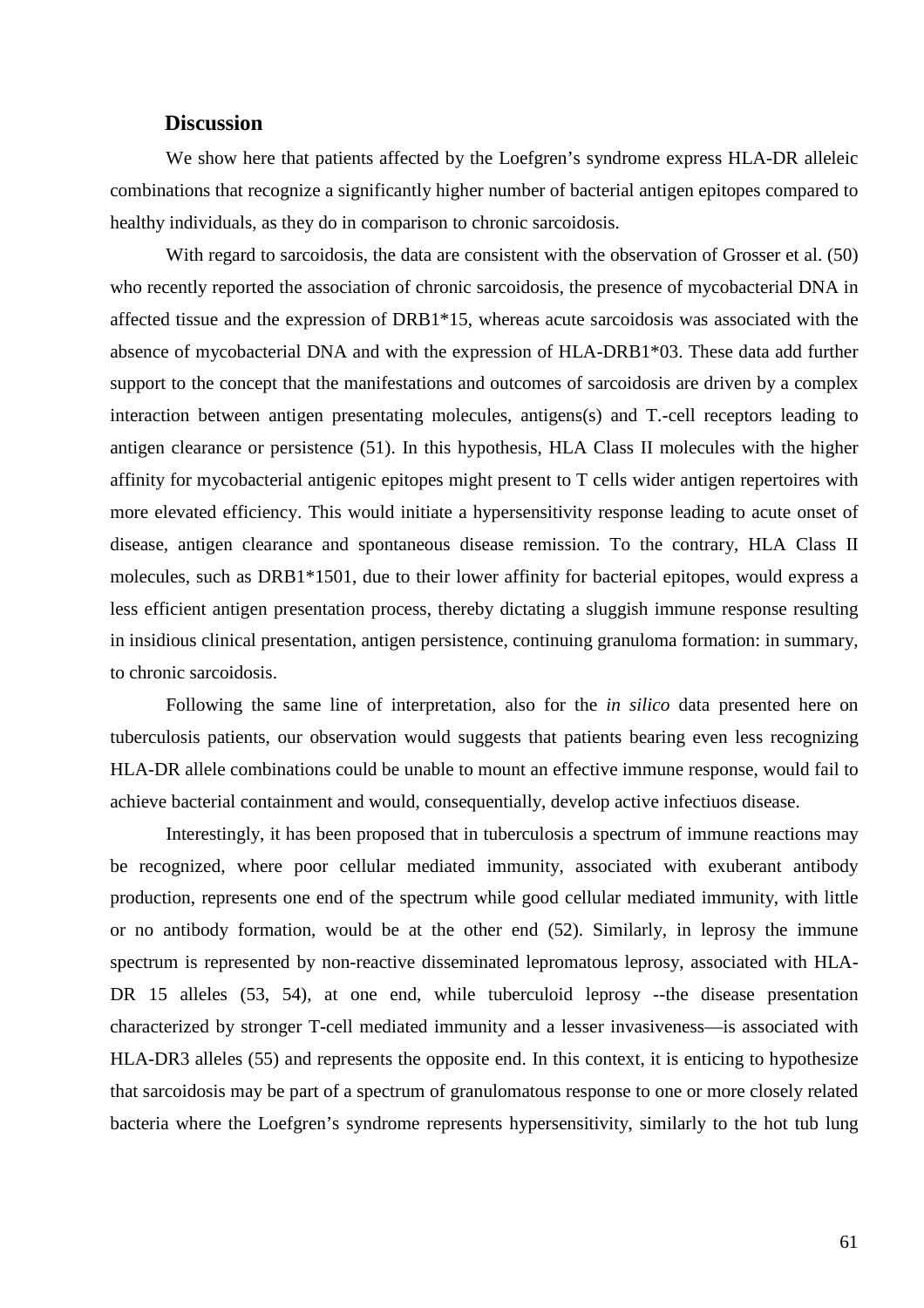(15) and the metalworking fluid associated pneumonitis (16), while pulmonary atypical mycobacterial infection and tuberculosis might represent the other end of the spectrum.

In conclusion, even though these *in silico* immunogenetic data still need to be confirmed in other sarcoid populations with different ethnical backgrounds and to be validated by *in vitro* and *ex vivo* confirmatory analysis*,* our findings support a pathogenetic role of specific groups of bacteria in the hypersensitivity granulomatous reaction(s) of sarcoidosis.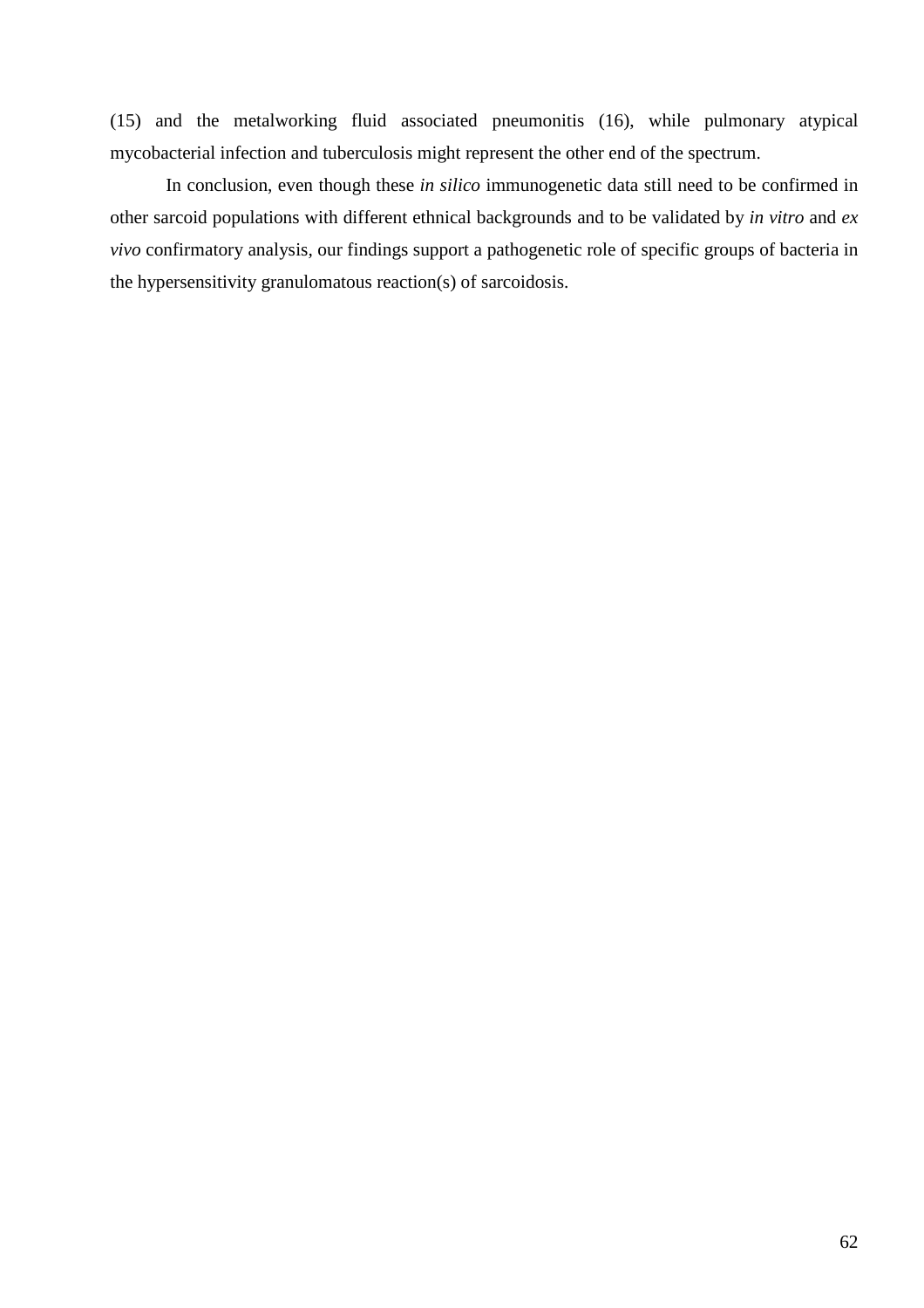### **References**

- 1. Crystal RG, Roberts WC, Hunninghake GW, Gadek JE, Fulmer JD, and Line BR: Pulmonary sarcoidosis: a disease characterized and perpetuated by activated lung T-lymphocytes. *Ann. Intern. Med* 1981. 94:73-94.
- 2. Venet A, Hance AJ, Saltini C, Robinson BWS, Crystal RJ: Enhanced Alveolar Macrophagemediated Antigen-induced T Lymphocyte Proliferation in Sarcoidosis. *J. Clin. Invest* 1985; 75: 293-301.
- 3. Spurzem JR, Saltini C, Kirby M, Konishi K, Crystal RG: Expression of HLA class II genes in alveolar macrophages of patients with sarcoidosis. *Am Rev Respir Dis* 1989;140:89-94
- 4. PinkstonP, Bitterman PB, and Crystal RG: Spontaneous release of interleukin-2 by lung Tlymphocytes in active pulmonary sarcoidosis*. N. Engl. J. Med* 1983; 308:793-800.
- 5. Saltini C, Spurzem JR, Lee JJ, Pinkston P, Crystal RG: Spontaneous Release of Interleukin 2 by Lung T Lymphocytes in Active Pulmonary Sarcoidosis Is Primarily from the Leu3+DR+ T Cell Subset. *J Clin Invest*. 1986; 77:1962-1970
- 6. du Bois RM, Kirby M, Balbi B, Saltini C and Crystal RG: T-lymphocytes that accumulate in the lung in sarcoidosis have evidence of recent stimulation of the T-cell antigen receptor. *Am Rev Respir Dis* 1992; 154: 1205-1211.
- 7. Saltini C, Kirby M, Trapnell BC, Tamura N, Crystal RG: Biased accumulation of T lymphocytes with "memory"-type CD45 leukocyte common antigen gene expression on the epithelial surface of the human lung. *J Exp Med*. 1990;171:1123-40
- 8. Silver RF, Crystal RG, Moller DR: Limited heterogeneity of biased T-cell receptor  $V \Box$  gene usage in lung but not blood T cells in active pulmonary sarcoidosis. *Immunology* 1996; 88:516-523.
- 9. Moller DR: T-cell receptor genes in sarcoidosis. *Sarcoidosis Vasc Diffuse Lung Dis*. 1998;15:158-64.
- 10. Thomeer M, Demedts M, Wuyts W: Epidemiology of sarcoidosis. In: Dent M, Costabel U, eds. Sarcoidosis. *Eur Respir Mon* 2005, 32: 13–22.
- 11. Saltini C., Winestock K., Kirby M., Pinkston P., Crystal R.G. Maintenance of alveolitis in patients with chronic beryllium disease by beryllium-specific helper T-cells. *N. Engl. J. Med*. 1989; 320: 1103-1109.
- 12. Redline S., Barna B., Tomashefski J.F., Abraham J.L. Granulomatous disease associated with pulmonary deposition of titanium. *Br. J. Indust. Med*. 1986; 43: 652-6.
- 13. U. Werfel, J. Schneider, K. Rödelsperger, J. Kotter, W. Popp, H.J. Woitowitz, G. Zieger: Sarcoid granulomatosis after zirconium exposure with multiple organ involvement. *Eur Respir J* 1998; 12: 750.
- 14. De Vuyst P., Dumortier P., Schandené L., Estenne M., Verhest A., Yernault J.C. Sarcoidlike lung granulomatosis induced by aluminum dusts. Am. Rev. Respir. Dis.1987; 135: 493-97
- 15. Viktor Hanak, Sanjay Kalra, Timothy R. Aksamit, Thomas E. Hartman, Henry D. Tazelaar, Jay H. Ryu: Hot tub lung: Presenting features and clinical course of 21 patients. *Respiratory Medicine* 2006; 100: 610–615.
- 16. Hodgson MJ, Bracker A, Yang C, Storey E, Jarvis BJ, Milton D, Lummus Z, Bernstein D, Cole S: Hypersensitivity Pneumonitis In a Metal-Working Environment. *American J Industrial Medicine* 2001; 39: 616-628.
- 17. Sechi LA, Scanu AM, Molicotti P, Cannas S, Mura M, Dettori G, Fadda G, Zanetti S: Detection and Isolation of Mycobacterium avium subspecies paratuberculosis from intestinal mucosal biopsies of patients with and without Crohn's disease in Sardinia. *Am J Gastroenterol 2005*; 100: 1529-1536.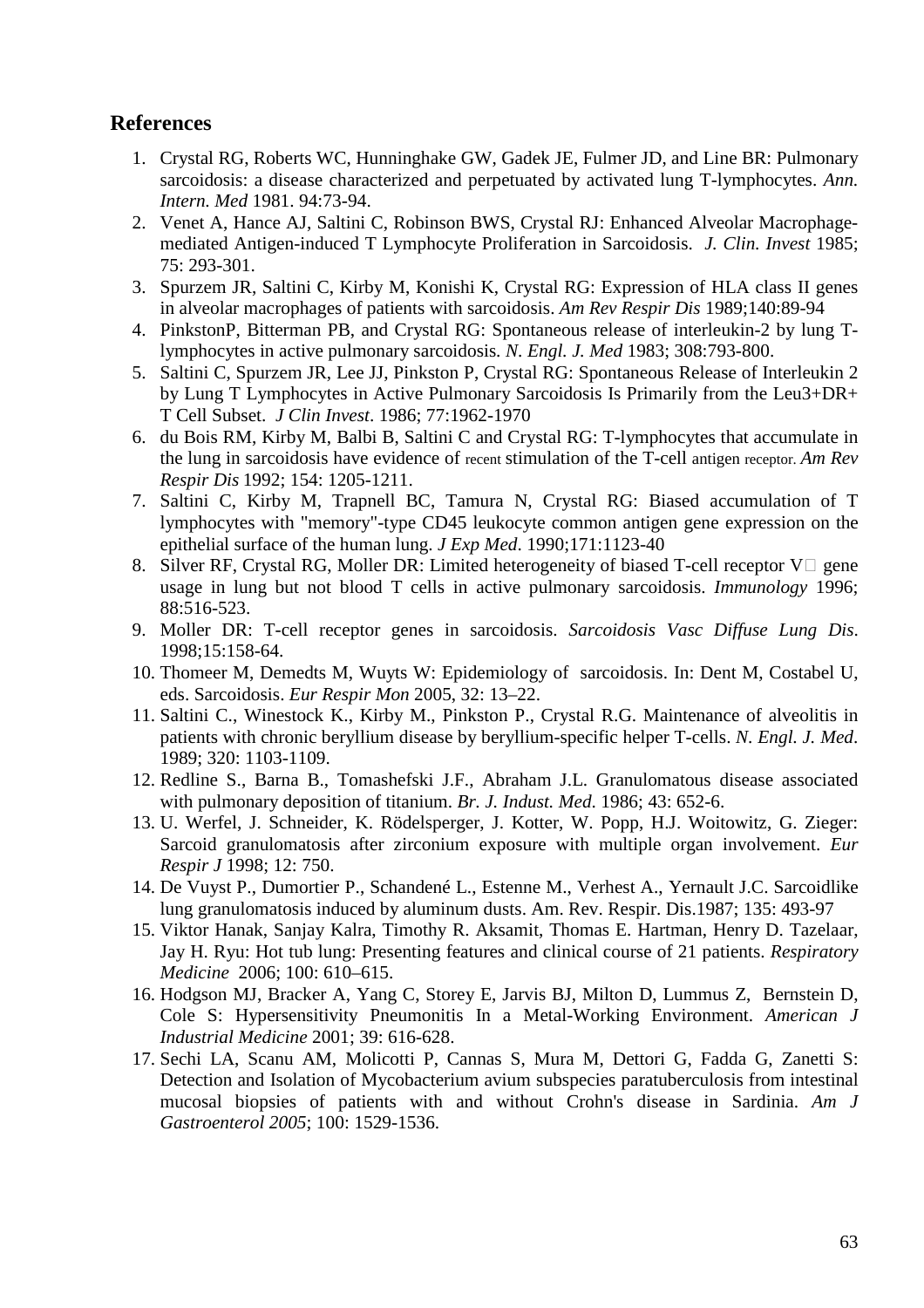- 18. Brisson-Noël A, Gicquel B, Lecossier D, Lévy-Frébault V, Nassif X, Hance AJ: Rapid diagnosis of tuberculosis by amplification of mycobacterial DNA in clinical samples. *Lancet* 1989; 2: 1069-71.
- 19. Bocart D, Lecossier D, De Lassence A, Valeyre D, Battesti JP, Hance AJ: A search for mycobacterial DNA in granulomatous tissues from patients with sarcoidosis using the polymerase chain reaction. *Am Rev Respir Dis*. 1992;145: 1142-8.
- 20. Saboor SA, Johnson NM, McFadden J: Detection of mycobacterial DNA in sarcoidosis and tuberculosis with polymerase chain reaction. *Lancet* 1992; 339: 1012-5.
- 21. Eishi Y, Suga M, Ishige I, Kobayashi D, Yamada T, Takemura T, Takizawa T, Koike M, Kudoh S, Costabel U, Guzman J, Rizzato G, Gambacorta M, du Bois R, Nicholson AG, Sharma OP, Ando M: Quantitative analysis of mycobacterial and propionibacterial DNA in lymph nodes of Japanese and European patients with sarcoidosis. *J Clin Microbiol.* 2002; 40: 198-204.
- 22. Ishige I, Eishi Y, Takemura T, Kobayashi I, Nakata K, Tanaka I, Nagaoka S, Iwai K, Watanabe K, Takizawa T, Koike M: Propionibacterium acnes is the most common bacterium commensal in peripheral lung tissue and mediastinal lymph nodes from subjects without sarcoidosis. *Sarcoidosis Vasc Diffuse Lung Dis* 2005; 22: 33–42.
- 23. Ichikawa H, Kataoka M, Hiramatsu J, Ohmori M, Tanimoto Y, Kanehiro A, Nakata Y, Tanimoto M: Quantitative analysis of propionibacterial DNA in bronchoalveolar lavage cells from patients with sarcoidosis. *Sarcoidosis Vasc Diffuse Lung Dis* 2008; 25; 15-20.
- 24. Fidler HM: Mycobacteria and sarcoidosis: recent advances. *Sarcoidosis* 1994 Mar; 11: 66-8.
- 25. Mangiapan G, Hance AJ. Mycobacteria and sarcoidosis: an overview and summary of recent molecular biological data. *Sarcoidosis.* 1995;12: 20-37.
- 26. Gupta D, Agarwal R, Aggarwal AN, Jindal SK: Molecular evidence for the role of mycobacteria in sarcoidosis: a meta-analysis. *Eur Respir J*. 2007, 30:508-16.
- 27. Song Z, Marzilli L, Greenlee BM, Chen ES, Silver RF, Askin FB, Teirstein AS, Zhang Y, Cotter RJ, Moller DR: Mycobacterial catalase-peroxidase is a tissue antigen and target of the adaptive immune response in systemic sarcoidosis. *J Exp Med.* 2005, 201:755-67.
- 28. Dubaniewicz A, Trzonkowski P, Dubaniewicz-Wybieralska M, Dubaniewicz A, Singh M, Myśliwski A: Mycobacterial heat shock protein-induced blood T lymphocytes subsets and cytokine pattern: comparison of sarcoidosis with tuberculosis and healthy controls. *Respirology* 2007, 12:346-54.
- 29. Hajizadeh R, Sato H, Carlisle J, Nadaf MT, Evans W, Shepherd BE, Miller RF, Kalams SA, Drake WP: Mycobacterium tuberculosis Antigen 85A induces Th-1 immune responses in systemic sarcoidosis. *J Clin Immunol.* 2007, 27:445-54.
- 30. Drake WP: When a commensal becomes a pathogen. *Sarcoidosis Vasc Diffuse Lung Dis* 2008; 25: 10-11.
- 31. Moller DR: State of the Art. Potential Etiologic Agents in Sarcoidosis*. The Proceedings of the American Thoracic Society* 2007; 4: 465-468.
- 32. Tercelj M, Salobir B, Rylander R: Microbial antigen treatment in sarcoidosis a new paradigm? *Med Hypotheses.* 2008; 70: 831-4.
- 33. Davenport MP, Quinn CL, Valsasnini P, Sinigaglia F, Hill AV, Bell JI: Analysis of peptidebinding motifs for two disease associated HLA-DR13 alleles using an M13 phage display library. *Immunology* 1996, 88: 482-486.
- 34. Mallios RR: Predicting class II MHC/peptide multi-level binding with an iterative stepwise discriminant analysis meta-algorithm. *Bioinformatics* 2001,17: 942-8.
- 35. Voorter CE, Amicosante M, Berretta F, Groeneveld L, Drent M, van den Berg-Loonen EM: HLA class II amino acid epitopes as susceptibility markers of sarcoidosis. *Tissue Antigens* 2007, 70:18-27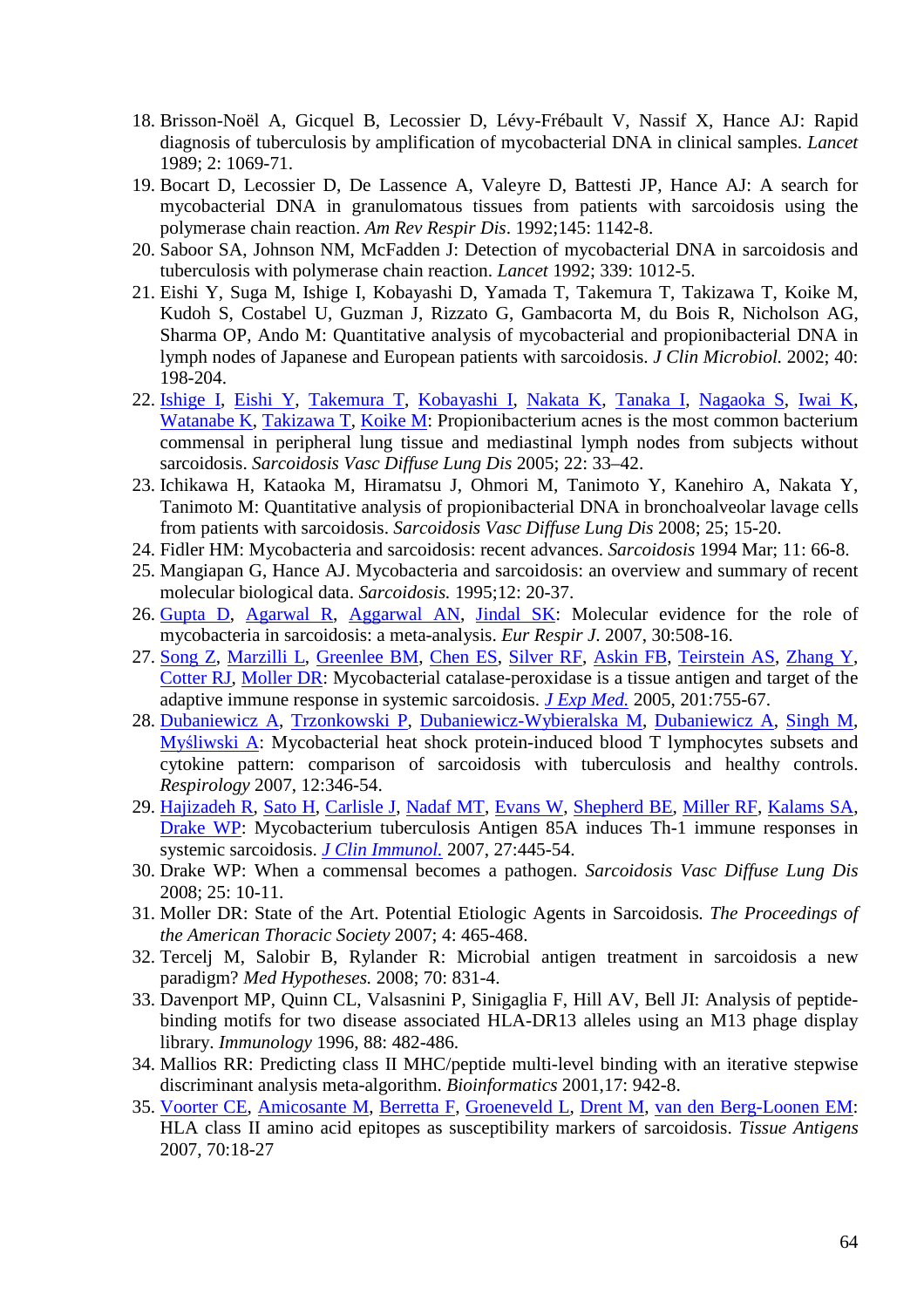- 36. Rossman MD, Thompson B, Frederick M, Maliarik M, Iannuzzi MC, Rybicki BA, Pandey JP, Newman LS, Magira E, Beznik-Cizman B, Monos D; ACCESS Group: HLA-DRB1\*1101: a significant risk factor for sarcoidosis in blacks and whites. *Am J Hum Genet.* 2003,73:720-35
- 37. Berlin M, Fogdell-Hahn A, Olerup O, Eklund A, Grunewald J: HLA-DR predicts the prognosis in scandinavian patients with pulmonary sarcoidosis. *Am J Respir Crit Care Med* 1997; 156: 1601–1605.
- 38. Germain RN: MHC-dependent antigen processing and peptide presentation: providing ligands for T lymphocyte activation. *Cell* 1994, 76: 287-99.
- 39. Sturniolo T, Bono E, Ding J, Raddrizzani L, Tuereci O, Sahin U, Braxenthaler M, Gallazzi F, Protti MP, Sinigaglia F, Hammer J: Generation of tissue-specific and promiscuous HLA ligand databases using DNA microarrays and virtual HLA class II matrices. *Nat Biotechnol* 1999, 17: 555-61.
- 40. Scherer A, Frater J, Oxenius A, Agudelo J, Price DA, Gunthard HF, Barnardo M, Perrin L, Hirschel B, Phillips RE, McLean AR; Swiss HIV: Quantifiable cytotoxic T lymphocyte responses and HLA-related risk of progression to AIDS. *Proc Natl Acad Sci U S A* 2004, 101: 12266-70.
- 41. Stunz L, Karr RW, Anderson R: HLA-DRB1 and -DRB4 genes are differentially regulated at the transcriptional level. *J Immunol* 1989, 143: 3081– 86.
- 42. Berdoz J, Gorski J,Termijtelen A, Dayer J, Irle C, Schendel D, Mach B: Constitutive and induced expression of the individual HLA-DR h and a chain loci in different cell types. *J Immunol* 1987, 139: 1336–41.
- 43. Cotner T, Charbonneau H, Mellins E, Pious D: mRNA abundance, rather than differences in subunit assembly, determine expression of HLA-DRh1 and DRh3 molecules. *J Biol Chem* 1996, 264: 11107 –11.
- 44. De Groot AS, Bosma A, Chinai N, Frost J, Jesdale BM, Gonzalez MA, Martin W, Saint-Aubin C: From genome to vaccine: in silico predictions, ex vivo verification. *Vaccine* 2001, 19: 4385-95.
	- 45. Contini S, Pallante M, Vejbaesya S, Park M H, Chierakul N, Kim HS, Saltini C, Amicosante M: A model of phenotypic susceptibility to Tuberculosis: deficient in silico selection of Mycobacterium tuberculosis epitopes by HLA alleles. Sarcoidosis Vasc Diffuse Lung Dis 2008, 25:21-28
- 46. Marsh SGE: Nomenclature for factors of the HLA system, update January 1998. *Tissue Antigens* 1998, 51: 582-3.
- 47. Marsh SG: WHO Nomenclature Committee for Factors of the HLA System. Nomenclature for factors of the HLA system, update September 2006. *Tissue Antigens* 2006, 68: 540-2.
- 48. Kubo K, Yamazaki Y, Hanaoka M, Nomura H, Fujimoto K, Honda T, Ota M, Kamijou Y. Analysis of HLA antigens in Mycobacterium avium-intracellulare pulmonary infection. *Am J Respir Crit Care Med* 2000, 161: 1368-71.
- 49. Singh H, Raghava GP: ProPred: prediction of HLA-DR binding sites. *Bioinformatics* 2001, 17: 1236-7.
- 50. Grosser M, Luther T, Fuessel M, Bickhardt J, Magdolen V, Baretton G: Clinical course of sarcoidosis in dependence on HLA-DRB1 allele frequencies, inflammatory markers, and the presence of M. tuberculosis DNA fragments. *Sarcoidosis Vasc Diffuse Lung Dis* 2005, 22:66-74.
- 51. Moller DR, Chen ES: Genetic basis of remitting sarcoidosis. Triumph of the trimolecular complex? *Am J Respir Cell Mol Biol* 2002; 27:391–5.
- 52. Lenzini L, Rottoli P, Rottoli L: The spectrum of human tuberculosis. *Clin exp Immunol* 1977; 27: 230-237.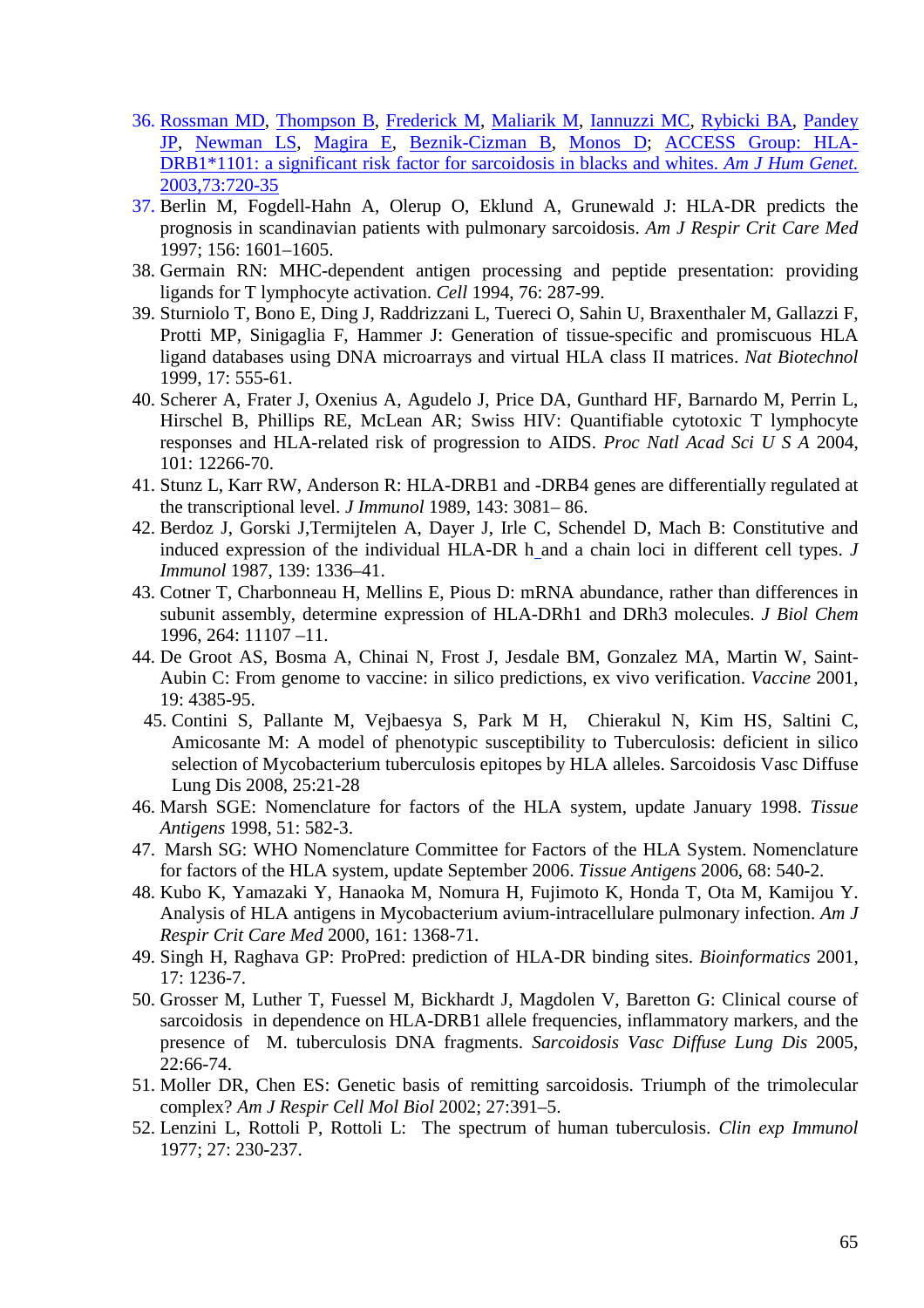- 53. Soebono H, Giphart MJ, Schreuder GM, Klatser PR, de Vries RR: Associations between HLA-DRB1 alleles and leprosy in an Indonesian population. *Int J Lepr Other Mycobact Dis.* 1997; 65: 190-6.
- 54. Rani R, Fernandez-Vina MA, Zaheer SA, Beena KR, Stastny P: Study of HLA class II alleles by PCR oligotyping in leprosy patients from north India. *Tissue Antigens.* 1993; 42: 133-7.
- 55. De Vries RPP: An immunogenetic view of delayed type hypersensitivity. *Tubercle* 1991*;* 72: 161-167.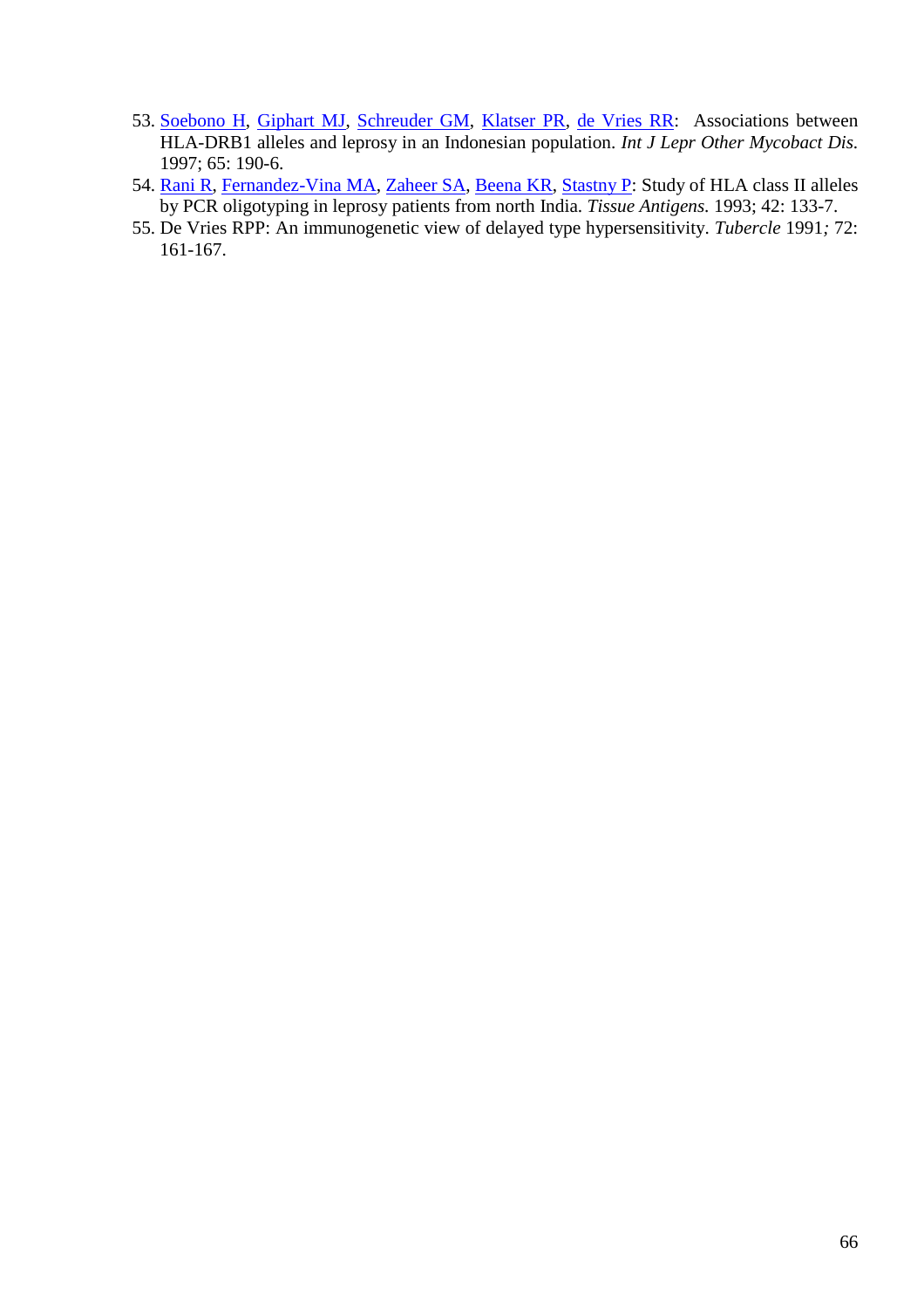**Figure 1. Relative recognition of all the Loefgren's syndrome affected subjects with respect to chronic sarcoidosis patients of the HLA-DR immunomes deduced from the genomes of pathogenic bacteria. The ratio of the total number of the recognized epitopes (on the ordinate) in the two study groups is reported for 124 non redundant genomes of bacterial pathogens analysed (shown in alphabetic order on the abscissa). The bacterial groups showing statistically significant differences in HLA-DR immunome recognition are indicated on the graph.** 

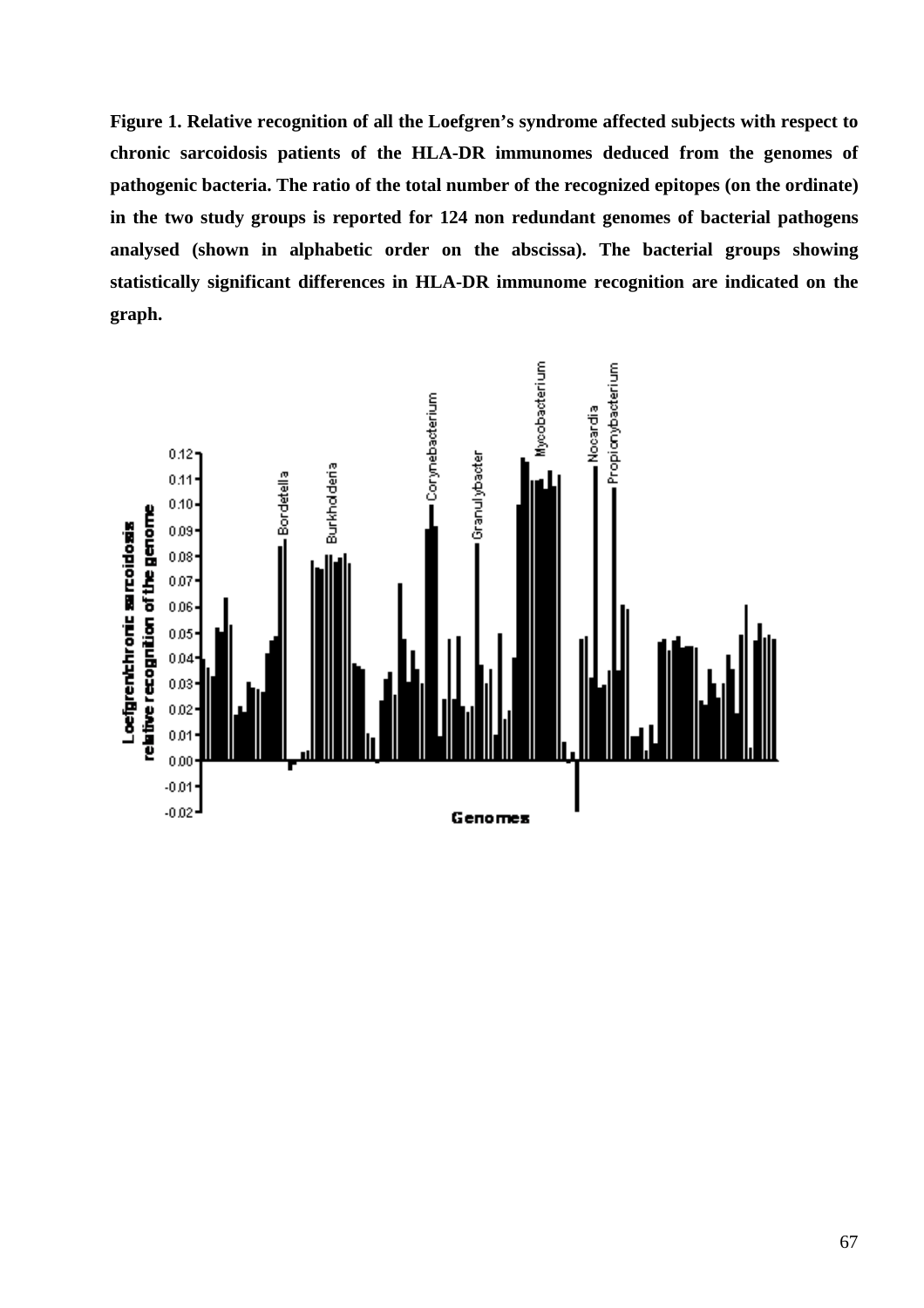### **Table 1. Study population.**

| <b>Study</b><br>population | Subject number | Subjects with both HLA-DR alleles with<br>known peptide binding motif <sup>1</sup> |
|----------------------------|----------------|------------------------------------------------------------------------------------|
| Controls                   | 447            | 349 (78.1%)                                                                        |
| Loefgren                   | 39             | 31 (79.5%)                                                                         |
| <b>Chronic Sarcoidosis</b> | 110            | 93 (84.5)                                                                          |

1. Numbers of subjects for each study population used for the epitope prediction analysis.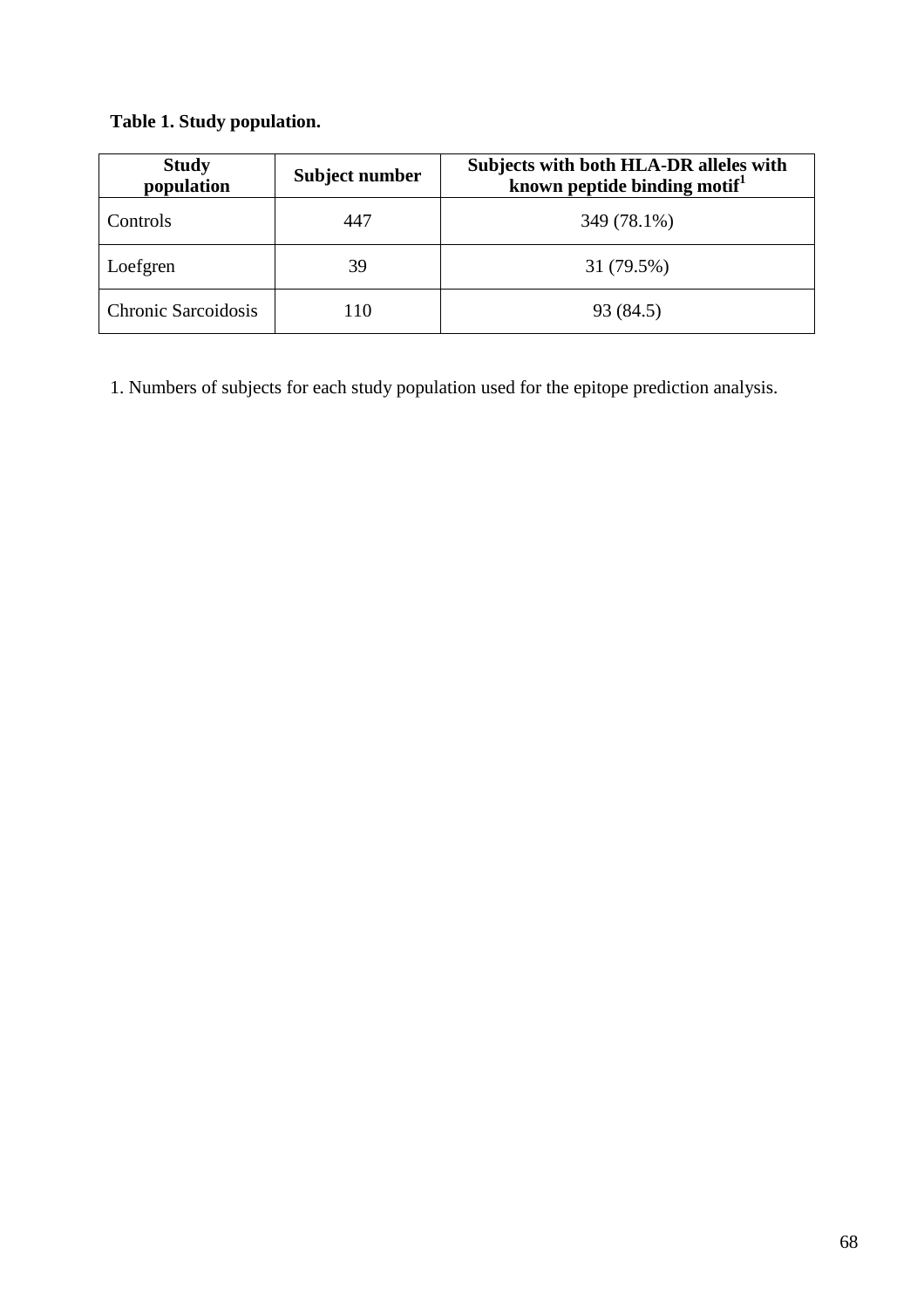#### **Table 2. List of non redundant, complete bacterial genomes classified as "relevant human pathogens" in the Genome OnLine Database and analysis of the number of potential epitopes in each genome recognized by the study populations.**

|                                         |                                                             | <b>GOLD</b>              | Genome<br>$(Kb)^2$ | Number<br>of<br>ORFs <sup>3</sup> | affinity) in the study population <sup>4</sup> | Mean Number of potential epitopes (1% | t-test (p value) $5$ |                                  |                    |                                                        |
|-----------------------------------------|-------------------------------------------------------------|--------------------------|--------------------|-----------------------------------|------------------------------------------------|---------------------------------------|----------------------|----------------------------------|--------------------|--------------------------------------------------------|
| <b>ORGANISM<sup>1</sup></b>             | <b>DISEASE</b>                                              | <b>DATABASE</b><br>Entry |                    |                                   | <b>Controls</b>                                | <b>Chronic</b><br>sarcoidosis         | Loefgren             | Chronic<br>Sarc vs<br><b>CTR</b> | Loefgren<br>vs CTR | Loefgren<br><b>VS</b><br><b>Chronic</b><br><b>Sarc</b> |
| Acinetobacter<br>baumannii              | Meningitis,<br>Pneumonia,<br>Septicemia                     | Gc00522                  | 3976               | 3352                              | $17871 \pm 3963$                               | $17460 \pm 3881$                      | 18156±4008           | 0.1868                           | 0.3504             | 0.1964                                                 |
| Acinetobacter<br>calcoaceticus          | Nosocomial infection                                        | Gc00201                  | 3598               | 3325                              | 21074+4645                                     | 20626±4573                            | 21373±4622           | 0.2036                           | 0.3657             | 0.2168                                                 |
| Actinobacillus<br>pleuropneumoniae      | Necrotizing<br>pleuropneumonia                              | Gc00708                  | 2242               | 2036                              | 13015±2854                                     | 12798±2808                            | $13221 \pm 2833$     | 0.2565                           | 0.3499             | 0.2346                                                 |
| Aeromonas<br>hydrophila<br>hydrophila   | Gastroenteritis,<br>Septicemia, Food<br>poisoning           | Gc00456                  | 4744               | 4122                              | 24703±5644                                     | 24118±5315                            | 25373±5553           | 0.1843                           | 0.2633             | 0.1312                                                 |
| Aeromonas<br>salmonicida<br>salmonicida | Furunculosis                                                | Gc00536                  | 4702               | 4086                              | 23482±5284                                     | 22944±4991                            | 24103±5246           | 0.1890                           | 0.2653             | 0.1355                                                 |
| Anaplasma<br>marginale                  | Anaplasmosis                                                | Gc00239                  | 1197               | 949                               | 6919±1536                                      | $6723 \pm 1466$                       | 7152±1639            | 0.1350                           | 0.2108             | 0.0867                                                 |
| Anaplasma<br>phagocytophilum            | Anaplasmosis                                                | Gc00351                  | 1471               | 1264                              | 7080±1571                                      | 6916±1544                             | 7282±1617            | 0.1842                           | 0.2470             | 0.1301                                                 |
| Arcobacter<br>butzleri                  | Bacteremia,<br>Gastroenteritis                              | Gc00657                  | 2341               | 2259                              | 16597±3902                                     | 16502±4006                            | 16797±3699           | 0.4185                           | 0.3915             | 0.3591                                                 |
| Bacillus anthracis                      | Anthrax                                                     | Gc00189                  | 5227               | 5309                              | 31589±7108                                     | 31303±7157                            | 31971±6753           | 0.3655                           | 0.3868             | 0.3245                                                 |
| <b>Bacillus</b> cereus                  | Food poisoning                                              | Gc00173                  | 5224               | 5603                              | 33351±7428                                     | 33086±7480                            | 33715±7080           | 0.3804                           | 0.3964             | 0.3410                                                 |
| <b>Bacillus</b><br>licheniformis        | Food poisoning                                              | Gc00213                  | 4222               | 4152                              | 23972±5311                                     | 23715±5265                            | 24447±5125           | 0.3388                           | 0.3165             | 0.2507                                                 |
| <b>Bacteroides</b><br>fragilis          | Diarrhea, Abscesses                                         | Gc00260                  | 5205               | 4184                              | 30522±6601                                     | 30276±6557                            | 31142±6555           | 0.3746                           | 0.3083             | 0.2628                                                 |
| <b>Bacteroides</b><br>thetaiotaomicron  | Peritonitis                                                 | Gc00126                  | 6260               | 4778                              | 35884±7660                                     | 35563±7597                            | 36516±7751           | 0.3674                           | 0.3154             | 0.2658                                                 |
| <b>Bacteroides</b><br>vulgatus          | Opportunistic<br>peritoneal disease                         | Gc00584                  | 5163               | 4065                              | 28893±6119                                     | $28651 \pm 6052$                      | 29445±6250           | 0.3597                           | 0.3302             | 0.2742                                                 |
| Bartonella<br>henselae                  | Bacillary<br>angiomatosis                                   | Gc00192                  | 1931               | 1488                              | 9206±1997                                      | 9048±1958                             | 9427±2013            | 0.2483                           | 0.2778             | 0.1780                                                 |
| Bartonella<br>quintana                  | Bacillary<br>angiomatosis,<br>Endocarditis, Trench<br>fever | Gc00191                  | 1581               | 1142                              | $7710+1699$                                    | 7544±1666                             | 7896±1705            | 0.1998                           | 0.2801             | 0.1564                                                 |
| Bdellovibrio<br>bacteriovorus           | Cell lysis                                                  | Gc00168                  | 3782               | 3587                              | 21121±4611                                     | 20600±4493                            | 21603±4929           | 0.1654                           | 0.2899             | 0.1478                                                 |
| Bordetella<br>parapertussis             | Respiratory infection                                       | Gc00147                  | 4773               | 4185                              | 22589±5550                                     | 21833±5067                            | 23661±5670           | 0.1177                           | 0.1520             | 0.0469                                                 |
| Bordetella<br>pertussis                 | Respiratory infection                                       | Gc00146                  | 4086               | 3436                              | 18390±4527                                     | 17731±4121                            | 19260±4681           | 0.1024                           | 0.1534             | 0.0432                                                 |
| Borrelia afzelii                        | Lyme disease,<br>Acrodermatitis<br>chronica atrophicans     | Gc00408                  | 905                | 856                               | 7545±1708                                      | 7616±1778                             | 7590±1624            | 0.3624                           | 0.4436             | 0.4718                                                 |
| Borrelia<br>burgdorferi                 | Lyme disease                                                | Gc00012                  | 910                | 851                               | 7635±1733                                      | 7699±1803                             | 7690±1652            | 0.3767                           | 0.4331             | 0.4896                                                 |
| Borrelia garinii                        | Lyme disease                                                | Gc00211                  | 904                | 832                               | $7395{\pm}1673$                                | 7446±1734                             | 7447±1603            | 0.3963                           | 0.4338             | 0.4996                                                 |
| Borrelia hermsii                        | Tick-borne relapsing<br>fever                               | Gc00792                  | 922                | 819                               | 7605±1724                                      | 7668±1791                             | 7695±1634            | 0.3786                           | 0.3905             | 0.4707                                                 |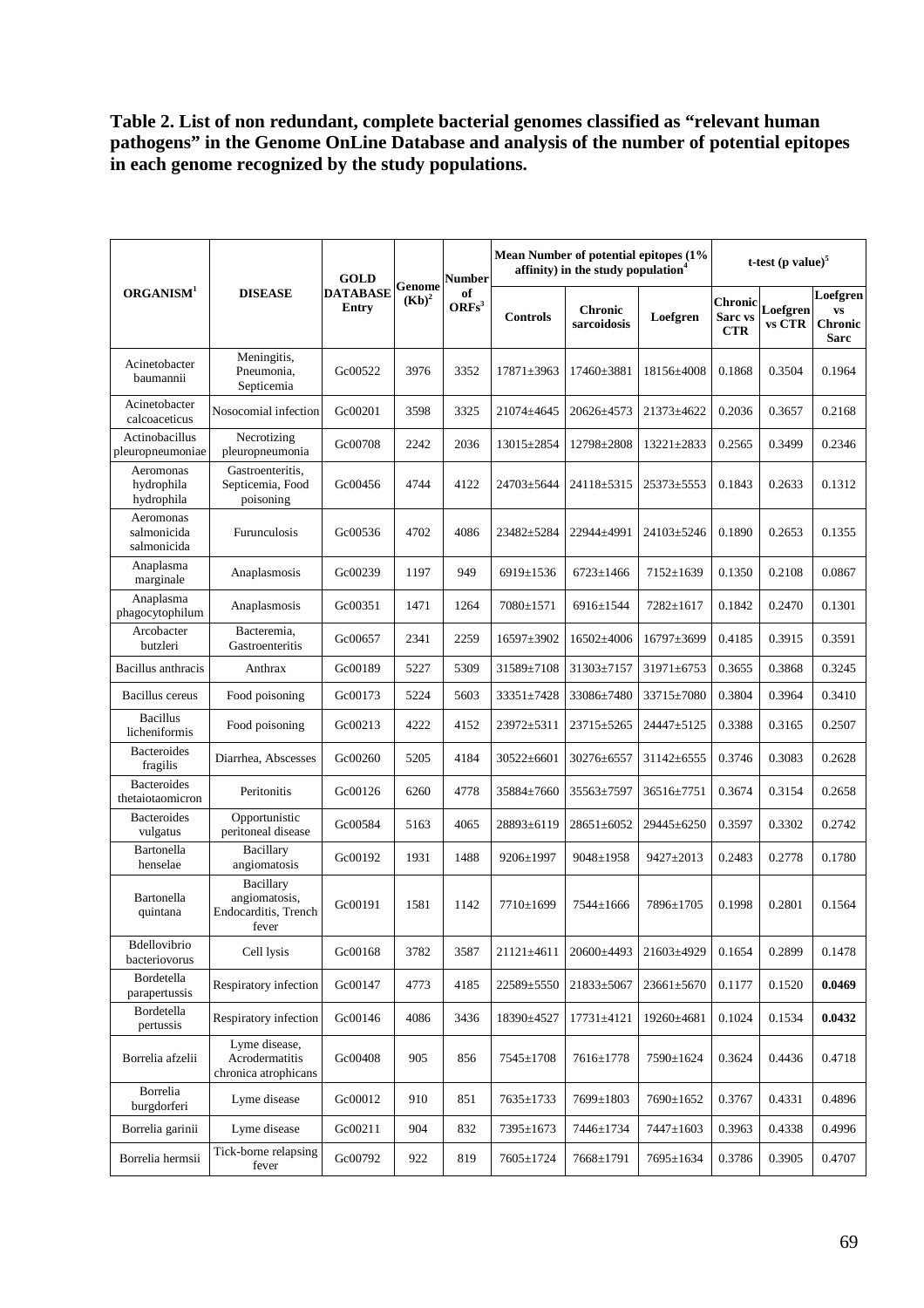| Borrelia turicatae                          | Tick-borne relapsing<br>fever                                                                                       | Gc00791 | 9173 | 818  | 7763±1784       | 7828±1859                           | 7860±1684        | 0.3778 | 0.3851 | 0.4663 |
|---------------------------------------------|---------------------------------------------------------------------------------------------------------------------|---------|------|------|-----------------|-------------------------------------|------------------|--------|--------|--------|
| Brucella abortus                            | <b>Brucellosis</b>                                                                                                  | Gc00263 | 3287 | 3085 | 15773±3805      | 15314±3590                          | 16508±3809       | 0.1484 | 0.1516 | 0.0584 |
| Brucella<br>melitensis                      | <b>Brucellosis</b>                                                                                                  | Gc00074 | 3294 | 3198 | 16505±3949      | $16052 \pm 3726$                    | $17265 \pm 3953$ | 0.1605 | 0.1524 | 0.0623 |
| Brucella suis                               | Brucellosis, Fever,<br>Infectious abortions                                                                         | Gc00699 | 3323 | 3241 | 16270±3886      | 15819±3661                          | 17000±3886       | 0.1574 | 0.1585 | 0.0641 |
| Burkholderia<br>cenocepacia                 | Chronic infection,<br>Necrotizing<br>Pneumonia                                                                      | Gc00744 | 7900 | 7008 | 34542±8237      | 33395±7622                          | 36080±8521       | 0.1131 | 0.1604 | 0.0508 |
| Burkholderia<br>mallei                      | Glanders, Pneumonia                                                                                                 | Gc00518 | 5900 | 5852 | 24519±5794      | 23776±5247                          | 25689±6100       | 0.1316 | 0.1420 | 0.0471 |
| Burkholderia<br>multivorans                 | Cepacia syndrome                                                                                                    | Gc00689 | 6820 | 6121 | 32560±7692      | 31521±7102                          | 33960±8004       | 0.1202 | 0.1668 | 0.0557 |
| Burkholderia<br>pseudomallei                | Pneumonia,<br>Bacteremia,<br>Melioidosis                                                                            | Gc00520 | 7100 | 7183 | 32157±7571      | 31144±6874                          | 33613±7981       | 0.1216 | 0.1537 | 0.0495 |
| Burkholderia<br>vietnamiensis               | Pneumonia                                                                                                           | Gc00531 | 7430 | 7617 | 33383±7916      | 32235±7273                          | 34852±8335       | 0.1036 | 0.1624 | 0.0486 |
| Burkholderia<br>xenovorans<br>(fungorum)    | Opportunistic<br>infection                                                                                          | Gc00365 | 9279 | 8702 |                 | 46606±10914 45002±10138 48476±11425 |                  | 0.1010 | 0.1815 | 0.0561 |
| Campylobacter<br>concisus                   | Gingivitis,<br>Periodontitis,<br>Periodontosis,<br>Gastroenteritis                                                  | Gc00644 | 2052 | 1929 | 11849±2753      | 11758±2783                          | 12204±2635       | 0.3881 | 0.2453 | 0.2174 |
| Campylobacter<br>curvus                     | Gastroenteritis,<br>Periodontal infection                                                                           | Gc00628 | 1971 | 1931 | 12086±2771      | 11987±2783                          | $12425 \pm 2642$ | 0.3799 | 0.2564 | 0.2219 |
| Campylobacter<br>fetus fetus                | Bacteremia,<br>Infertility,<br>Septicemia,<br>Meningitis                                                            | Gc00466 | 1773 | 1719 | 11959±2849      | 11858±2909                          | 12283±2689       | 0.3809 | 0.2716 | 0.2374 |
| Campylobacter<br>jejuni jejuni              | Diarrhea,<br>Gastroenteritis, Food<br>poisoning                                                                     | Gc00491 | 1616 | 1653 | 11426±2562      | $11457 \pm 2621$                    | $11577 \pm 2383$ | 0.4583 | 0.3761 | 0.4113 |
| Campylobacter<br>lari                       | Bacteremia,<br>Diarrhea, Food<br>poisoning,<br>Gastroenteritis                                                      | Gc00851 | 1562 | 1599 | 10676±2320      | $10703 \pm 2362$                    | $10803 \pm 2214$ | 0.4603 | 0.3854 | 0.4187 |
| Candidatus<br>Protochlamydia<br>amoebophila | Pneumonia                                                                                                           | Gc00185 | 2414 | 2031 | 13565±2812      | 13476±2807                          | 13470±2836       | 0.3928 | 0.4286 | 0.4961 |
| Chlamydia<br>muridarum                      | Pharyngitis,<br>Bronchitis,<br>Pneumonia,<br>Respiratory infection                                                  | Gc00028 | 1072 | 904  | $6170 \pm 1313$ | 6049±1293                           | $6241 \pm 1360$  | 0.2159 | 0.3859 | 0.2407 |
| Chlamydia<br>trachomatis                    | Bronchitis, Heart<br>disease, Pharyngitis,<br>Pneumonia,<br>Respiratory<br>infection, Trachoma,<br>Venereal disease | Gc00017 | 1042 | 895  | $6007 \pm 1291$ | 5883±1267                           | $6084 \pm 1331$  | 0.2044 | 0.3743 | 0.2248 |
| Chlamydophila<br>abortus                    | Pharyngitis,<br>Bronchitis,<br>Pneumonia.<br>Respiratory infection                                                  | Gc00262 | 1144 | 932  | 6630±1421       | $6521 \pm 1416$                     | $6687 \pm 1430$  | 0.2550 | 0.4157 | 0.2869 |
| Chlamydophila<br>pneumoniae                 | Pharyngitis,<br>Bronchitis,<br>Pneumonia, Heart<br>disease, Respiratory<br>infection                                | Gc00143 | 1225 | 1113 | 7387±1560       | 7268±1543                           | 7438±1582        | 0.2572 | 0.4305 | 0.2995 |
| Chromobacterium<br>violaceum                | Diarrhea, Septicemia                                                                                                | Gc00157 | 4751 | 4407 | 22494±5283      | 21847±4846                          | 23367±5441       | 0.1431 | 0.1898 | 0.0725 |
| Citrobacter koseri                          | Bacteremia, Brain<br>abscesses,<br>Meningoencephalitis,<br>Neonatal meningitis                                      | Gc00642 | 4720 | 5003 | 28306±6188      | 27612±5922                          | 28928±6208       | 0.1664 | 0.2961 | 0.1460 |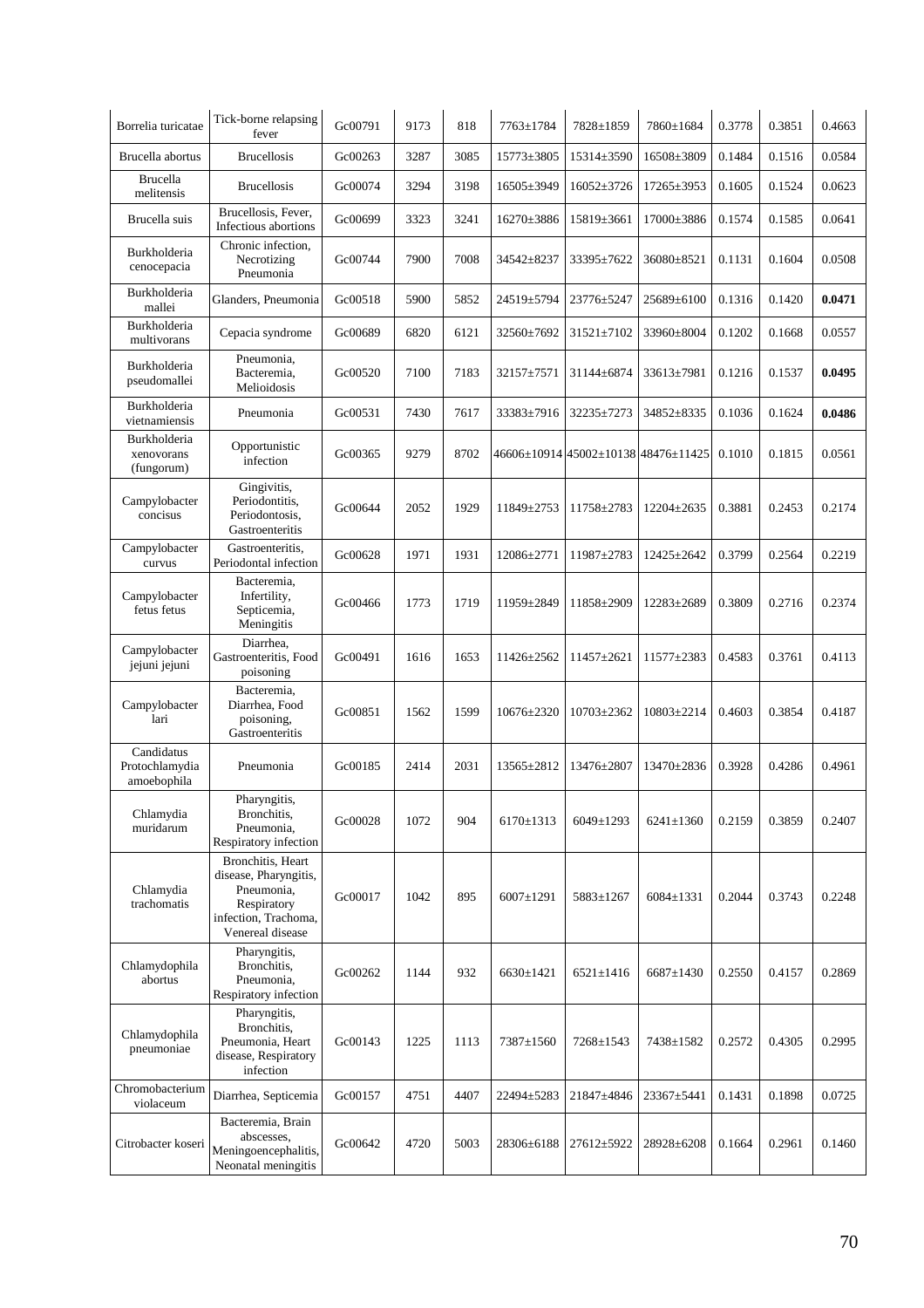| Clostridium<br>botulinum                    | <b>Botulism</b>                                                                    | Gc00741 | 3992 | 3655 | 23971±5592       | 23730±5681       | 24467±5397       | 0.3563 | 0.3178 | 0.2639 |
|---------------------------------------------|------------------------------------------------------------------------------------|---------|------|------|------------------|------------------|------------------|--------|--------|--------|
| Clostridium<br>difficile                    | Diarrhea, Colitis,<br>Peritonitis                                                  | Gc00420 | 4290 | 3742 | 26564±6412       | $26124 \pm 6506$ | 27255±6245       | 0.2791 | 0.2826 | 0.1996 |
| Clostridium<br>perfringens                  | Dysenteria,<br>Enterocolitis,<br>Enterotoxemia, Food<br>poisoning, Gas<br>gangrene | Gc00406 | 3256 | 2876 | 18878±4506       | 18730±4584       | 19400±4242       | 0.3898 | 0.2672 | 0.2370 |
| Clostridium tetani                          | Tetanus                                                                            | Gc00120 | 2799 | 2373 | 18240±4199       | $18081 \pm 4260$ | 18631±4105       | 0.3730 | 0.3096 | 0.2656 |
| Corynebacterium<br>diphtheriae gravis       | Diphtheria,<br>Respiratory infection                                               | Gc00163 | 2488 | 2272 | 12322±3052       | $11767 \pm 2926$ | 12830±3196       | 0.0584 | 0.1882 | 0.0447 |
| Corynebacterium<br>jeikeium                 | Endocarditis,<br>Septicemia,<br>Meningitis,<br>Nosocomial infection                | Gc00271 | 2462 | 2104 | 11183±2838       | $10672 \pm 2686$ | $11739 \pm 3007$ | 0.0595 | 0.1494 | 0.0327 |
| Corynebacterium<br>urealyticum              | Cystitis, Pyelitis,<br>Urinary tract<br>infection                                  | Gc00755 | 2369 | 2024 | $10616 \pm 2640$ | $10185 \pm 2486$ | $11118 \pm 2738$ | 0.0790 | 0.1560 | 0.0401 |
| Coxiella burnetii                           | Food poisoning                                                                     | Gc00692 | 2016 | 1930 | 12824±2643       | 12776±2602       | $12901 \pm 2601$ | 0.4375 | 0.4386 | 0.4086 |
| Ehrlichia<br>chaffeensis                    | Ehrlichiosis, Human<br>monocytic<br>ehrlichiosis                                   | Gc00353 | 1176 | 1105 | 7907±1729        | 7804±1763        | 7993±1720        | 0.3058 | 0.3958 | 0.3023 |
| Enterobacter<br>sakazakii                   | Meningitis,<br>Septicemia,<br>Necrotizing<br>enterocolitis                         | Gc00638 | 4368 | 4277 | 24007±5218       | 23480±4948       | 24594±5261       | 0.1912 | 0.2746 | 0.1438 |
| Enterococcus<br>faecalis                    | Bacteremia,<br>Endocarditis,<br>Urinary infection                                  | Gc00831 | 2739 | 2701 | 18533±4090       | 18323±4088       | 18760±3981       | 0.3306 | 0.3833 | 0.3026 |
| Escherichia coli                            | Diarrhea                                                                           | Gc00716 | 4686 | 4126 | 29392±6442       | 28654±6199       | 30050±6555       | 0.1618 | 0.2931 | 0.1433 |
| Francisella<br>philomiragia                 | Bacteremia,<br>Pneumonia,<br>Septicemia                                            | Gc00722 | 2045 | 1911 | 14775±3443       | $14622 \pm 3505$ | 14931±3225       | 0.3523 | 0.4040 | 0.3326 |
| Francisella<br>tularensis                   | Tularemia                                                                          | Gc00241 | 1892 | 1603 | 11937±2715       | 11810±2749       | $12039 \pm 2605$ | 0.3443 | 0.4206 | 0.3424 |
| Fusobacterium<br>nucleatum<br>nucleatum     | Periodontal infection                                                              | Gc00085 | 2170 | 2067 | 14465±3377       | 14476±3456       | 14784±3182       | 0.4891 | 0.3064 | 0.3309 |
| Granulibacter<br>bethesdensis               | Chronic<br>granulomatous                                                           | Gc00423 | 2708 | 2437 | 13697±3305       | 13213±3077       | 14332±3446       | 0.1017 | 0.1540 | 0.0457 |
| Haemophilus<br>ducrevi                      | Genital ulcer,<br>Chancroid                                                        | Gc00142 | 1698 | 1717 | 9470±2049        | 9291±2014        | 9569±2051        | 0.2260 | 0.3986 | 0.2543 |
| Haemophilus<br>influenzae                   | Otitis, Meningitis,<br>Septicemia,<br>Sinusitis, Bronchitis                        | Gc00001 | 1830 | 1657 | $10640 \pm 2330$ | $10462 \pm 2291$ | 10852±2324       | 0.2560 | 0.3138 | 0.2077 |
| Haemophilus<br>somnus                       | Arthritis,<br>Myocarditis,<br>Pneumonia                                            | Gc00743 | 2263 | 1980 | $11524 \pm 2533$ | 11307±2499       | $11710 \pm 2538$ | 0.2313 | 0.3476 | 0.2201 |
| Helicobacter<br>pylori                      | Gastric<br>inflammation, Ulcer                                                     | Gc00879 | 1673 | 1567 | 10030±2103       | 9998±2111        | $10098 \pm 2064$ | 0.4475 | 0.4316 | 0.4091 |
| Klebsiella<br>pneumoniae                    | Bacteremia,<br>Pneumonia, Urinary<br>tract infection                               | Gc00841 | 5641 | 5425 | 29171±6561       | 28491±6262       | 29909±6474       | 0.1855 | 0.2740 | 0.1406 |
| Legionella<br>pneumophila                   | Legionellosis                                                                      | Gc00226 | 3345 | 2878 | 21074±4478       | 20803±4455       | 21141±4445       | 0.3014 | 0.4681 | 0.3571 |
| Leptospira<br>borgpetersenii<br>hardjobovis | Leptospirosis                                                                      | Gc00433 | 3920 | 2945 | 19500±4144       | 19288±4116       | $19667 \pm 4101$ | 0.3306 | 0.4150 | 0.3290 |
| Listeria<br>monocytogenes                   | Food poisoning,<br>Listeriosis                                                     | Gc00186 | 2905 | 2821 | 17937±4140       | 17600±4133       | 18305±3994       | 0.2431 | 0.3173 | 0.2044 |
| Mycobacterium<br>abscessus                  | Broncho-pulmonary<br>infection,<br>Respiratory<br>infection, Wound<br>infection    | Gc00729 | 5067 | 4920 | 24543±6186       | 23410±5792       | 25751±6546       | 0.0562 | 0.1502 | 0.0309 |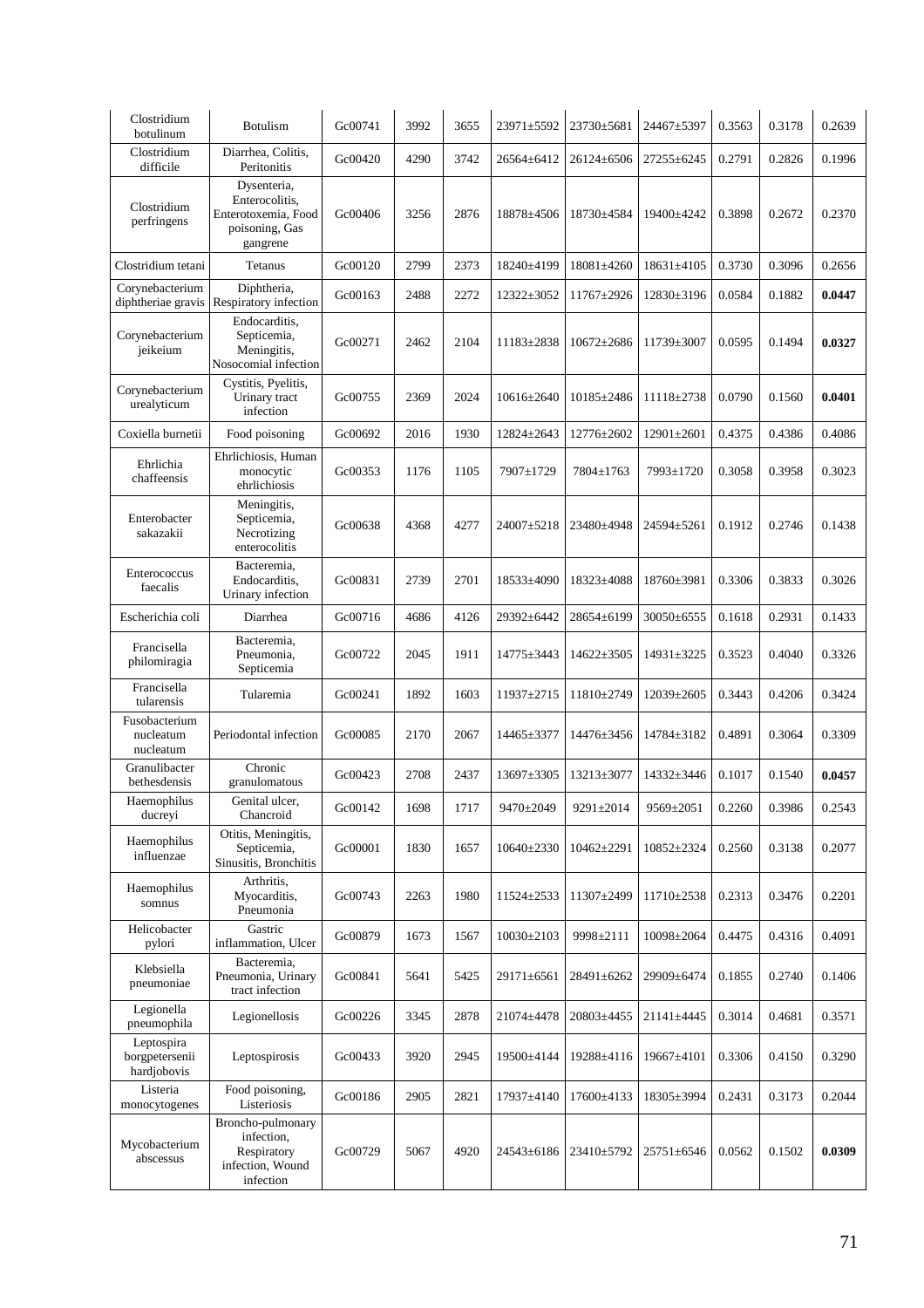| Mycobacterium<br>avium                     | Respiratory<br>infection,<br>Tuberculosis type<br>pulmonary infection                                                                            | Gc00462 | 5475 | 5120 | 23353±6182       | 22194±5736       | 24817±6661       | 0.0519 | 0.1049 | 0.0182 |
|--------------------------------------------|--------------------------------------------------------------------------------------------------------------------------------------------------|---------|------|------|------------------|------------------|------------------|--------|--------|--------|
| Mycobacterium<br>avium<br>paratuberculosis | Johne's disease,<br>Paratuberculosis,<br>Enteritis                                                                                               | Gc00169 | 4829 | 4350 | 21675±5713       | $20621 \pm 5284$ | $23029 \pm 6117$ | 0.0545 | 0.1047 | 0.0184 |
| Mycobacterium<br>bovis                     | Tuberculosis                                                                                                                                     | Gc00138 | 4345 | 3920 | 19755±5050       | 18796±4688       | $20854 \pm 5432$ | 0.0497 | 0.1247 | 0.0221 |
| Mycobacterium<br>bovis BCG                 | Bovine tuberculosis                                                                                                                              | Gc00489 | 4374 | 3952 | 19934±5100       | 18969±4732       | 21050±5486       | 0.0503 | 0.1234 | 0.0220 |
| Mycobacterium<br>leprae                    | Leprosy, Hanson's<br>disease                                                                                                                     | Gc00045 | 3268 | 1605 | 9120±2335        | 8658±2202        | $9609 \pm 2524$  | 0.0434 | 0.1341 | 0.0235 |
| Mycobacterium<br>marinum                   | Tuberculosis                                                                                                                                     | Gc00784 | 6636 | 5423 | 28943±7417       | 27506±6949       | 30423±7938       | 0.0466 | 0.1452 | 0.0266 |
| Mycobacterium<br>smegmatis                 | Soft tissue lesions                                                                                                                              | Gc00461 | 6988 | 6716 | 32660±8582       | 31102±8048       | 34619±9073       | 0.0579 | 0.1131 | 0.0217 |
| Mycobacterium<br>tuberculosis              | Tuberculosis                                                                                                                                     | Gc00578 | 4424 | 3950 | 20040±5081       | 19073±4713       | $21124 \pm 5483$ | 0.0492 | 0.1294 | 0.0232 |
| Mycobacterium<br>ulcerans                  | Buruli ulcer                                                                                                                                     | Gc00469 | 5631 | 4160 | 20218±5218       | 19169±4838       | 21314±5711       | 0.0405 | 0.1334 | 0.0217 |
| Mycoplasma<br>arthritidis                  | Arthritis                                                                                                                                        | Gc00825 | 820  | 631  | 4728±998         | $4682 \pm 1013$  | $4715 \pm 1041$  | 0.3462 | 0.4724 | 0.4377 |
| Mycoplasma<br>genitalium                   | Urogenital infection,<br>Respiratory<br>infection, Non-<br>gonococcal urethritis                                                                 | Gc00002 | 580  | 477  | 4034±836         | 4017±849         | $4015 \pm 860$   | 0.4314 | 0.4542 | 0.4974 |
| Mycoplasma<br>penetrans                    | Urogenital infection,<br>Respiratory infection                                                                                                   | Gc00110 | 1358 | 1037 | 8755±1969        | 8662±1991        | 8690±1990        | 0.3445 | 0.4304 | 0.4736 |
| Mycoplasma<br>pneumoniae                   | Pneumonia,<br>Tracheobronchitis,<br>Respiratory infection                                                                                        | Gc00005 | 816  | 689  | $6227 \pm 1330$  | 6293±1364        | $6172 \pm 1331$  | 0.3367 | 0.4118 | 0.3333 |
| Neisseria<br>gonorrhoeae                   | Gonorrhea                                                                                                                                        | Gc00258 | 2153 | 2002 | $10711 \pm 2295$ | $10488 \pm 2158$ | $10987 \pm 2423$ | 0.2008 | 0.2617 | 0.1413 |
| Neisseria<br>meningitidis                  | Meningitis,<br>Septicemia                                                                                                                        | Gc00026 | 2272 | 2063 | $10104 \pm 2187$ | 9898±2081        | $10378 \pm 2282$ | 0.2079 | 0.2529 | 0.1401 |
| Neorickettsia<br>sennetsu                  | Sennetsu fever                                                                                                                                   | Gc00352 | 859  | 932  | 5766±1265        | 5712±1268        | 5895±1223        | 0.3561 | 0.2934 | 0.2419 |
| Nocardia farcinica                         | Nocardiosis, Mastitis                                                                                                                            | Gc00224 | 6021 | 5683 | 26116±6921       | 24917±6314       | 27781±7320       | 0.0656 | 0.1010 | 0.0189 |
| Parabacteroides<br>distasonis              | Opportunistic<br>peritoneal disease                                                                                                              | Gc00583 | 4811 | 3850 | 28852±6264       | $28651 \pm 6238$ | 29468±6162       | 0.3916 | 0.2999 | 0.2639 |
| Pasteurella<br>multocida                   | Pasteurellosis,<br>Cholera, Septicemia                                                                                                           | Gc00048 | 2257 | 2015 | 13526±2959       | $13315 \pm 2905$ | 13708±2895       | 0.2700 | 0.3716 | 0.2578 |
| Porphyromonas<br>gingivalis                | Dental plaque,<br>Periodontal infection                                                                                                          | Gc00809 | 2354 | 2090 | 13339±2871       | 13275±2830       | 13739±2836       | 0.4251 | 0.2282 | 0.2155 |
| Propionibacterium<br>acnes                 | Acne                                                                                                                                             | Gc00204 | 2560 | 2297 | 12996±3347       | 12326±3179       | $13641 \pm 3565$ | 0.0418 | 0.1536 | 0.0277 |
| Proteus mirabilis                          | Encephalitis,<br>Pneumonia,<br>Pyelonephritis,<br>Septicemia, Surgical<br>wound infection.<br>Ulcer, Urinary tract<br>infection,<br>Urolithiasis | Gc00758 | 4063 | 3693 | 22802±5068       | 22364±4999       | 23152±4996       | 0.2293 | 0.3560 | 0.2243 |
| Pseudomonas<br>aeruginosa                  | Opportunistic<br>infection,<br>Nocosomial infection                                                                                              | Gc00432 | 6537 | 5892 | 32928±7633       | 32280±7041       | 34239±7495       | 0.2301 | 0.1797 | 0.0946 |
| Pseudomonas<br>mendocina                   | Endocarditis,<br>Spondylodiscitis                                                                                                                | Gc00544 | 5072 | 4594 | 25846±6022       | 25287±5593       | 26784±5865       | 0.2099 | 0.2026 | 0.1022 |
| Rickettsia bellii                          | Epidemic typhus                                                                                                                                  | Gc00661 | 1528 | 1476 | 9556±2129        | 9492±2186        | $9582 \pm 2043$  | 0.3992 | 0.4735 | 0.4200 |
| Rickettsia<br>canadensis                   | Epidemic typhus                                                                                                                                  | Gc00660 | 1159 | 1093 | 7112±1594        | 7078±1638        | $7144 \pm 1513$  | 0.4272 | 0.4576 | 0.4217 |
| Rickettsia conorii                         | Rocky Mountain<br><b>Spotted Fever</b>                                                                                                           | Gc00062 | 1268 | 1374 | $8045 \pm 1775$  | 7988±1816        | 8088±1709        | 0.3922 | 0.4489 | 0.3944 |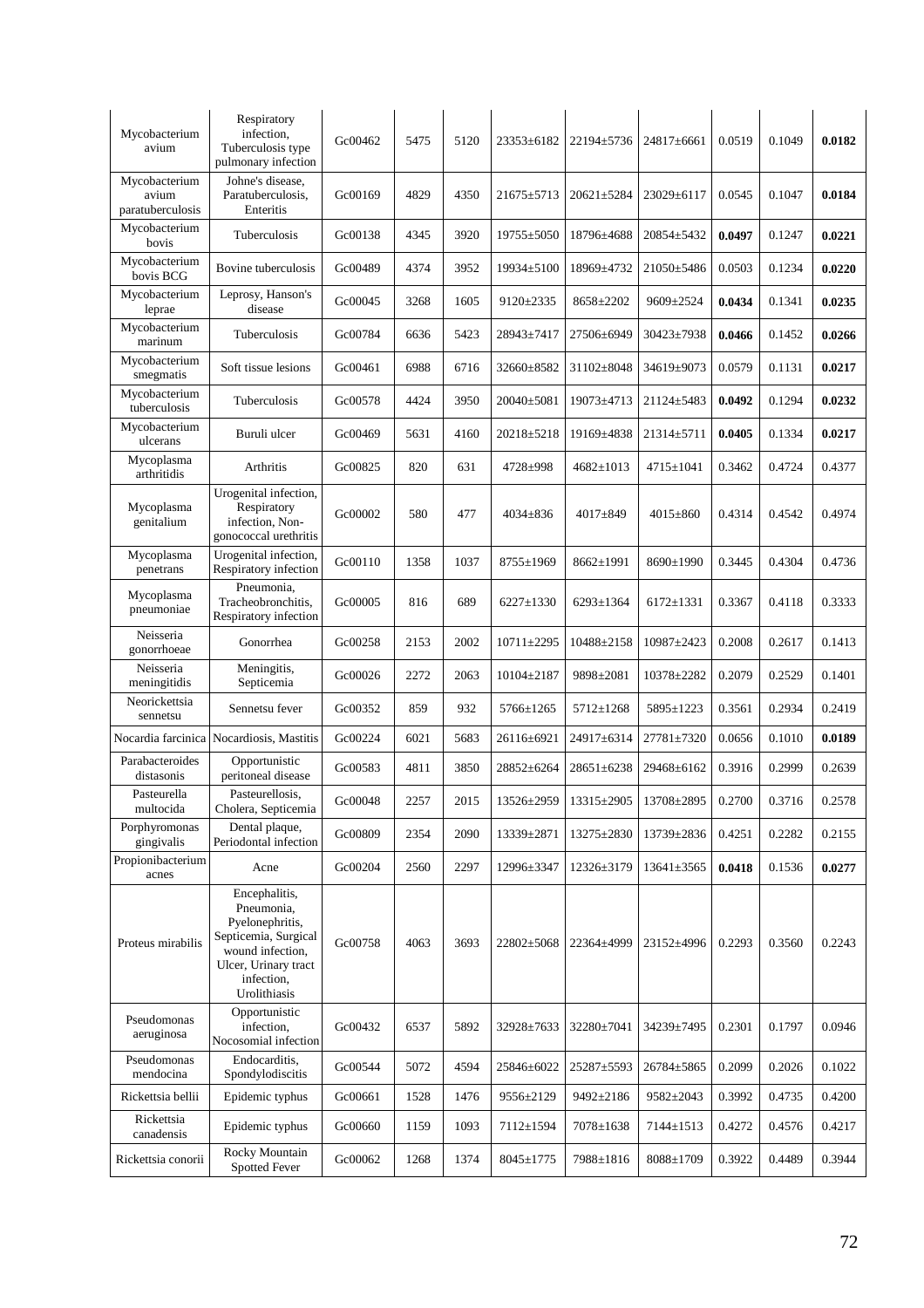| Rickettsia<br>prowazekii                 | Typhus, Rocky<br>Mountain Spotted<br>Fever                                                                                                                          | Gc00018 | 1111 | 835  | $7260 \pm 1621$  | 7249±1677        | $7277 \pm 1536$  | 0.4777 | 0.4784 | 0.4684 |
|------------------------------------------|---------------------------------------------------------------------------------------------------------------------------------------------------------------------|---------|------|------|------------------|------------------|------------------|--------|--------|--------|
| Rickettsia<br>rickettsii                 | Rocky Mountain<br><b>Spotted Fever</b>                                                                                                                              | Gc00736 | 1257 | 1345 | 7436±1648        | 7374±1687        | 7479±1583        | 0.3747 | 0.4447 | 0.3810 |
| Rickettsia typhi                         | Typhus                                                                                                                                                              | Gc00208 | 1111 | 838  | 7186±1602        | 7164±1653        | 7212±1528        | 0.4544 | 0.4645 | 0.4432 |
| Salmonella<br>enterica enterica          | Food poisoning,<br>Gastroenteritis,<br>Salmonellosis                                                                                                                | Gc00833 | 4685 | 4318 | 25874±5635       | $25253 \pm 5414$ | $26418 \pm 5671$ | 0.1723 | 0.2980 | 0.1502 |
| Salmonella<br>enterica sv<br>Paratyphi A | Food poisoning,<br>Gastroenteritis,<br>Salmonellosis,<br>Typhoid fever                                                                                              | Gc00853 | 4581 | 4078 | 24585±5427       | $23997 \pm 5208$ | $25131 \pm 5404$ | 0.1708 | 0.3036 | 0.1537 |
| Salmonella<br>enterica sv<br>Paratyphi A | Food poisoning,<br>Gastroenteritis,<br>Salmonellosis,<br>Typhoid fever                                                                                              | Gc00238 | 4585 | 4093 | 28451±6197       | 27834±5959       | 29034±6155       | 0.1746 | 0.2958 | 0.1501 |
| Salmonella<br>enterica sv Typhi          | Typhoid fever,<br>Salmonellosis, Food<br>poisoning                                                                                                                  | Gc00066 | 4809 | 4395 | 25456±5596       | 24843±5356       | $26012 \pm 5603$ | 0.1951 | 0.3081 | 0.1688 |
| Serratia<br>proteamaculans               | Pneumonia                                                                                                                                                           | Gc00647 | 5448 | 4891 | 30454±6854       | 29710±6536       | 31154±6733       | 0.1740 | 0.2929 | 0.1462 |
| Shigella boydii                          | Dysenteria, Food<br>poisoning                                                                                                                                       | Gc00779 | 4615 | 4246 | 22229±4780       | 21699±4539       | 22648±4871       | 0.1686 | 0.3205 | 0.1621 |
| Shigella<br>dysenteriae                  | Dysenteria, Food<br>poisoning                                                                                                                                       | Gc00324 | 4369 | 4274 | 21088±4422       | 20522±4135       | 21444±4595       | 0.1331 | 0.3344 | 0.1488 |
| Shigella flexneri                        | Dysenteria,<br>Gastroenteritis, Food<br>poisoning                                                                                                                   | Gc00130 | 4599 | 4068 | 23543±5078       | 22989±4839       | $24010\pm5130$   | 0.1729 | 0.3121 | 0.1592 |
| Shigella sonnei                          | Dysenteria, Food<br>poisoning                                                                                                                                       | Gc00323 | 5039 | 4461 | 24441±5249       | 23862±4983       | 24912±5377       | 0.1703 | 0.3163 | 0.1606 |
| Staphylococcus<br>aureus                 | Mastitis, Nosocomial<br>infection                                                                                                                                   | Gc00327 | 2515 | 2665 | 18106±4153       | 17948±4241       | 18367±3890       | 0.3727 | 0.3684 | 0.3140 |
| Staphylococcus<br>haemolyticus           | Opportunistic<br>infection                                                                                                                                          | Gc00274 | 2685 | 2676 | 17340±3945       | 17207±4023       | 17582±3713       | 0.3869 | 0.3711 | 0.3238 |
| Streptococcus<br>agalactiae              | Meningitis                                                                                                                                                          | Gc00100 | 2211 | 2094 | $12858 \pm 2930$ | 12638±2948       | 13092±2877       | 0.2601 | 0.3353 | 0.2285 |
| Streptococcus<br>gordonii                | Dental plaque,<br>Endocarditis,<br>Periodontal infection                                                                                                            | Gc00643 | 2196 | 2051 | $13014 \pm 2945$ | $12895 \pm 2958$ | 13286±2829       | 0.3647 | 0.3106 | 0.2602 |
| Streptococcus<br>mutans                  | Dental caries                                                                                                                                                       | Gc00109 | 2030 | 1960 | 12205±2735       | 12118±2770       | $12415 \pm 2651$ | 0.3939 | 0.3406 | 0.3015 |
| Streptococcus<br>pneumoniae              | Meningitis,<br>Pneumonia, Otitis<br>media                                                                                                                           | Gc00437 | 2000 | 1914 | 12092±2702       | 11967±2722       | 12331±2619       | 0.3458 | 0.3182 | 0.2580 |
| Streptococcus<br>pyogenes                | Bone infection,<br>Endocarditis,<br>Mastoiditis,<br>Meningitis, Myositis,<br>Necrotizing fasciitis,<br>Otitis, Pharyngitis,<br>Pneumonia,<br>Sinusitis, Tonsillitis | Gc00285 | 1838 | 1865 | $10563 \pm 2399$ | 10376±2396       | $10801 \pm 2403$ | 0.2530 | 0.2985 | 0.1976 |
| Streptococcus suis                       | Meningitis,<br>Endocarditis,<br>Septicemia, Arthritis                                                                                                               | Gc00546 | 2096 | 2186 | $12022 \pm 2696$ | $11867 \pm 2694$ | $12293 \pm 2660$ | 0.3108 | 0.2955 | 0.2225 |
| Treponema<br>pallidum pallidum           | Syphilis                                                                                                                                                            | Gc00789 | 1139 | 1028 | 6849±1410        | 6676±1310        | $7002 \pm 1533$  | 0.1435 | 0.2829 | 0.1264 |
| Tropheryma<br>whipplei                   | Whipple's disease                                                                                                                                                   | Gc00123 | 925  | 783  | 5486±1270        | 5331±1245        | 5654±1276        | 0.1467 | 0.2404 | 0.1079 |
| Ureaplasma<br>parvum                     | Respiratory<br>infection, Urinary<br>tract infection                                                                                                                | Gc00742 | 751  | 609  | 5510±1196        | 5469±1221        | 5498±1212        | 0.3847 | 0.4797 | 0.4533 |
| Vibrio cholerae                          | Cholera, Food<br>poisoning                                                                                                                                          | Gc00557 | 4148 | 3875 | 22495±4906       | 21872±4736       | 22891±5091       | 0.1368 | 0.3337 | 0.1552 |
| Vibrio<br>parahaemolyticus               | Gastroenteritis                                                                                                                                                     | Gc00124 | 5165 | 4832 | 27525±6192       | $26701 \pm 6047$ | 28124±6419       | 0.1263 | 0.3035 | 0.1330 |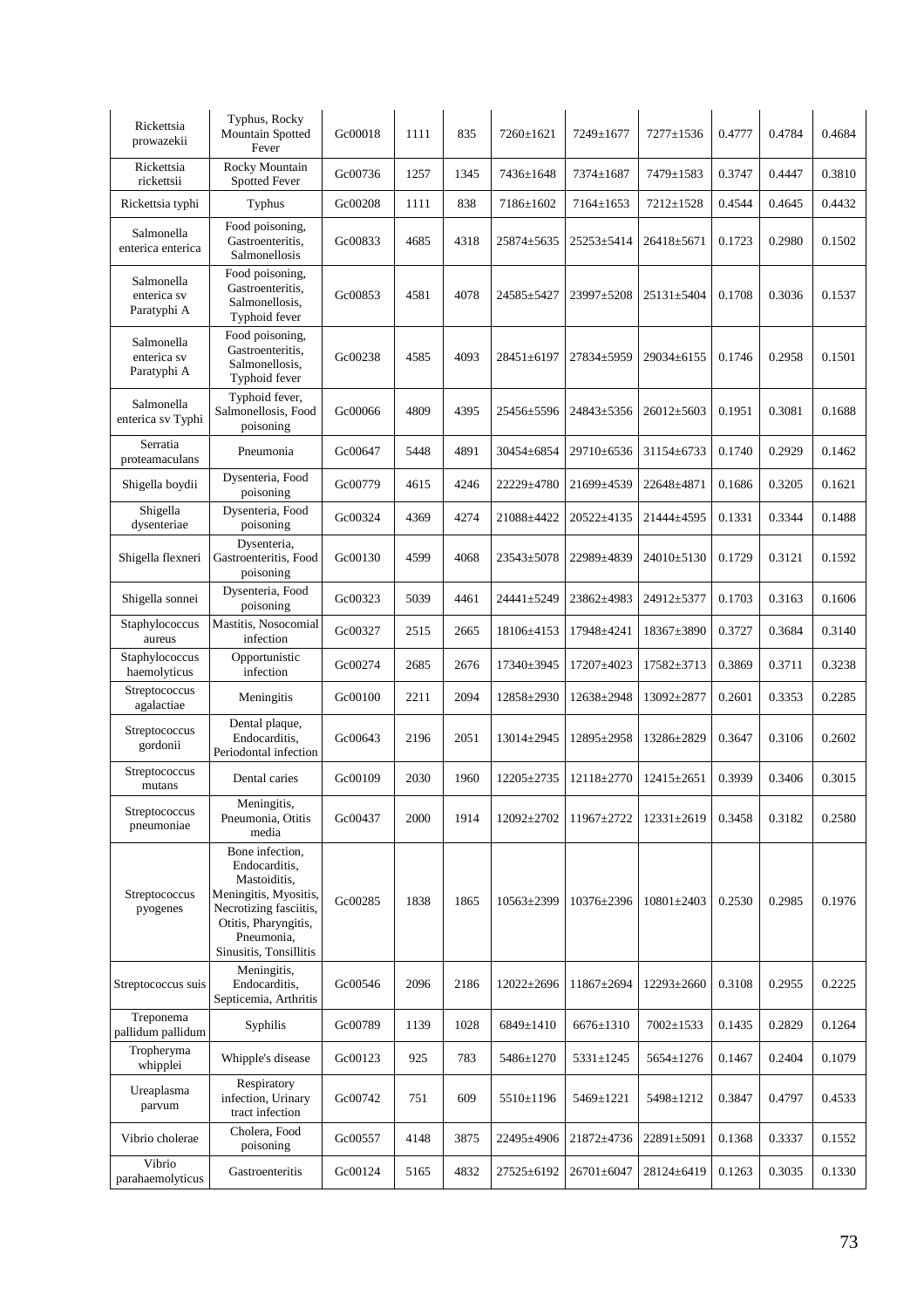| Yersinia<br>enterocolitica     | Gastroenteritis, Food<br>poisoning | Gc00481 | 4615 | 3979 | $25630+5744$   | 24958+5547     | $26182 + 5722$   | 0.1696 | 0.2958 | 0.1485 |
|--------------------------------|------------------------------------|---------|------|------|----------------|----------------|------------------|--------|--------|--------|
| Yersinia pestis                | Bubonic and<br>Pneumonic plague    | Gc00538 | 4517 | 3850 | 23982+5310     | $23393+5121$   | $24516 \pm 5316$ | 0.1566 | 0.3041 | 0.1466 |
| Yersinia<br>pseudotuberculosis | Gastroenteritis                    | Gc00776 | 4695 | 4150 | $25461 + 5702$ | $24847 + 5530$ | $26020+5664$     | 0.1766 | 0.3005 | 0.1556 |

1. Non redundant, complete bacterial genomes classified as "relevant human pathogens" in the Genome OnLine Database v2.0 (GOLD database update October 30<sup>th</sup> 2008, http://www.genomesonline.org/) under analysis

2. Genome size in Kilobases

3. Number of Open Reading Frame in the genome

5. Mean Number of potential epitopes of the genome under analysis, equivalent to the affinity of 1% of the best binder peptides, recognized by the different study populations

5. p value for the comparison between groups indicated. Students' t-test. Statistically significant comparisons  $(p<0.05)$  are indicated in bold.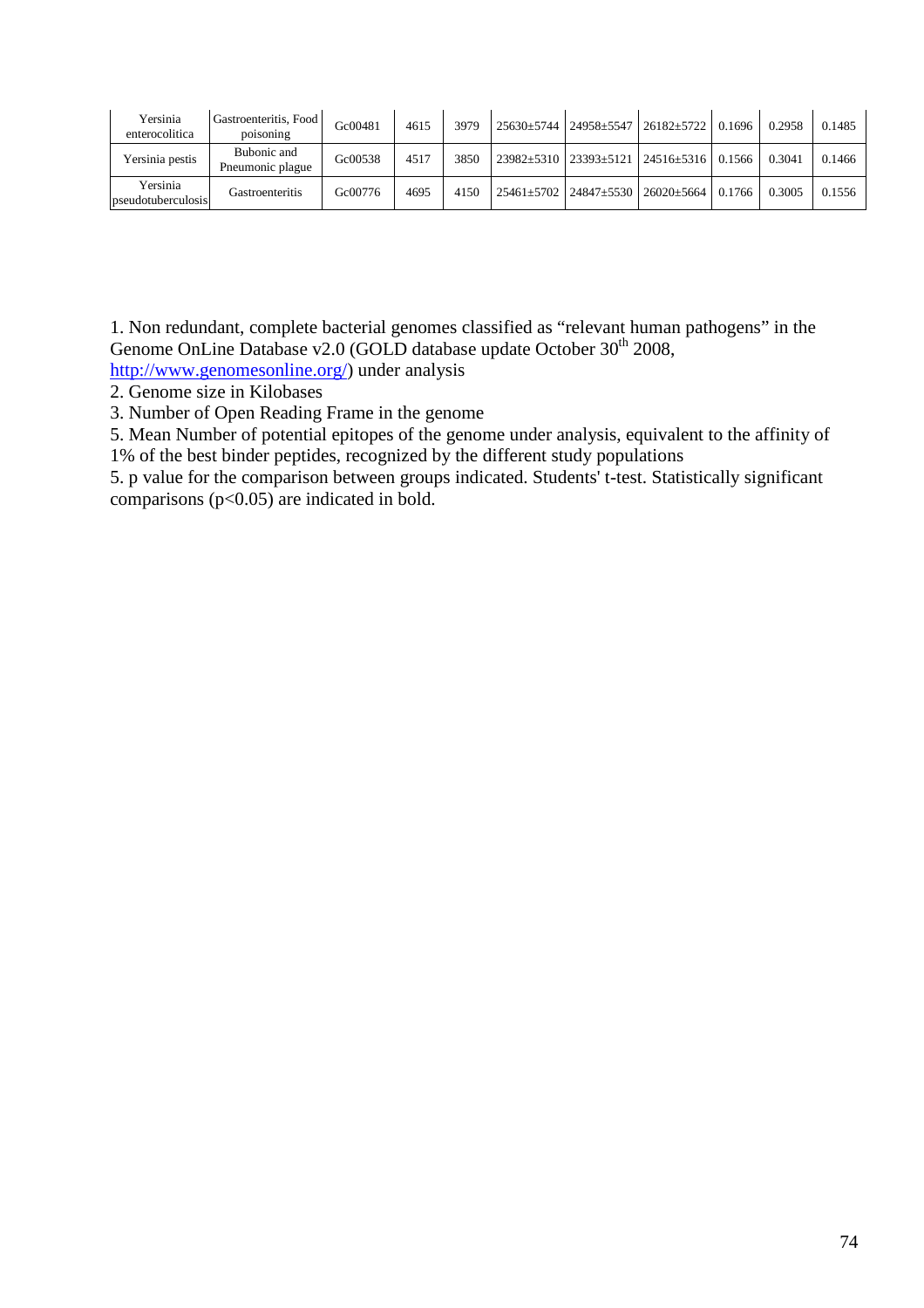|          |                |                 |                  |                    |                  |          | <b>CTR</b>         | <b>CTR</b>    | <b>Chr Sarc</b>                                        |
|----------|----------------|-----------------|------------------|--------------------|------------------|----------|--------------------|---------------|--------------------------------------------------------|
|          |                |                 |                  | <b>Chronic</b>     |                  |          | <b>VS</b>          | $\mathbf{VS}$ | <b>VS</b>                                              |
|          |                | <b>Controls</b> |                  | <b>Sarcoidosis</b> |                  | Loefgren | <b>Chr Sarc</b>    | Loef          | Loef                                                   |
| HLA-DRB1 |                |                 |                  |                    |                  |          |                    |               |                                                        |
| Allele   | ${\bf N}$      | Freq            | ${\bf N}$        | Freq               | $\mathbf N$      | Freq     |                    |               | $\chi$ -square p   $\chi$ -square p   $\chi$ -square p |
| 0101     | 57             | 0.064           | 12               | 0.055              | 6                | 0.077    | 0.7250             | 0.8312        | 0.6627                                                 |
| 0102     | $\overline{4}$ | 0.004           | $\boldsymbol{0}$ | 0.000              | $\boldsymbol{0}$ | 0.000    | 0.7152             | 0.7413 NA     |                                                        |
| 0103     | 3              | 0.003           | $\overline{0}$   | 0.000              | $\overline{0}$   | 0.000    | 0.8932             | 0.5811 NA     |                                                        |
| 0301     | 103            | 0.115           | 21               | 0.095              | 16               | 0.205    | 0.4746             | $0.0321*$     | $0.0201*$                                              |
| 0302     | $\overline{2}$ | 0.002           | $\boldsymbol{0}$ | 0.000              | $\boldsymbol{0}$ | 0.000    | 0.8519             | 0.3764 NA     |                                                        |
| 0401     | 57             | 0.064           | 13               | 0.059              | 3                | 0.038    | 0.9199             | 0.5189        | 0.6876                                                 |
| 0402     | 6              | 0.007           | $\mathbf{1}$     | 0.005              | $\boldsymbol{0}$ | 0.000    | 0.9108             | 0.9777        | 0.5872                                                 |
| 0403     | 10             | 0.011           | $\boldsymbol{0}$ | 0.000              | $\mathbf{1}$     | 0.013    | 0.2393             | 0.6693        | 0.5872                                                 |
| 0404     | 41             | 0.046           | $\overline{4}$   | 0.018              | $\overline{2}$   | 0.026    | 0.0936             | 0.5852        | 0.9473                                                 |
| 0405     | 9              | 0.010           | $\mathbf{1}$     | 0.005              | $\overline{0}$   | 0.000    | 0.7048             | 0.7841        | 0.5872                                                 |
| 0406     | $\mathbf{1}$   | 0.001           | $\overline{0}$   | 0.000              | $\overline{0}$   | 0.000    | 0.4471             | $0.1221$ NA   |                                                        |
| 0407     | 9              | 0.010           | $\mathbf{1}$     | 0.005              | $\overline{4}$   | 0.051    | 0.7048             | $0.0116*$     | $0.0246*$                                              |
| 0408     | 8              | 0.009           | $\overline{0}$   | 0.000              | $\overline{0}$   | 0.000    | 0.3358             | $0.8528$ NA   |                                                        |
| 0701     | 74             | 0.083           | 15               | 0.068              | 6                | 0.077    | 0.5644             | 0.9725        | 0.9986                                                 |
| 0801     | 18             | 0.020           | 8                | 0.036              | $\mathbf{1}$     | 0.013    | 0.2384             | 0.9832        | 0.5100                                                 |
| 0803     | 6              | 0.007           | $\mathbf{1}$     | 0.005              | $\boldsymbol{0}$ | 0.000    | 0.9108             | 0.9777        | 0.5872                                                 |
| 0804     | $\overline{2}$ | 0.002           | $\overline{2}$   | 0.009              | $\boldsymbol{0}$ | 0.000    | 0.3716             | 0.3764        | 0.9698                                                 |
| 0812     | $\mathbf{1}$   | 0.001           | $\boldsymbol{0}$ | 0.000              | $\boldsymbol{0}$ | 0.000    | 0.4471             | $0.1221$ NA   |                                                        |
| 0901     | 10             | 0.011           | $\overline{4}$   | 0.018              | $\mathbf{1}$     | 0.013    | 0.6194             | 0.6693        | 0.8444                                                 |
| 1001     | 6              | 0.007           | 3                | 0.014              | $\mathbf{1}$     | 0.013    | 0.5435             | 0.9313        | 0.6039                                                 |
| 1101     | 78             | 0.087           | 29               | 0.132              | $\overline{4}$   | 0.051    | 0.0598             | 0.3769        | 0.0823                                                 |
| 1102     | 5              | 0.006           | $\boldsymbol{0}$ | 0.000              | $\mathbf{1}$     | 0.013    | 0.5831             | 0.9777        | 0.5872                                                 |
| 1103     | $\overline{7}$ | 0.008           | $\overline{2}$   | 0.009              | $\boldsymbol{0}$ | 0.000    | 0.8156             | 0.9313        | 0.9698                                                 |
| 1104     | 51             | 0.057           | $\overline{5}$   | 0.023              | $\overline{2}$   | 0.026    | 0.0555             | 0.3620        | 0.7725                                                 |
| 1201     | 10             | 0.011           | $\overline{2}$   | 0.009              | $\boldsymbol{0}$ | 0.000    | 0.9244             | 0.7234        | 0.9698                                                 |
| 1202     | $\overline{4}$ | 0.004           | $\mathbf{1}$     | 0.005              | $\overline{0}$   | 0.000    | 0.5831             | 0.7413        | 0.5872                                                 |
| 1301     | 94             | 0.105           | 16               | 0.073              | 9                | 0.115    | 0.1876             | 0.9283        | 0.3524                                                 |
| 1302     | 52             | 0.058           | 18               | 0.082              | 3                | 0.038    | 0.2543             | 0.6406        | 0.3039                                                 |
| 1303     | 13             | 0.015           | $\boldsymbol{0}$ | 0.000              | 1                | 0.013    | 0.1474             | 0.7091        | 0.5872                                                 |
| 1305     | 1              | 0.001           | $\mathbf{1}$     | 0.005              | $\boldsymbol{0}$ | 0.000    | 0.8519             | 0.1221        | 0.5872                                                 |
| 1326     | $\mathbf 1$    | 0.001           | $\boldsymbol{0}$ | 0.000              | $\boldsymbol{0}$ | 0.000    | 0.4471             | $0.1221$ NA   |                                                        |
| 1401     | 33             | 0.037           | 13               | 0.059              | 3                | 0.038    | 0.1964             | 0.8079        | 0.6876                                                 |
| 1404     | 1              | 0.001           | $\boldsymbol{0}$ | 0.000              | $\boldsymbol{0}$ | 0.000    | 0.4471             | $0.1221$ NA   |                                                        |
| 1407     | $\overline{2}$ | 0.002           | $\boldsymbol{0}$ | 0.000              | $\overline{0}$   | 0.000    | 0.8519             | 0.3764 NA     |                                                        |
| 1501     | 86             | 0.096           | 44               | 0.200              | 13               | 0.167    | $0.00002^{\wedge}$ | 0.0754        | 0.6344                                                 |
| 1502     | 9              | 0.010           | $\boldsymbol{0}$ | 0.000              | $\boldsymbol{0}$ | 0.000    | 0.2829             | $0.7841$ NA   |                                                        |
| 1601     | 19             | 0.021           | $\mathbf{2}$     | 0.009              | $\mathbf 1$      | 0.013    | 0.3620             | 0.9305        | 0.7065                                                 |
| 1602     | $\mathbf{1}$   | 0.001           | $\mathbf{1}$     | 0.005              | $\overline{0}$   | 0.000    | 0.8519             | 0.1221        | 0.5872                                                 |

**Table 3. HLA-DRB1 allelic frequency analysis of the study population**.

\*Bonferroni corrected p>0.05

^Bonferroni corrected p=0.0013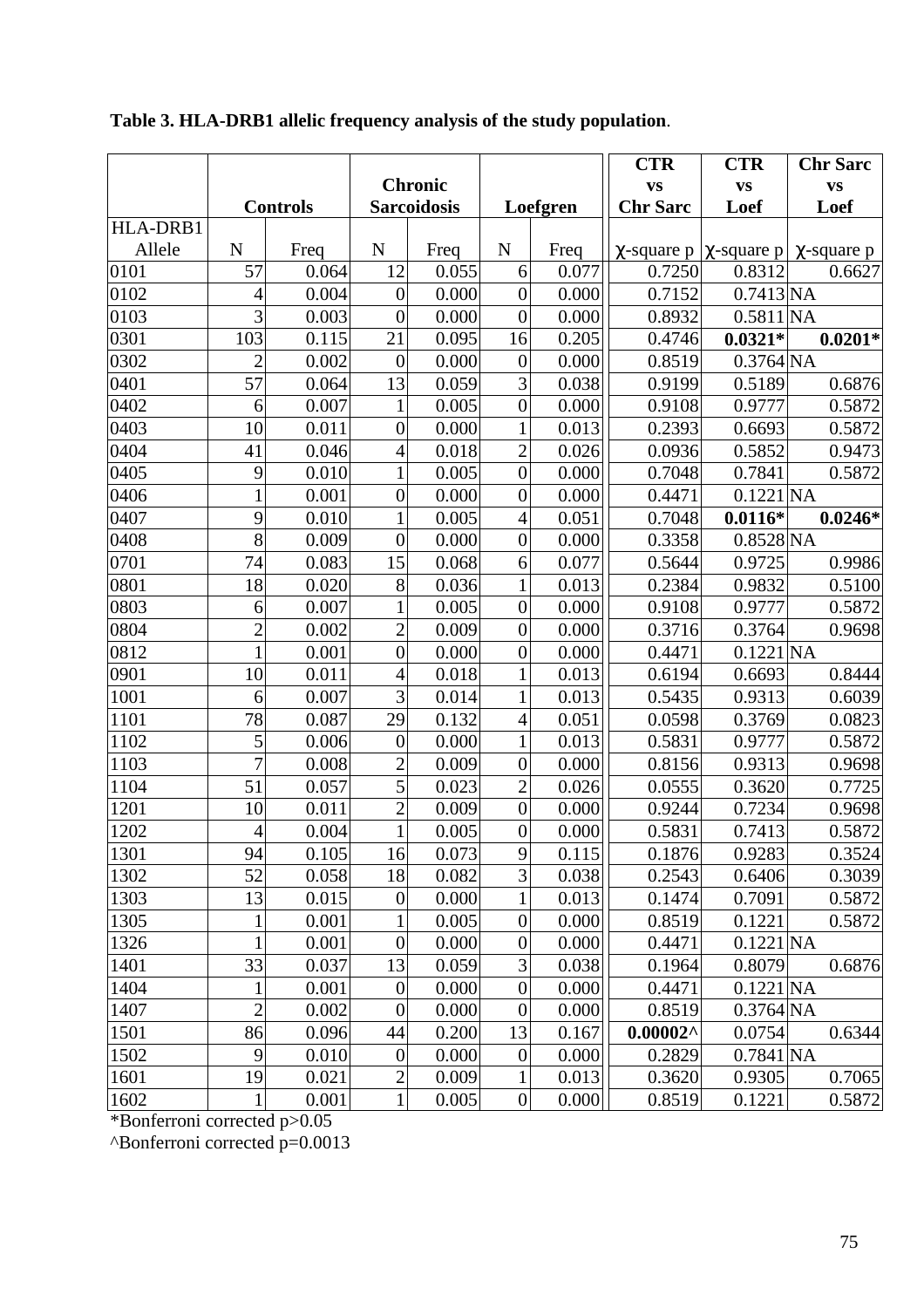## **Table 5. Analysis of the HLA-DRB1 alle frequency in the study population subgroups ranked by the percentile recognition of** *M. avium* **immunome.**

|          |                |          |                    |                |                 |             | <b>CTR</b>       | <b>CTR</b>       | <b>Chr Sarc</b>  |
|----------|----------------|----------|--------------------|----------------|-----------------|-------------|------------------|------------------|------------------|
|          |                |          |                    | <b>Chronic</b> |                 |             | <b>VS</b>        | <b>VS</b>        | <b>VS</b>        |
|          |                | Loefgren | <b>Sarcoidosis</b> |                | <b>Controls</b> |             | <b>Chr Sarc</b>  | Loef             | Loef             |
| HLA-DRB1 |                |          |                    |                |                 |             |                  |                  |                  |
| Allele   | $\mathbf N$    | Freq     | N                  | Freq           | $\mathbf N$     | Freq        | $\chi$ -square p | $\chi$ -square p | $\chi$ -square p |
| 0101     | 4              | 0,142857 | 2                  | 0,0625         | 12              | 0,065934    | 0,752637         | 0,29569          | 0,545972         |
| 0102     | 0              | O        | 0                  | 0              | 3 <sup>1</sup>  | 0,016484    | 0,933209         | 0,86417          | <b>NA</b>        |
| 0301     | 11             | 0,392857 | 12                 | 0,375          | 71              | 0,39011     | 0,972137         | 0,856908         | 0,901165         |
| 0401     |                | 0,035714 | 1                  | 0,03125        | 5 <sup>1</sup>  | 0,027473    | 0,644641         | 0,714702         | 0,532173         |
| 0404     | 2              | 0,071429 |                    | 0,03125        | 61              | 0,032967    | 0,62522          | 0,645852         | 0,905486         |
| 0405     | 0              |          | 0                  | O              |                 | 0,005495    | 0,324589         | 0,279601         | <b>NA</b>        |
| 0408     | 0              | O        | 0                  | 0              |                 | 0,010989    | 0,688938         | 0,625769         | <b>NA</b>        |
| 0701     | 1              | 0,035714 | 3                  | 0,09375        | 14              | 0,076923    | 0,976218         | 0,693497         | 0,703662         |
| 0801     | 1              | 0,035714 | 0                  | 0              |                 | 0,021978    | 0,889536         | 0,824374         | 0,94628          |
| 1101     | $\overline{c}$ | 0,071429 | $\overline{2}$     | 0,0625         | 11              | 0,06044     | 0,721656         | 0,844175         | 0,703662         |
| 1102     |                | 0,035714 | 0                  | 0              | 0               | ΩI          | <b>NA</b>        | 0,279601         | 0,94628          |
| 1104     | 1              | 0,035714 | 0                  | 0              | 10 <sup>1</sup> | 0,054945    | 0,366004         | 0,975771         | 0,94628          |
| 1301     | 3              | 0,107143 | 0                  | 0              | 17              | 0,093407    | 0,147756         | 0,908241         | 0,191528         |
| 1305     | 0              | 0        | $\Omega$           | $\Omega$       |                 | 0,005495    | 0,324589         | 0,279601         | <b>NA</b>        |
| 1401     | 1              | 0,035714 | 4                  | 0,125          | 12 <sub>l</sub> | 0,065934    | 0,419583         | 0,844175         | 0,435253         |
| 1501     | 0              |          | 7                  | 0,21875        |                 | 13 0,071429 | 0,020827         | 0,298833         | 0,025735         |

| A. $76^{\circ}$ -100 $^{\circ}$ percentile of M. avium immunome |  |  |  |
|-----------------------------------------------------------------|--|--|--|
|                                                                 |  |  |  |

## B. 26°-50° percentile of M. avium immunome

|          |                |          |                    |             |                 |             | <b>CTR</b>                          | <b>CTR</b> | <b>Chr Sarc</b>  |
|----------|----------------|----------|--------------------|-------------|-----------------|-------------|-------------------------------------|------------|------------------|
|          |                |          | <b>Chronic</b>     |             |                 |             | <b>VS</b>                           | <b>VS</b>  | <b>VS</b>        |
|          |                | Loefgren | <b>Sarcoidosis</b> |             | <b>Controls</b> |             | <b>Chr Sarc</b>                     | Loef       | Loef             |
| HLA-DRB1 |                |          |                    |             |                 |             |                                     |            |                  |
| Allele   | N              | Freq     | N                  | Freq        | $\mathbf N$     | Freq        | $\chi$ -square p   $\chi$ -square p |            | $\chi$ -square p |
| 0401     |                | 0,1      | 6                  | 0,083333    | 31              | 0,186747    | 0,067584                            | 0,788224   | 0,669285         |
| 0402     | 0              | 0        |                    | 0,013889    |                 | 0,012048    | 0,60619                             | 0,235259   | 0,245069         |
| 0404     | 0              | 0        |                    | 0,013889    | 11              | 0,066265    | 0,169496                            | 0,866468   | 0,245069         |
| 0405     | 0              | 0        |                    | 0,013889    |                 | 3 0,018072  | 0,750289                            | 0,407113   | 0,245069         |
| 0408     | 0              | 0        | 0                  |             | 31              | 0,018072    | 0,60619                             | 0,407113   | NA               |
| 0701     | 0              | 0        | 3 <sup>1</sup>     | 0,041667    | 18              | 0,108434    | 0,155789                            | 0,574302   | 0,809451         |
| 0801     | 0              | 0        | 6 <sup>1</sup>     | 0,083333    | 6               | 0,036145    | 0,227886                            | 0,775284   | 0,763971         |
| 0804     | 0              | 0        | 0                  | 0           |                 | 0,006024    | 0,666602                            | 0,054871   | NА               |
| 1101     | $\overline{c}$ | 0,2      | 131                | 0,180556    | 22              | 0,13253     | 0,446225                            | 0,897053   | 0,773789         |
| 1102     | 0              | 0        | $\Omega$           | 0           | 3               | 0,018072    | 0,60619                             | 0,407113   | NA!              |
| 1104     | 0              | $\Omega$ | 1.                 | 0,013889    |                 | 3 0,018072  | 0,750289                            | 0,407113   | 0,245069         |
| 1301     | 3              | 0,3      |                    | 11 0,152778 |                 | 18 0,108434 | 0,456291                            | 0,189295   | 0,477119         |
| 1302     | 0              | 0        | 6                  | 0,083333    | 15 <sup>2</sup> | 0,090361    | 0,941676                            | 0,681216   | 0,763971         |
| 1501     | 4              | 0,4      | 23                 | 0,319444    |                 | 28 0,168675 | 0,01502                             | 0,155656   | 0,881651         |
| 1502     | 0              | $\Omega$ | 0                  | 0           |                 | 2 0,012048  | 0,871005                            | 0,235259   | <b>NA</b>        |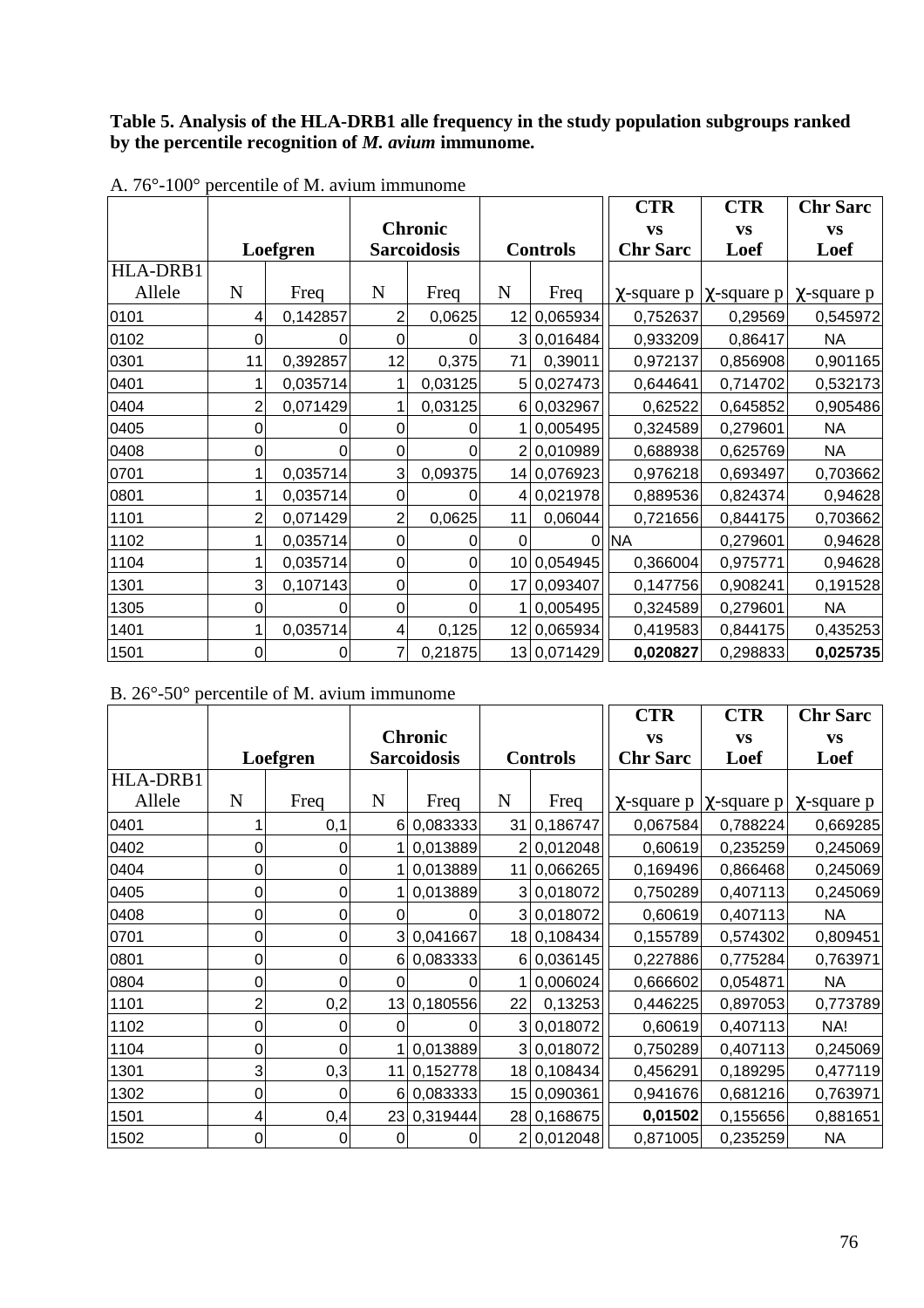**Table 6. Comparison of the recognition of the HLA-DR immunomes of** *M. avium* **and** *M. tuberculosis* **in the study populations in comparison to tuberculosis patients.** 

|                    |                  | Mean Number of potential epitopes $(1\% \text{ affinity})^1$ | Student's t-test (p-value)2 |                           |                     |                             |                                                  |
|--------------------|------------------|--------------------------------------------------------------|-----------------------------|---------------------------|---------------------|-----------------------------|--------------------------------------------------|
| Genome             | Controls         | Chronic<br>Sarcoidosis                                       | Loefgren                    | Tuberculosis <sup>3</sup> | TB<br>VS<br>Control | TB<br><b>VS</b><br>Loefgren | TB<br><b>VS</b><br>Chronic<br><b>Sarcoidosis</b> |
| M. avium           | $23353+6182$     | $22194 \pm 5736$                                             | $24817 \pm 6661$            | 20709±6894                | 0.0002              | >0.00001                    | 0.003                                            |
| М.<br>tuberculosis | $20040 \pm 5081$ | $19073 + 4713$                                               | $21124 + 5483$              | 17925±5732                | 0.0008              | >0.00001                    | 0.01                                             |

1. Mean Number of potential epitopes in the different study population of the *M. avium* and *M. tuberculosis*, equivalent or higher than the affinity of 1% of the best binder peptides for the subject's HLA-DR molecules

2. p value for the comparison between groups indicated. Students' t-test. Statistically significant comparisons (p<0.05) are indicated in bold

3. Matched controls of the tuberculosis patient populations did not differ from the control population of this study in terms of the number of potential epitopes recognized (*M. avium*: 23353±6182 vs 22591±7612; *M. tuberculosis*: 20040±5081 vs 19472±4972; p>0.05 all comparisons).